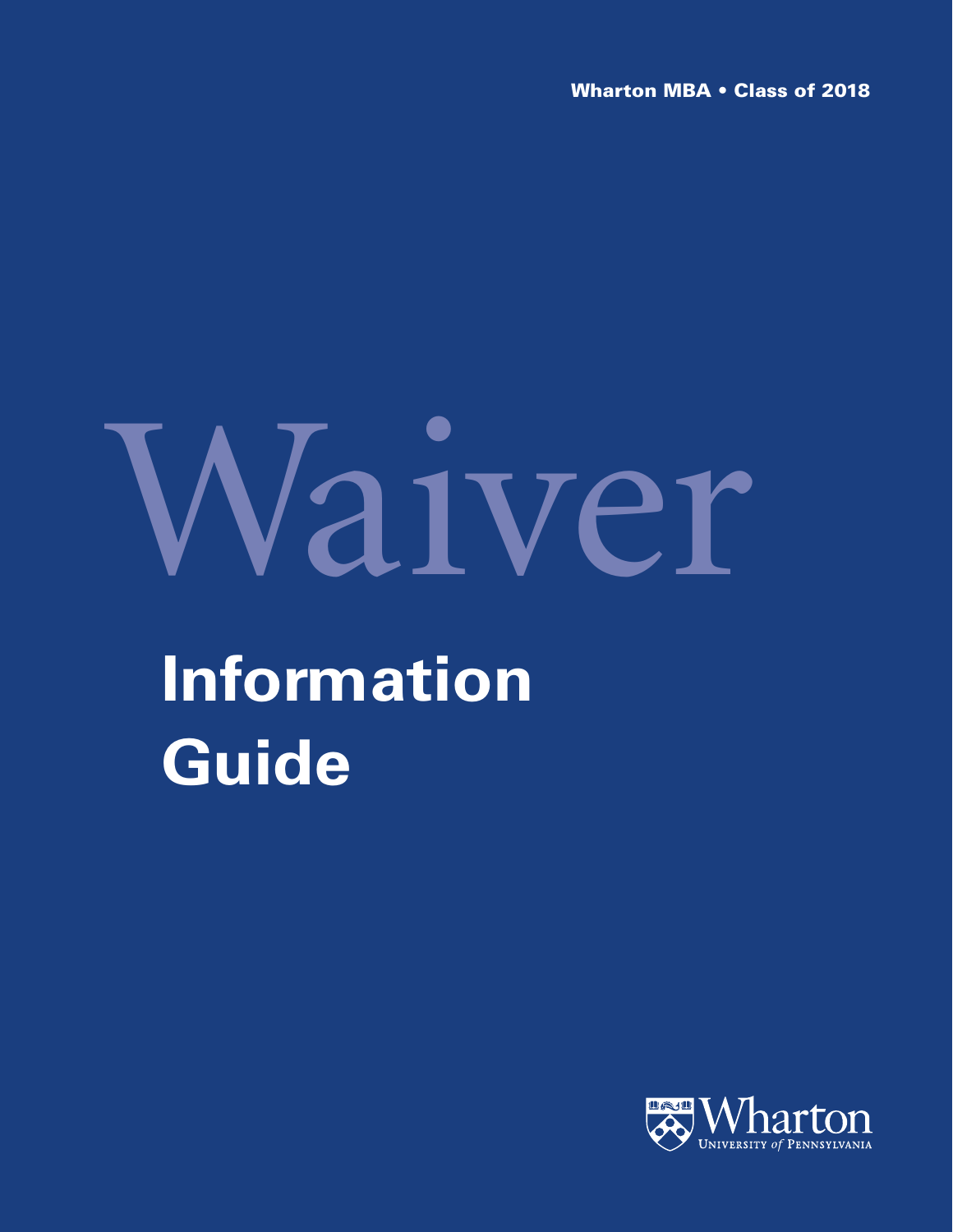# Table of Contents

| Syllabus (ACCT 613) Fundamentals of Financial and Managerial Accounting 26       |  |
|----------------------------------------------------------------------------------|--|
| Course Outline (ACCT 613) Fundamentals of Financial and Managerial Accounting 31 |  |
|                                                                                  |  |
|                                                                                  |  |
|                                                                                  |  |
|                                                                                  |  |
|                                                                                  |  |
|                                                                                  |  |
|                                                                                  |  |
| Macroeconomics and the Global Economic Environment (FNCE 613/615) 56             |  |
|                                                                                  |  |
|                                                                                  |  |
|                                                                                  |  |
|                                                                                  |  |
|                                                                                  |  |
|                                                                                  |  |
|                                                                                  |  |
|                                                                                  |  |
|                                                                                  |  |
|                                                                                  |  |
|                                                                                  |  |
|                                                                                  |  |
|                                                                                  |  |
|                                                                                  |  |
|                                                                                  |  |
|                                                                                  |  |
|                                                                                  |  |
|                                                                                  |  |
|                                                                                  |  |
|                                                                                  |  |
|                                                                                  |  |
|                                                                                  |  |
|                                                                                  |  |
|                                                                                  |  |
|                                                                                  |  |
|                                                                                  |  |
|                                                                                  |  |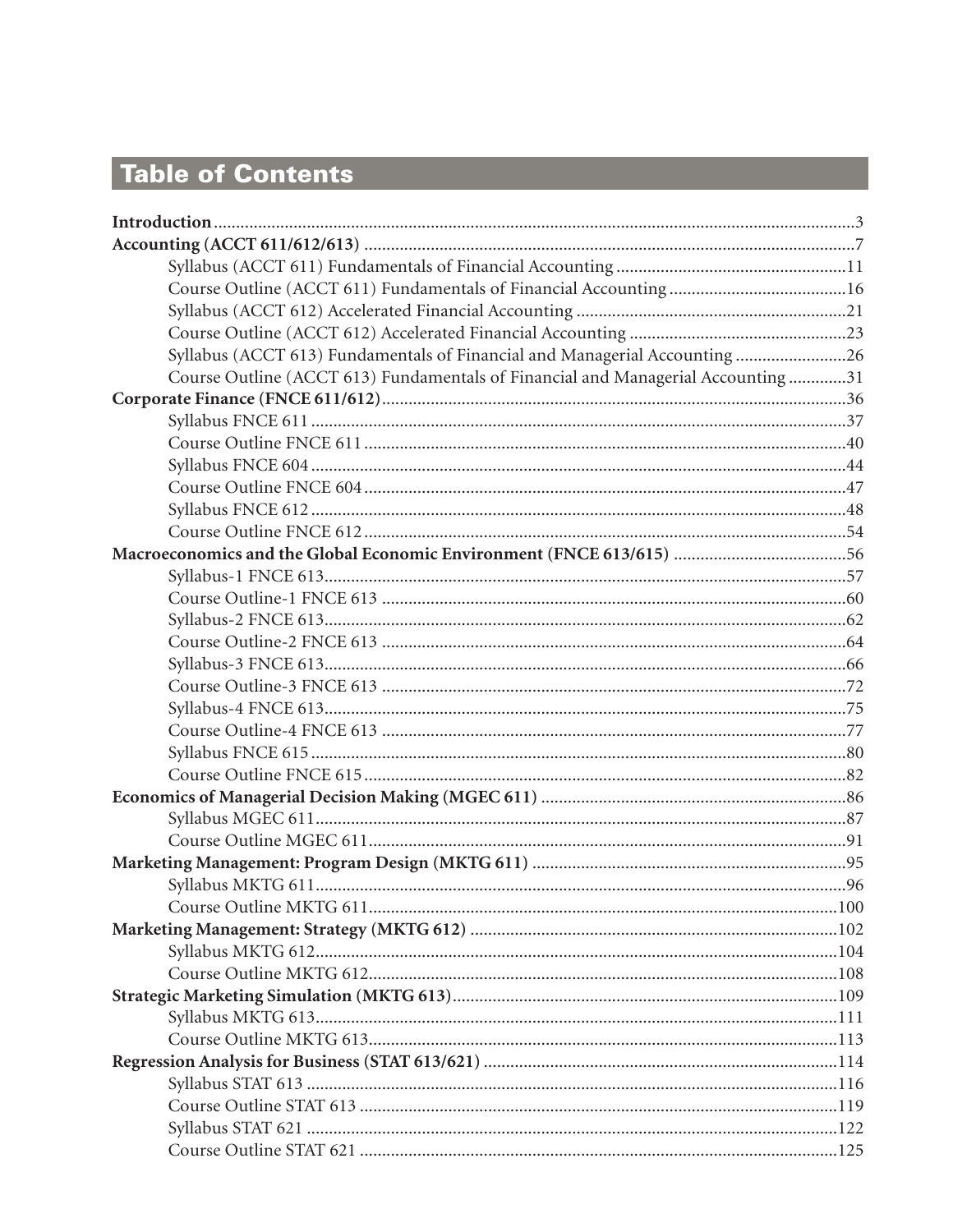## **Introduction**

The Wharton MBA is designed to help you make the most of your academic experience. For many, this is an opportunity to learn an entirely new skill set. For others, it is a chance to upgrade and update.

#### - **Core Waivers**

Your class will experience a curriculum designed to meet the real-time needs of forward-thinking business leaders. This innovative curriculum builds a customizable foundation in business essentials while providing ample time to explore Wharton's wide array of elective offerings. The Core Curriculum serves as the foundation for your business education. To learn more about the Core, please visit the MBA Inside website at mba-inside.wharton.upenn.edu/

Taking the entire Core will not put you at a disadvantage. Nearly 40% of your class will not waive a single course and many who do waive will waive only one subject. (See below for statistics on waivers for the Class of 2017). Additionally, you have choices to make within the context of the Core, allowing you to tailor your educational experience even before registering for elective coursework.

|                         | <b>ACCT</b>              |                          | <b>FNCE</b>              |                          |                          |                          |                          | <b>MGEC</b><br><b>MKTG</b> |                          | <b>STAT</b> |     |     |
|-------------------------|--------------------------|--------------------------|--------------------------|--------------------------|--------------------------|--------------------------|--------------------------|----------------------------|--------------------------|-------------|-----|-----|
|                         | 611                      | 612                      | 611                      | 612                      | 613                      | 611                      | 611                      | 612/613                    | 613                      | 621         |     |     |
| Waiver by Credential    | 50                       | $\overline{\phantom{a}}$ |                          |                          | $\overline{\phantom{a}}$ | $\overline{\phantom{a}}$ | 96                       | 9                          | 48                       |             |     |     |
| Waiver by Exam          | 84                       | $\overline{\phantom{a}}$ | 31                       | $\overline{\phantom{a}}$ | 70                       | 112                      | $\overline{\phantom{a}}$ | $\overline{\phantom{a}}$   | 101                      |             |     |     |
| Placement by Credential | $\overline{\phantom{a}}$ | 35                       | $\overline{\phantom{a}}$ | 130                      | $\overline{\phantom{a}}$ | $\overline{\phantom{a}}$ | $\overline{\phantom{a}}$ | $\overline{\phantom{a}}$   | $\overline{\phantom{a}}$ |             |     |     |
| Placement by Exam       | $\overline{\phantom{a}}$ | 124                      | $\overline{\phantom{a}}$ | 99                       | $\overline{\phantom{a}}$ | $\overline{\phantom{a}}$ | $\overline{\phantom{a}}$ | $\overline{\phantom{a}}$   | $\overline{\phantom{a}}$ | 187         |     |     |
| Substitution            | $\overline{\phantom{a}}$ | $\overline{\phantom{a}}$ |                          |                          | $\overline{\phantom{a}}$ | $\overline{\phantom{a}}$ | $\overline{\phantom{a}}$ | 18                         | ۰                        |             |     |     |
| <b>Total</b>            | 134                      | 159                      | 31                       | 229                      | 70                       | 112                      | 96                       | 27                         | 149                      | 336         |     |     |
| Not Approved            |                          | 44                       | 59                       |                          | 12                       | 142                      | 32                       | 61                         | 76                       | 76          |     |     |
| % Approved              | 87%                      |                          | 82%                      |                          | 85%                      | 44%                      | 75%                      | 31%                        | 66%                      | 81%         |     |     |
| % of Class              | 34%                      |                          | 31%                      |                          |                          |                          | 8%                       | 13%                        | 11%                      | 3%          | 17% | 39% |

#### **Waiver Statistics for the Class of 2017 (WG'17)**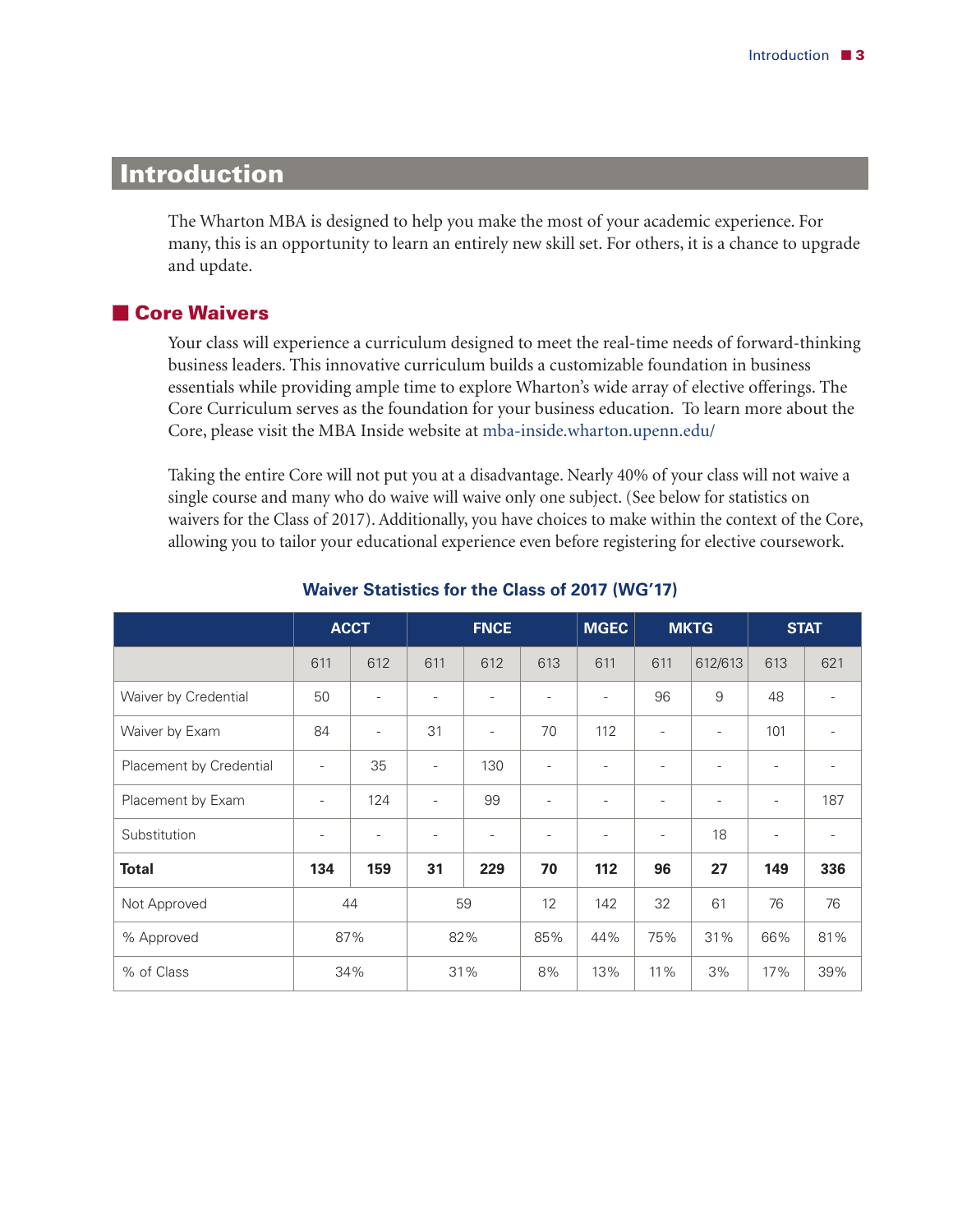#### <span id="page-3-0"></span>- **Waiver Options**

You may have educational or professional experience that makes some of the material covered in the Core redundant. Provided you can prove your mastery of such material by credential or examination, you have the opportunity to waive related elements from the Core.

This publication outlines each of the Core courses that may be waived and the requirements for waiving. Enclosed you will find abridged syllabi for all of the courses that may be waived. If the content in one of these syllabi looks familiar, consider waiving that course.

| <b>Course ID</b> | <b>Course Title</b>                                           | <b>Credential</b> | <b>Exam</b> |
|------------------|---------------------------------------------------------------|-------------------|-------------|
| ACCT 611/612     | Accounting                                                    | ┱                 |             |
| FNCE 611/612     | Corporate Finance                                             |                   |             |
| <b>FNCE 613</b>  | Macroeconomics and the Global Economic Environment            |                   |             |
| MGEC 611         | Microeconomics for Managers: Foundations                      |                   |             |
| <b>MKTG 611</b>  | Marketing Management: Program Design                          |                   |             |
| MKTG 612/613     | Marketing Management: Strategy/Strategic Marketing Simulation |                   |             |
| STAT 613/621     | Regression Analysis for Managers                              |                   |             |

#### **What Are Your Waiver Options?**

*\* Can place into Accelerated Financial Accounting by credential as well as waiving it by credential*

† *Can place into Accelerated Corporate Finance by credential but not waive it altogether by credential*

‡ *Can place into Accelerated Regression Analysis for Managers by exam only, not by credential*

#### - **How to Waive**

You will be asked to complete a waiver module on the MBA Inside website. Depending upon your responses, it may be recommended that you:

- $\blacksquare$  Submit credentials verifying that you meet the waiver requirements;
- Take a waiver exam; or
- $\blacksquare$  Take the class.

If the waiver module recommends that you waive a particular course by credential, you will be provided with instructions on how to submit the appropriate materials.

Your application to waive by credential will be forwarded to a member of the faculty for review.

If the module recommends that you take a waiver exam, please register for that exam through the MBA Inside website. The *Waiver Exam Guide* provides sample questions from several of the waiver exams.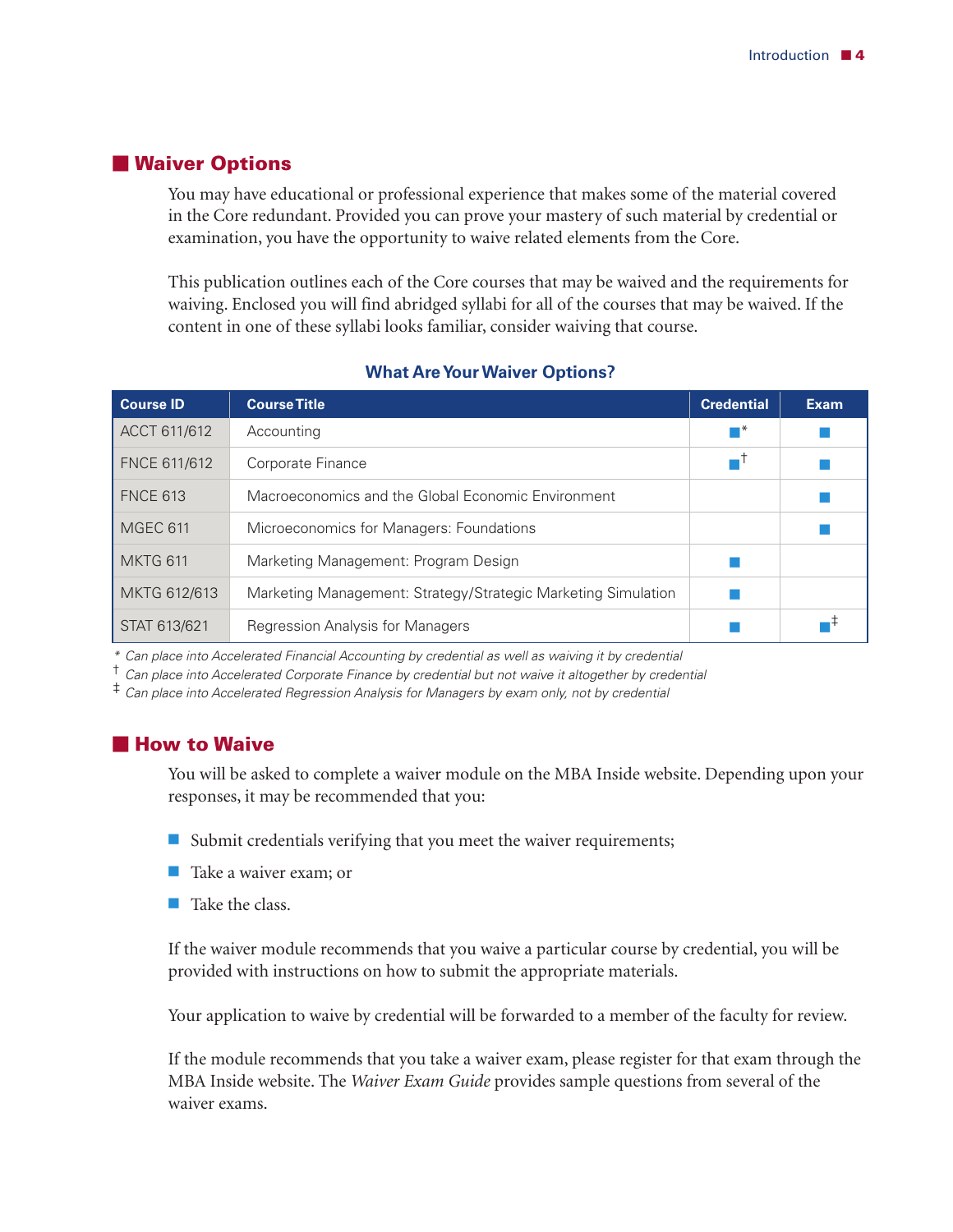#### **Prep Coursework for ACCT, FNCE, and STAT**

#### **TUESDAY, AUGUST 2 – THURSDAY, AUGUST 4**

#### **(Please note that these classes take place before the start of Pre-Term.)**

These ACCT, FNCE, and STAT classes are the only classroom review offered for waivers. Attendance is not required to take the waiver and placement exams but highly recommended.

**ACCT 604**: This course is meant for students seeking placement into ACCT 612. ACCT 604 is meant to help qualified students who may need to refresh their knowledge of basic financial accounting concepts. It is not designed for students with little or no previous exposure to accounting.

**ACCT 608**: This course is designed for students who may be able to waive entirely the accounting requirement but need to refresh their understanding of graduate-level financial accounting concepts. This course is not designed for students with only basic previous exposure to accounting.

**FNCE 604**: This course is designed for students seeking placement into FNCE 612. FNCE 604 is meant to help qualified students who may need to refresh their knowledge of basic corporate finance concepts. It is not designed for students with little or no previous exposure to corporate finance.

**STAT 608:** This course is designed for students who wish to review the prerequisite materials for STAT 621 to prepare for the placement exam. It is not designed for students with little or no previous exposure to statistics.

#### - **Should You Waive?**

Advantages include:

- Making room in your schedule for more elective coursework
- $\blacksquare$  Not repeating coursework in areas in which you already have proficiency

The disadvantages include:

- **Missed oportunities to complete course work that would better prepare you for advanced** study in the field
- **Less time spent developing relationships with members of your cohort and learning team**

#### - **Waiver Policies**

- $\blacksquare$  There are two deadlines for submitting waiver by credential:
	- **Monday, June 6** results will be returned by Monday, June 20
	- **Monday, July 11** results will be returned by Monday, July 25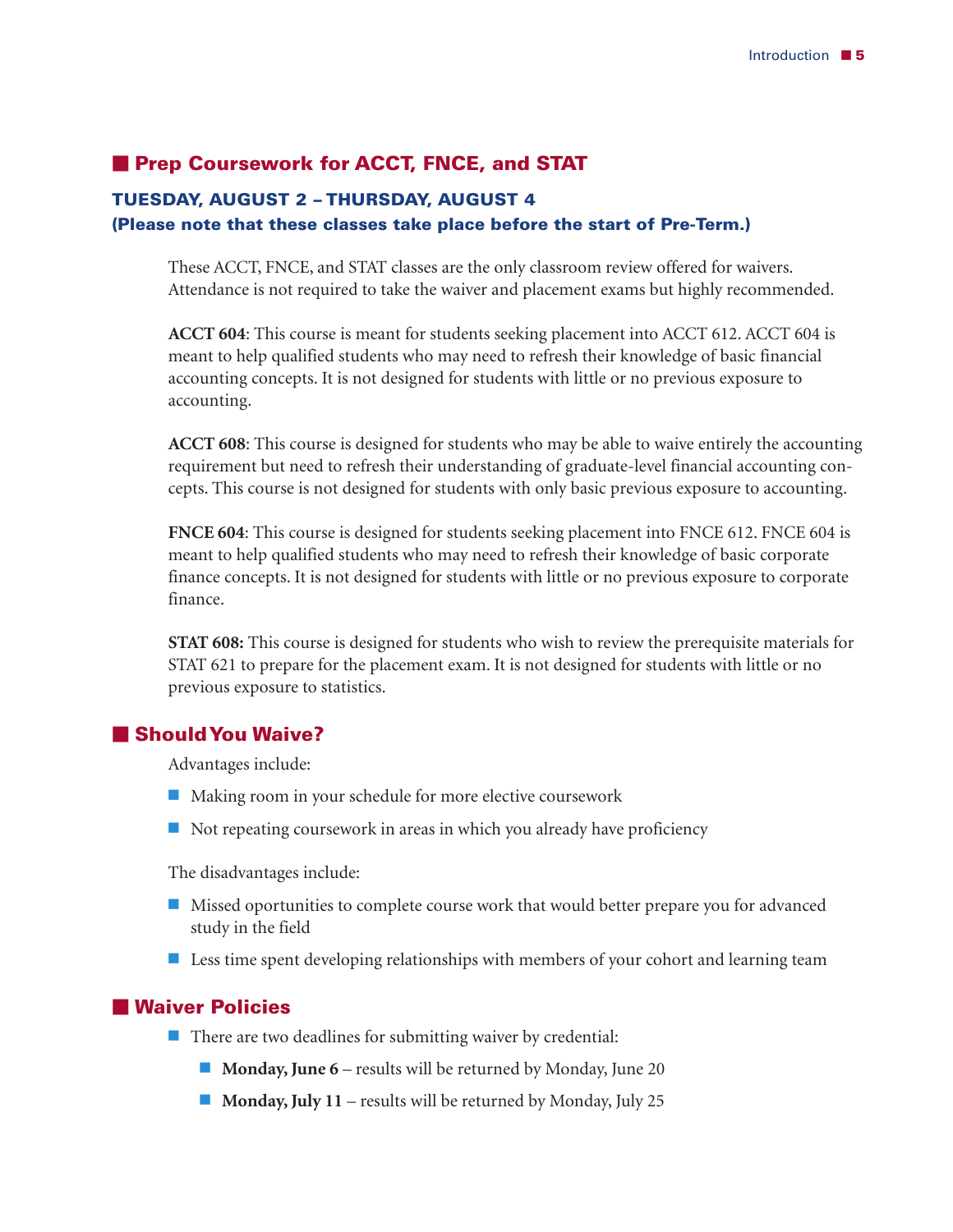We encourage you to submit your credentials as soon as possible in order to determine if you will need to take the waiver prep courses and exams that take place before Pre-Term. **Credentials will not be accepted after the July 11 deadline.**

- To waive by credential, you must meet the stated deadlines. **No credentials will be accepted after Monday,July 11.**
- All waiver exams must be completed by **Monday,August 8**.
- $\blacksquare$  If you do not meet the requirements to waive a course by credential, you may try to waive the same course by taking the waiver exam in all subjects that offer a waiver by exam.
- You have only one attempt at each waiver exam and are eligible to take them only in the summer preceding your first year at Wharton. If you are unable to waive a Core course by credential and cannot take the waiver exam at the scheduled time, you must take the course.
- There are no make-up waiver exams.
- If the online waiver module does not recommend you attempt to waive by credential, you may not submit credentials. If you still wish to waive the course, the only way to do so is by taking and passing the waiver exam.
- Students granted waivers for fixed Core courses may still choose to enroll in said courses provided they enroll prior to the close of the add period. To enroll in a waived course, students should contact their academic advisor in the MBA Program Office.

#### - **Next steps**

Academic advisors are available to discuss your best course of action. Second-year students can also give a perspective on waivers but keep in mind that they may not be familiar with your background or experience. Even if you receive waivers, you can later decide to take the courses as you may decide that it would be good to have a review. It also may be helpful to take a Core class to learn about Wharton's approach to a particular subject in preparation for advanced electives. If you have any questions, please don't hesitate to contact the MBA Program Office at mbaprogram@wharton.upenn.edu.

#### **Waiver and Placement Exam Schedule 2016 (subject to change) Friday, August 5 and Monday, August 8**

| <b>Course ID</b> | <b>Course Title</b>                                 | Day    | <b>Date</b> |
|------------------|-----------------------------------------------------|--------|-------------|
| ACCT 611/612     | Accounting (Waiver and Placement Exams)             | Friday | August 5    |
| FNCE 611/612     | Corporate Finance <sup>T</sup>                      | Friday | August 5    |
| <b>FNCE 613</b>  | Macroeconomics and the Global Economic Environment* | Monday | August 8    |
| <b>MGEC 611</b>  | Microeconomics for Managers: Foundations            | Monday | August 8    |
| <b>STAT 613</b>  | Regression Analysis for Managers                    | Friday | August 5    |

*(Exam times to be announced during the summer.)*

 $^7$ Students who score sufficiently well on the FNCE 611 waiver exam are granted waivers for FNCE 611, FNCE 612, and FNCE 614. \*Students who score sufficiently well on FNCE 613 waiver exam will be granted waivers for both FNCE 613 and FNCE 615.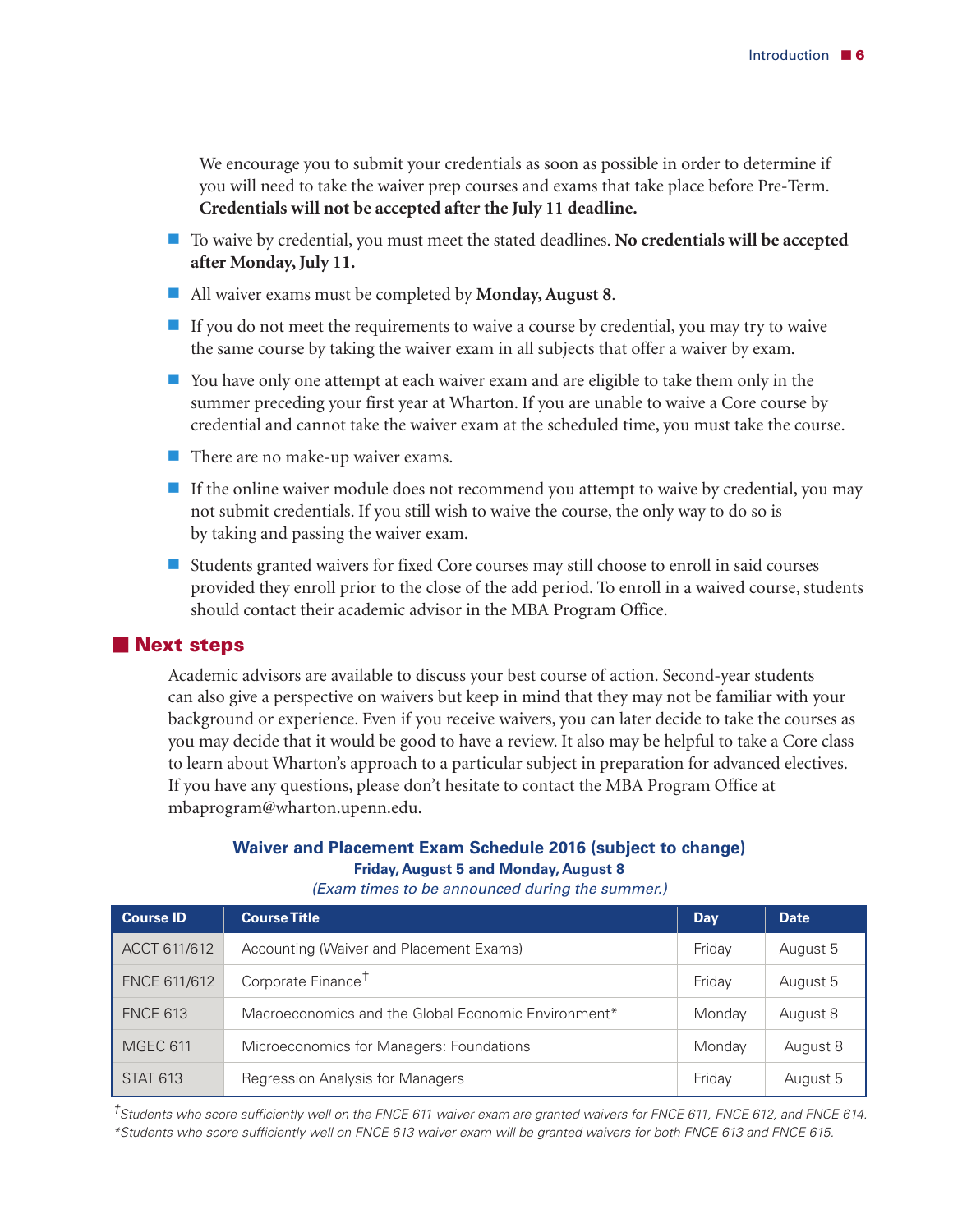# **Accounting (ACCT 611/612/613)**

#### - **Course Description**

The role of accounting is the accumulation, analysis, and presentation of relevant financial data of an enterprise to serve the needs of decision makers. The provision of multiple purpose information to serve the needs of interested parties outside a firm's management is referred to as financial accounting. The provision of information for internal decision making is referred to as managerial accounting. The objective of the core requirement in accounting is to teach the basic concepts, standards, and practices of financial reporting, leading to the ability to read and understand published financial statements and depending on the course chosen provide some of the rudiments of managerial accounting.

#### **"TRACKS" WITHIN FINANCIAL ACCOUNTING**

Students entering the MBA program at Wharton come with diverse backgrounds in accounting. Some are Certified Public Accountants with extensive academic and professional training. Others have had a course or two at school or in training programs. Other students enter Wharton with no exposure to accounting. As a result, we offer three courses with which students can meet the accounting requirement: ACCT 611 (a full semester, 1 credit unit course), ACCT 613 (a full semester, 1 credit unit course) and ACCT 612 (a half semester, 0.5 credit unit course). The difference between them is the material covered and the amount of time allotted to each topic. For example, ACCT 611 and ACCT 613 review basic accounting transactions, debits and credits, and income statement and balance sheet preparation, while ACCT 612 does not as students are expected to have that knowledge coming into the course. ACCT 611, 612 and 613 all discuss a variety of financial accounting topics in depth beyond those listed immediately above. ACCT 611 and ACCT 613 differ in that ACCT 611 is purely a financial accounting course, while ACCT 613 also teaches basic managerial accounting concepts and covers some of the financial accounting topics in less depth.

Students have three basic options for fulfilling their accounting requirement. They can:

- **1. Waive accounting altogether,** either by credential or exam.
- **2. Place into the accelerated course (ACCT 612)** either by credential or exam. Students in ACCT 612 are presumed to understand the following concepts:
	- $\blacksquare$  the recording of economic transactions in the accounting records (i.e., bookkeeping);
	- $\blacksquare$  the basic financial statements which summarize a firm's economic transactions (the balance sheet, the income statement and the statement of cash flows);
	- $\blacksquare$  the fundamental concepts needed to prepare and understand published financial statements (e.g., use of accrual accounting);
	- **h** how to construct the basic financial statements from transactions information and how to recreate the transactions by looking at the financial statements;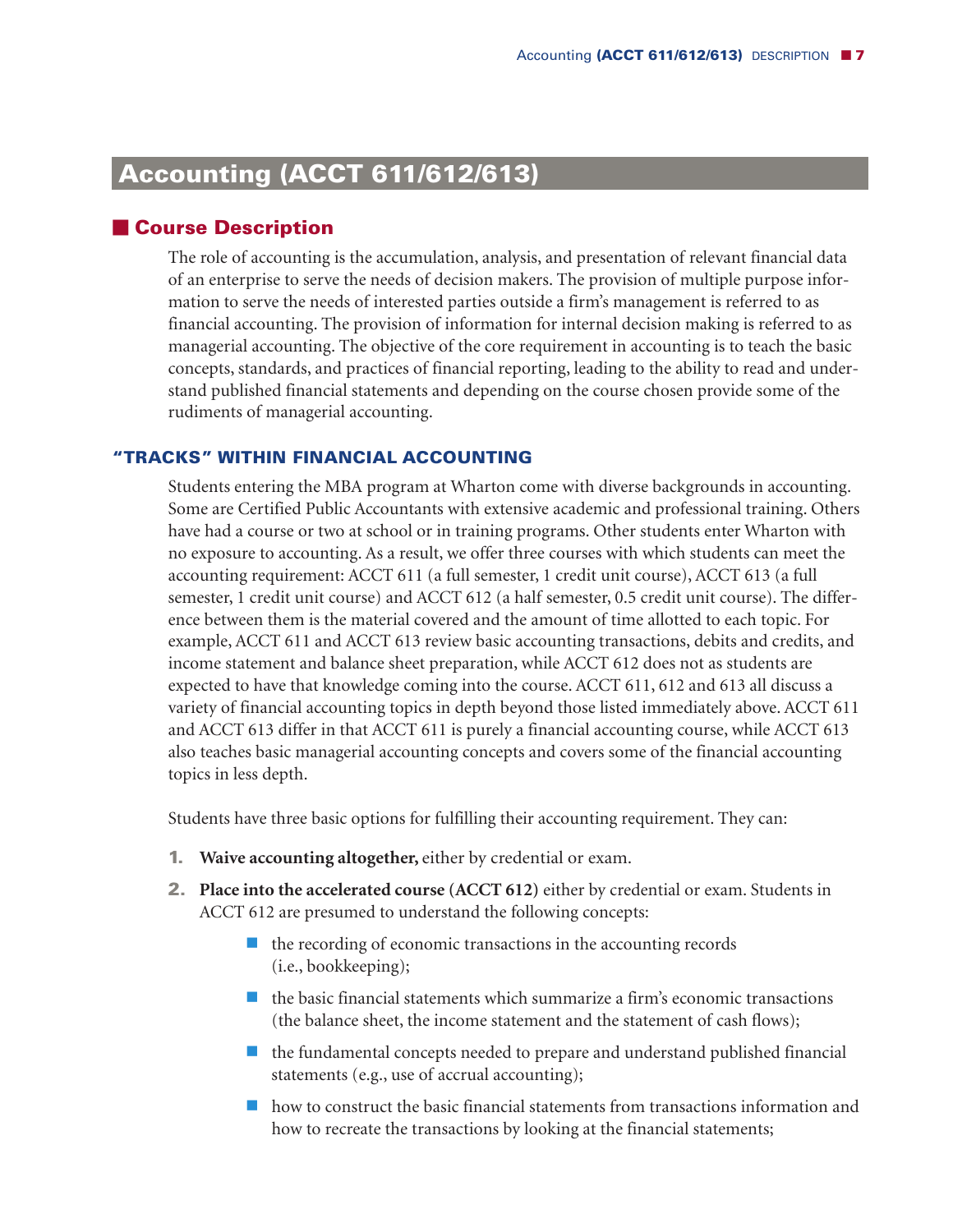- $\blacksquare$  how to use the indirect method to construct the cash flow statement from balance sheet, cash receipt, and supplemental information; and
- $\blacksquare$  how to use accounting statements and disclosures to reconstruct the underlying economic events in which the firm participated.

#### **3. Take one of the full semester courses (ACCT 611 or ACCT 613).**

Please read the next section to decide which option is appropriate for your situation.

#### - **The Accounting Waiver and Placement Process**

#### **WAIVING OR PLACING BY CREDENTIALS**

*DEADLINE: See Introduction to this Waiver Guide.*

#### **Waiving the Accounting Core Requirement By Credentials**

Waiver of the accounting core requirement without taking the waiver exam is only granted on the basis of credentials where there is no question about a student's background. Waiving of the accounting core requirement without the exam is allowed only for the following persons:

> Individuals holding one of two professional certifications in accounting: certified public accountant (CPA) or chartered accountant (CA) AND who have practiced as an auditor within the prior five years.

#### **Placing into ACCT 612 by Credential**

Placement into ACCT 612 without taking the placement exam is **only** granted on the basis of credentials where there is no question about a student's background. Placement into ACCT 612 without the exam is allowed only for (1) individuals who, within the last five years, have taken introductory AND intermediate financial accounting (note that intermediate accounting is not managerial accounting, but is an advanced financial accounting course) with a grade of B or better in both courses within the last five years or (2) Wharton undergraduates who, within the last five years, received a grade of B or better in Accounting 101. Students placing into ACCT 612 by credential are not required to take ACCT 604, which takes place before Pre-Term, but it is recommended for those who feel they need a refresher given that the instructor will presume that students know the basic accounting concepts discussed above prior to the beginning of the course.

#### **DocumentingYour Credentials**

Students interested in either placing into ACCT 612 by credential or waiving the accounting core requirement by credential must formally apply to the Wharton MBA Program Office by filling out and submitting the placement or waiver form.

**Persons holding professional certification (CPA or CA) have to submit a copy of their** certification and submit a resume or a copy of their application which includes their recent work history.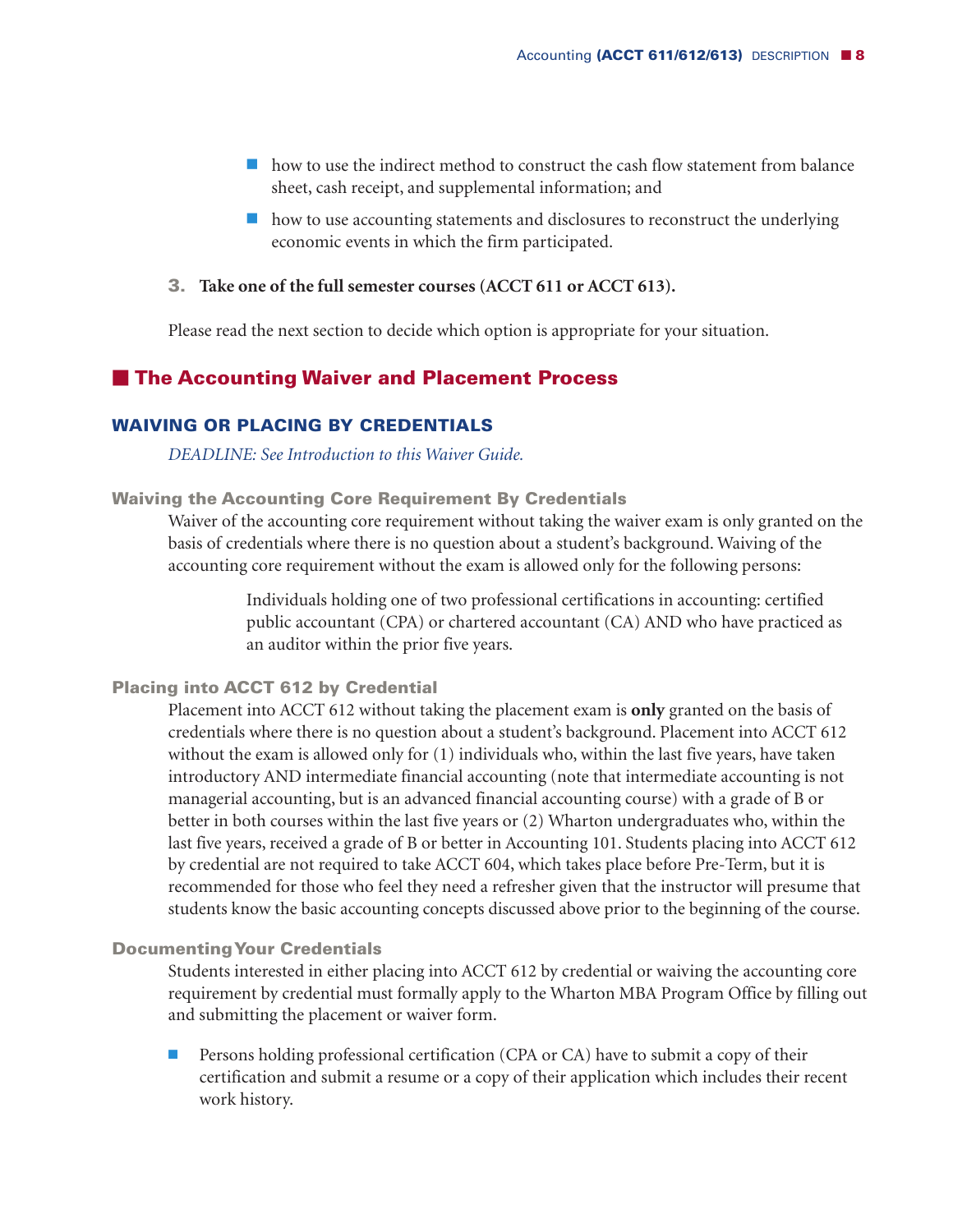#### **WAIVING OR PLACING BY EXAM**

*EXAM DATE: Waiver and Placement Exam Schedule, and sample exams and solutions can be found in the Waiver Exam Guide.*

A common misinterpretation of the waiver by credential criteria is that students must know accounting at the CPA level in order to waive the accounting core requirement. In fact, many students who do not meet the above criteria may be well qualified to waive the core requirement, or at least to place into ACCT 612. However, because it is difficult to objectively measure preparation from transcript materials, the department relies on waiver and placement exams when a student's credentials do not unambiguously meet the criteria.

Two different exams in Financial Accounting will be offered just prior to the official start of Pre-Term. Except as noted above, a student can waive the accounting core requirement or be placed into ACCT 612 **by taking the appropriate exam**. Students with some prior coursework in accounting are encouraged to sit for the placement exam so that they may take ACCT 612 and those with extensive work experience or prior coursework in accounting are encouraged to take the full waiver exam, so that they may waive the accounting core requirement completely. Students who complete ACCT 604 should sit for the placement exam, not the waiver exam. Students who complete ACCT 608 should sit for the waiver exam, not the placement exam. If a student sits for the waiver exam, but does not pass it, it is still possible to be placed in ACCT 612 with a sufficiently high score. Students with just some accounting background are likely better served by taking the placement exam, not the waiver exam.

The **Waiver and Placement Exam** selects from financial accounting topics covered throughout ACCT 611/612/613. The exams will be "closed book,""closed notes," and similar in form and content to past ACCT 611/613 and ACCT 612 exams. Copies of past ACCT exams are included in the *Waiver Exam Guide*.

#### **Exam Preparation**

The following are the accounting courses offered in the week prior to Pre-Term that help you prepare for the waiver and placement exam, as well as the fall semester.

#### **ACCT 608: Financial Accounting – Waiver Prep Course**

Upon completion of this review course, the student should be prepared to take the Waiver Exam. This course will meet on-campus in the week prior to Pre-Term. It is designed for students who have had substantial prior exposure to financial accounting but were not able to waive by credentials. It is presumed that the student enrolled in ACCT 608 has previously studied all of the financial accounting topics covered in ACCT 611/612/613. See the syllabi for these courses for more details, but these topics include provisions for uncollectible accounts, LIFO-FIFO inventories, leases, and deferred income taxes. The course will review these topics and more, emphasizing their implications for analyzing and interpreting financial statements.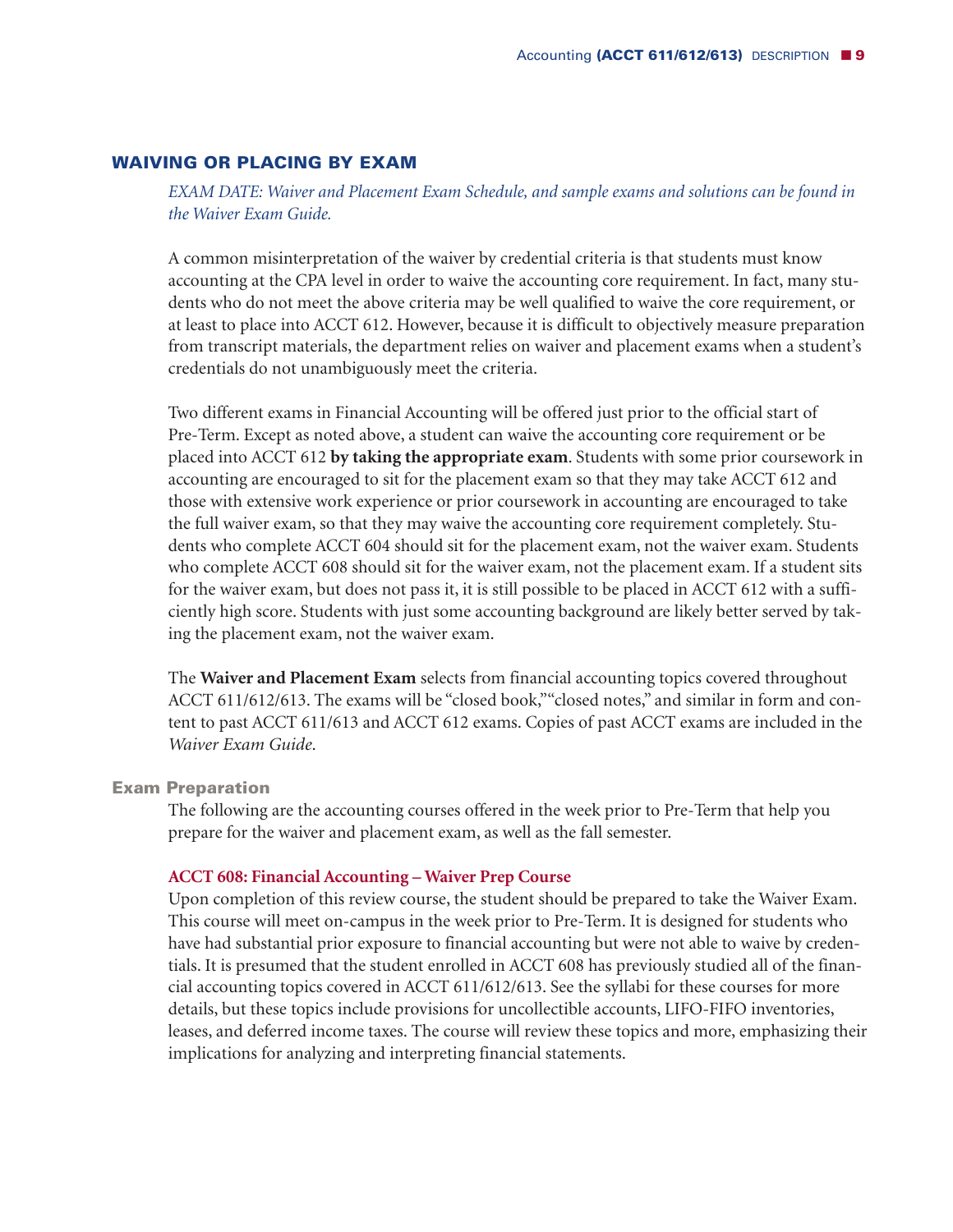#### **ACCT 604: Financial Accounting Review Course**

Upon completion of this course, the student should be prepared to take the Placement Exam. This course will meet on-campus in the week prior to Pre-Term. It is not a class for individuals who have had no prior exposure to financial accounting. Rather, it is a class for students with prior training in financial accounting, but who have been unable to place by credentials into the half semester financial accounting course, ACCT 612. Students who have placed into ACCT 612 by credentials who feel a need of a refresher can also take ACCT 604 as knowledge of all material covered in this course will be presumed in ACCT 612. ACCT 604 will briefly review the concepts underlying preparation of the balance sheet and the income statement. The course will also emphasize the preparation of the statement of cash flows as well as the interpretation of these statements using actual annual reports, and the reconstruction of the underlying economic events that affected these annual reports. **It is presumed that the student taking this course has previously studied all of this material or had significant exposure to financial statements.**

#### **NEITHER WAIVING NOR PLACING (BY CREDENTIALS OR EXAM)**

#### **ACCT 603: Financial Accounting—Basic Course**

The material covered in this on-line summer course is required for all students taking one of the full semester versions of accounting (ACCT 611 or ACCT 613). ACCT 603 consists of on-line video lectures, homework, and a self-assessment exam. Students must complete ACCT 603 and pass the self-assessment exam prior to taking ACCT 611 or 613. ACCT 603 should require five hours to complete and students are strongly encouraged to complete it during July before arriving on campus. Student participation in ACCT 603 will be reported to the ACCT 611 or 613 instructors.

| <b>IF YOU HAVE:</b>                                                | <b>NO Previous Accounting</b><br><b>Experience</b> | <b>Previous Accounting</b><br><b>Experience</b> |
|--------------------------------------------------------------------|----------------------------------------------------|-------------------------------------------------|
| Taken NO Previous Financial<br><b>Accounting Courses</b>           | Take ACCT 603                                      | Take ACCT 603                                   |
| Taken ONE Previous Financial<br><b>Accounting Course</b>           | Take ACCT 604                                      | Take ACCT 604 or 608                            |
| Taken MORE THAN ONE Previous<br><b>Financial Accounting Course</b> | Take ACCT 608                                      | Take ACCT 608                                   |

**This chart may help you decide which preparatory course may be appropriate for you:**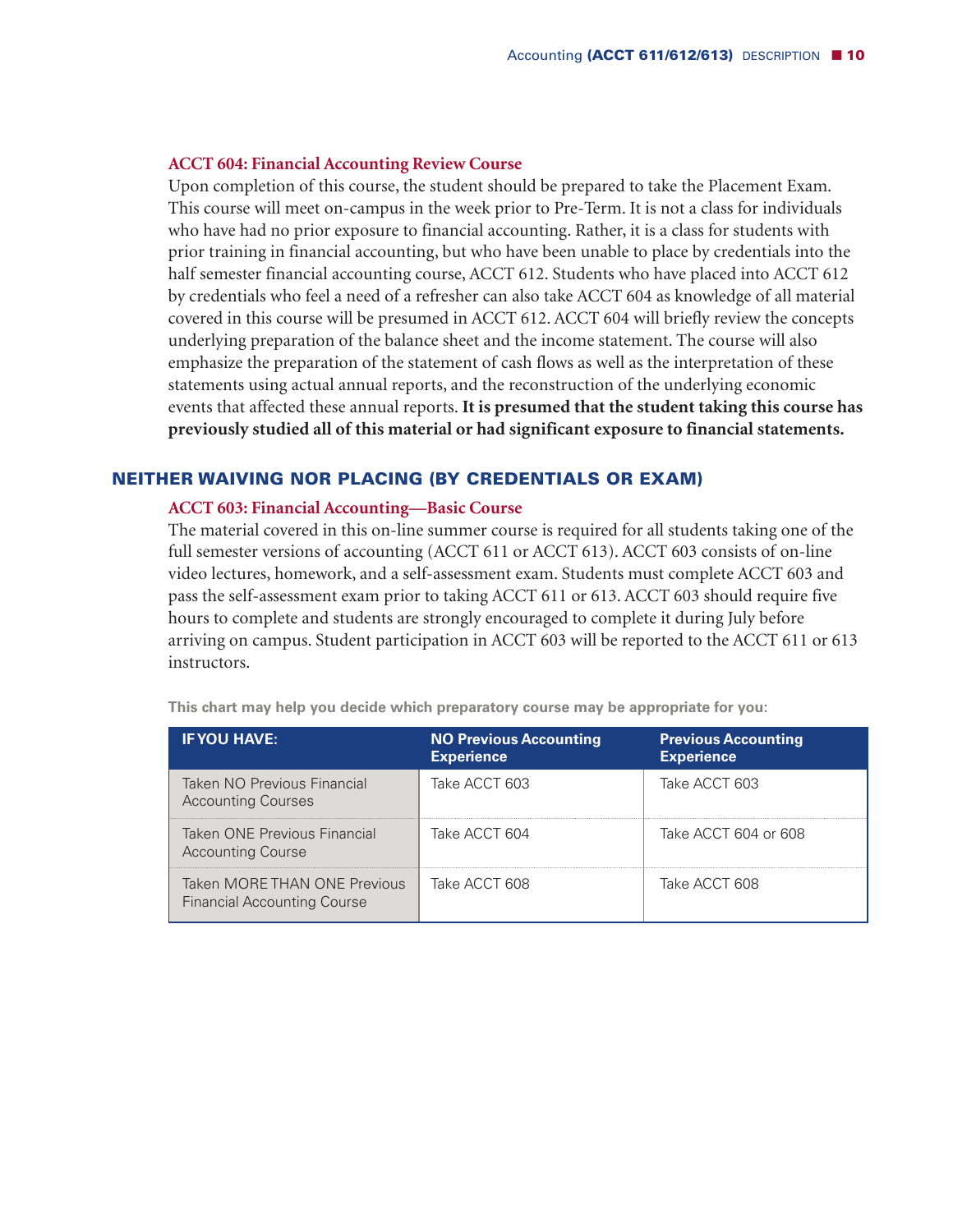# **Syllabus (ACCT 611) Fundamentals of Financial Accountingi**

#### **N**Overview

The role of financial accounting is the accumulation, analysis, and presentation of relevant financial data of an enterprise to serve the needs of creditors, investors and other external decision makers. The objective of this course is to become familiar with the basic principles and practices of financial accounting by studying the concepts that underlie corporate financial statements. The course begins with an overview of the procedures necessary to prepare and understand the balance sheet, income statement, and statement of cash flows. The remainder of the course examines the accounting for the most common and significant transactions of a firm, such as accounts receivable and revenue recognition, inventories, long-term assets, debt, income taxes, investments, and stockholder's equity. Although a solid understanding of the rules and procedures required to construct financial statements is essential, this course emphasizes the analysis of financial statements and other financial disclosures.

#### - **Course Website**

The website for this course can be found on Canvas for currently enrolled students.

#### - **Course Material**

#### **TEXTBOOK (REQUIRED)**

Dyckman, T., R. Magee, G. Pfeiffer, A. Hartgraves, and W. Morse, *Financial & Managerial Accounting for MBAs*, Wharton Custom Edition, 2014, Cambridge Business Publishers. This textbook is especially customized for our course, covers all the chapters in the class, and is available only in the Penn Bookstore. In the detailed schedule below, practice problems from the textbook are assigned to reinforce the material covered for each topic. Solutions to the problems in the textbook are posted on the course website.

#### **MATERIAL ON COURSE WEBSITE**

- **Lecture Slides:** the lecture slides will be made available in advance of class (at least one week before the scheduled date).
- **Homework Assignments** (for submission on Canvas) and **Cases** (for in-class discussion)
- **Exam Practice Problems and Solutions** (from old exams)
- **Articles:** business press articles are sometimes referenced in the course syllabus and provide context for issues, which will be discussed in class.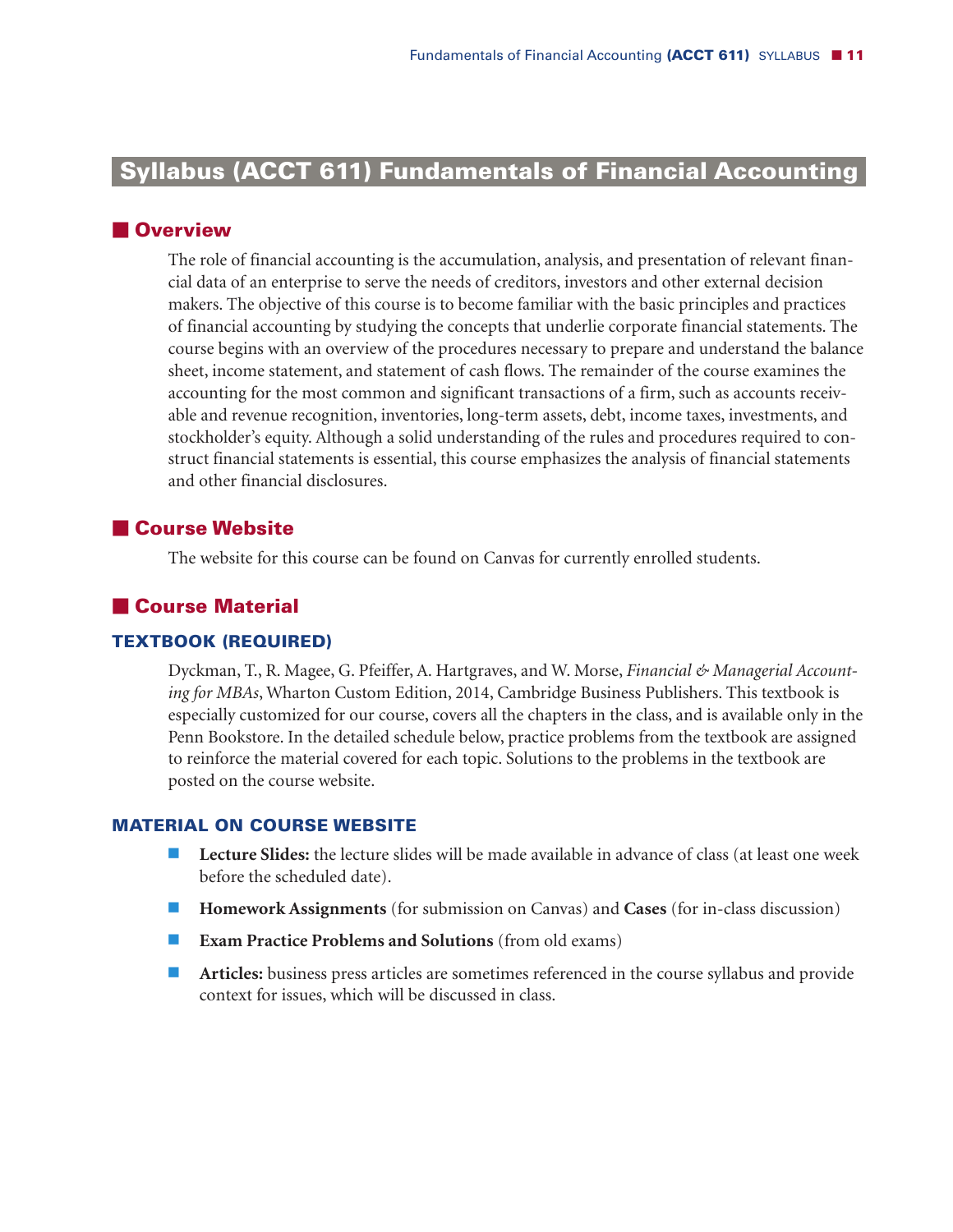#### - **Grading Policy**

Final grades will be determined using the following weights (Total: 100 points):

| Midterm Exam               | 35 pts.   |
|----------------------------|-----------|
| Final Exam                 | 35 pts.   |
| In-Class Quizzes           | 15 pts.   |
| Homework                   | $10$ pts. |
| <b>Class Participation</b> | 5 pts.    |

The grading scheme will be re-weighted to take into consideration improvement in student performance over the semester. If a student's mean-adjusted score on the Final Exam (i.e., adjusted for the mean class score) **improves** relative to his or her mean-adjusted score on the Midterm Exam, then the weight on the Midterm Exam will be reduced by 5 pts. (from 35 pts. to 30 pts.) and the weight on the Final Exam will be increased by 5 pts (from 35 pts. to 40 pts.). Final course grades adhere to the school's mandated grade guidelines.

#### - **Midterm & Final Exams**

The Midterm Exam will cover the material in Sessions 1 through 12, inclusive. The Final Exam is scheduled by the University Registrar and will be comprehensive, with a heavy emphasis on the material in Sessions 13 through 24.

All exams are closed-book, but you are allowed to bring to each exam one piece of  $8\frac{1}{2} \times 11"$  paper with notes. This paper may contain handwritten or typed (any font and size) notes. You may write on both sides.

It is the student's responsibility to attend examinations at the times and places that are specified. If a student cannot attend an examination, **it is his/her responsibility to notify the MBA Office** and the instructor prior to the exam (or as soon as possible). **Only** the MBA Office may grant a student authorization to be absent from an examination; **there are no exceptions to this rule**. In the event of an *authorized* absence from any exam, a make-up exam will be given during the official make-up exam period that is set by the Registrar. You will receive a final grade of "Incomplete" for the course pending the completion of the make-up exam. **An unauthorized absence from an examination will result in a grade of zero for that examination.**

The graded mid-term exam will be returned to the student mail folders. Scores will be posted to Canvas. If you believe that your exam has been incorrectly graded, you should return your exam to me — *not a TA* — **within one week** of the return of the examination (requests made after that will not be considered). You must submit the original copy of the examination together with a **written** note that clearly explains what you believe is the error. **The entire exam will be re-graded.**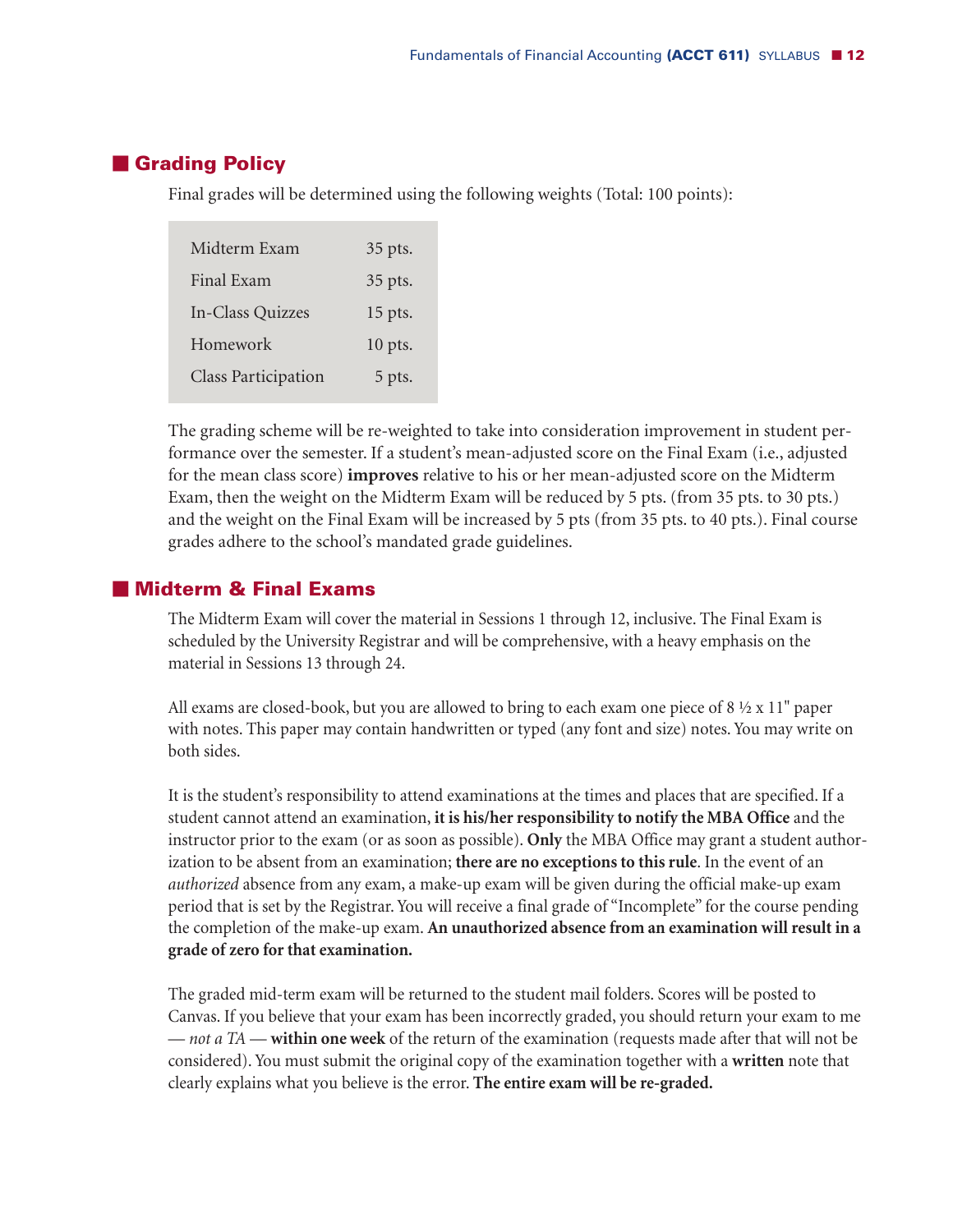#### - **In-Class Quizzes**

There will be **five** in-class quizzes during the semester that will be held on the dates indicated below and in the class schedule. **Quizzes will be given at the beginning of the class** (late arrivals will not be accommodated, so make sure that you arrive to class on time), usually before we start a new topic. Each quiz will take about 15 minutes and will usually consist of about four or five questions (primarily multiple choice). The quizzes will be closed-book and no notes will be allowed. The material covered in each quiz is set out in the syllabus below. Quiz scores will be posted to Canvas.

In computing a student's final grade, only the **four highest quiz scores** will be counted (i.e., the lowest quiz score will be dropped from the computation of your grade). If for some reason you are unable to attend class on one of the five quiz days, I will simply count the four quizzes that are completed. **No make-up quizzes will be given.** The solutions will be posted on the class web site on the day of the quiz.

#### $\blacksquare$  **Homework**

There will be four homework assignments with due dates indicated below and in the class schedule. The homework assignments may be discussed in groups. However, you must submit your own solutions that represent your own individual work. It is not acceptable to copy another student's work and submit it as your own. The homework assignments will be available on the course website about one week before they are due. All homeworks must be submitted **electronically (via Canvas) by 6 p.m. on the due date.I strongly recommend that you submit your homework answers in advance of the 6 p.m. deadline. Please do not hand in a hard-copy to me or the TAs.It will not be accepted.** Homework scores and solutions will be posted to Canvas shortly after the homework is due.

#### - **Class Participation and Conduct**

Class participation grades will be based on what you add to the learning experience of the entire class. Students who consistently make contributions that facilitate discussions, help to clarify technical points, or provide new insights will receive five points. No contribution or contributions that are obvious, confusing, or peripheral will receive zero points. Consistently discourteous behavior (see below) will also result in zero class participation points. Contributions between these two extremes will receive between one and four points. Please make sure to display your name tents to help me learn your names and to help facilitate the classroom discussion.

As a courtesy to both me and your fellow students and to ensure that everyone has the greatest opportunity to learn, please adhere to the following:

- $\blacksquare$  Students should sit in the same seat each class session to help me keep track of where everyone is.
- Class starts and ends on time. If a unique situation arises such that you must come in late, please inform your professor ahead of time and sit in an open aisle seat close to the door you arrived through.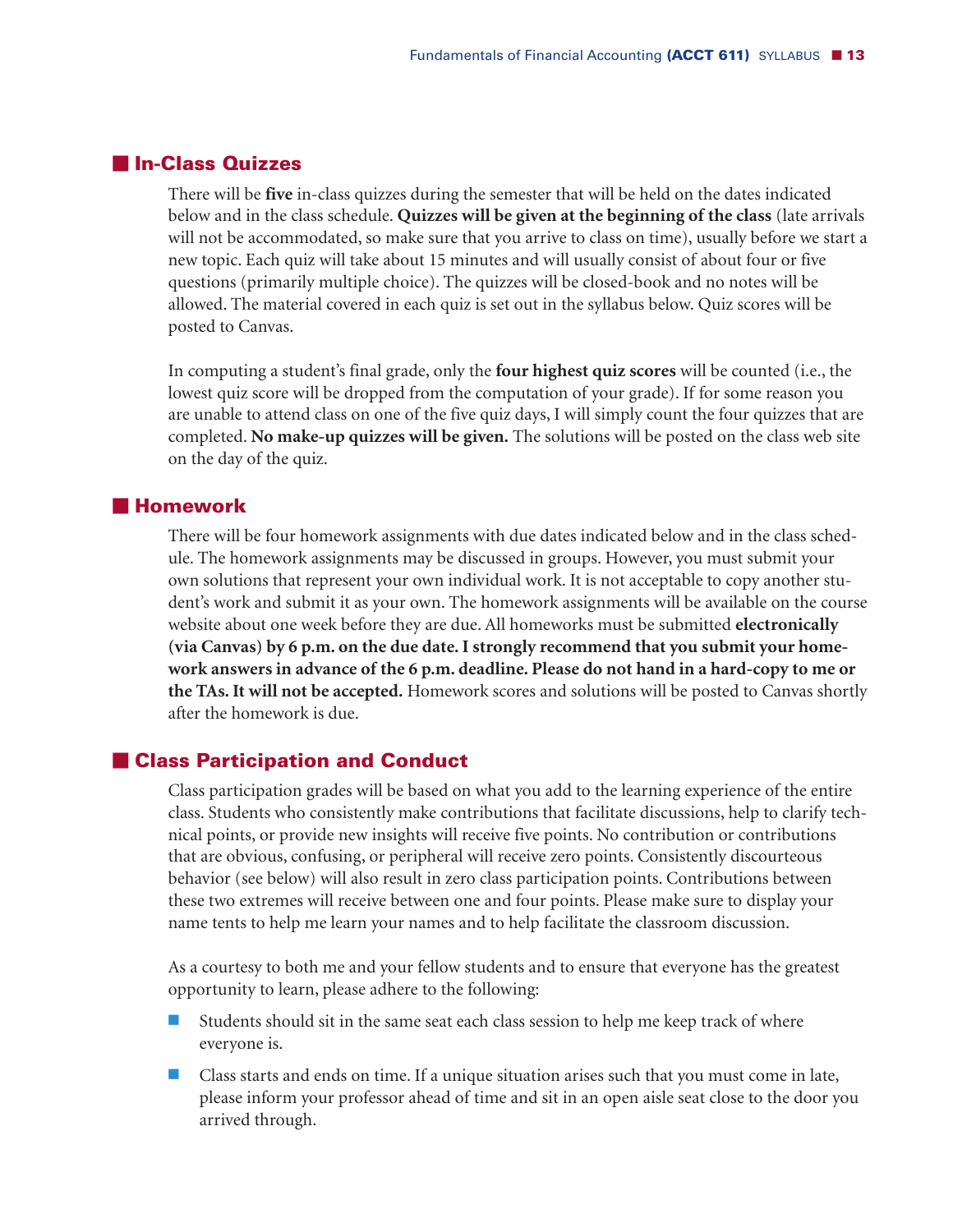- Students should remain in attendance for the duration of class, except in an emergency. If a unique situation arises such that you must leave early, please inform your professor before class and sit in an open aisle seat near the exits of the classroom.
- All phones and other electronic devices should be turned off, with the exception of computers/ tablets. Use of computers/tablets, however, must be strictly for the purpose of this class.
- **Please do not carry on private conversations during class.**

#### - **Class Preparation**

You should come to class having reviewed the daily class slides and, on days with an assigned article or case study, having read these materials and worked through the case questions. You should also read the suggested sections from the textbook either before or immediately after class, and work through at least some of the suggested practice problems from the textbook.

#### - **Teaching Assistants and Review Sessions**

There are seven teaching assistants for the course. Each of these TAs is a second-year MBA student who performed extremely well in the introductory financial accounting course last year. The TAs will hold regular office hours on four out of five days every week (except during breaks or for holidays) based on the schedule posted on the course website.

During office hours, one of the TAs will be present and will assist with questions about concepts, assigned problems/cases, or homework problems (however, they will not give you the solution to the homework assignments). Note that the TAs are jointly servicing both ACCT 611 and ACCT 613, so you may encounter students from both courses attending the same office hours.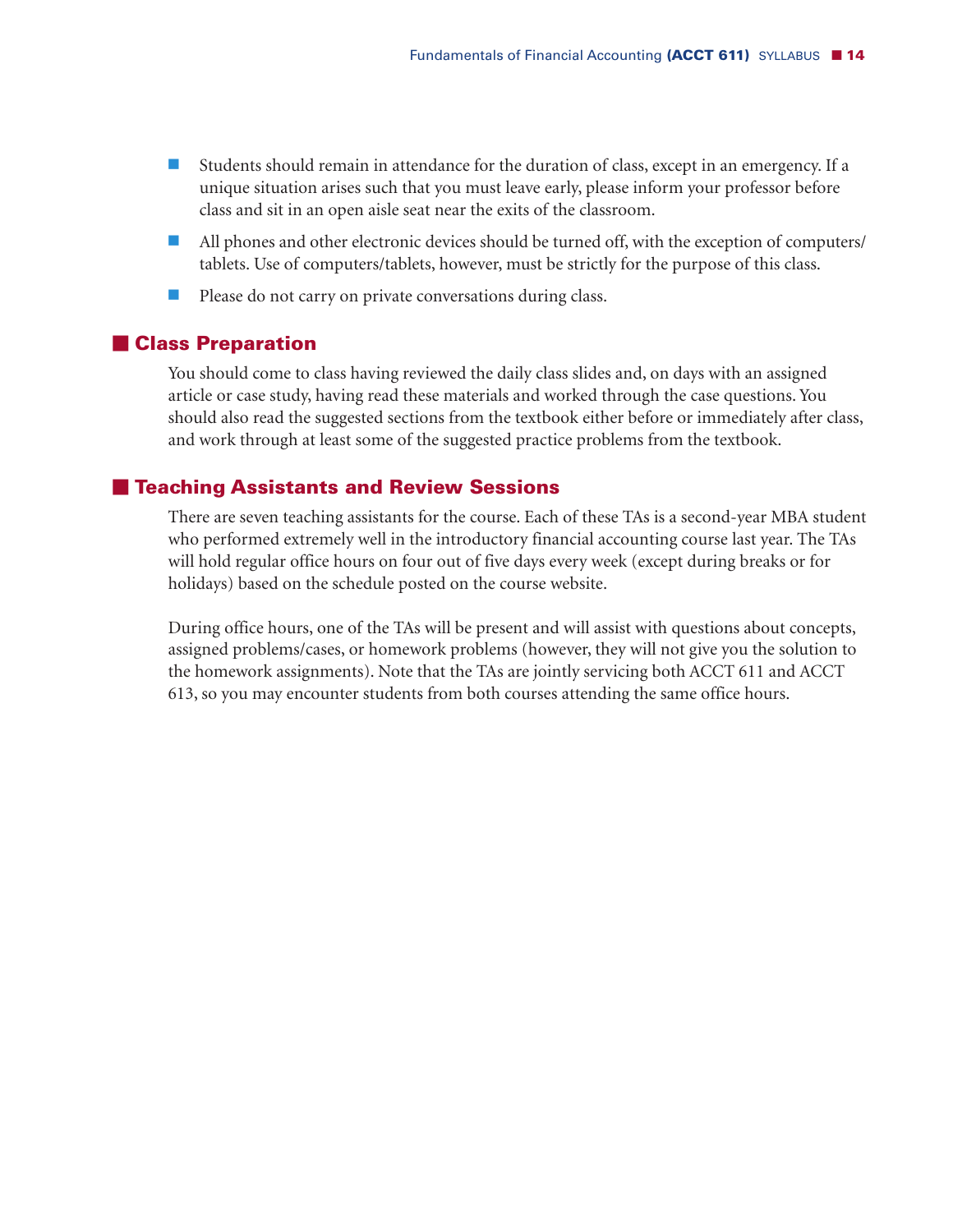#### - **Ethics Matrix**

The Wharton MBA Code of Ethics typically requests an Ethics Matrix for each class to provide ground rules and ethical guidelines for course materials and assistance from classmates or others. Below is the completed matrix for this course. If you have any questions about the matrix, please feel free to ask me.

|                           | <b>Materials</b>    |                            |                        |                            | <b>People</b>          |                               |                                                  |                                    |                                     |                                          |                                                |                           |
|---------------------------|---------------------|----------------------------|------------------------|----------------------------|------------------------|-------------------------------|--------------------------------------------------|------------------------------------|-------------------------------------|------------------------------------------|------------------------------------------------|---------------------------|
|                           | Approved calculator | Laptop / other electronics | Summary sheet of notes | Current book / class notes | Past notes / summaries | assignments<br>exams/<br>Past | materials<br>content / other outside<br>Internet | Learning team / approved work team | section<br>Other student(s) in same | Student(s) in other sections (same term) | Wharton student not taking the class this term | Person outside of Wharton |
| In-Class Readings & Cases | Α                   | А                          |                        | Α                          |                        |                               | A                                                | W                                  | W                                   | W                                        |                                                |                           |
| Homework Problem Sets     | A                   | А                          |                        | Α                          |                        |                               | А                                                | D                                  | D                                   | D                                        |                                                |                           |
| In-Class Quizzes          | A                   |                            |                        |                            |                        |                               |                                                  |                                    |                                     |                                          |                                                |                           |
| Midterm & Final Exams     | A                   |                            | А                      |                            |                        |                               |                                                  |                                    |                                     |                                          |                                                |                           |

A = Allowed material W = Allowed to work together Shaded Cell = Not allowed

D = Discussion of general concepts and procedures is allowed but no sharing of specific answers.

The information above covers many common situations but will not cover every circumstance. Remember: The **Wharton MBA Code of Ethics** that you accepted requires, among other things, that you represent yourself and your work honestly, don't try to gain unfair advantage over other students, follow the instructor's guidelines and respect confidentiality of your work and the work of others.

Should you have questions, please contact your ethics liaison or professor.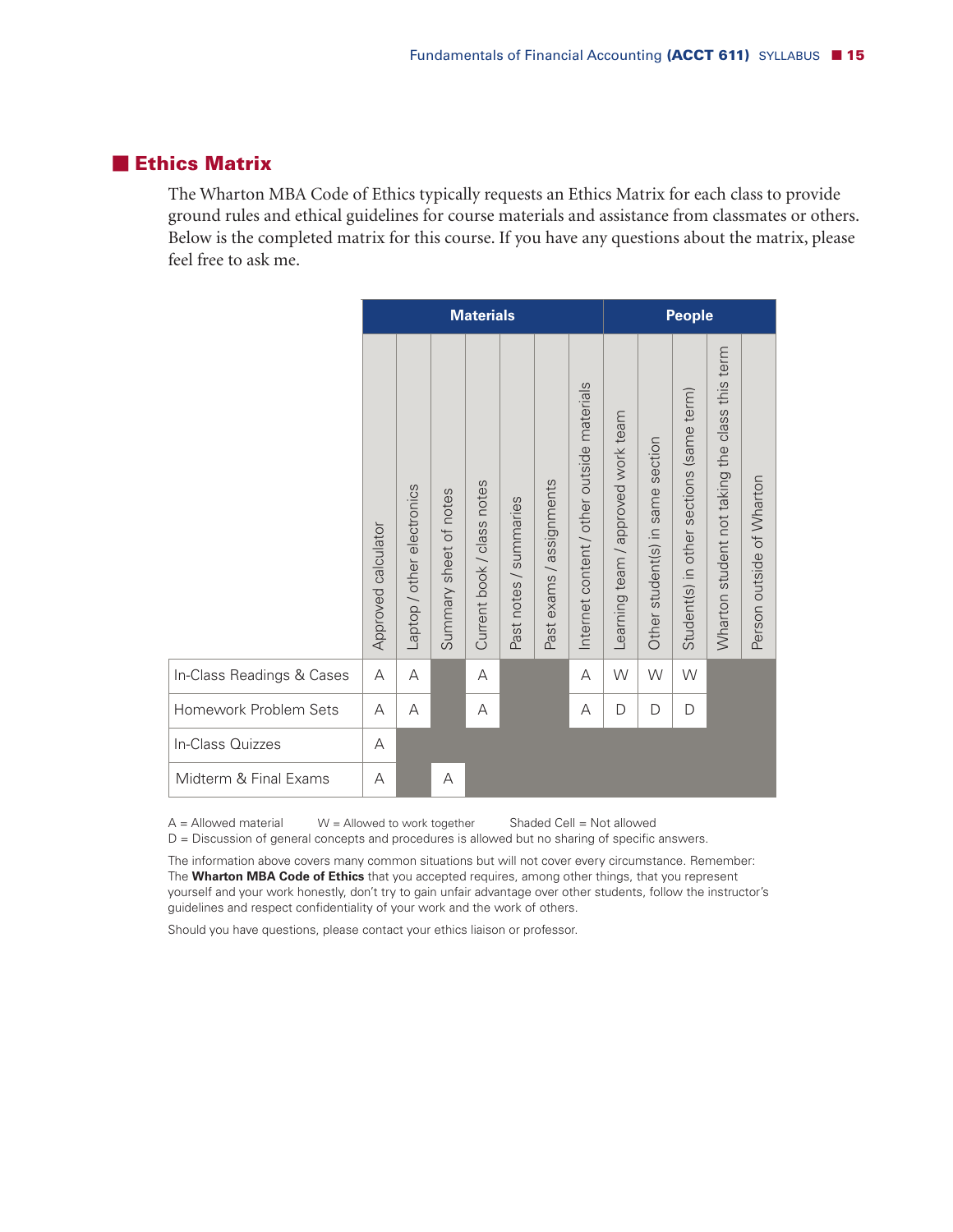### **Course Outline (ACCT 611) Fundamentals of Financial Accounting-**

#### **KEY**

**TB** refers to the Dyckman et al. textbook (Wharton custom edition); x-y means problem y in chapter x of the textbook.

#### **Session 1. Introduction**

| Slides:              | Session 1                                   |
|----------------------|---------------------------------------------|
| <b>TB Reading:</b>   | Chapter 1                                   |
| <b>TB Problems:</b>  | M1-24, E1-28, E1-29, P1-36, P1-37           |
| <b>Add. Reading:</b> | Basics of Accounting Are Vital to Survival; |
|                      | Tesla Loss Widens as Spending Jumps         |

#### **Session 2. Accounting Process; Mapping Business Activity into Financial Statements**

| <b>Slides:</b>       | Session 2                                                |
|----------------------|----------------------------------------------------------|
| Case:                | Animatronics $(Q1 - Q4)$                                 |
| <b>TB Reading:</b>   | Chapters 2 and 3                                         |
| <b>TB Problems:</b>  | Chapter 2: M2-18, M2-19, M2-26, E2-33, E2-44             |
|                      | Chapter 3: M3-22, M3-24, E3-32, E3-38                    |
| <b>Add. Reading:</b> | Apple Warns EU Investigation Could Result in Back Taxes; |
|                      | Driverless Car is Officially a Risk                      |

#### **Session 3. Economics vs. Accounting; Balance Sheet Presentation; Introduction to Accrual Accounting**

| <b>Slides:</b>       | Session 3                                  |
|----------------------|--------------------------------------------|
| <b>TB Reading:</b>   | Chapters 2 and 3                           |
| <b>TB Problems:</b>  | Chapter 2: P2-58, P2-64                    |
|                      | Chapter 3: P3-42, P3-49                    |
| <b>Add. Reading:</b> | How Binge Viewing Could Rock Netflix Stock |

#### **Session 4. Revenue Recognition; Accrual Accounting and the Matching Principle**

| Slides:              | Session 4                                                           |
|----------------------|---------------------------------------------------------------------|
| Case:                | <b>United Airlines</b>                                              |
| <b>TB Reading:</b>   | Chapter 6, p. 267-277                                               |
| <b>TB Problems:</b>  | M6-14, M6-24, E6-32, E6-39, E6-40                                   |
| <b>Add. Reading:</b> | Accounting Shift Would Lift Tech Profits; Zynga Explains Method for |
|                      | Recording Real Revenue; Boeing Hits a Milestone; SEC Investigating  |
|                      | Smirnoff Maker; Tech Startups Woo Investors; Microsoft Financials   |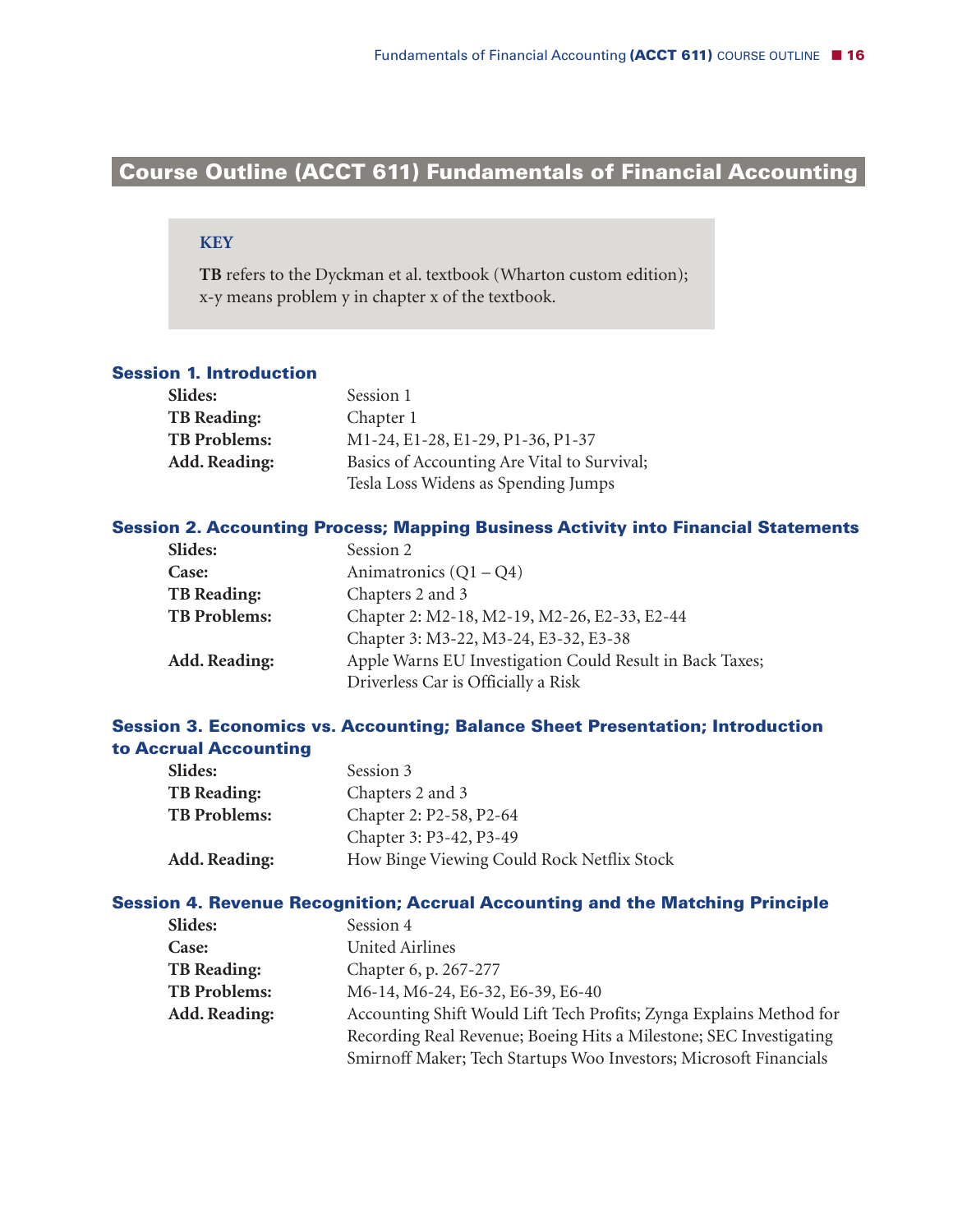#### **Session 5. Statement of Cash Flows**

| Slides:             | Sessions 5 & 6                                         |
|---------------------|--------------------------------------------------------|
| Case:               | Animatronics (Q5)                                      |
| <b>TB</b> Reading:  | Chapter 4                                              |
| <b>TB Problems:</b> | M4-23, M4-26, M4-31, E4-34, E4-38, E4-41, E4-44        |
| Add. Reading:       | Cash Never Flow Lies; Chevron Needs to Boost Cash Flow |
|                     | to Cover Dividend                                      |
| Quiz $#1$ :         | 10-20 minute quiz, covering Sessions 1-4               |
|                     |                                                        |

#### **Session 6. Statement of Cash Flows (continued)**

| <b>Slides:</b>       | Sessions 5 & 6                         |
|----------------------|----------------------------------------|
| <b>Case:</b>         | Callaway Golf                          |
| <b>TB Reading:</b>   | Chapter 4                              |
| <b>TB Problems:</b>  | P <sub>4</sub> -51, P <sub>4</sub> -54 |
| <b>Add. Reading:</b> | Quick Cash Via Receivables Deals       |

#### **Session 7. Introduction to Financial Statement Analysis (FSA)**

| Slides:              | Session 7                                                 |
|----------------------|-----------------------------------------------------------|
| <b>TB Reading:</b>   | Chapter 5                                                 |
| <b>TB Problems:</b>  | M5-14, M5-24, E5-27, E5-33, P5-46                         |
| <b>Add. Reading:</b> | Decline of the P/E Ratio; The 109,894-Word Annual Report; |
|                      | Home Depot Working Capital; PepsiCo Financials            |
|                      |                                                           |

#### **Session 8. Accounts Receivable**

| <b>Slides:</b>       | Session 8                                                       |
|----------------------|-----------------------------------------------------------------|
| Case:                | Barnes & Noble                                                  |
| <b>TB Reading:</b>   | Chapter 6                                                       |
| <b>TB Problems:</b>  | M6-18, M6-20, E6-33, E6-34                                      |
| <b>Add. Reading:</b> | Accounting Issues at WorldCom; At Nortel, Warning Signs Existed |
|                      | Months Ago                                                      |
| Quiz #2:             | 10-20 minute quiz, covering Sessions 5-7                        |
|                      |                                                                 |

#### **Session 9. Accts Receivable (cont'd) and Inventory & Cost of Goods Sold (begin)**

| Slides:              | Sessions 9 & 10                                      |
|----------------------|------------------------------------------------------|
| <b>TB Reading:</b>   | Chapter 7                                            |
| <b>TB Problems:</b>  | M7-15, M7-19, M7-22, E7-26, E7-29, E7-31             |
| <b>Add. Reading:</b> | Big Oil's Accounting; Unraveling Inventory's Riddle; |
|                      | Boeing Hits a Milestone; Chesapeake's Obscure Costs  |

#### **Session 10. Inventory & Cost of Goods Sold (continued)**

| Slides:            | Sessions 9 & 10             |
|--------------------|-----------------------------|
| Case:              | Research in Motion          |
| <b>TB</b> Reading: | Chapter 7                   |
| Add. Reading:      | Supplement to LIFO vs. FIFO |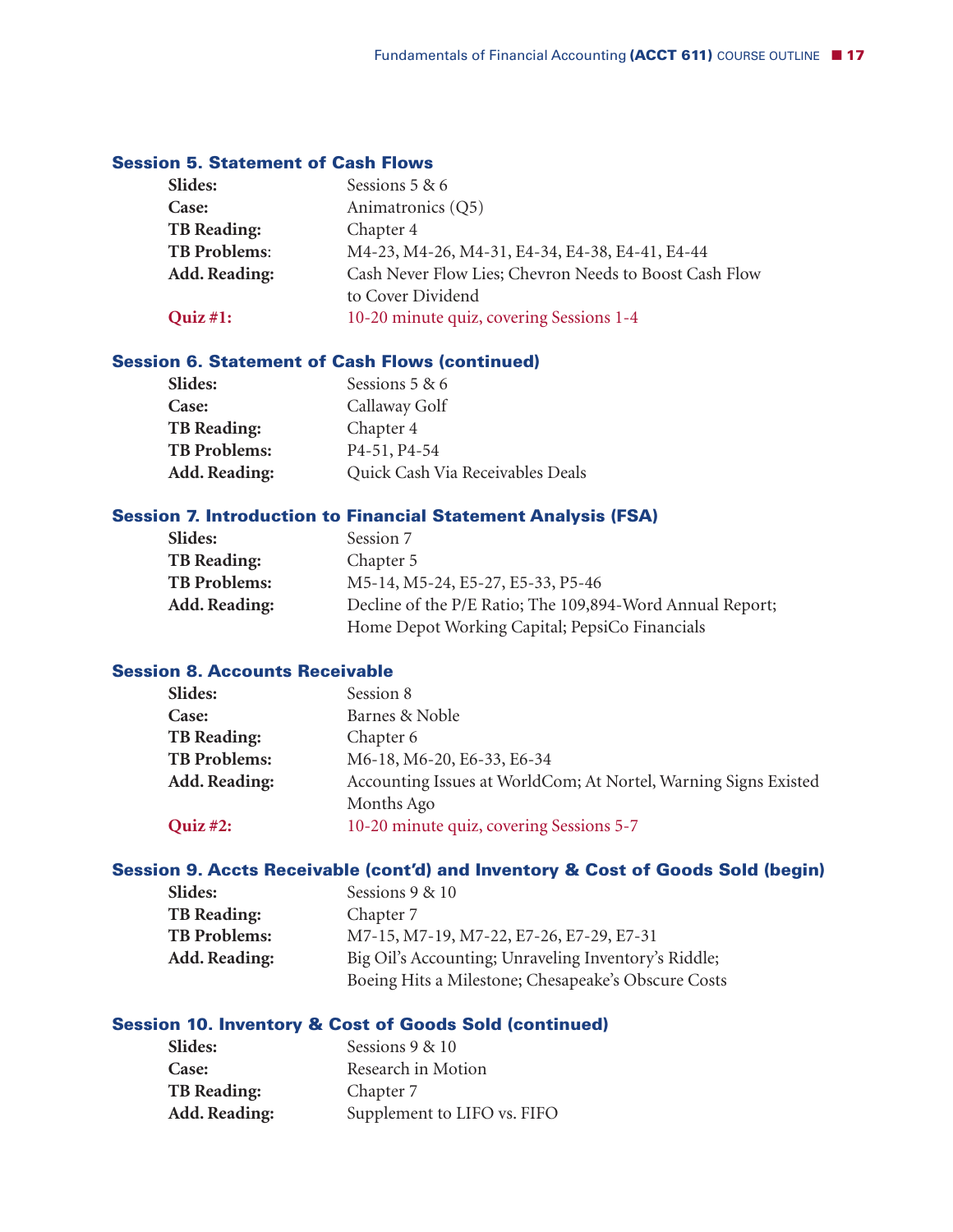#### **Homework #1 (due at 6 p.m. two days after Session 10)**

Topics covered: Accounts Receivable and Inventory

#### **Session 11. Long-Lived Assets**

| <b>Slides:</b>       | Sessions 11 & 12                             |
|----------------------|----------------------------------------------|
| <b>TB Reading:</b>   | Chapter 8                                    |
| <b>TB Problems:</b>  | M8-11, M8-14, E8-24, P8-36                   |
| <b>Add. Reading:</b> | IFRS Spells Write-Downs; DirecTV Write-Downs |

#### **Session 12. Long-Lived Assets (continued)**

| Slides:              | Sessions 11 & 12                                    |
|----------------------|-----------------------------------------------------|
| Case:                | <b>Berwick Tools</b>                                |
| <b>TB Problems:</b>  | M8-17, M8-21, E8-29, E8-32, E8-35                   |
| <b>Add. Reading:</b> | Sprint Takes Write-Down as Brand Value Loses Value; |
|                      | What is Big Data Really Worth?                      |

#### **Homework #2 (due at 6 p.m. on the day after Session 12)**

Topics covered: Long-Lived Assets

#### **MIDTERM EXAM**

Topics covered: Sessions 1-12, inclusive

#### **Session 13. Long-Term Debt**

| Slides:              | Sessions 13 & 14                            |
|----------------------|---------------------------------------------|
| <b>TB Reading:</b>   | Chapter 9, Appendix A (Time-Value of Money) |
| <b>TB Problems:</b>  | M9-21, M9-22, M9-29, M9-31, M9-34, E9-39    |
| <b>Add. Reading:</b> | Citigroup Finds a Profit                    |

#### **Session 14. Long-Term Debt (continued) and Leases (begin)**

| <b>Slides:</b>       | Sessions 13 & 14; Session 15              |
|----------------------|-------------------------------------------|
| <b>Case:</b>         | <b>Starbucks</b>                          |
| <b>TB Problems:</b>  | M9-23, M9-26, E9-47, P9-53                |
| <b>Add. Reading:</b> | Morgan Stanley to Post a Loss from Bonds; |
|                      | Demystify the Lehman Shell Game           |

#### **Session 15. Leases (continued)**

| Slides:              | Session 15                                                   |
|----------------------|--------------------------------------------------------------|
| <b>TB Reading:</b>   | Chapter 10, p. 453-466                                       |
| <b>TB Problems:</b>  | M10-13, M10-15, E10-23, E10-26                               |
| <b>Add. Reading:</b> | New Accounting Rules Ruffle the Leasing Market;              |
|                      | Leases Suffer Identity Crisis; Northeast Airlines Financials |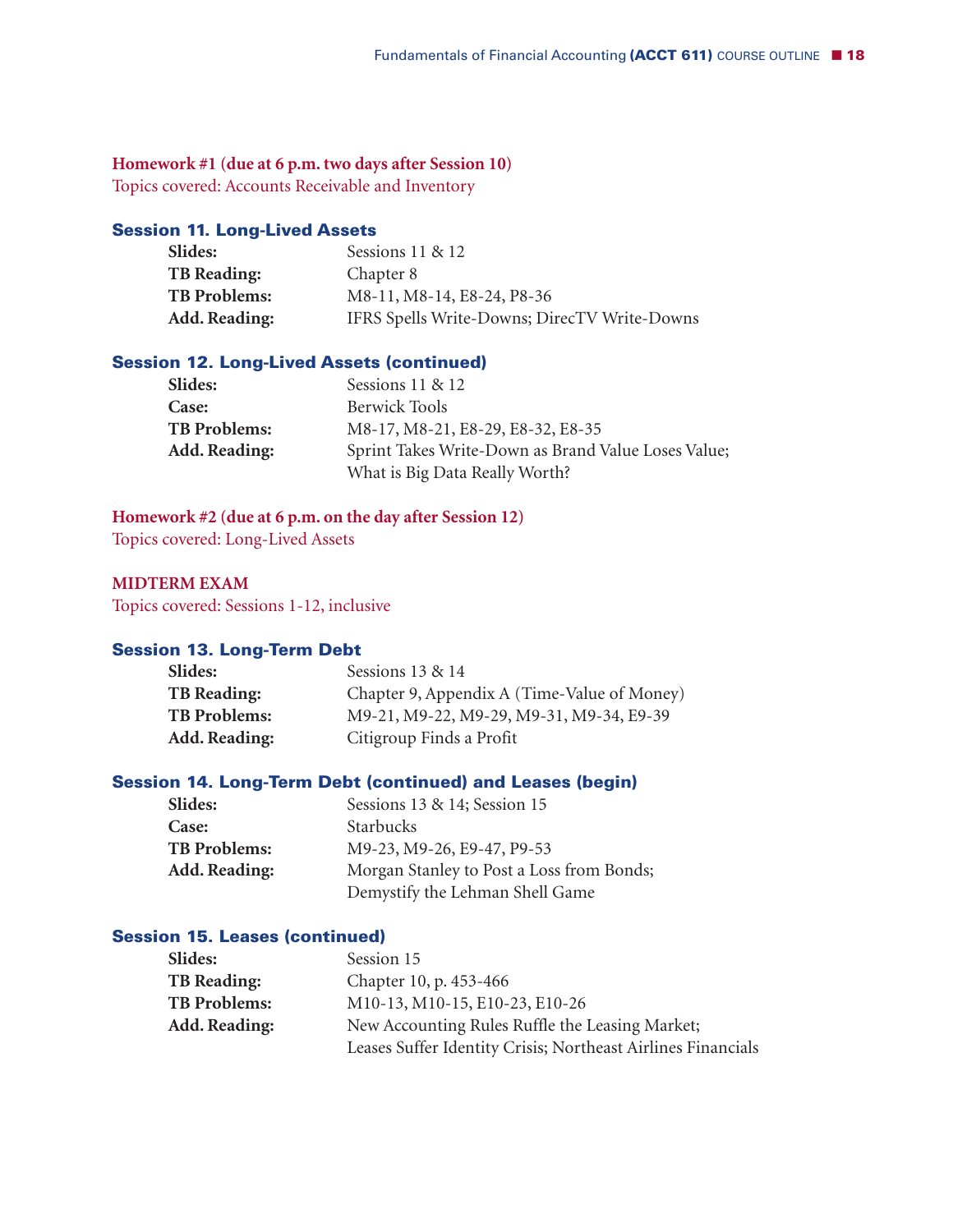#### **Session 16. Accounting for IncomeTaxes**

| <b>Slides:</b>       | Sessions 16 & 17                                              |
|----------------------|---------------------------------------------------------------|
| <b>TB Reading:</b>   | Chapter 10, p. 476-483                                        |
| <b>TB Problems:</b>  | M10-22, E10-33, P10-40, P10-41                                |
| <b>Add. Reading:</b> | SEC Challenging Multinationals on Plans for Foreign Earnings; |
|                      | Sony Profits Are Far Off with Write-Down                      |
| Quiz #3:             | 10-20 minute quiz, covering Sessions 13-15                    |
|                      |                                                               |

#### **Session 17. Accounting for IncomeTaxes (continued)**

| <b>Slides:</b>       | Sessions 16 & 17                                                      |
|----------------------|-----------------------------------------------------------------------|
| <b>Case:</b>         | Safeway Inc.                                                          |
| <b>TB Problems:</b>  | E10-32, P10-42, C10-47                                                |
| <b>Add. Reading:</b> | Piles of Overseas Profits Investors Can See but Not Touch; Tax Twist: |
|                      | At Some Firms, Cutting Corporate Tax Rates May Cost Billions          |

#### **Session 18. Stockholders' Equity**

| Slides:             | Session 18                                                   |
|---------------------|--------------------------------------------------------------|
| Case:               | Pepsico                                                      |
| <b>TB Reading:</b>  | Chapter 11                                                   |
| <b>TB Problems:</b> | M11-20, M11-21, M11-25, M11-35, E11-45, E11-54               |
| Add. Reading:       | Stock Buybacks Consume Cash; When Friending Becomes a Source |
|                     | of Funds; Time for BofA to Bid Warren Buffett Adieu          |

#### **Homework #3 due at 6 p.m. two days after Session 18**

Topics covered: Long-term debt, Leases, and Taxes

#### **Session 19. Marketable Securities, Intercorporate Investments & Segment Reporting**

| <b>Slides:</b>  | Sessions 19 & 20                                            |
|-----------------|-------------------------------------------------------------|
| Case:           | Peet's Coffee                                               |
| TB Reading:     | Chapter 12, p. 555-567                                      |
| TB Problems:    | M12-11, M12-12, E12-24, E12-26                              |
| Add. Reading:   | Bank Quandary – Valuing the Assets; Distortions in Baffling |
|                 | <b>Financial Statements</b>                                 |
| <b>Quiz #4:</b> | 10-20 minute quiz, covering Sessions 16-18                  |
|                 |                                                             |

#### **Session 20. Marketable Securities, Intercorporate Investments & Segment Reporting**

| <b>Slides:</b>       | Sessions 19 & 20                                                   |
|----------------------|--------------------------------------------------------------------|
| <b>TB Reading:</b>   | Chapter 12, p. 568-581; Back Chapter 12, p.589-599                 |
| <b>TB Problems:</b>  | E6-38, M12-14, M12-15, Back Ch. 12: E-28, E-29, P-33               |
| <b>Add. Reading:</b> | Buyers Beware: The Goodwill Games; The Importance of Segment Data; |
|                      | FASB Rethinks Business Segment Reporting                           |
|                      |                                                                    |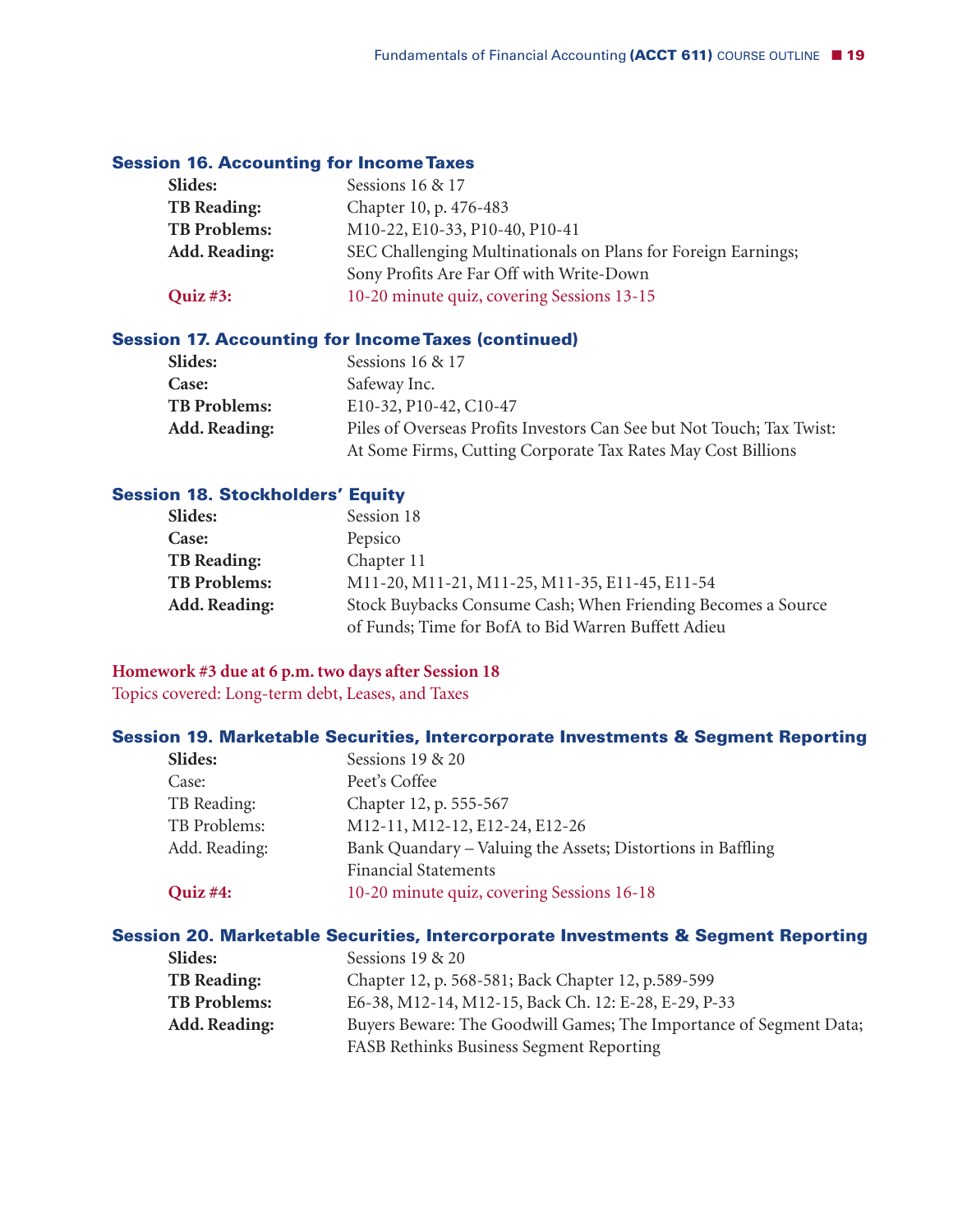#### **Session 21. Pensions and Other Post-Employment Benefits (OPEB)**

| <b>Slides:</b>       | Session 21                                                            |
|----------------------|-----------------------------------------------------------------------|
| <b>Case:</b>         | Johnson & Johnson                                                     |
| <b>TB Reading:</b>   | Chapter 10, p. 466-475                                                |
| <b>TB Problems:</b>  | M10-17, M10-20, E10-29, P10-38                                        |
| <b>Add. Reading:</b> | U.S. Corporate Pension Plans' Funding Deficit; S&P 500 Companies Post |
|                      | Record Level of Pension Underfunding                                  |

#### **Session 22. Pensions (continued) and Interim Financial Reporting**

| <b>Slides:</b>       | Session 22                                 |
|----------------------|--------------------------------------------|
| <b>TB Reading:</b>   | Back Chapter 12, p. 599-608                |
| <b>Add. Reading:</b> | Taking Stock of S&P Earnings               |
| <b>Quiz #5:</b>      | 10-20 minute quiz, covering Sessions 19-21 |

#### **Session 23. Accounting for Financial Institutions**

| Slides:              | Session 23                                                         |
|----------------------|--------------------------------------------------------------------|
| <b>Add. Reading:</b> | Excessive Disclosure by Banks Eludes Comprehension; Distortions In |
|                      | Baffling Financial Statements; Deutsche Bank to Reduce Assets;     |
|                      | Accounts Misled Us Into Crisis                                     |

#### **Session 24. "Capstone Case" and Review**

**Case:** Target Corp. Comprehensive Case

#### **Homework #4 due at 6 p.m. two days after Session 24**

Topics covered: Shareholders' Equity, Marketable Securities, and Pensions

#### **FINAL EXAM**

Topics covered: Comprehensive with emphasis on Sessions 13-24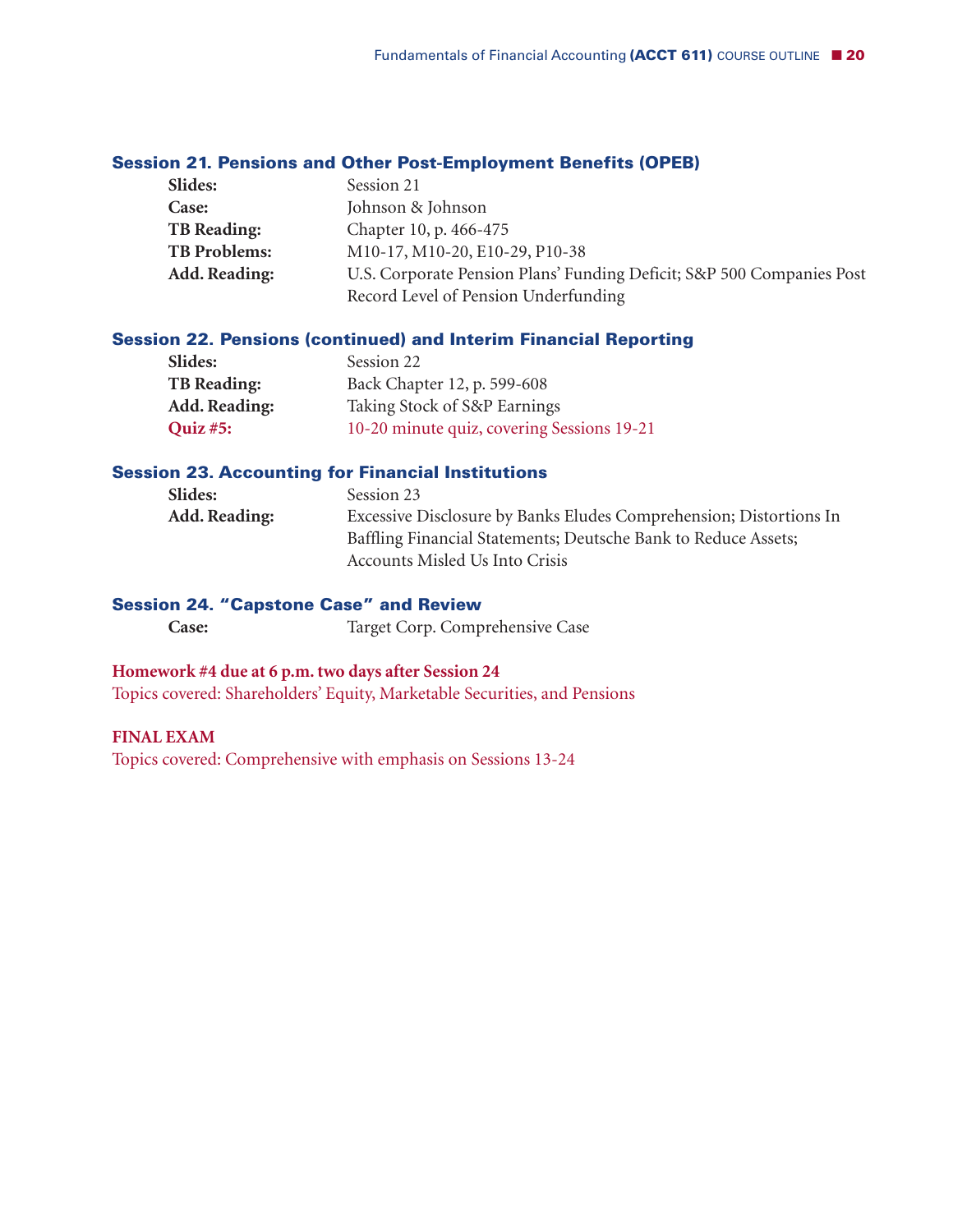# **Syllabus (ACCT 612) Accelerated Financial Accountingi**

#### **N**Overview

The goal of ACCT 612 is to improve our understanding of the disclosure firms provide in their financial reports about their results of operations. Please review the Schedule of Assignments below for a list of specific topics covered.

#### - **Course Material**

#### **COURSE WEBSITE**

The website for this course can be found on Canvas for currently enrolled students.

Course material that can be found on the website includes:

- **Lecture slides (which will be available in advance of the scheduled class date)**
- Solutions to the assigned textbook exercises and problems
- Cases for in-class discussion (along with solutions *after* the case is discussed)
- **Supplementary reading**

#### **TEXTBOOK**

Dyckman, T., R. Magee, G. Pfeiffer, A. Hartgraves, and W. Morse, *Financial & Managerial Accounting for MBAs*, Wharton Custom Edition, 2014, Cambridge Business Publishers.

Cambridge Business Publishers customized this textbook for use in ACCT 611, 612, and 613 (in conjunction with offering a substantial discount to students); this textbook is only from the Penn Bookstore. In the Schedule of Assignments below, "TB" is an abbreviation for the "T(ext)B(ook)": specifically, Dyckman, Magee, Pfeiffer, Hartgraves, and Morse (2014).

#### **E** Grading

All students start the course with 250 pts. Points will be subtracted for incorrect/incomplete answers on the midterm exam, up to a maximum of 120 pts. Points will be subtracted for incorrect/incomplete answers on the final exam, up to a maximum of 130 pts. 8 cases are also covered: see the Schedule of Assignments for specific dates. Before class the names of 2-3 students will be selected randomly; these students will be called on to discuss their answers to the case. If a student selected in advance is not in attendance — or is in attendance but not adequately prepared to discuss the case — an additional 25 pts. will be subtracted (per case) from the 250 pts. a student is initially assigned.

Last year the MBA Office assigned ACCT 612 a grade point average of **3.4** and a LT percentage of **8%**. *Both these numbers are at the discretion of the MBA Office (!)*, and involve a variety of factors that cannot be predicted in advance (e.g., the number of students who drop the course).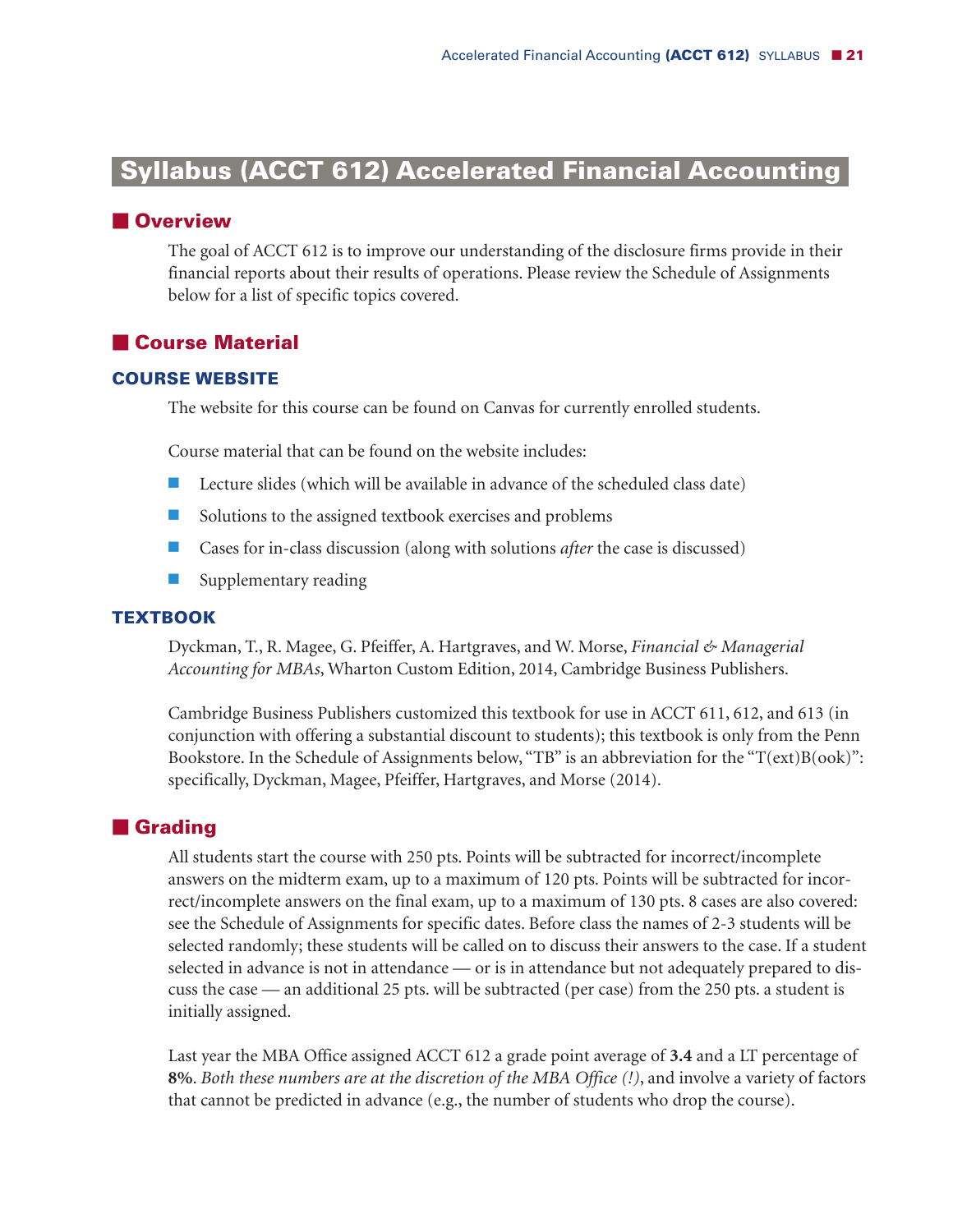#### - **Midterm and Final Exams**

The midterm exam will focus on the course material in Classes #1-6. The final exam will focus on the course material in Classes #7-12. Both exams will pose questions that involve firms' financial disclosures (in most cases the disclosure of real companies). In preparing for the midterm and final exams, the following hierarchy might prove useful, with the most important items listed first.

- **1.** Thoroughly understand the questions and solutions to the 8 cases that are covered in class
- **2.** Carefully review the lecture slides that accompany each class
- **3.** Do assigned exercises and problems in the textbook
- **4.** Read the assigned material in the textbook
- **5.** Review the disclosure of companies other than those discussed in class

With regard to the latter, the 10-Ks for two companies whose financial notes were used on last year's midterm and final are available on Canvas: Easton-Bell-Sports and Southwest Airlines.

Both the midterm and final exams will be closed book, closed notes, no electronic devices, etc.: in effect, the only items a student can take with him or her to the exam are writing materials and calculators (the exam will include 2 blank pages of 'scratch paper').

The MBA Office sets the times and dates for the midterm and final exams in ACCT 612; students have a responsibility to attend examinations at their scheduled times. If a student is unable to attend an examination, it is his/her responsibility to notify the MBA Office (and me) prior to the exam. The MBA Office has exclusive purview over whether to grant a student authorization to be absent from an examination. In the event of an *authorized* absence from any exam, a make-up exam will be administered during the official make-up exam period that is set by the Registrar: a student will receive a final grade of "Incomplete" for the course pending the completion of the make-up exam. An unauthorized absence from an examination will result in subtracting the maximum number of points associated with the exam.

After each exam, suggested solutions will be posted on Canvas. *Requests to re-grade exams are strongly discouraged!* Exams are a collaborative process between an instructor and students; if a student has a valid inquiry about how a specific question was graded, he or she must submit: 1) the original copy of the exam; and 2) a *detailed* explanation of the issue/controversy/error. Re-grading requests will only be honored up to 72 hours after exams have been distributed to students' mail folders.

#### - **Teaching assistants (TAs)**

Information about the three TAs, their offices, and their office hours will be posted on Canvas.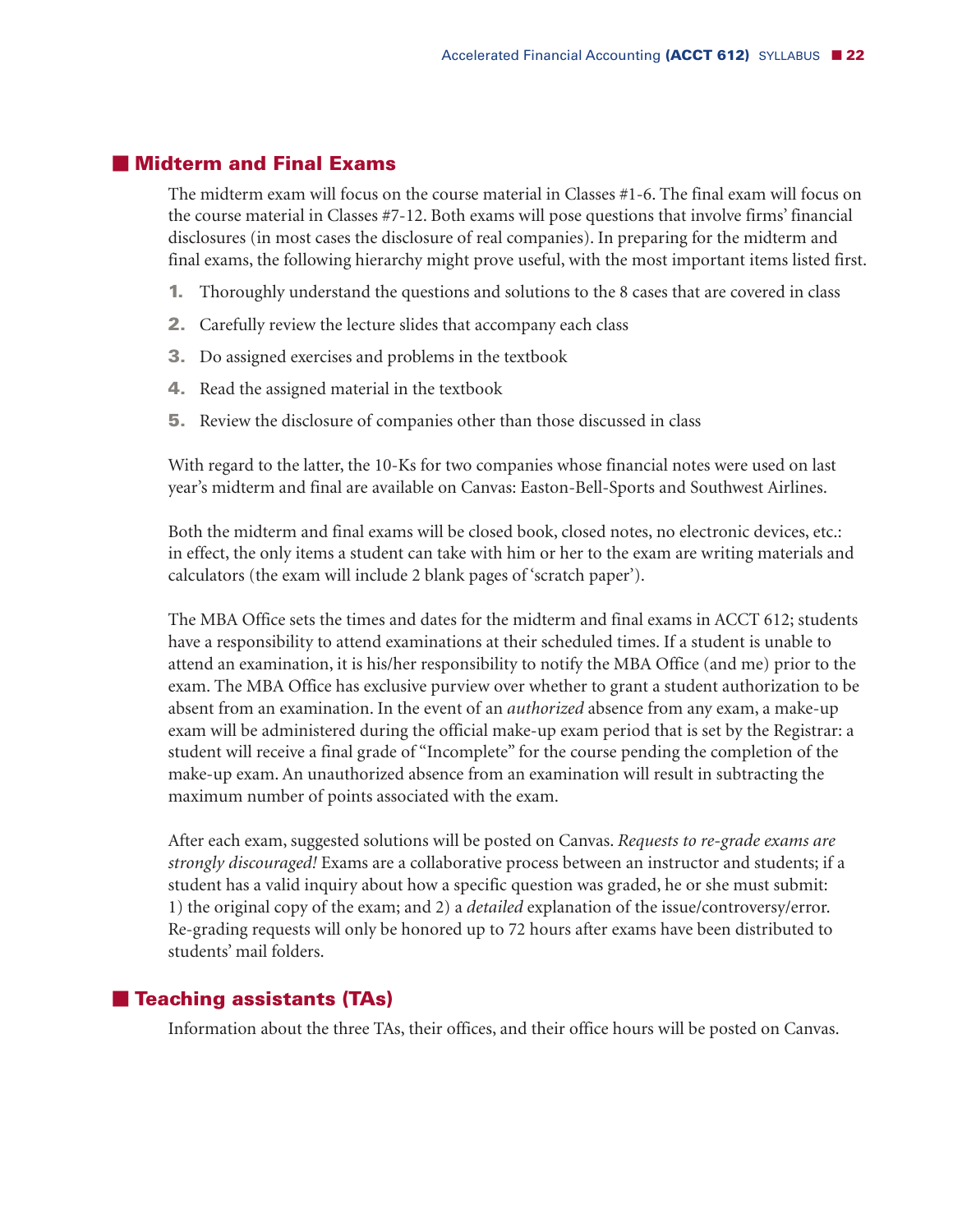# **Course Outline (ACCT 612) Accelerated Financial Accounting-**

#### **KEY**

**TB** = "T(ext)B(ook)": Dyckman, Magee, Pfeiffer, Hartgraves, and Morse (2014).

#### **Session 1. GAAP vs.Tax Code (IRS)**

| Slides:             | Class #1                                                              |
|---------------------|-----------------------------------------------------------------------|
| <b>TB Reading:</b>  | Chapter 10, p. 476-483                                                |
| <b>TB Problems:</b> | M10-22, E10-32, P10-40, P10-41, P10-42, C10-47                        |
| Supp. Reading:      | SEC Challenging Multinationals on Plans for Foreign Earnings;         |
|                     | Sony Profits Are Far Off with Write-Down; Motorola Deal Offers Google |
|                     | Tax Benefits; Tax Twist: At Some Firms, Cutting Corporate Tax Rates   |
|                     | May Cost Billions                                                     |

#### **Session 2. Revenue Recognition**

| <b>Slides:</b>      | Class #2                                                       |
|---------------------|----------------------------------------------------------------|
| <b>TB Reading:</b>  | Chapter 6, p. 267-277                                          |
| <b>TB Problems:</b> | M6-14, M6-24, E6-32, E6-39, E6-40                              |
| <b>Case:</b>        | Tesla Motors, Inc.                                             |
| Supp. Reading:      | The 109,894-Word Annual Report; The Dozy Watchdogs; Got'em,    |
|                     | Gotham; For New Revenue-Recognition Rules, It's Ready vs. Not; |
|                     | Microsoft Financials                                           |

#### **Session 3. Accounts Receivable**

| <b>Slides:</b>      | Class #3                                                            |
|---------------------|---------------------------------------------------------------------|
| <b>TB Reading:</b>  | Chapter 6                                                           |
| <b>TB Problems:</b> | M6-18, M6-20, E6-33, E6-34                                          |
| <b>Case:</b>        | Barnes & Noble                                                      |
| Supp. Reading:      | Freedom to fudge; Accounting Issues at WorldCom; At Nortel, Warning |
|                     | Signs Existed Months Ago                                            |

#### **Session 4. Inventory and Cost of Goods Sold (COGS)**

| Slides:             | Class 4                                                                  |
|---------------------|--------------------------------------------------------------------------|
| <b>TB Reading:</b>  | Chapter 7                                                                |
| <b>TB Problems:</b> | M7-15, M7-19, M7-22, E7-26, E7-29, E7-31                                 |
| <b>Case:</b>        | Research in Motion                                                       |
| Supp. Reading:      | Big Oil's Accounting; Unraveling Inventory's Riddle; Fade to BlackBerry; |
|                     | Boeing Hits a Milestone; Chesapeake's Obscure Costs                      |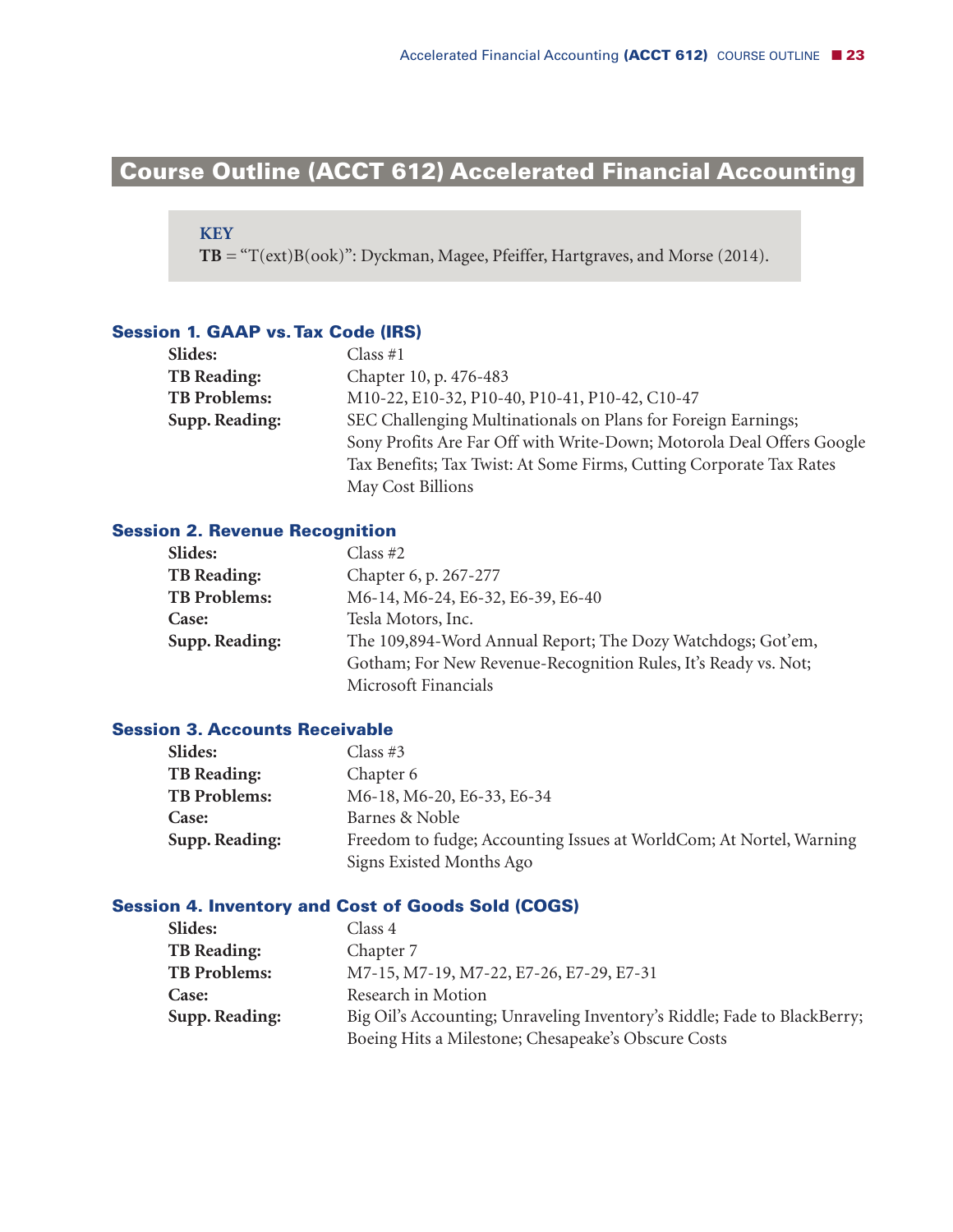#### **Session 5. Long-Lived Assets**

| <b>Slides:</b>      | Classes #5 & #6                              |
|---------------------|----------------------------------------------|
| <b>TB Reading:</b>  | Chapter 8                                    |
| <b>TB Problems:</b> | M8-11, M8-14, E8-24, P8-36                   |
| Supp. Reading:      | IFRS Spells Write-Downs; DirecTV Write-Downs |

#### **Session 6. Long-Lived Assets (continued)**

| Slides:             | Classes #5 & #6                                                                            |
|---------------------|--------------------------------------------------------------------------------------------|
| <b>TB Problems:</b> | M8-17, M8-21, E8-28, E8-32, P8-39                                                          |
| Case:               | Berwick Tools                                                                              |
| Supp. Reading:      | Demystify the Lehman Shell Game; HP to Book 8 bn Charge;<br>SEC Makes B&N Justify Goodwill |

#### **MIDTERM EXAM** (Topics covered: classes #1-6)

#### **Session 7. Long-Term Debt**

| Slides:             | Class #7                                                           |
|---------------------|--------------------------------------------------------------------|
| <b>TB Reading:</b>  | Chapter 9, Appendix A (Time-Value of Money)                        |
| <b>TB Problems:</b> | M9-22, M9-23, M9-31, M9-34, E9-47, P9-53, P9-55                    |
| Case:               | <b>Starbucks</b>                                                   |
| Supp. Reading:      | Citigroup Finds a Profit; Morgan Stanley to Post a Loss from Bonds |

#### **Session 8. Leases**

| <b>Slides:</b>      | Class #8                                                               |
|---------------------|------------------------------------------------------------------------|
| <b>TB Reading:</b>  | Chapter 10, p. 453-466                                                 |
| <b>TB Problems:</b> | M10-13, M10-15, E10-23, E10-26                                         |
| <b>Case:</b>        | Safeway                                                                |
| Supp. Reading:      | New Accounting Rules Ruffle the Leasing Market; Leases Suffer Identity |
|                     | Crisis; Northeast Airlines Financials                                  |

#### **Session 9. Marketable Securities and Intercorporate Investments**

| <b>Slides:</b>      | Class #9 $\&$ 10                                            |
|---------------------|-------------------------------------------------------------|
| <b>TB Reading:</b>  | Chapter 12, p. 555-581                                      |
| <b>TB Problems:</b> | M12-11, M12-12, E12-24, E12-26, E12-38                      |
| Supp. Reading:      | Bank Quandary — Valuing the Assets; Distortions in Baffling |
|                     | <b>Financial Statements</b>                                 |

#### **Session 10. Marketable Securities and Intercorporate Investments (continued)**

| Slides:             | Class #9 $& 10$                        |
|---------------------|----------------------------------------|
| <b>TB</b> Reading:  | Chapter 12, p. 555-581                 |
| <b>TB Problems:</b> | M12-14, M12-15, E12-28, E12-29, E12-34 |
| Case:               | Peet's Coffee                          |
| Supp. Reading:      | Buyers Beware: The Goodwill Games      |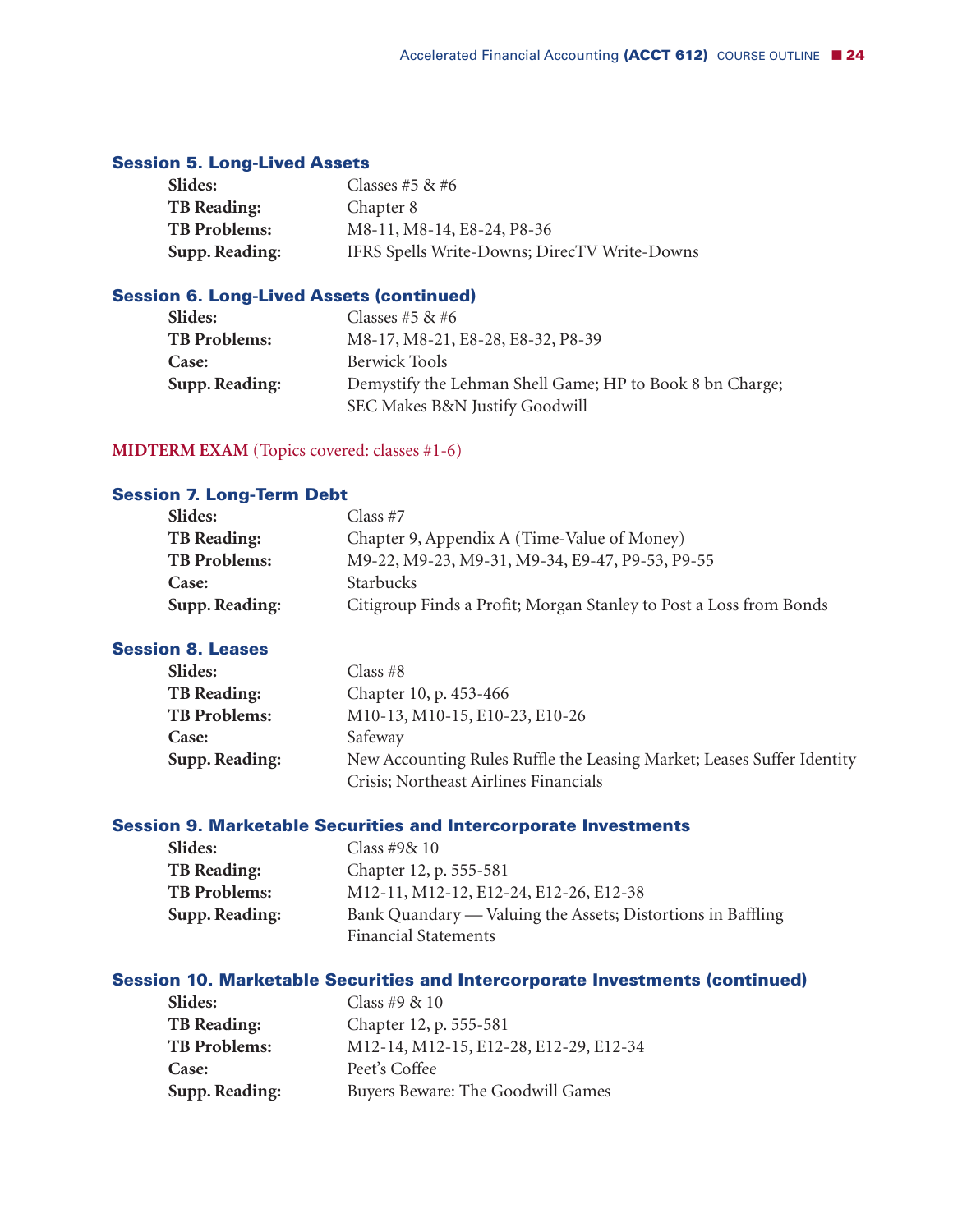#### **Session 11. Statement of Cash Flows**

| <b>Slides:</b>      | Class #11 $& 12$                                      |
|---------------------|-------------------------------------------------------|
| <b>TB Reading:</b>  | Chapter 4                                             |
| <b>TB Problems:</b> | E4-34, E4-38, E4-41, E4-44                            |
| Problem:            | Animatronics                                          |
| Supp. Reading:      | Cash Never Flow Lies; PepsiCo Statement of Cash Flows |

#### **Session 12. Statement of Cash Flows (continued)**

| <b>Slides:</b>      | Class #11 $& 12$                                           |
|---------------------|------------------------------------------------------------|
| <b>TB Reading:</b>  | Chapter 4                                                  |
| <b>TB Problems:</b> | P <sub>4</sub> -50, P <sub>4</sub> -51, P <sub>4</sub> -54 |
| <b>Case:</b>        | Callaway Golf                                              |
| Supp. Reading:      | Quick Cash via Receivables Deals                           |

**FINAL EXAM** (Topics covered: Classes #7-12)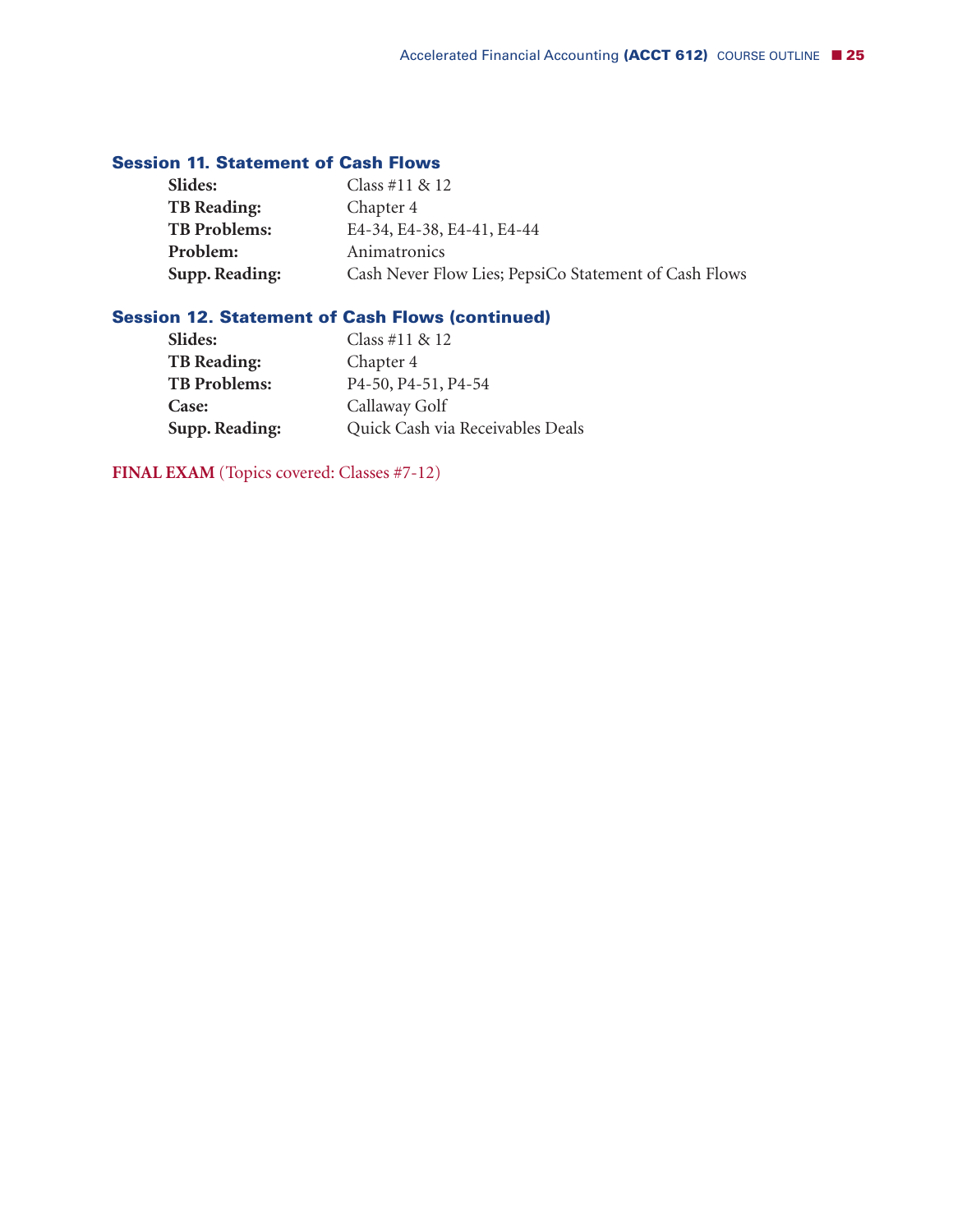#### **Syllabus (ACCT 613) Fundamentals of Financial and Managerial Accountingi**

#### **N**Overview

This course provides an introduction to both financial and managerial accounting, and emphasizes the analysis and evaluation of accounting information from the perspective of both investors as well as managers in the processes of planning, decision-making, and control. A large aspect of the course covers the fundamentals of financial accounting. The objective is to provide an overview of financial accounting and external reporting, including basic accounting concepts and principles, as well as the structure of the income statement, balance sheet, and statement of cash flows. The course also introduces elements of managerial accounting and emphasizes the development and use of accounting information for internal decisions. Topics include cost behavior and analysis, product and service costing and relevant costs for internal decision-making. This course is recommended for students who will be using accounting information for making strategic decisions in manufacturing and service operations, as well as those going into general consulting, thinking of starting their own businesses, or simply seeking a broad understanding of accounting and financial reporting as it relates to shareholders, creditors, managers and other users of financial information.

#### - **Course Website**

The website for this course can be found on Canvas for currently enrolled students.

#### - **Course Material**

#### **TEXTBOOK (REQUIRED)**

Dyckman, T., R. Magee, G. Pfeiffer, A. Hartgraves, and W. Morse, *Financial & Managerial Accounting for MBAs*, Wharton Custom Edition, 2014, Cambridge Business Publishers.

This textbook is specifically customized for our course, covers all the chapters in the class, and is available only in the Penn Bookstore. In the detailed schedule below, practice problems from the textbook are assigned to reinforce the material covered for each topic (we refer to 'TB' for textbook in the syllabus). Solutions to the problems in the textbook are posted on the course website.

#### **MATERIAL ON COURSE WEBSITE**

- **Lecture Slides:** the lecture slides will be made available in advance of class (at least one week before the scheduled date).
- **Homework Assignments** (for submission on Canvas) **and Cases** (for in-class discussion)
- **Exam Practice Problems and Solutions** (from old exams)
- **Articles:** business press articles are sometimes referenced in the course syllabus and provide context for issues, which will be discussed in class.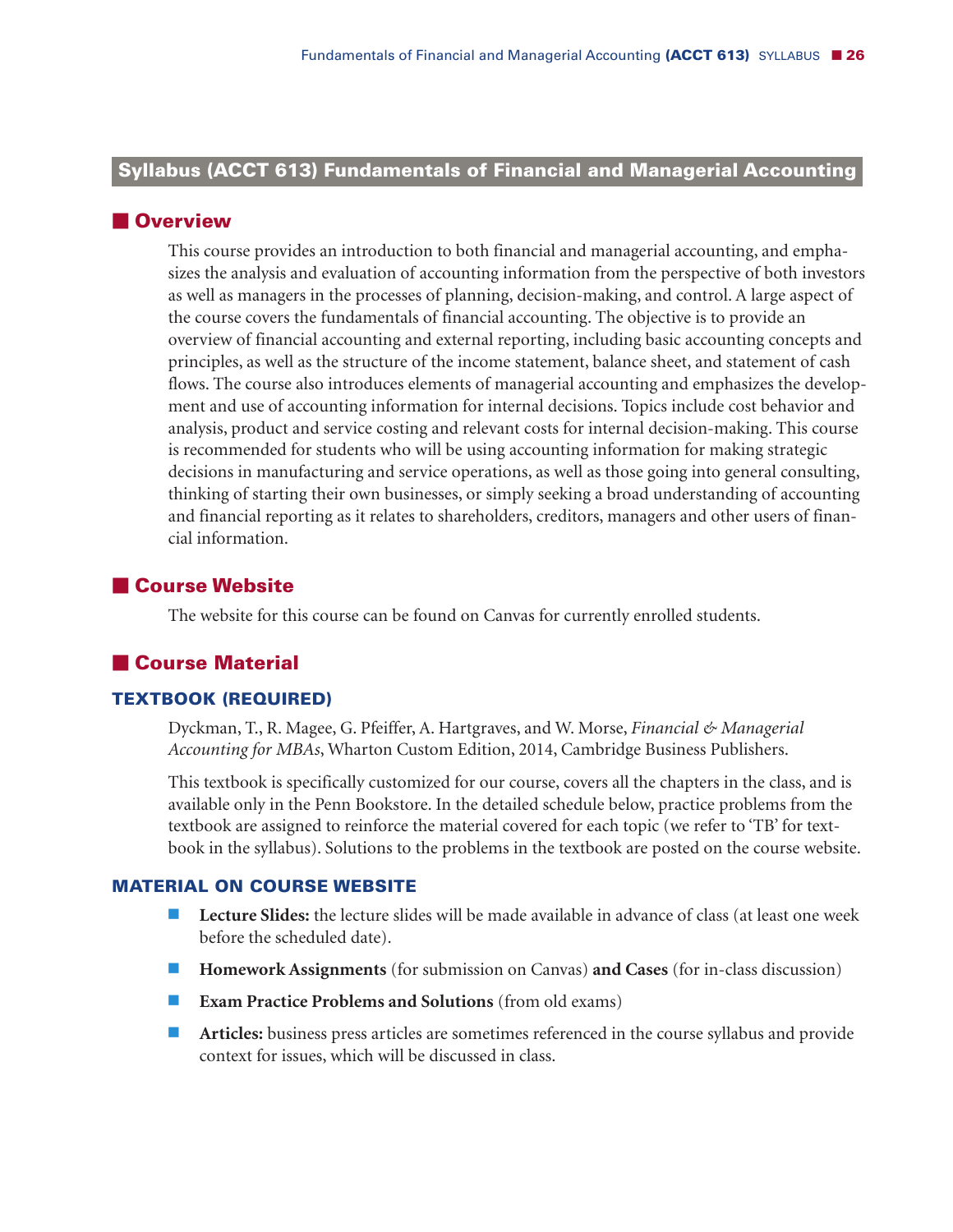#### - **Grading Policy**

Final grades will be determined using the following weights (total: 100 points):

| 35 pts.   |
|-----------|
| 35 pts.   |
| 15 pts.   |
| $10$ pts. |
| 5 pts.    |
|           |

The grading scheme will be re-weighted to take into consideration improvement in student performance over the semester. If a student's mean-adjusted score on the Final Exam (i.e., adjusted for the mean class score) **improves** relative to the mean-adjusted score on the Midterm Exam, then the weight on the Midterm Exam is reduced by 5 pts. (from 35 pts. to 30 pts.) and the weight on the Final Exam is increased by 5 pts (from 35 pts. to 40 pts.).

Final course grades adhere to the school mandated grade guidelines. **Note that this allows for up to 5% failing grades. Historically this course does give some failing grades each year.**

#### - **Midterm & Final Exams**

The midterm exam covers the material in lectures #1 through #12, inclusive. The final exam is scheduled by the University Registrar and covers the material in lectures #13 through #24, inclusive.

Exams are closed-book, but you are allowed to bring to each exam one piece of  $8\frac{1}{2}$  x  $11"$  paper with notes. This paper may contain handwritten or typed (any font and size) notes.You may write on both sides.You are allowed to use a regular calculator during the exams.

It is the student's responsibility to attend examinations at the times and places specified. If a student cannot attend an examination, **it is his/herresponsibility to notify the MBA Office** and the instructor prior to the exam (or as soon as possible). **Only** the MBA Office may grant a student authorization to be absent from an examination; **there are no exceptionsto thisrule**. In the event of an authorized absence from any exam, a make-up exam is given during the official make-up exam period set by the Registrar.You will receive a final grade of "Incomplete" for the course pending the completion of the make-up exam.An unauthorized absence from an examination will result in a grade of zero for that examination.

The graded mid-term exam will be returned to the student mail folders. The graded final exam can be picked up at the reception area of the accounting suite (SH-DH 1300) until the first week of spring semester classes (you will need to bring your student ID to collect the exam). Exam scores will be posted online. If a student feels that an exam has been incorrectly graded, he/she should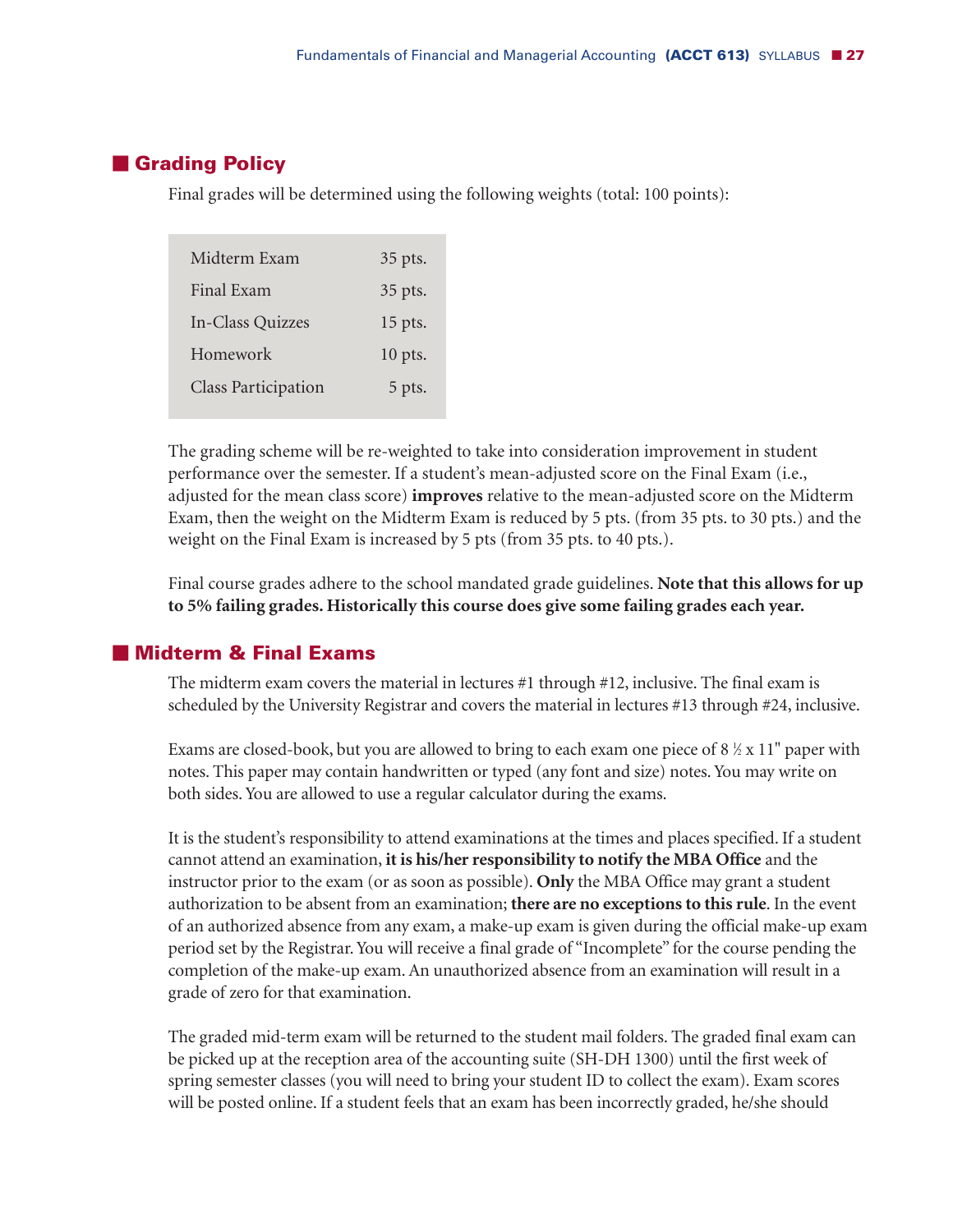return the exam to the professor — *not a TA* — **within one week** of the return of the examination (requests made after that will not be considered). The student should submit the original copy of the completed examination together with a **written** note that carefully explains the point of contention. **The entire exam will be re-graded.**

#### - **In-Class Quizzes**

There are **five** in-class quizzes during the course of the semester. **Quizzes are given at the beginning of the class** (late arrivals will not be accommodated with extra time, so be punctual). Each quiz will take about 15 minutes, and will consist of about 4-5 questions (primarily multiple choice). The quizzes will be closed-book and no notes will be allowed. The material covered in each quiz is set out in the syllabus below.

In computing a student's final grade, only the **four highest quiz scores** will be counted (i.e., the lowest quiz score will be dropped from the computation of your grade). If for some reason you are unable to attend class on one of the five quiz days, we will simply count the four quizzes that are completed. **No make-up quizzes will be given.** The quiz solutions and scores will be posted on the class web site within a day or so of taking the quiz.

#### $\blacksquare$  **Homework**

There are four homework assignments with due dates indicated below and in the class schedule. The homework assignments may be discussed in groups. However, the solution submitted by each student must be his/her own individual work. It is not acceptable to copy another student's work and submit it as your own. Doing so will be considered an act of cheating. The homework assignments #1, #2, and #4 will be available on the course website. They must be submitted via **Canvas** by the due date and time listed below. Please do not hand in a hard copy to me or the TAs. It **will not be accepted.** Scores and solutions for homework assignments #1, #2, and #4 will be posted online on the course website within a day or so of the homework being due.

The homework assignment #3 consists of preparing a written solution for either Case #10, #11, or #12 as indicated in the class schedule below. This homework assignment must be submitted **as hard copy** (no more than 3 pages) at the beginning of class when the respective case is on the class schedule. Each student must only pick one of the three cases. Again, the case solutions may be discussed in groups, but the write-up submitted must be each student's own work.

#### - **Class Participation and Conduct**

Class participation grades are based on what you add to the learning experience of the entire class. Students who consistently make contributions that facilitate discussions, help to clarify technical points, or provide new insights will receive 5 points. No contribution or contributions that are obvious, confusing or peripheral will result in zero points. Consistently discourteous behavior (see below) will also result in zero class participation points. Contributions between the endpoints will receive between 1 and 4 points, accordingly. Please display name tents to make it easier for me to keep track of participation (I'm not great with names – sorry, and thank you!).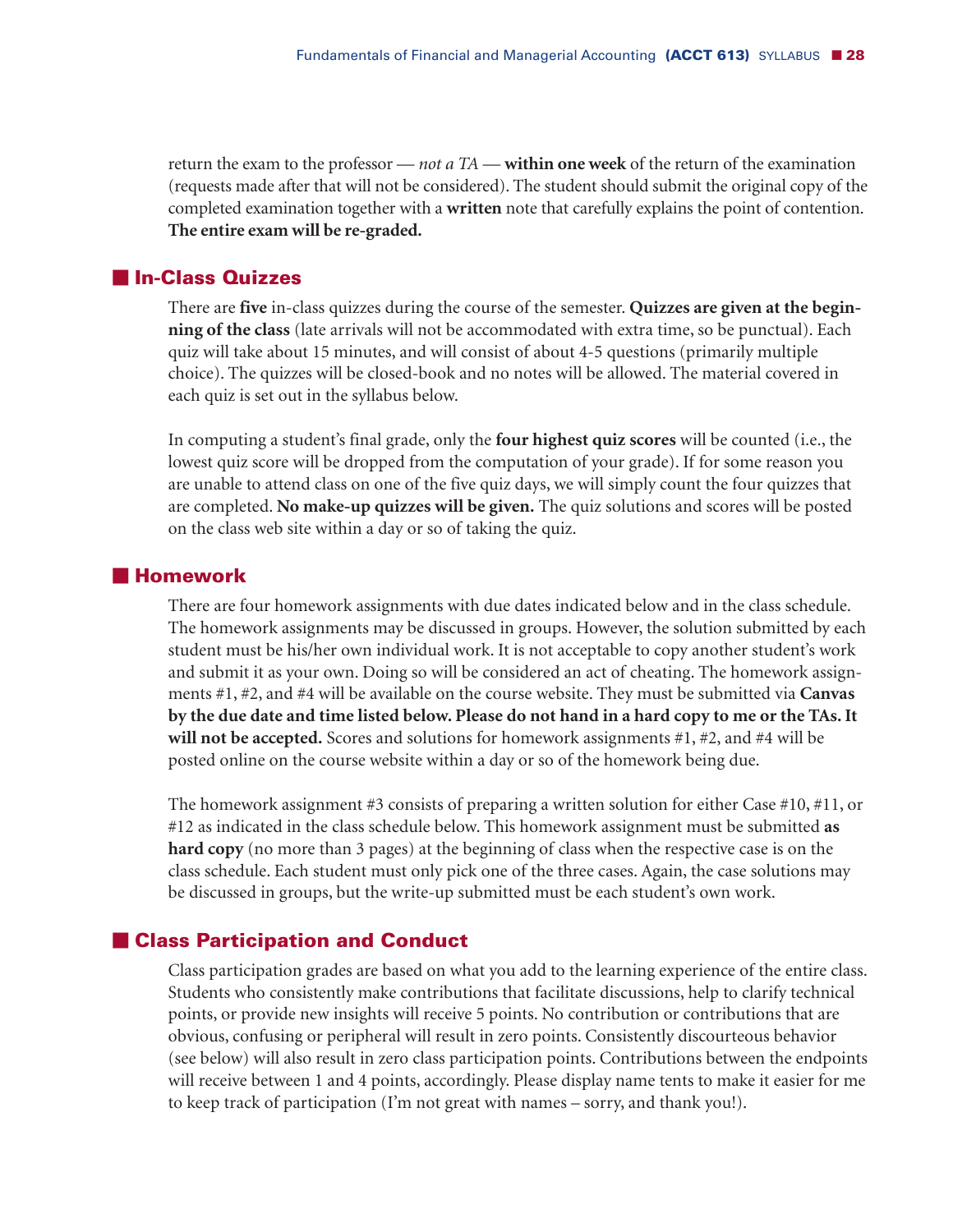Both as a courtesy to your fellow students and the professor, and to ensure that everyone has the greatest opportunity to learn, please observe the following:

- Students should sit in the same seat each class session to help me keep track of where everyone is.
- Class starts and ends on time. If a unique situation arises such that you must come in late, please inform your professor ahead of time and sit in an open aisle seat close to the door you arrived through.
- Students should remain in attendance for the duration of class, except in an emergency. If a unique situation arises such that you must leave early, please inform your professor before class and sit in an open aisle seat near the exits of the classroom.
- All phones and other electronic devices should be turned off, with the exception of computers/ tablets. Use of computers/tablets, however, must be strictly for the purpose of this class.
- **Please do not carry on private conversations during class.**

#### $\blacksquare$  **Student Preparation**

Students should come to class having reviewed the daily class slides and, on days with an assigned article or case study, having read these materials and worked through the case questions. It is also recommended that students read the suggested chapter sections from the textbook either before or immediately after the class, and work through at least some of the suggested practice problems from the textbook.

#### - **Teaching Assistants and Review Sessions**

There are seven teaching assistants for the course. Each of these TAs is a second-year MBA student who performed extremely well in the introductory financial accounting course last year. The TAs will hold regular office hours on four out of five days every week (except during breaks or for holidays) based on the schedule posted on the course website.

During office hours, one of the TAs will be present and will assist with questions about concepts, assigned problems/cases, or homework problems (however, they will not give you the solution to the homework assignments). Note that the TAs are jointly servicing both ACCT 611 and ACCT 613, so you may encounter students from both courses attending the same office hours.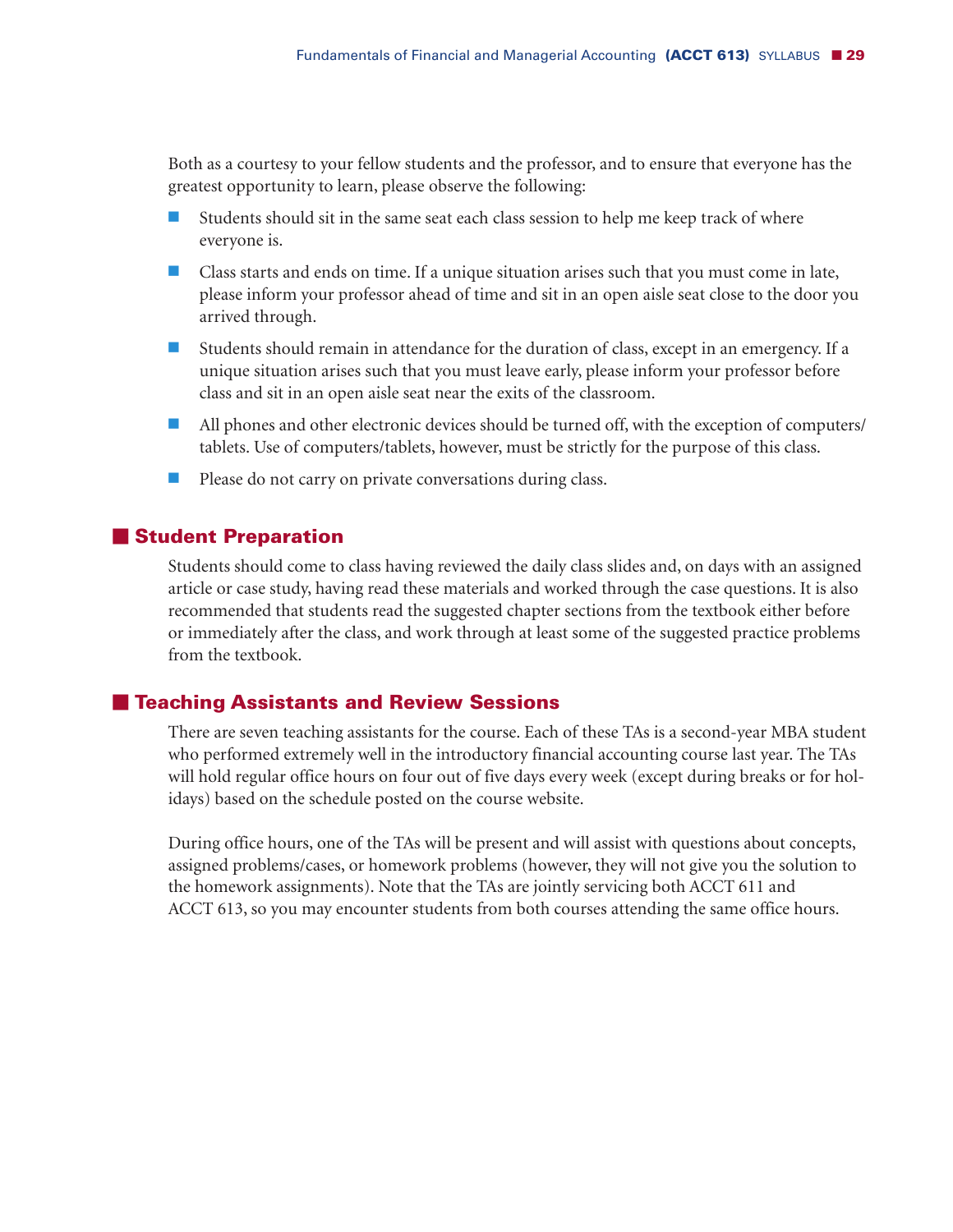#### - **Ethics Matrix**

The Wharton MBA Code of Ethics typically requests an Ethics Matrix for each class to provide ground rules and ethical guidelines for course materials and assistance from classmates or others. Below is the completed matrix for ACCT 613. If you have any questions about the matrix, please feel free to ask me.

|                           | <b>Materials</b>    |                            |                        |                            | <b>People</b>          |                             |                                               |                                                                     |                                        |                                          |                                                |                           |
|---------------------------|---------------------|----------------------------|------------------------|----------------------------|------------------------|-----------------------------|-----------------------------------------------|---------------------------------------------------------------------|----------------------------------------|------------------------------------------|------------------------------------------------|---------------------------|
|                           | Approved calculator | Laptop / other electronics | Summary sheet of notes | Current book / class notes | Past notes / summaries | exams / assignments<br>Past | materials<br>Internet content / other outside | approved work team<br>$\overline{\phantom{0}}$<br>team,<br>Learning | section<br>same<br>Other student(s) in | Student(s) in other sections (same term) | Wharton student not taking the class this term | Person outside of Wharton |
| In-Class Readings & Cases | A                   | А                          |                        | A                          |                        |                             | A                                             | W                                                                   | W                                      | W                                        |                                                |                           |
| Homework Problem Sets     | A                   | А                          |                        | А                          |                        |                             | А                                             | D                                                                   | D                                      | D                                        |                                                |                           |
| In-Class Quizzes          | A                   |                            |                        |                            |                        |                             |                                               |                                                                     |                                        |                                          |                                                |                           |
| Midterm & Final Exams     | A                   |                            | A                      |                            |                        |                             |                                               |                                                                     |                                        |                                          |                                                |                           |

 $A =$  Allowed material  $W =$  Allowed to work together Shaded Cell = Not allowed

D = Discussion of general concepts and procedures is allowed but no sharing of specific answers.

The information above covers many common situations but will not cover every circumstance. Remember: The **Wharton MBA Code of Ethics** that you accepted requires, among other things, that you represent yourself and your work honestly, don't try to gain unfair advantage over other students, follow the instructor's guidelines and respect confidentiality of your work and the work of others.

Should you have questions, please contact your ethics liaison or professor.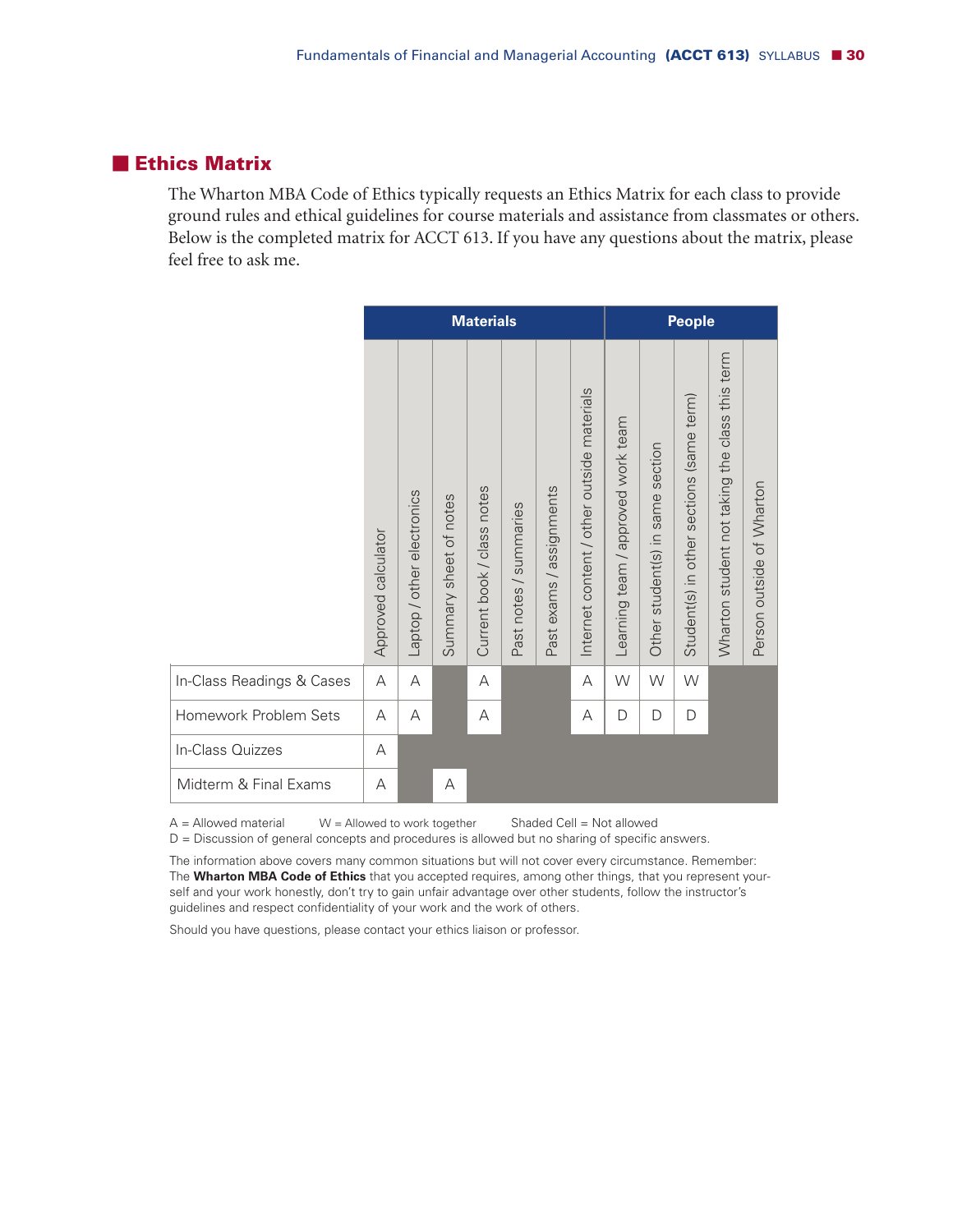#### **Course Outline (ACCT 613) Fundamentals of Financial and Managerial Accounting-**

#### **KEY**

**TB** refers to the Dyckman et al. textbook (Wharton custom edition); x-y means problem y in chapter x of the textbook.

*All of the topics listed below will be covered.*

#### **Session 1. Introduction**

| <b>Slides:</b>       | Session 1                                                     |
|----------------------|---------------------------------------------------------------|
| <b>TB Reading:</b>   | Chapter 1                                                     |
| <b>TB Problems:</b>  | M1-24, E1-28, E1-29, P1-36, P1-37                             |
| <b>Add. Reading:</b> | Basics of Accounting Are Vital to Survival; Tesla Loss Widens |
|                      | as Spending Jumps                                             |

#### **Session 2. Accounting Process; Mapping Business Activity into Financial Statements**

| <b>Slides:</b>       | Session 2                                                |
|----------------------|----------------------------------------------------------|
| Case $#1$ :          | Animatronics $(Q1 - Q4)$                                 |
| <b>TB Reading:</b>   | Chapters 2 and 3                                         |
| <b>TB Problems:</b>  | Chapter 2: M2-18, M2-19, M2-26, E2-33, E2-44             |
|                      | Chapter 3: M3-22, M3-24, E3-32, E3-38                    |
| <b>Add. Reading:</b> | Apple Warns EU Investigation Could Result in Back Taxes; |
|                      | Driverless Car is Officially a Risk                      |

#### **Session 3. Economics vs. Accounting; Balance Sheet Presentation; Introduction to Accrual Accounting**

| <b>Slides:</b>       | Session 3                                  |
|----------------------|--------------------------------------------|
| <b>TB Reading:</b>   | Chapters 2 and 3                           |
| <b>TB Problems:</b>  | Chapter 2: P2-58, P2-64                    |
|                      | Chapter 3: P3-42, P3-49                    |
| <b>Add. Reading:</b> | How Binge Viewing Could Rock Netflix Stock |

#### **Session 4. Revenue Recognition; Accrual Accounting and the Matching Principle**

| <b>Slides:</b>       | Session 4                                                           |
|----------------------|---------------------------------------------------------------------|
| Case $#2$ :          | <b>United Airlines</b>                                              |
| <b>TB Reading:</b>   | Chapter 6, p. 267-277                                               |
| <b>TB Problems:</b>  | M6-14, M6-24, E6-32, E6-39, E6-40                                   |
| <b>Add. Reading:</b> | Accounting Shift Would Lift Tech Profits; Zynga Explains Method for |
|                      | Recording Real Revenue; Boeing Hits a Milestone; SEC Investigating  |
|                      | Smirnoff Maker; Tech Startups Woo Investors; Microsoft Financials   |
|                      |                                                                     |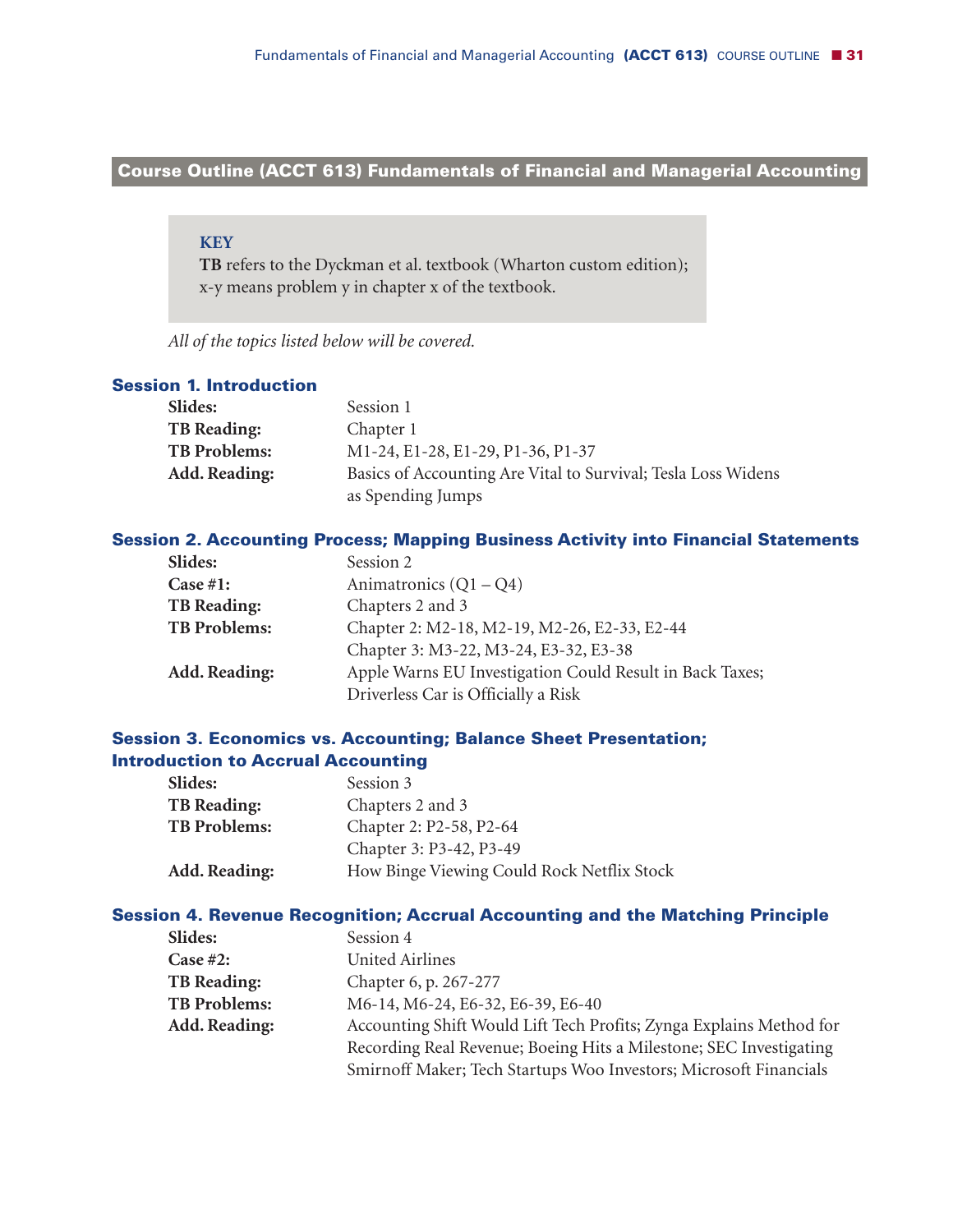#### **Session 5. Statement of Cash Flows**

| Slides:             | Sessions 5 & 6                                         |
|---------------------|--------------------------------------------------------|
| Case $#1$ :         | Animatronics (Q5)                                      |
| <b>TB</b> Reading:  | Chapter 4                                              |
| <b>TB Problems:</b> | M4-23, M4-26, M4-31, E4-34, E4-38, E4-41, E4-44        |
| Add. Reading:       | Cash Never Flow Lies; Chevron Needs to Boost Cash Flow |
|                     | to Cover Dividend                                      |
| Quiz #1:            | 10-20 minute quiz, covering Sessions 1-4               |

#### **Session 6. Statement of Cash Flows (continued)**

| <b>Slides:</b>       | Sessions 5 & 6                         |
|----------------------|----------------------------------------|
| Case #3:             | Callaway Golf                          |
| <b>TB Reading:</b>   | Chapter 4                              |
| <b>TB Problems:</b>  | P <sub>4</sub> -51, P <sub>4</sub> -54 |
| <b>Add. Reading:</b> | Quick Cash Via Receivables Deals       |

#### **Session 7. Introduction to Financial Statement Analysis (FSA)**

| Slides:              | Session 7                                                 |
|----------------------|-----------------------------------------------------------|
| <b>TB Reading:</b>   | Chapter 5                                                 |
| <b>TB Problems:</b>  | M5-14, M5-24, E5-27, E5-33, P5-46                         |
| <b>Add. Reading:</b> | Decline of the P/E Ratio; The 109,894-Word Annual Report; |
|                      | Home Depot Working Capital; PepsiCo Financials            |
|                      |                                                           |

#### **Session 8. Accounts Receivable**

| <b>Slides:</b>       | Session 8                                                       |
|----------------------|-----------------------------------------------------------------|
| Case $#4$ :          | Barnes & Noble                                                  |
| <b>TB Reading:</b>   | Chapter 6                                                       |
| <b>TB Problems:</b>  | M6-18, M6-20, E6-33, E6-34                                      |
| <b>Add. Reading:</b> | Accounting Issues at WorldCom; At Nortel, Warning Signs Existed |
|                      | Months Ago                                                      |
| Quiz #2:             | 10-20 minute quiz, covering Sessions 5-7                        |
|                      |                                                                 |

#### **Session 9. Inventory, Product Costing, and Cost of Goods Sold**

| Slides:             | Session 9                                            |
|---------------------|------------------------------------------------------|
| Case $#5:$          | Research in Motion                                   |
| <b>TB</b> Reading:  | Chapter 7                                            |
| <b>TB Problems:</b> | M7-15, M7-19, M7-22, E7-26, E7-29, E7-31             |
| Add. Reading:       | Big Oil's Accounting; Unraveling Inventory's Riddle; |
|                     | Supplement to LIFO vs. FIFO                          |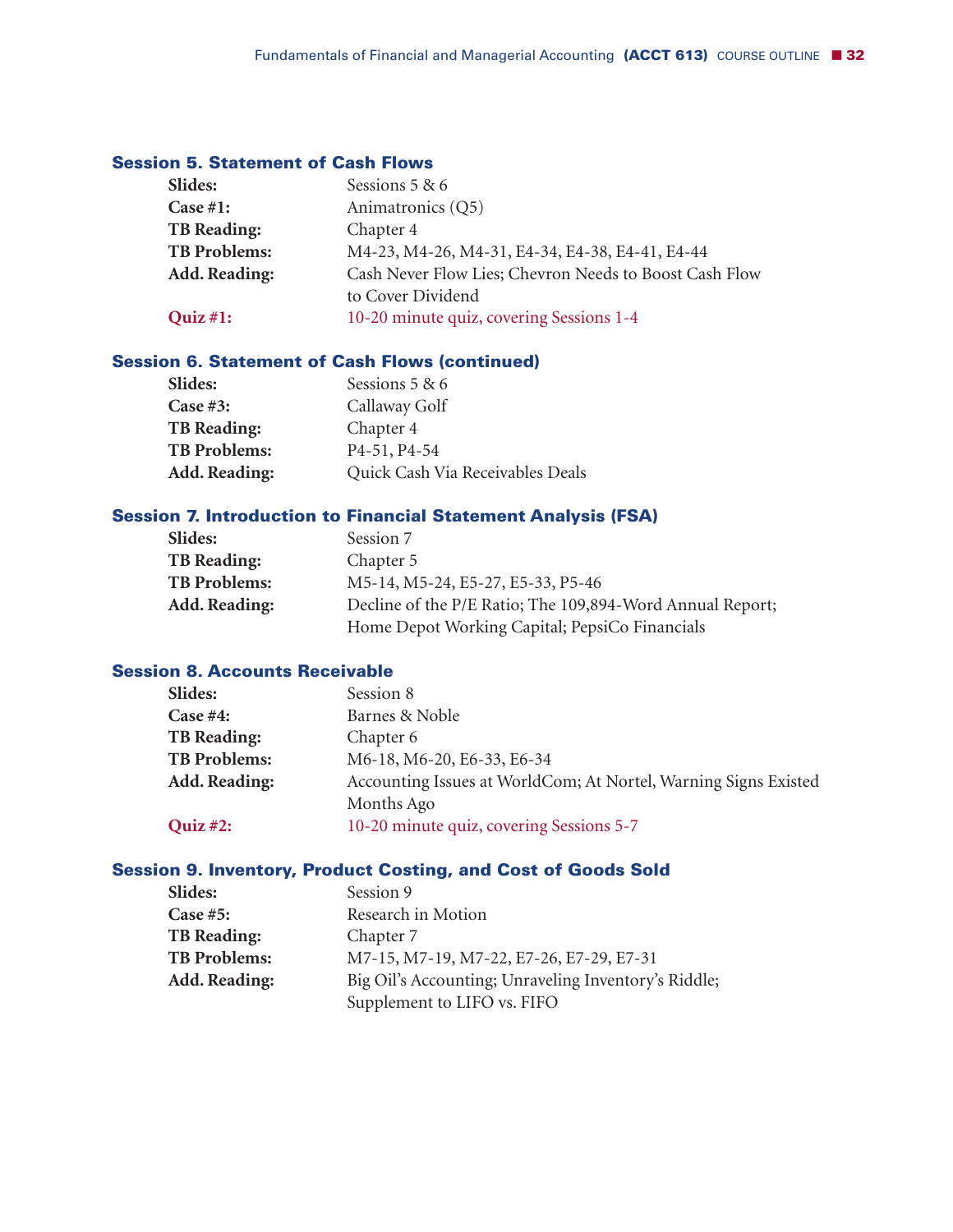#### **Session 10. Inventory, Product Costing, and Cost of Goods Sold (continued)**

| <b>Slides:</b>       | Session 10                                          |
|----------------------|-----------------------------------------------------|
| <b>TB Reading:</b>   | Chapter 17, p. 17-1 to 17-19                        |
| <b>TB Problems:</b>  | M17-14, M17-15, E17-21, E17-25, E17-26              |
| <b>Add. Reading:</b> | Boeing Hits a Milestone; Chesapeake's Obscure Costs |

#### **Homework #1 due at 6 p.m. two days after Session 10**

Topics covered: Accounts Receivable and Inventory

#### **Session 11. Long-Lived Assets**

| <b>Slides:</b>       | Sessions $11 \& 12$                          |
|----------------------|----------------------------------------------|
| <b>TB Reading:</b>   | Chapter 8                                    |
| <b>TB Problems:</b>  | M8-11, M8-14, E8-24, P8-36                   |
| <b>Add. Reading:</b> | IFRS Spells Write-Downs; DirecTV Write-Downs |

#### **Session 12. Long-Lived Assets (continued)**

| Slides:             | Sessions 11 & 12                                    |
|---------------------|-----------------------------------------------------|
| Case #6:            | <b>Berwick Tools</b>                                |
| <b>TB</b> Problems: | M8-17, M8-21, E8-29, E8-32, E8-35                   |
| Add. Reading:       | Sprint Takes Write-Down as Brand Value Loses Value; |
|                     | What is Big Data Really Worth?                      |

#### **Homework #2 due at 6 p.m. two days after Session 12**

Topics covered: Long-Lived Assets

#### **MIDTERM EXAM**

Topics covered: Sessions 1-12, inclusive

#### **Session 13. Long-Term Debt**

| Sessions 13 & 14                            |
|---------------------------------------------|
| Chapter 9, Appendix A (Time-Value of Money) |
| M9-21, M9-22, M9-29, M9-31, M9-34, E9-39    |
| Citigroup Finds a Profit                    |
|                                             |

#### **Session 14. Long-Term Debt (continued) and Leases (begin)**

| Slides:             | Sessions 13 & 14; Session 15              |
|---------------------|-------------------------------------------|
| Case $#7$ :         | Starbucks                                 |
| <b>TB</b> Problems: | M9-23, M9-26, E9-47, P9-53                |
| Add. Reading:       | Morgan Stanley to Post a Loss from Bonds; |
|                     | Demystify the Lehman Shell Game           |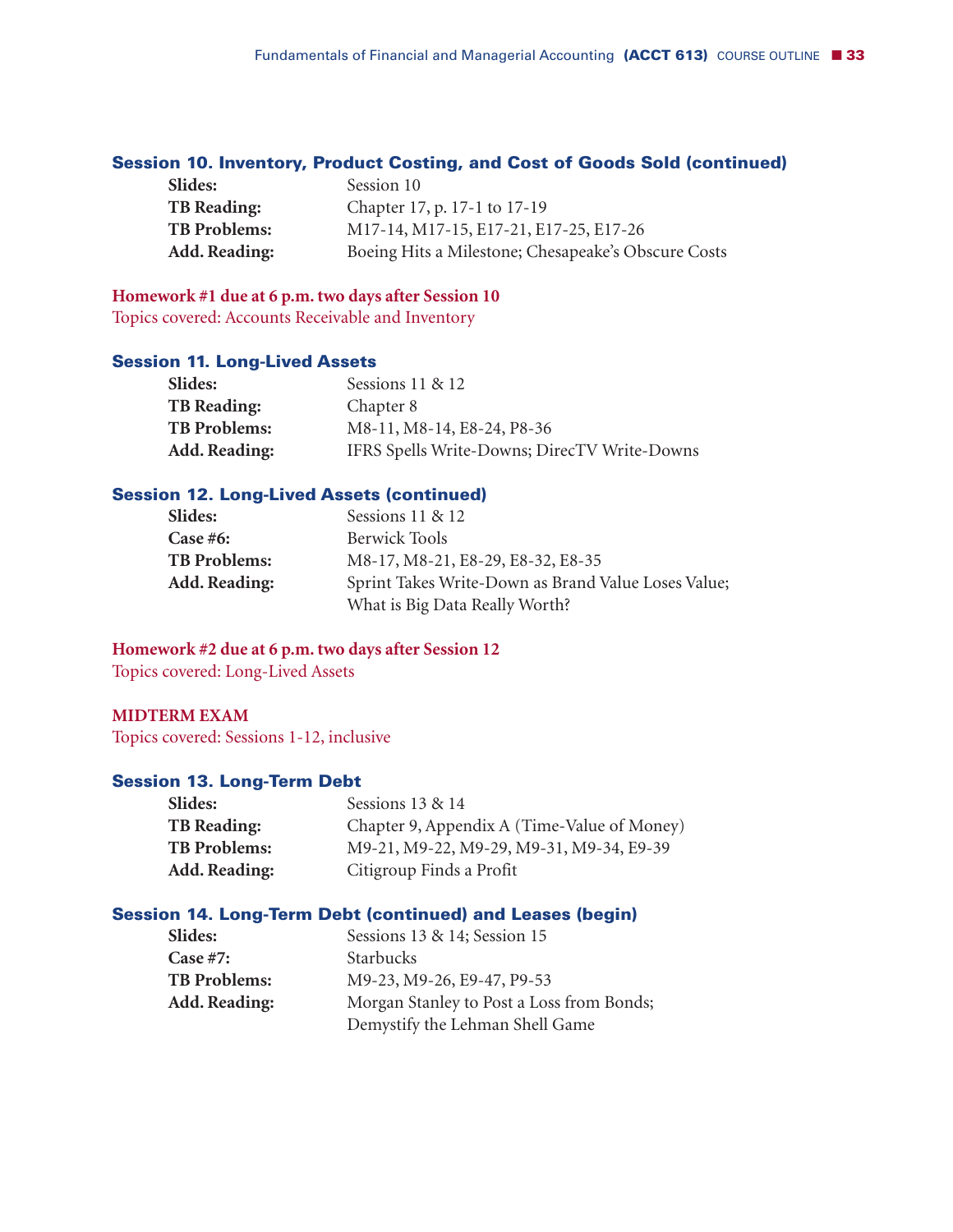#### **Session 15. Leases (continued)**

| Slides:              | Session 15                                                   |
|----------------------|--------------------------------------------------------------|
| <b>TB Reading:</b>   | Chapter 10, p. 453-466                                       |
| <b>TB Problems:</b>  | M10-13, M10-15, E10-23, E10-26                               |
| <b>Add. Reading:</b> | New Accounting Rules Ruffle the Leasing Market;              |
|                      | Leases Suffer Identity Crisis; Northeast Airlines Financials |

#### **Session 16. DeferredTaxes (begin)**

| Slides:              | Session 16                                        |
|----------------------|---------------------------------------------------|
| <b>TB Reading:</b>   | Chapter 10, p. 476-483                            |
| <b>TB Problems:</b>  | M10-22, E10-33                                    |
| <b>Add. Reading:</b> | Piles of Overseas Profits Investors Cannot Touch; |
|                      | Motorola Deal Offers Google Tax Benefits          |
| Quiz #3:             | 10-20 minute quiz, covering Sessions 13-15        |

#### **Session 17. DeferredTaxes (continued); Owners' Equity (begin)**

| Slides:             | Session 16 & Session 17                                         |  |
|---------------------|-----------------------------------------------------------------|--|
| Case $#8$ :         | PepsiCo                                                         |  |
| <b>TB</b> Reading:  | Chapter 11                                                      |  |
| <b>TB Problems:</b> | Chapter 10: P10-40, P10-41                                      |  |
|                     | Chapter 11: M11-20, M11-21                                      |  |
| Add. Reading:       | Sony Profits Are Far Off with Write-Down; Friending Becomes     |  |
|                     | a Source of Funds; Stock Options Debate Comes to Silicon Valley |  |

#### **Session 18. Owners' Equity (continued)**

| Slides:              | Session 17                                        |  |
|----------------------|---------------------------------------------------|--|
| Case $#8$ :          | PepsiCo (continued)                               |  |
| <b>TB Reading:</b>   | Chapter 11                                        |  |
| <b>TB Problems:</b>  | M11-25, M11-35, E11-45, E11-54                    |  |
| <b>Add. Reading:</b> | Stock Buybacks Consume Cash; Time for BofA to Bid |  |
|                      | Warren Buffett Adieu                              |  |

#### **Session 19. Managerial Accounting & Cost Concepts**

| Sessions 19 & 20                                             |
|--------------------------------------------------------------|
| Chapters 13 and 15                                           |
| Chapter 13: M13-14, E13-22, E13-24                           |
| Chapter 15: M15-11, M15-12, M15-16, E15-25                   |
| Lobster Glut Slams Prices; Will Costs Drive U.S. Firms Home? |
| 10-20 minute quiz, covering Sessions 16-18                   |
|                                                              |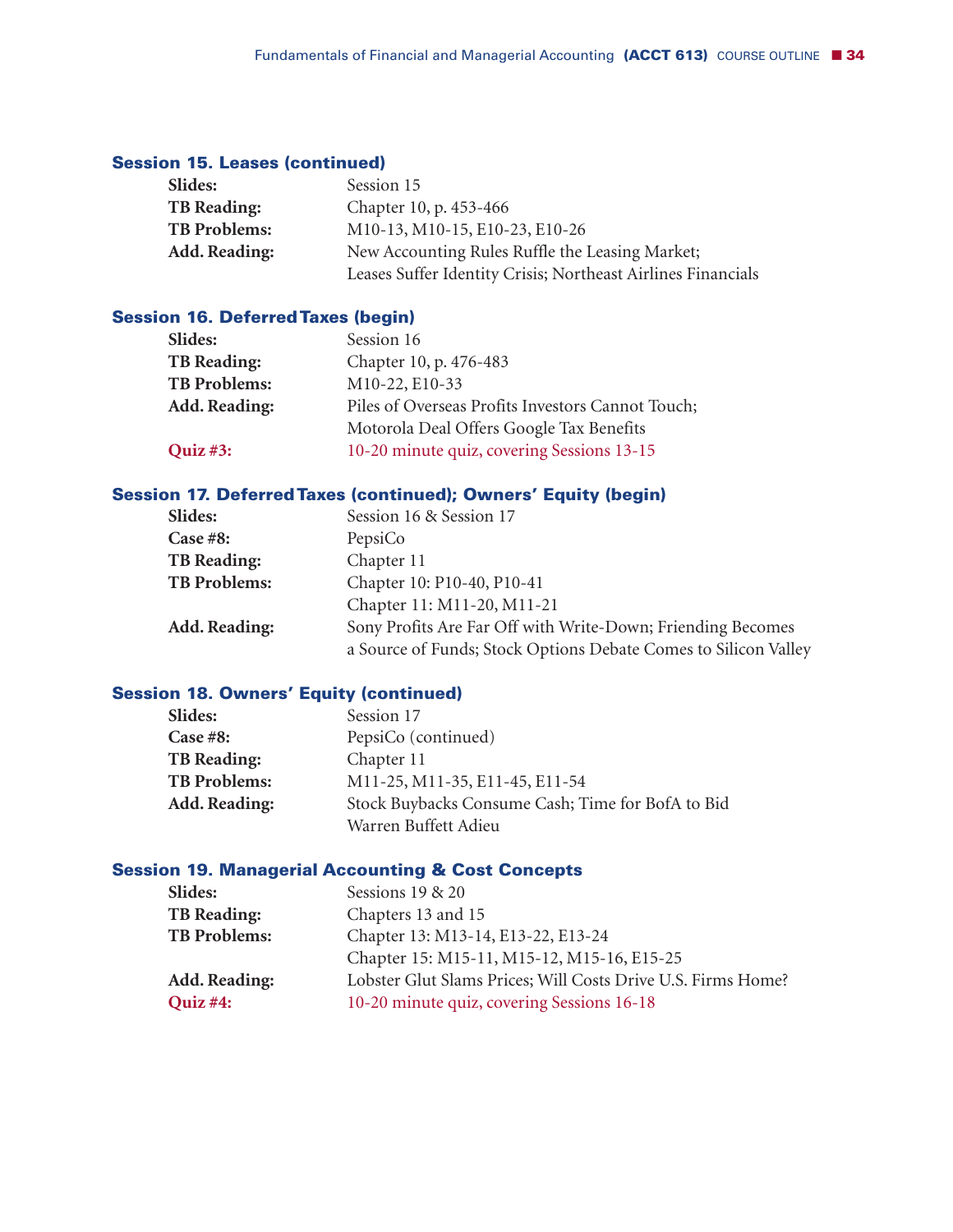#### **Session 20. Cost Concepts (continued)**

| <b>Slides:</b>       | Sessions 19 & 20                                                                                        |
|----------------------|---------------------------------------------------------------------------------------------------------|
| <b>Case #9:</b>      | Forest Gump                                                                                             |
| <b>TB Reading:</b>   | Chapter 16                                                                                              |
| <b>TB Problems:</b>  | M <sub>16</sub> -12, M <sub>16</sub> -15, M <sub>16</sub> -17, E <sub>16</sub> -22, E <sub>16</sub> -26 |
| <b>Add. Reading:</b> | Paramount Pictures Resolves Lawsuit; Delta Air Lines Gains Altitude                                     |

#### **Session 21. Cost Allocation and Activity-Based Costing**

| <b>Slides:</b>       | Session 21                                 |  |
|----------------------|--------------------------------------------|--|
| Case $#10$ :         | Wilkerson Company (HW #3)                  |  |
| <b>TB Reading:</b>   | Chapters 14 and 18, p. 18-1 to 18-13       |  |
| <b>TB Problems:</b>  | Chapter 14: M14-11, M14-14, P14-27         |  |
|                      | Chapter 18: M18-10, M18-13, M18-16, E18-22 |  |
| <b>Add. Reading:</b> | Knee Replacements Boost Health Costs       |  |

#### **Session 22. Customer Profitability Analysis**

| Slides:             | Session 22                                              |  |
|---------------------|---------------------------------------------------------|--|
| Case #11:           | Infinity Bank (HW#3)                                    |  |
| <b>TB</b> Reading:  | Chapters 18, p. 18-14 to 18-17, and 19, p. 19-1 to 19-9 |  |
| <b>TB Problems:</b> | Chapter 18: M18-18, E18-26, E18-27                      |  |
|                     | Chapter 19: M19-17                                      |  |
| Add. Reading:       | Free Checking Accounts Cost More; P&G's Brand Cull      |  |
| Quiz #5:            | 10-20 minute quiz, covering Sessions 19-21              |  |
|                     |                                                         |  |

#### **Session 23.Decentralization andTransfer Pricing**

| <b>Class Notes:</b>  | Session 23                                             |
|----------------------|--------------------------------------------------------|
| Case $#12$ :         | Caribbean Brewers (HW#3)                               |
| <b>TB Reading:</b>   | Chapters 22, p. 22-1 to 22-9, and 23, p. 23-7 to 23-10 |
| <b>TB Problems:</b>  | Chapter 22: MA22-42                                    |
|                      | Chapter 23: M23-19, E23-24, MA23-41                    |
| <b>Add. Reading:</b> | Tax Court Rules Against IRS                            |
|                      |                                                        |

#### **Session 24. Final Review and Course Wrap-Up**

| Slides: | Session 24 |
|---------|------------|
|---------|------------|

#### **Homework #4, due at 6 p.m. on the day after Session 24**

Topics covered: Managerial Accounting, Cost Concepts, Cost Allocation

#### **FINAL EXAM**

Topics covered: Sessions 13-24, inclusive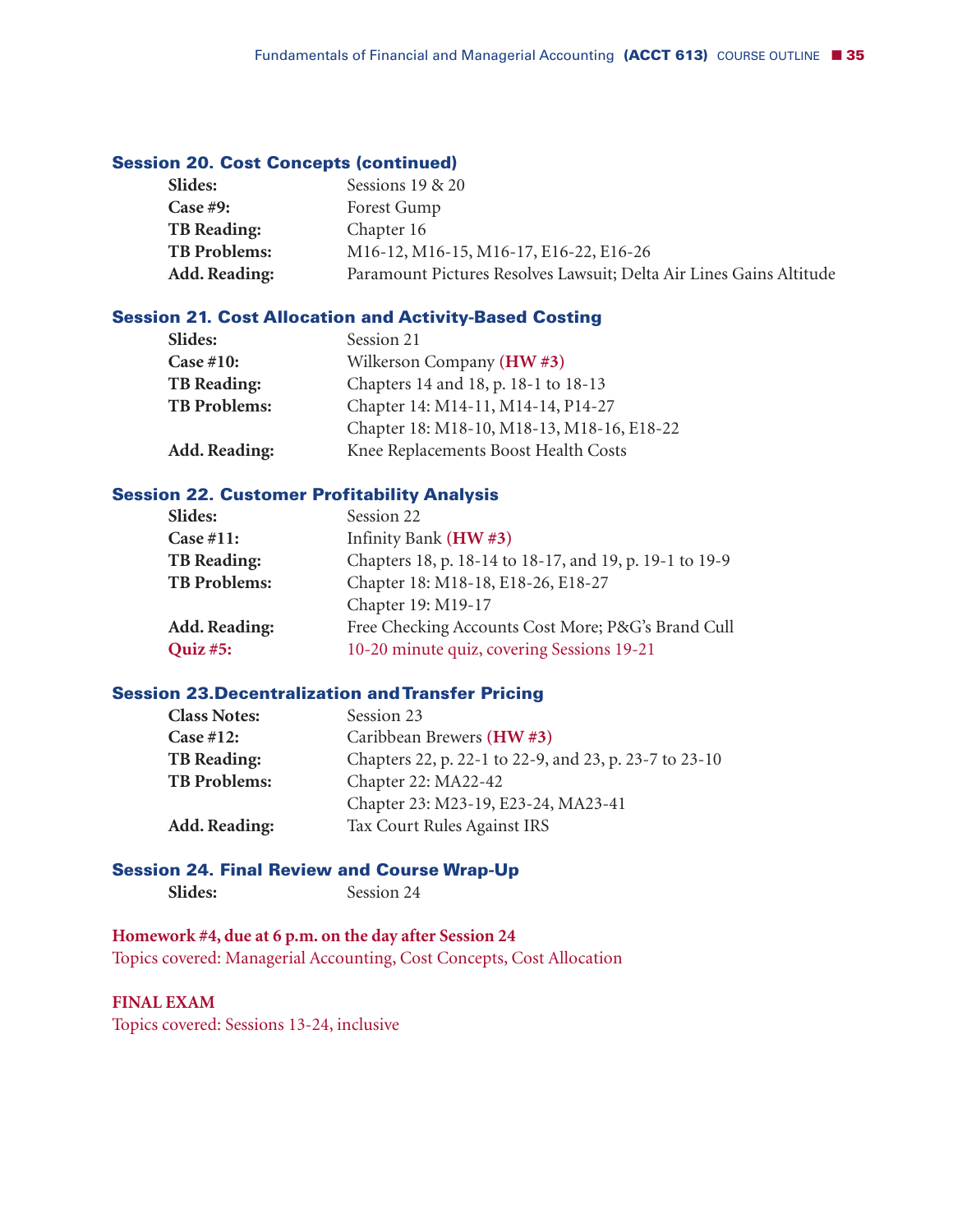# **Corporate Finance (FNCE 611/612)**

#### - **Course Description**

These courses serve as an introduction to business finance (corporate financial management and investment) for both non-majors and majors preparing for upper-level coursework. The primary objective is to provide a framework, concepts, and tools for analyzing financial decisions based on fundamental principles of modern financial theory.

#### - **The Corporate Finance (FNCE 611/612) Waiver and Placement Process**

#### **WAIVING BY EXAM**

*EXAM DATE: See Waiver and Placement Exam Schedule table in the Introduction to this Waiver Guide. A sample exam and solution set can be found in the Waiver Exam Guide.*

The Finance Department recognizes that many students enter the MBA program with strong backgrounds in economics and/or finance. Nonetheless, before permitting them to waive the core courses, we want to verify their mastery of these subjects on a waiver exam.

Students who score sufficiently well on the Corporate Finance waiver exam are granted waivers for all three versions of Corporate Finance — the full-semester version (FNCE 611), the accelerated, half-semester version (FNCE 612), and the half-semester version (FNCE 614). Students who hope to take the accelerated version of Corporate Finance (FNCE 612) should register for the Pre-Term preparation class, FNCE 604.

#### **Exam Preparation**

Either of the following two books can be used to prepare for the Waiver and Placement Exams.

- R. A. Brealey, S. C. Myers, and F. Allen, *Principles of Corporate Finance*, 11th edition (New York: McGraw Hill, 2014).
- J. Berk, and P. DeMarzo, *Corporate Finance*, 3rd edition (Boston: Pearson, 2014).

#### **PLACING BY EXAM OR CREDENTIALS INTO FNCE 612**

Students who have earned an undergraduate finance major can indicate this designation in the online waiver module. Placement will then be verified via the transcript submitted to admissions. Students then have the option to enroll in FNCE 612. Students who were not finance majors but would like to take FNCE 612 will need to pass the Placement Exam to be eligible to register.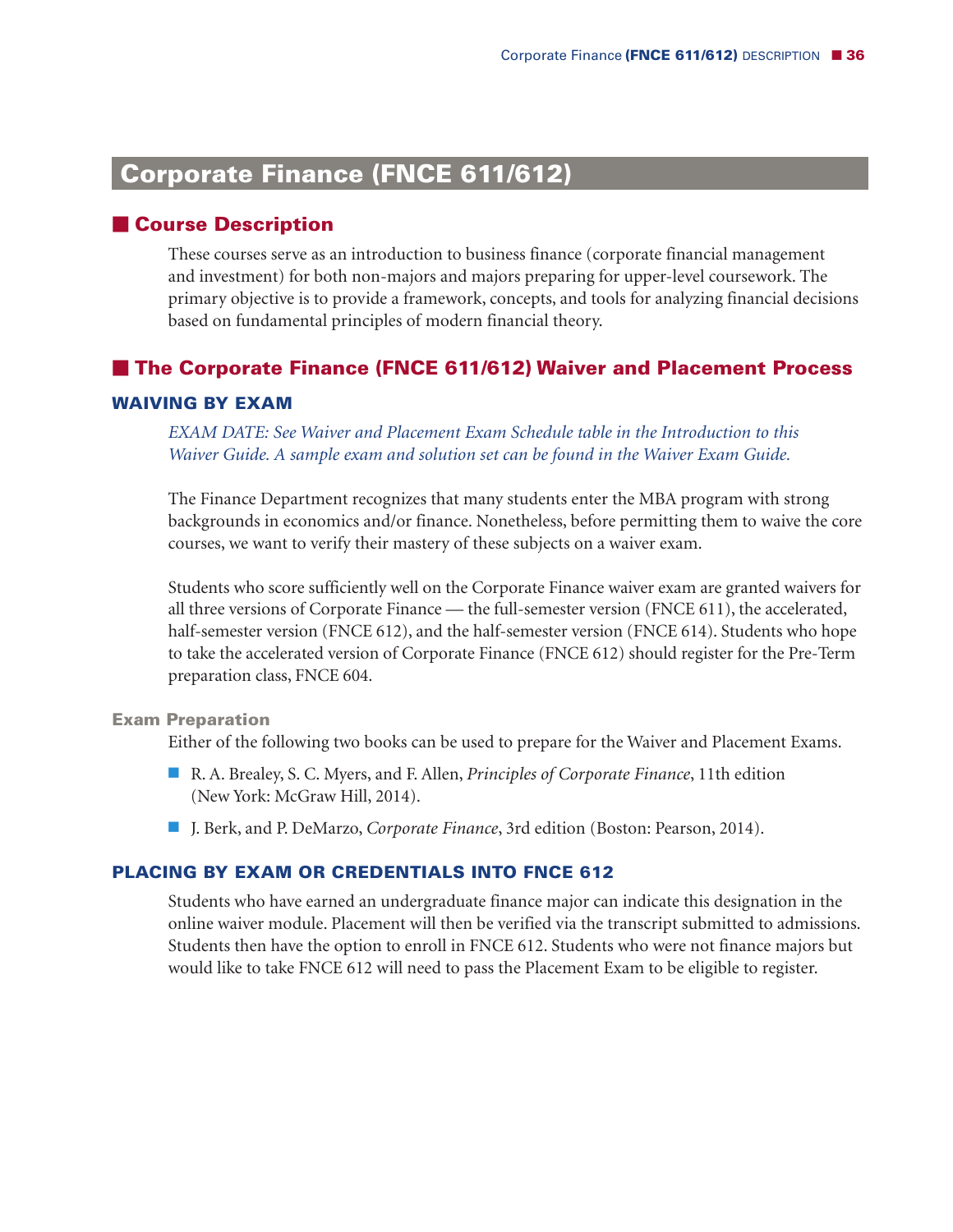## **Syllabus FNCE 611-**

## **N** Overview

This course is an in-depth introduction to the foundations of finance with an emphasis on applications that are vital for corporate managers. We will discuss most of the major financial decisions made by corporate managers both within the firm and in their interactions with investors. Essential in most of these decisions is the process of valuation, which will be emphasized throughout the course. Topics include criteria for making investment decisions, valuation of financial assets and liabilities, relationships between risk and return, capital structure choice, the effective use and valuation of derivative securities (futures and options), and risk management.

## - **Course Materials**

### **TEXTBOOK**

The textbook for the course is: *Corporate Finance* (plus MyFinanceLab), Jonathan Berk and Peter DeMarzo, 3rd ed., Pearson - Prentice Hall, 2014. (SBN-10: 0-13-342415-4; ISBN-13: 978-0-13-342415-7).

There are several options for accessing the book and MyFinanceLab. You can purchase the book with MyFinanceLab. You can purchase the e-book and MyFinanceLab. You can purchase or rent the book, and purchase MyFinanceLab separately. Please see the last page of this syllabus for details for details on registering for MyFinanceLab.

#### **SLIDES**

PowerPoint slides for all of the class sessions will be printed and handed out in class. I will also make them available on Canvas in the Slides folder under the Files tab.

#### **CASES**

Cases are available on Study.net. Case-related material, if any, will be made available on Canvas.

#### **ADDITIONAL MATERIAL**

Additional copywritten material (e.g., readings) will be made available on Study.net. Noncopywritten material (e.g., notes, supplemental exercises, supplementary material) will be made available on Canvas under the Files tab.

## - **Class Preparation and Participation**

Proper preparation consists of completing the required readings and case, if any. An important by-product of proper preparation is that it lessens the chances of falling behind in the course and being unable to catch up. This course covers a large amount of material in significant depth. It is very easy to fall behind. Consider this a warning. *Do not fall behind.*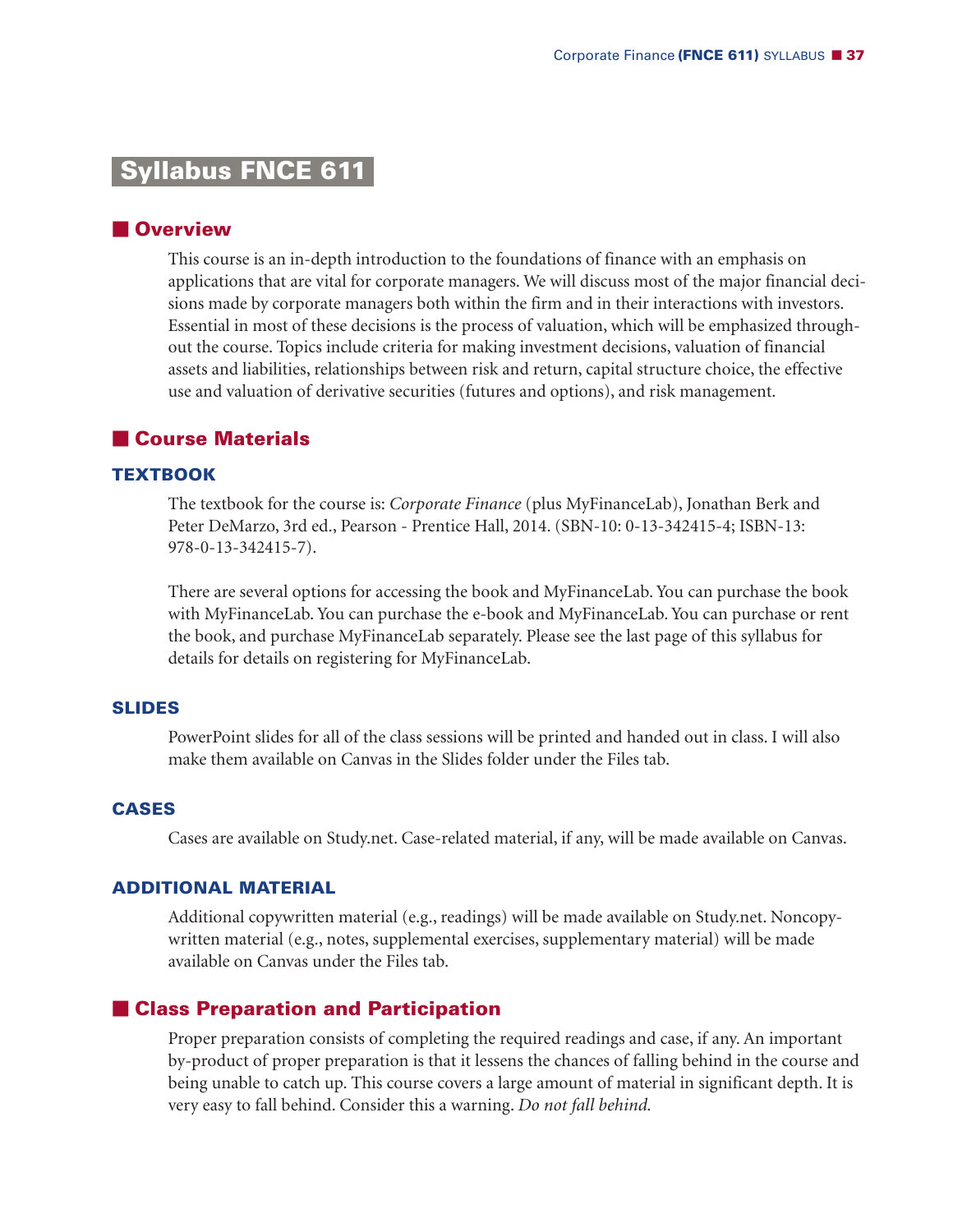The classroom environment will be one of discussion and collaboration. An integral part of the learning experience is learning from your colleagues, their experiences, and the classroom discussion. As such, coming to class prepared is crucial for your success in the course, and the success of the course.

## - **Cases**

Students are encouraged to form groups of *no more than four* students for the purpose of working the case. Neither the TAs nor I will answer any questions related to the cases prior to their discussion in class, as an important element of these assignments is your ability to interpret information and work independently of any guidance. At the start of the class in which we discuss the case, you will be required to answer two to three questions related to the case to test your knowledge and understanding of the case material.

## - **Homework Assignments**

Homework assignments are available on MyFinanceLab. Please see the attachment at the end of this syllabus for details on signing up for this service, and the course schedule for homework due dates. The purpose of the homework assignments, like preparing for course, is to keep you up to date with the course material. Because students have unlimited attempts at the homework problems on MyFinanceLab before the assignment due date, almost all students receive full points on the homework. (You can re-take the homework assignment as often as you like by undertaking "similar exercises" in MyFinanceLab.) Therefore, getting less than full points on a homework assignment puts you at a considerable disadvantage when the final grade is computed.

Neither the TAs nor I will answer any questions pertaining to the homework, as an important element of the homework is your ability to work on the mechanics of finance independently of any guidance. If you miss the due date, which is clearly identified in MyFinanceLab and in the course schedule below, you will receive a zero. *There are no exceptions*.

For those looking for additional problems to test the understanding of the material, I have posted problem sets, and their solutions, on Canvas in the folder "Additional Problems." There are also problems at the end of each chapter in the textbook, as well as problems scattered throughout each chapter.

## - **Exams**

There is a midterm and a final exam. Both exams are open book. You should bring a calculator and writing utensils to the exam. Laptops, tablets, and computers are not permitted for space reasons and the exams will be designed to recognize this limitation in computing power. The exam dates are provided in the Course Schedule attached to the end of this syllabus. There are no makeup exams. If you miss the midterm exam, regardless of the reason, your final score will be used in its place. If you miss the final exam, you will automatically fail the course. The only excuse for missing the final exam is a medical emergency, the validity of which will be verified by the University.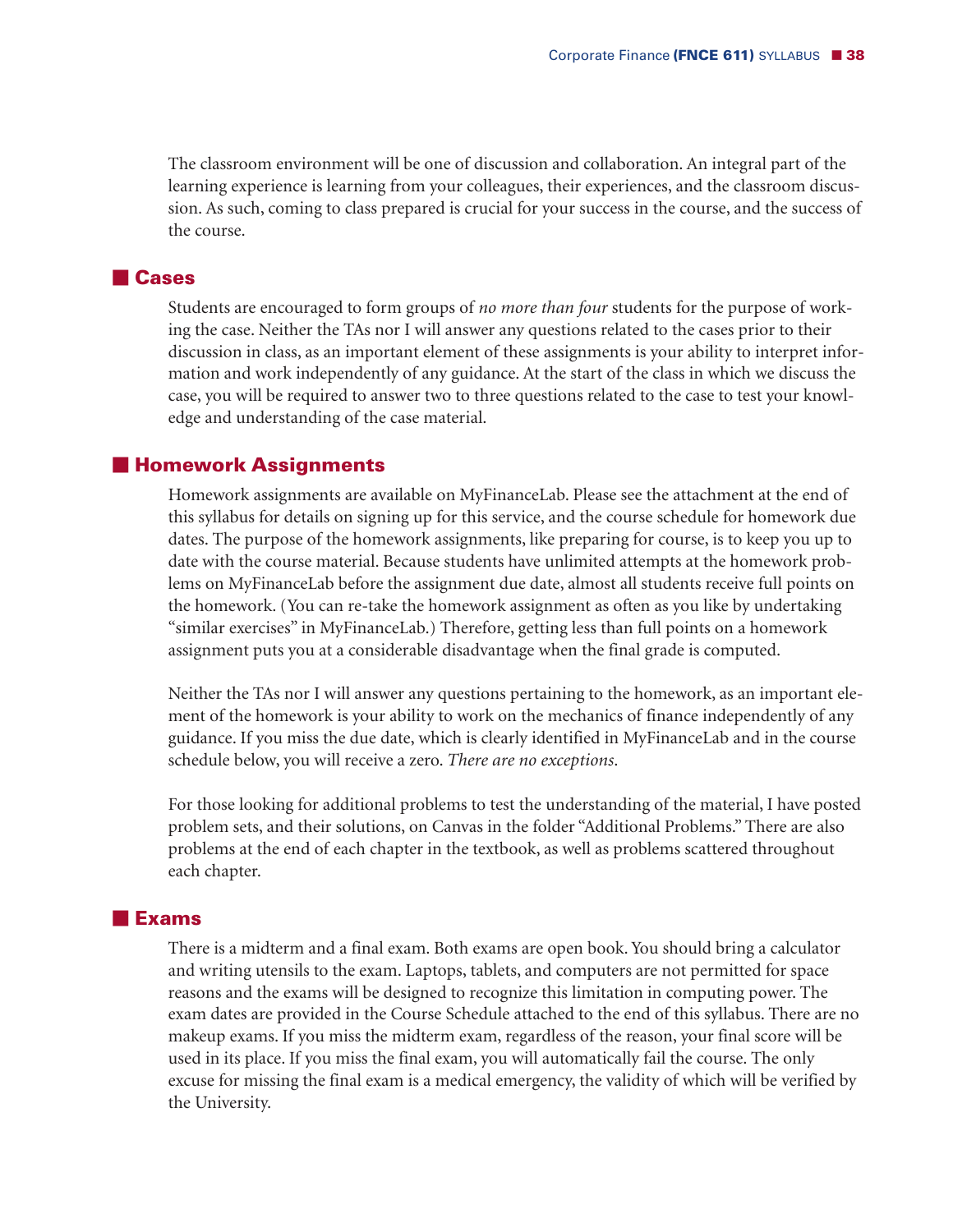The best way to prepare for the exams is to come to class and participate, work all of the cases, and complete the homework assignments. For additional preparation, try the problems sets available in the "Additional Problems" folder on Canvas, problems at the end of each chapter in the textbook, and problems within myFinanceLab.

## **E** Grading

Your course grade will be determined by your class participation (10%), performance on the case questions (15%), completion of the MyFinanceLab homework assignments (15%), a midterm (25%), and a final exam (35%). If your score on the final exam is greater than that on the midterm, I will replace your midterm score with your final score, which will then count for 50% of your grade. However, this substitution can only occur if you take the midterm and receive a minimum number of points to be determined at the time of the exam.

Class grades are determined using a class-wide (i.e., across all of my sections) curve that respects any constraints imposed by the University or Wharton.

Students have exactly one week from the day they receive their midterm exam to request a regrade. The request must be attached to the exam and clearly state the reason(s) for the regrade. The only valid reason for a regrade is an error on my part. I will not debate the merits of my grading scheme. If the regrade request is accepted, the exam will be regarded in its entirety. As a result, the revised score may go up, down, or stay the same.

I will schedule two days during the Spring semester during which you may view your final and discuss your grades. These days will be announced during the semester. Any concerns regarding final exam or course grade will be settled at that time.

## - **Course Etiquette**

The only electronics allowed in the classroom are calculators. Please make sure any other electronics are shut off and put away.

Students are expected to respect the University of Pennsylvania's Code of Academic Integrity (7) and to behave with integrity in all aspects of the course. Students are encouraged to discuss the cases and other content of the course with first-year MBA student in their own section and in other sections. However, students should not discuss the content related to the current day's class discussion or exam during the time period between sections to avoid giving later sections an unfair advantage.

Violations of the honor code will be immediately reported to the administration.

## **Attendance**

Students are expected to attend all classes and arrive on time. I also ask that you avoid disrupting class by leaving early. I recognize that personal emergencies arise, causing a student to miss a class or part of a class. If such a circumstance arises, please notify me via email of the situation. If circumstances do not permit prior notification, please do so as soon after the missed class as possible.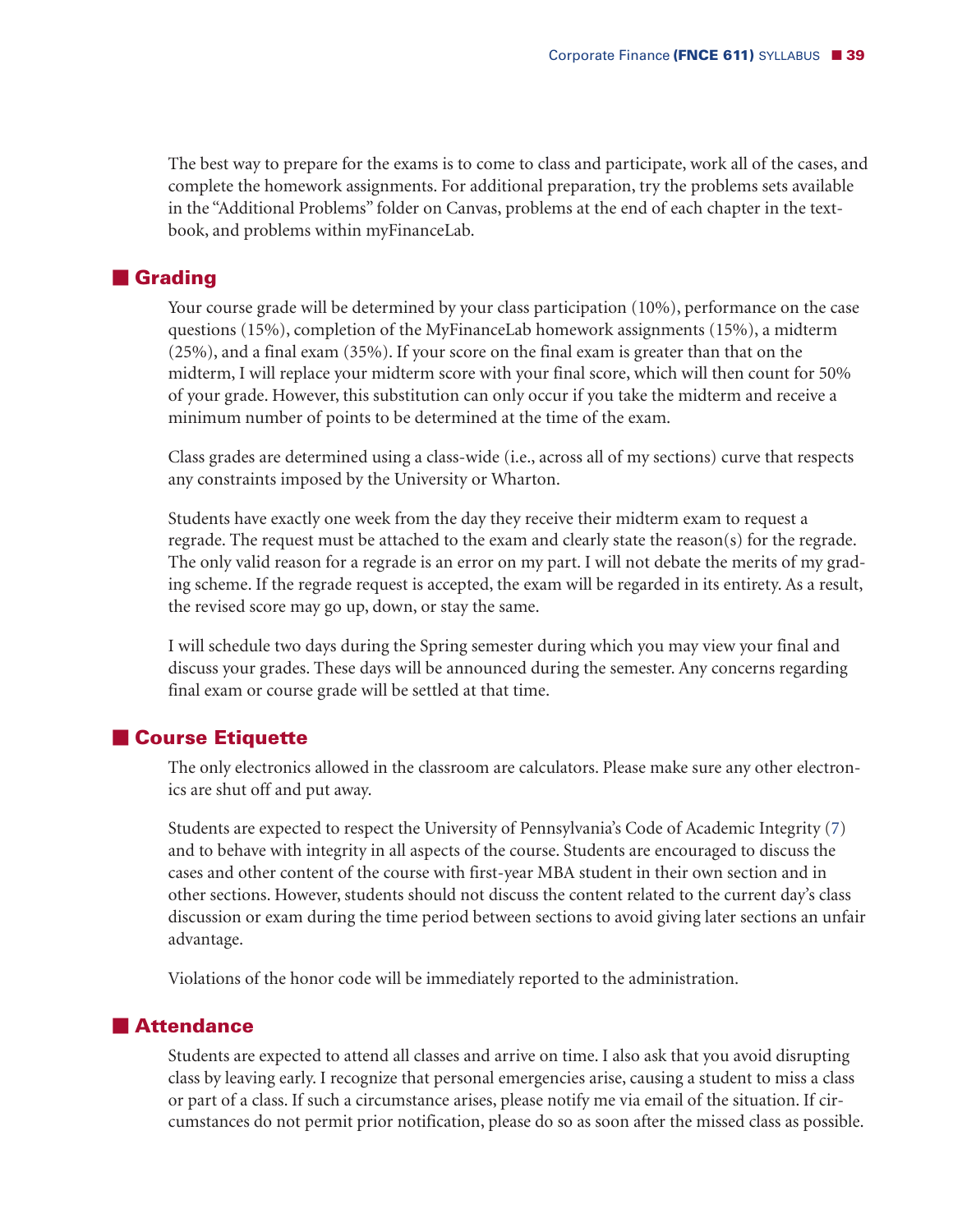# **Course Outline FNCE 611-**

## **Course Introduction and Overview**

| <b>Read:</b> | Syllabus; Canvas course website containing all non-copywritten material; |
|--------------|--------------------------------------------------------------------------|
|              | Study.net containing all copywritten material                            |

## **Topic 1:Time Value of Money**

| Read:                          | Chapter.Section:                                                        |
|--------------------------------|-------------------------------------------------------------------------|
|                                | 3.2 (Interest Rates and the Time Value of Money)                        |
|                                | 4.1 (The Timeline)                                                      |
|                                | 4.2 (The Three Rules of Time Travel)                                    |
|                                | 4.3 (Valuing a Stream of Cash Flows)                                    |
|                                | 4.5 (Perpetuities and Annuities)                                        |
|                                | 4.6 (Using an Annuity Spreadsheet or Calculator)                        |
|                                | 4.7 (Non-Annual Cash Flows)                                             |
|                                | 4.8 (Solving for the Cash Payments)                                     |
|                                | 4. Appendix (Solving for the Number of Periods)                         |
|                                | 5.4 (Risk and Taxes)                                                    |
| Concepts:                      | Discounting, Compounding, Present value, Future value, Taxes, Inflation |
| Applications:                  | Valuing zero-coupon bonds, Valuing and structuring annuities and        |
|                                | perpetuities, Savings, Retirement planning                              |
| <b>Topic 2: Interest Rates</b> |                                                                         |
| Read:                          | Chapter.Section:                                                        |
|                                | 5.1 (Interest Rate Quotes and Adjustments)                              |
|                                | 5.2 (Application: Discount Rates and Loans)                             |
|                                | 5.3 (The Determinants of Interest Rates)                                |
|                                | 5.5 (The Opportunity Cost of Capital)                                   |
| Concepts:                      | APR, Periodic Rates, Effective Annual Rate, Yield to maturity,          |
|                                | Yield curves, Spot Rates                                                |
| Applications:                  | Savings vehicles, Mortgage financing and refinancing decisions          |
|                                | <b>Topic 3: Discounted Cash Flow (DCF) Analysis</b>                     |
| Read:                          | Chapter.Section:                                                        |
|                                | 2 (Introduction to Financial Statement Analysis)                        |
|                                | 3.1 (Valuing Decisions)                                                 |
|                                | 3.3 (Present Value and the NPV Decision Rule)                           |
|                                | 7.1 (NPV and Standalone Projects)                                       |
|                                | 8.1 (Forecasting Earnings)                                              |
|                                | 8.2 (Determining Free Cash Flows and NPV)                               |
|                                | 8.3 (Choosing Among Alternatives)                                       |
|                                | 8.4 (Further Adjustments to Free Cash Flow)                             |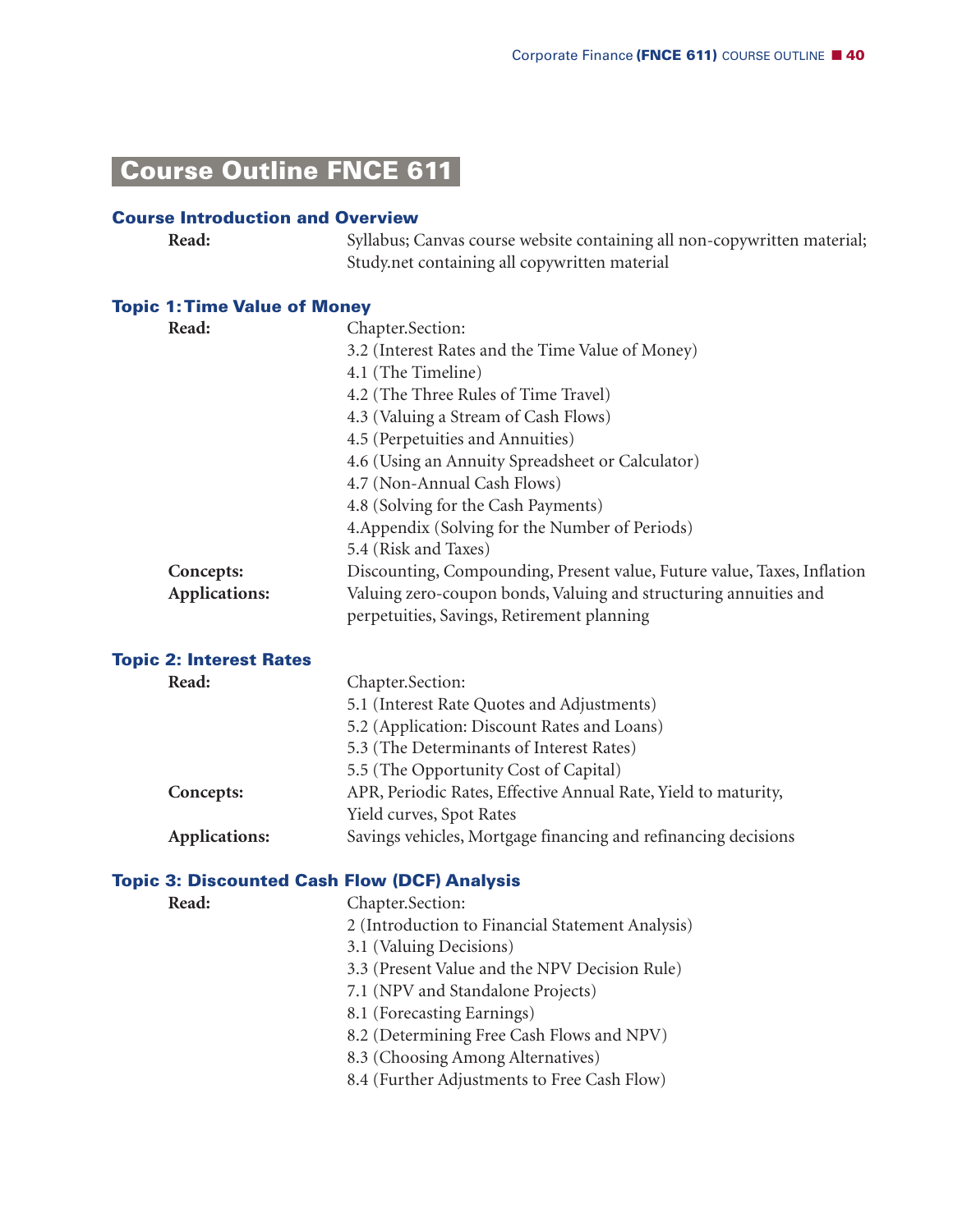| Free cash flow, Discount rates and cost of capital, Discounted cash flow                                                           |
|------------------------------------------------------------------------------------------------------------------------------------|
| (DCF), Net present value (NPV), Sensitivity analysis, Scenario analysis,                                                           |
| Breakeven analysis, Value drivers, Profit margins and operating leverage,                                                          |
| Profitability index                                                                                                                |
| Callaway Golf FX-1                                                                                                                 |
| Strategic decision-making, Capital budgeting, Financial statement<br>analysis, Strategic decision making with resource constraints |
|                                                                                                                                    |

## **Topic 4: Return on Investment**

| Read:         | Chapter.Section:                                                    |
|---------------|---------------------------------------------------------------------|
|               | 7.2 (The Internal Rate of Return Rule)                              |
|               | 7.4 (Choosing Between Projects)                                     |
| Concepts:     | Internal rate of return, Hurdle rate                                |
| Case:         | Should you pay cash for a new car?                                  |
| Applications: | Amortizing loans, Personal finance (auto loans, leases, mortgages), |
|               | Financial negotiating strategies                                    |

## **Topic 5: Fixed Income Securities**

| Read:                          | Chapter.Section:                                                           |
|--------------------------------|----------------------------------------------------------------------------|
|                                | 3.4 (Arbitrage and Law of One Price),                                      |
|                                | 3.5 (No-Arbitrage and Security Prices)                                     |
|                                | 6.1 (Bond Cash Flows, Prices, and Yields)                                  |
|                                | 6.2 (Dynamic Behavior of Bond Prices)                                      |
|                                | 6.3 (The Yield Curve and Bond Arbitrage)                                   |
|                                | 6.4 (Corporate Bonds)                                                      |
|                                | 6.5 (Sovereign Bonds)                                                      |
|                                | 6. Appendix (Forward Interest Rates)                                       |
|                                | 30.4 (Interest Rate Risk)                                                  |
| Concepts:                      | Bond markets and institutions, Valuing risk-free bonds, Bond price-        |
|                                | interest rate relation, Bond arbitrage, Interest rate sensitivity of bonds |
|                                | (Duration), Leverage, Forward Rates                                        |
| Case:                          | Orange County Investment Pool                                              |
| Applications:                  | Valuing and investing in treasury securities, Managing a bond portfolio    |
| <b>Further Concepts:</b>       | Collateralized Debt Obligations (CDOs), Immunization and duration          |
|                                | matching                                                                   |
| <b>Topic 6: Valuing Stocks</b> |                                                                            |
| Read:                          | Chapter.Section:                                                           |
|                                | 9.1 (The Dividend Discount Model)                                          |
|                                | 9.2 (Applying the Dividend Discount Model)                                 |
|                                | 9.3 (Total Payout and Free Cash Flow Valuation Models)                     |
|                                | 9.4 (Valuation Based on Comparable Firms)                                  |
| Concepts:                      | Measuring returns, Equity cost of capital, Dividend yield, Capital         |
|                                | gains, Dividend discount model, Cum- and Ex-dividend prices,               |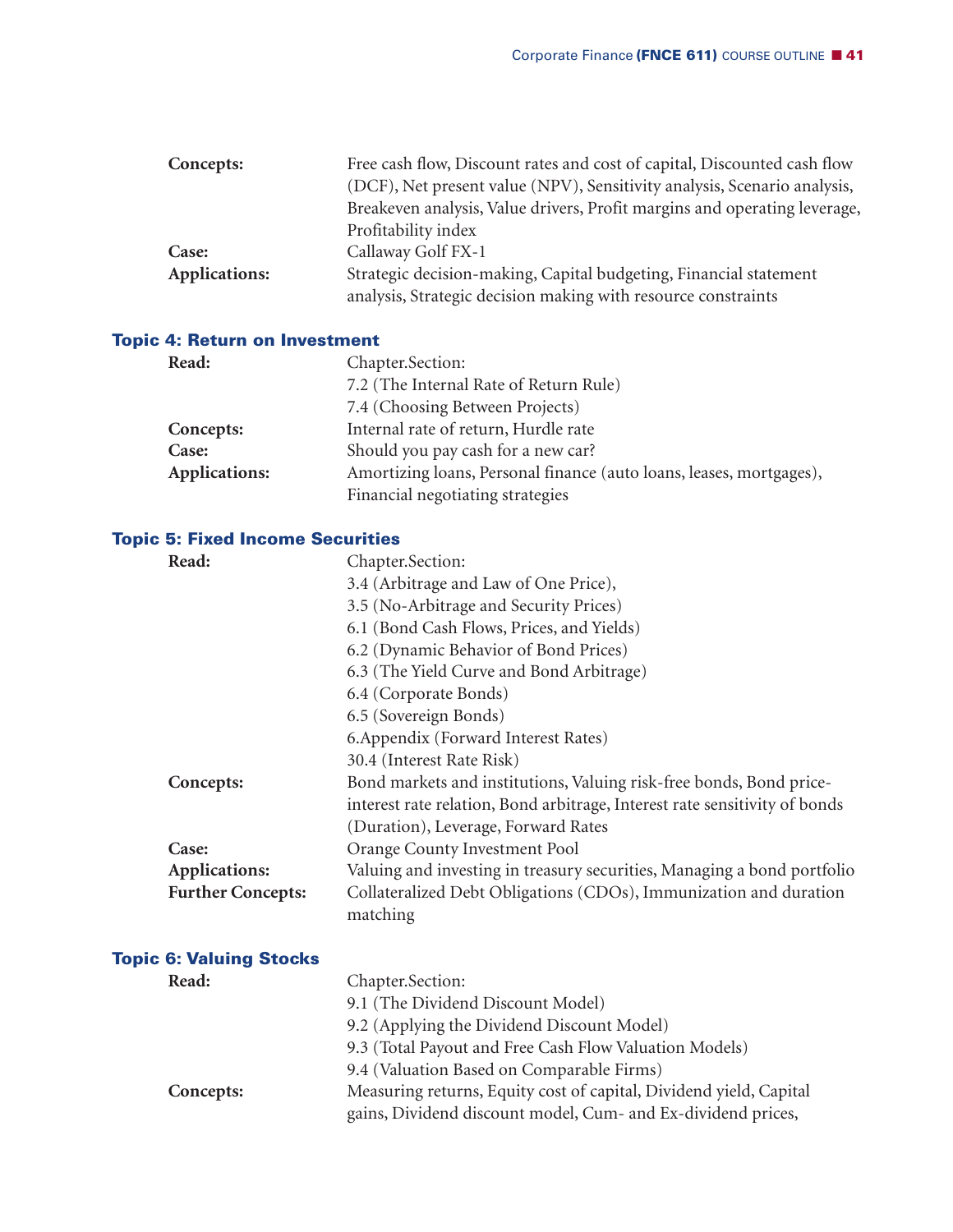|               | Share repurchases, Price-Earnings (P/E) ratio, Return on investment, |
|---------------|----------------------------------------------------------------------|
|               | Enterprise value, Comparable analysis                                |
| Applications: | Mergers and Acquisitions, Corporate defenses                         |

## **Topic 7: Risk and the Cost of Capital**

| Read:                | Chapter.Section:                                                             |
|----------------------|------------------------------------------------------------------------------|
|                      | 10.1 (Risk and Return: Insights from 86 Years of Investor History)           |
|                      | 10.2 (Common Measures of Risk and Return)                                    |
|                      | 10.3 (Historical Returns of Stocks and Bonds)                                |
|                      | 10.4 (The Historical Trade-Off Between Risk and Return)                      |
|                      | 10.5 (Common Versus Independent Risk)                                        |
|                      | 10.6 (Diversification in Stock Portfolios)                                   |
|                      | 10.7 (Measuring Systematic Risk)                                             |
|                      | 10.8 (Beta and the Cost of Capital)                                          |
| Concepts:            | Bond markets and institutions, Expected return, Stock volatilit, Risk-       |
|                      | return tradeoff, Portfolio risk, Diversification, Equity market integration, |
|                      | Mean-variance frontier, Minimum variance portfolios, Efficient               |
|                      | portfolios, Short sales, Leverage, Sharpe ratio, Beta                        |
| Case:                | Partners Healthcare                                                          |
| Applications:        | Portfolio management                                                         |
| Of Interest:         | Portfolio Optimizer and Instructions (on the course website)                 |
| <b>Topic 8: CAPM</b> |                                                                              |
| Read:                | Chapter.Section:                                                             |
|                      | 11.7 (The Capital Asset Pricing Model)                                       |
|                      | 11.8 (Determining the Risk Premium)                                          |
|                      | 12.1 (The Equity Cost of Capital)                                            |
|                      | 12.2 (The Market Portfolio)                                                  |
|                      | 12.3 (Beta Estimation)                                                       |
|                      | 12.4 (The Debt Cost of Capital)                                              |
|                      | 12.5 (A Project's Cost of Capital)                                           |
|                      | 12.6 (Project Risk Characteristics and Financing)                            |
| Concepts:            | Capital market line, Security market line, Market Beta, Market risk,         |
|                      | Volatility, Beta Estimation, Alpha, Security mispricing                      |
| Case:                | Cost of Capital at Ameritrade                                                |
| Applications:        | Portfolio management, Capital budgeting                                      |
|                      | <b>Topic 9: Corporate Capital Structure</b>                                  |
| Read:                | Chapter.Section:                                                             |

14.1 (Equity Versus Debt Financing) 14.2 (Modigliani-Miller I: Leverage, Arbitrage, and Firm Value)

14.3 (Modigliani-Miller II: Leverage, Risk, and the Cost of Capital)

14.4 (Capital Structure Fallacies)

14.5 (MM: Beyond the Propositions)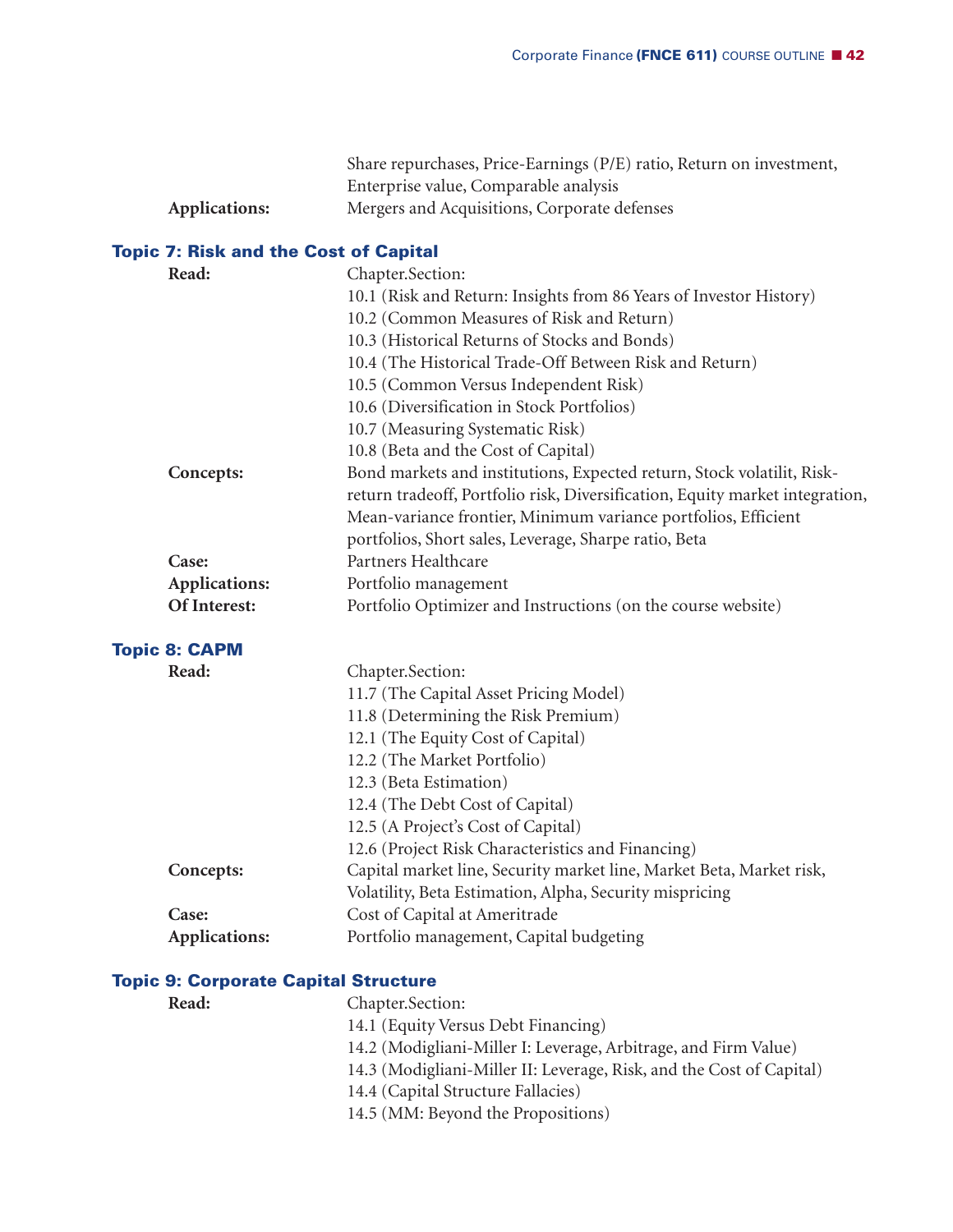|                      | 15.1 (The Interest Tax Deduction)                                         |
|----------------------|---------------------------------------------------------------------------|
|                      | 15.2 (Valuing the Interest Tax Shield)                                    |
|                      | 15.3 (Recapitalizing to Capture the Tax Shield)                           |
|                      | 15.4 (Personal Taxes)                                                     |
|                      | 15.5 (Optimal Capital Structure with Taxes)                               |
|                      | 16.1 (Default and Bankruptcy in a Perfect Market)                         |
|                      | 16.2 (The Costs of Bankruptcy and Financial Distress)                     |
|                      | 16.3 (Financial Distress Costs and Firm Value)                            |
|                      | 16.4 (Optimal Capital Structure: The Trade-off Theory)                    |
| Concepts:            | Leverage, Modigliani and Miller Irrelevance Propositions, Weighted        |
|                      | Average Cost of Capital (WACC), Arbitrage, Equity issuance dilution       |
|                      | fallacy, Earnings per share (EPS) fallacy, Market Imperfections, Interest |
|                      | Tax Shields, Bankruptcy, Bankruptcy costs, Direct and indirect costs of   |
|                      | financial distress, Tradeoff theory, Valuation with Leverage              |
| Case:                | Blaine Kitchenware Inc.                                                   |
| <b>Applications:</b> | Industry capital structure, Optimal capital structure, Refinancing, Share |
|                      | Repurchase Programs                                                       |

## **Topic 10: Risk Management**

| Read:         | Chapter.Section:                                                     |
|---------------|----------------------------------------------------------------------|
|               | 30.1 (Insurance)                                                     |
|               | 30.2 (Commodity Price Risk)                                          |
|               | 30.3 (Exchange Rate Risk)                                            |
|               | 30.4 (Interest Rate Risk)                                            |
|               | 20.1 (Option Basics)                                                 |
|               | 20.2 (Option Payoffs at Expiration)                                  |
|               | 21.1 (The Binomial Option Pricing Model)                             |
|               | 21.2 (The Black-Scholes Option Pricing Model)                        |
| Concepts:     | Price-fixing contracts, Forwards, Futures, Options, Covered interest |
|               | parity, Put-Call-Parity, Option Premia, Basis risk, Price-insurance  |
|               | contracts, Binomial Option Pricing Model, Black-Scholes Option       |
|               | Pricing Model                                                        |
| Applications: | Hedging currency risks via futures and options, Value creation       |
|               | via hedging                                                          |
|               |                                                                      |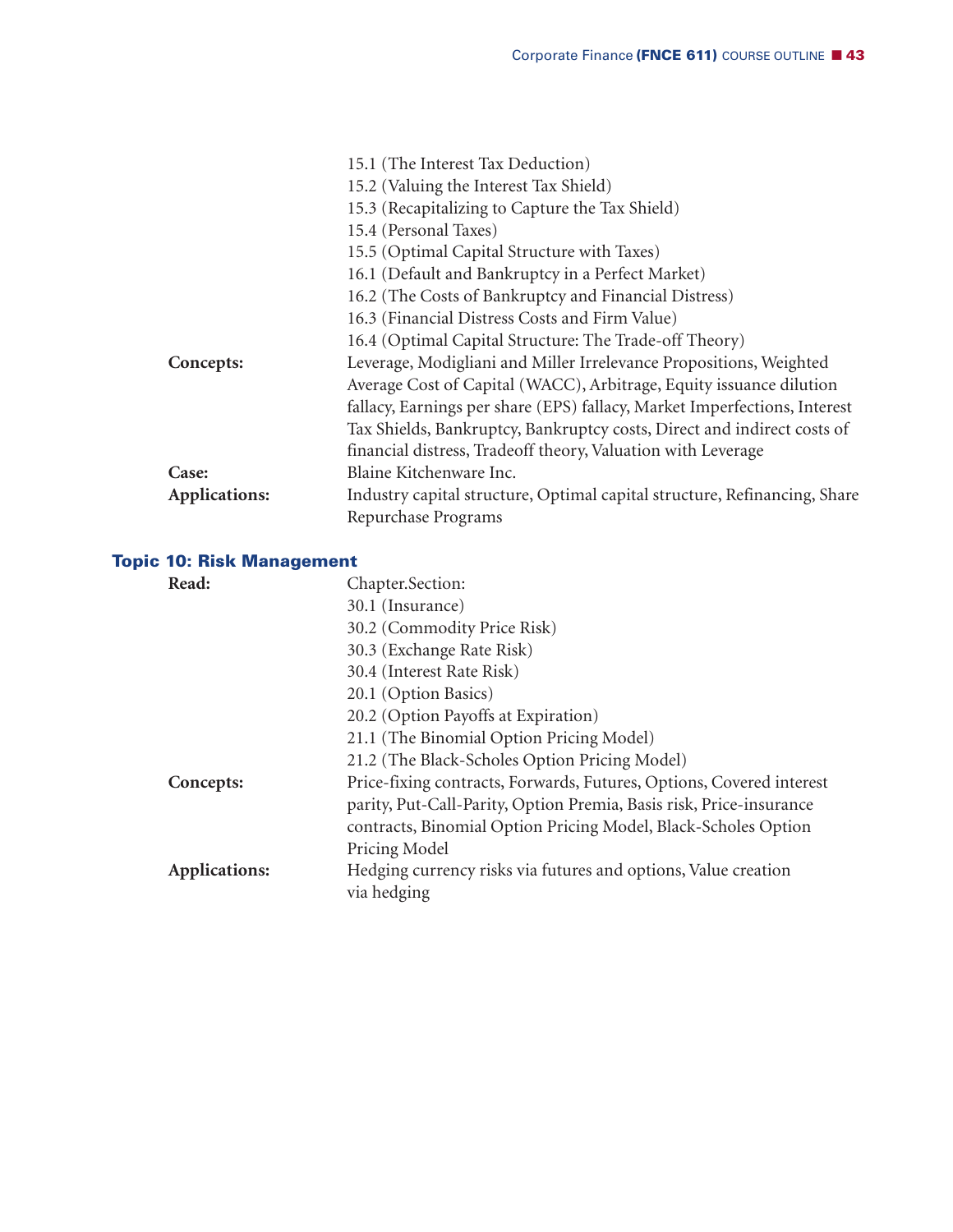## **Syllabus FNCE 604-**

## **N**Overview

This pre-term course is intended for those students wishing to prepare for the Placement Exam to get into FNCE 612. The FNCE 612 course will fulfill the core requirement in finance in half a semester, instead of the usual full semester course, FNCE 611. Since the pace of FNCE 604/612 is fast, <sup>1</sup> only students with prior knowledge of finance (either by coursework or by practical experience) or with strong analytical backgrounds should consider taking this course sequence.

Together, FNCE 604 and FNCE 612 form the foundation for subsequent courses in corporate finance, project valuation, investments, venture capital financing, and financial derivatives. Their purpose is to develop a framework for analyzing a firm's investment and financing decisions. This course, FNCE 604, will provide an introduction to present value, bond valuation, stocks, and value creation. The FNCE 612 course will start where FNCE 604 stops, and will cover project valuation and capital budgeting, risk and return, the efficiency of capital markets, the capital structure and payout policy of the firm, and options.

Since the emphasis is on the fundamental concepts underlying modern finance, the approach will be analytical and rigorous, yet with emphasize on developing students' intuition. This approach requires familiarity with accounting, mathematical and statistical tools. This "academic" approach is necessary to provide you with a strong foundation for the more applied elective courses at Wharton.

## - **Prerequisites**

Although there are no official prerequisites for FNCE 604 and FNCE 612, both courses will make use of mathematical and statistical manipulations at the level taught in the pre-term course. In particular, knowledge of calculus is not at all necessary for this course, nor is it for the Placement Exam or FNCE 612. Finally, some basic familiarity with Excel will be assumed for both FNCE 604 and FNCE 612.

## - **Course Material**

The textbook for FNCE 604/612 (and for FNCE 611) is:

■ Berk, Jonathan, and Peter DeMarzo, *Corporate Finance*, 3rd edition, Pearson: Boston. (Referred to as **BD** below)

The textbook should be purchased with the option to access the web platform offered by Pearson, called MyFinanceLab<sup>2</sup>. Although this web platform is optional for FNCE 604, it will be used for homework assignments and course grading in FNCE 612 (and FNCE 611). Note that, if you prefer a soft copy of this textbook, Pearson also makes it available in digital format at www.pearsonhighered.com/berk\_demarzo/.

1 The pace of FNCE 604/612 will be about 35-40% faster than that of FNCE 611.

2 It is also possible to subscribe to MyFinanceLab separately, if the book does not come with access to it.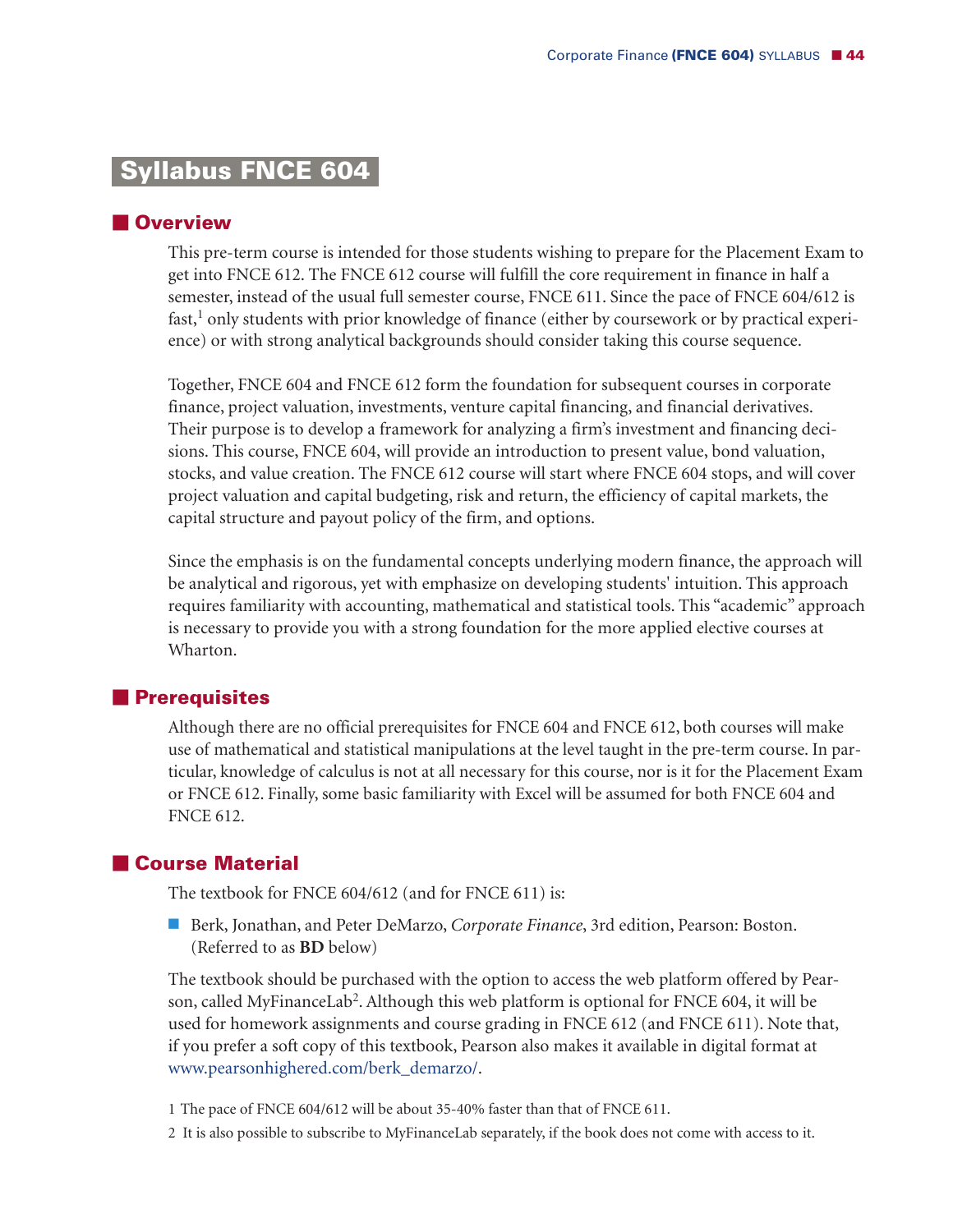The rest of the material for the course will be made available only electronically. In particular, my notes for every lecture will be available on Canvas at least one day in advance. It is your responsibility to bring a printed or electronic copy with you to class. Additional materials will also be made available on Canvas. They will include problem sets (and their solutions), practice exams (and their solutions), and other useful handouts.

## - **Grading and Exam Schedule**

As the course is only a preparatory course for the Placement Exam, it will not be graded. In fact, students are allowed to take the Placement Exam even if they choose not to take this course. The Placement Exam will allow students to place into FNCE 612. You may bring one two sided page to the Placement exam. You can also use a calculator, but email-capable devices (laptops, tablets, cell phones, etc.) will not be allowed.

The Placement Exam also constitutes the first half of the Waiver Exam. The second half of the Waiver Exam will follow the Placement Exam and will cover the material taught in FNCE 612.<sup>3</sup> If you are aiming to waive the entire core course in finance, you must complete both parts of the exam. If you are only aiming to place into FNCE612, you can leave after the Placement Exam (i.e., the first half of the Placement and Waiver Exam).

The two halves of the exam are graded separately. Thus, it is possible to fail the Waiver Exam overall but do sufficiently well in the first half to pass the Placement Exam and qualify for FNCE 612. Conversely, good performance in the second half of the Waiver Exam does not facilitate placement into FNCE 612.

## - **Class Etiquette and Code of Conduct**

I do not grade attendance nor participation as I trust students to attend and contribute where appropriate. Particularly for an accelerated course, it is essential to (a) attend class in order to absorb the material, and (b) ask questions if anything in the lecture is unclear.

While I am flexible regarding the above, I expect classroom conduct to be on a high level. Students should arrive on time for class and remain until the class is completed. **During class it is not acceptable to use cell phones or send text messages, leave temporarily to get coffee or make a call, do other work, or use laptop computers for any reason other than to take notes.**

Although it should go without saying, I fully expect you to adhere to the school's Code of Academic Integrity (www.upenn.edu/academicintegrity/ai codeofacademicintegrity.html). In particular, the use of past problem set solutions or past exams (except when distributed by the instructor) is expressly forbidden. Any violation of this code, such as cheating in any form, will be treated with severity.

3 If you are taking both Placement and Waiver exam, you may also bring one two sided page for the Waiver exam.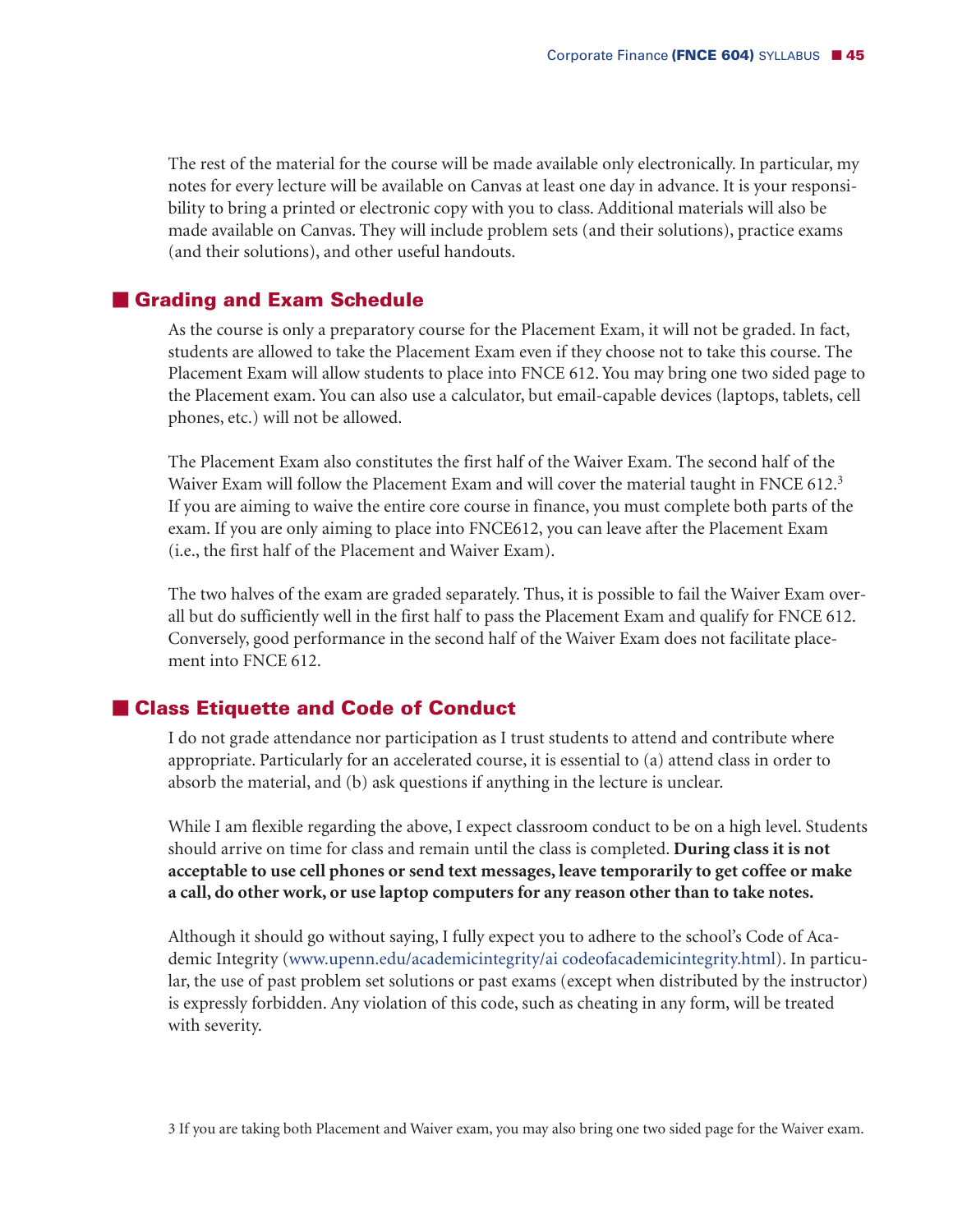## - **Preparing for Classes**

The material for this course (and for FNCE 612) needs to be absorbed consistently. As the course progresses, students should work on the problem sets distributed on Canvas and, optionally, on the textbook problems that I will recommend from MyFinanceLab. Even though these problems are not formally graded in FNCE 604 (they will be in FNCE 612), they are an integral part of the course and it is insufficient to just attend lectures for a full understanding of the material. The Placement Exam will systematically include questions that are very similar to the recommended problems.

Since I will move at a fast pace, it is recommended that you read up on the lecture notes ahead of time. Students are also encouraged to read from the BD textbook the chapters/sections relevant to the material covered (and to be covered) in class.

## - **Canvas**

The course website on Canvas contains the material for FNCE 604 as well as the most updated information and announcements for the course. This website is the information center for the course. Please check the course website regularly.

## **MyFinanceLab**

Although access to MyFinanceLab will be required for FNCE 612 (and FNCE 611), it is optional for FNCE 604. For FNCE 604, access to MyFinanceLab will allow you to work on some extra textbook problems. That is, if you feel that the problem sets available on Canvas are not quite sufficient to prepare for the Placement Exam, you have the option to work on a few extra problems online.

## - **Calculators and Computers**

You will definitely need a calculator for the course (and the Placement Exam). Any calculator that has a y<sup>x</sup> button will do. In fact, when constructing the exam, I will make sure that the people who do not have a fancy calculator are not at a disadvantage.

Financial calculators are not necessary for this course. However, if you would like to acquire one, consider buying an HP-17BII, HP-19BII, or their subsequent models. However, mail-capable devices (like laptops, tablets, cell phones..) will not be allowed for the Placement or Waver Exams.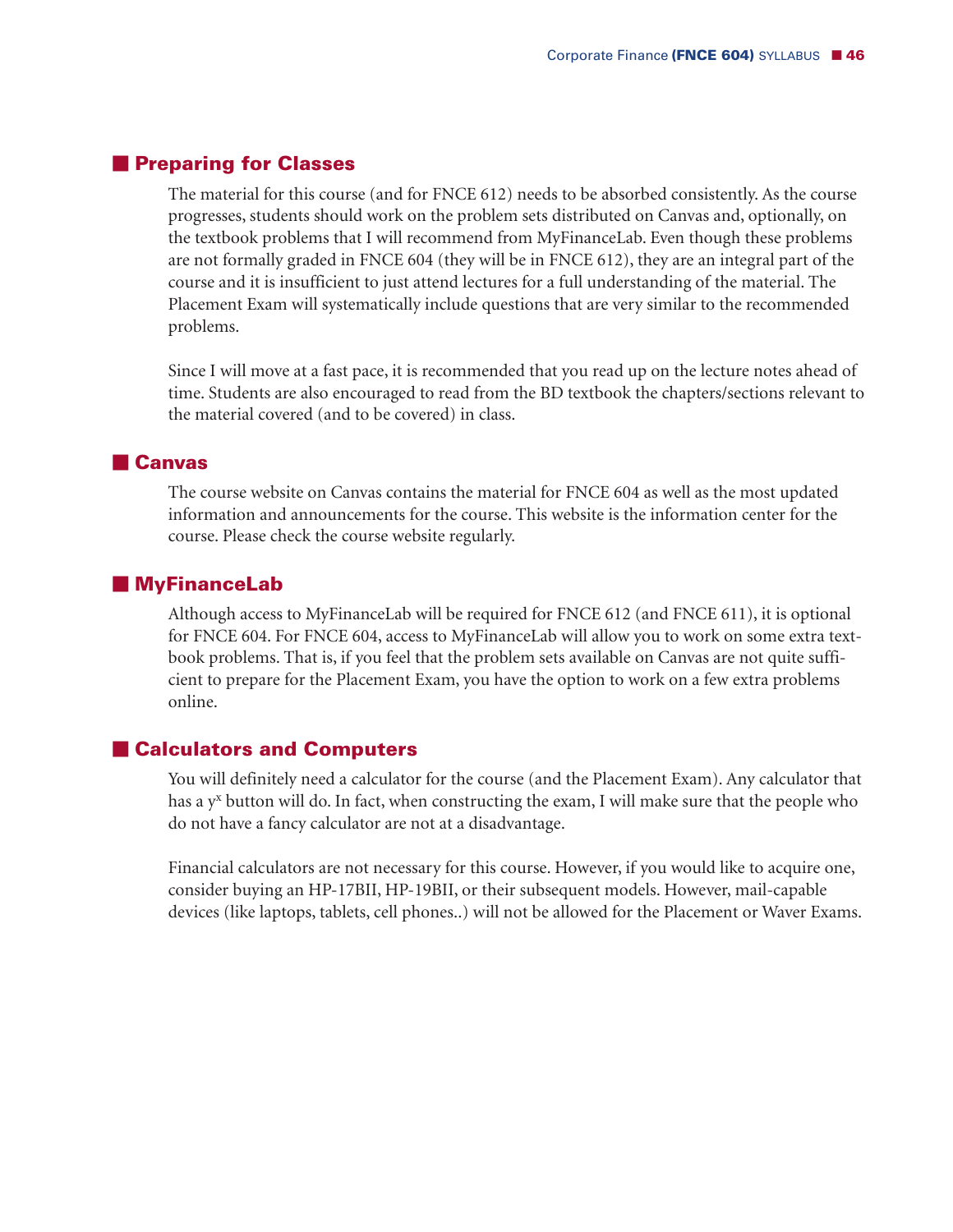## **Course Outline FNCE 604-**

The material for this course corresponds to the lecture notes we will be covering in class and it essentially corresponds to selected parts of the first 9 chapters of the BD textbook. Below is the sequence of topics that will be covered in class, along with the relevant chapters/sections in BD.

#### **Session 1. Introduction,Time Value of Money**

**Readings: BD:** chapter 1, chapter 3, chapter 4, sections 5.1-5.2.

- **Topics:** a. Introduction to financial decision-making
	- b. compounding and future value, discounting and present value, the concept of net present value, more frequent compounding, effective annual rate

#### **Session 2. Time Value of Money, Bond Valuation, Stock Valuation**

**Readings: BD:** section 5.3, sections 6.1-6.3, sections 9.1-9.4.

- **Topics:** a. b. above (cont.)
	- b. Pricing zero-coupon bonds, pricing coupon bonds, yield to maturity, the yield curve, Bond prices and interest rates changes, interest rates risk, bond duration.
	- c. Fundamentals of value creation, three valuation models, valuing growth opportunities and PVGO, multiples based valuation.

#### **Session 3. Stock Valuation, Investment Evaluation and Capital Budgeting**

**Readings: BD:** section 5.3, sections 7.1–7.4, sections 8.1 – 8. **Topics:** a. c. above (cont.) b. Investment evaluation in three basic steps, identifying relevant cash flows, inflation and real versus nominal interest rates, investment criteria – NPV, IRR, Payback, Profitability index

Disclaimer: This document represents my current plans for the course at the time of writing, but is subject to change. *Any changes will be communicated promptly and clearly to the students.*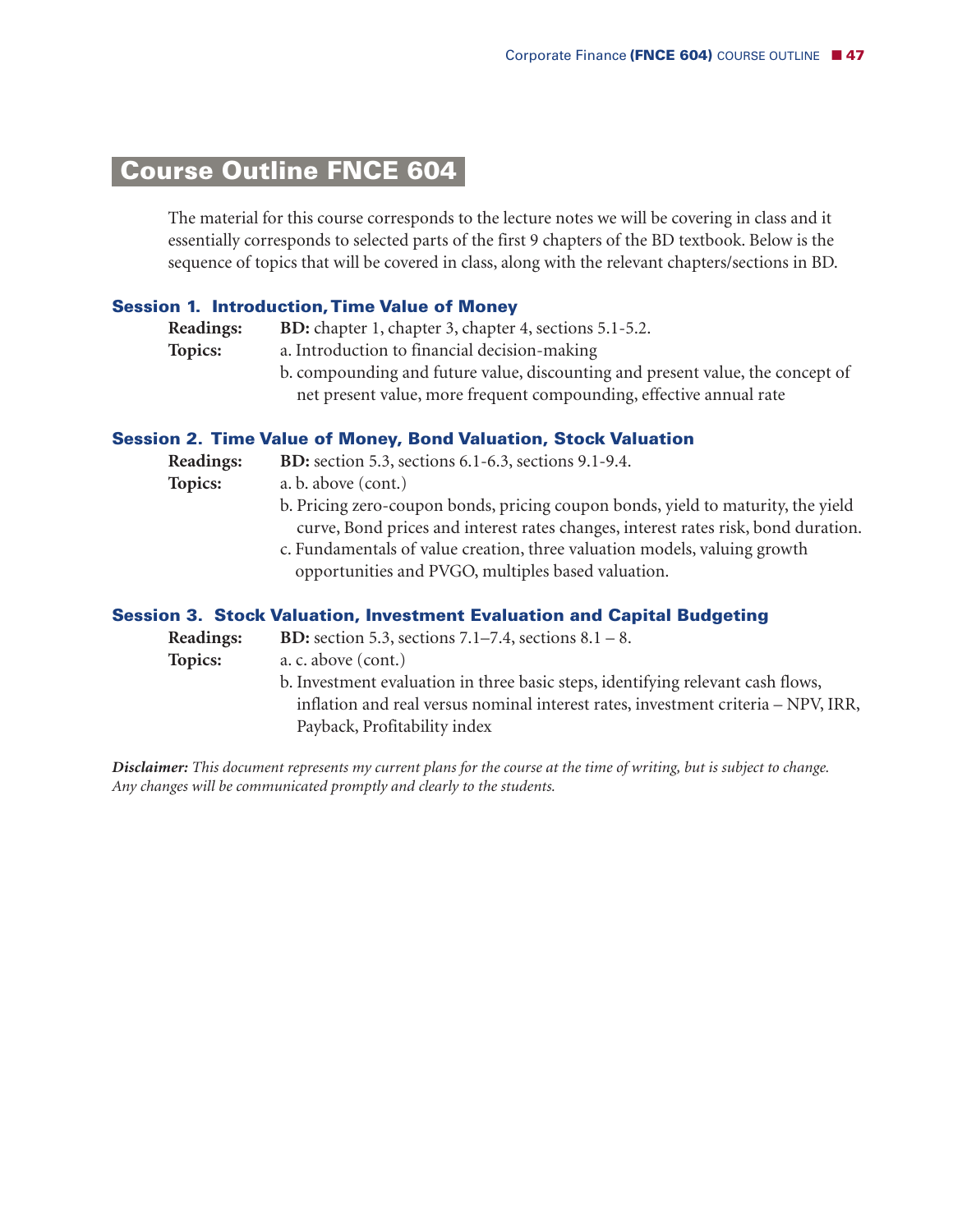## **Syllabus FNCE 612-**

## **N**Overview

This course is intended for students with prior knowledge of finance or with strong analytical backgrounds. Together with the pre-term preparation course (FNCE 604), it forms the foundation for subsequent courses in corporate finance, corporate valuation, investment, venture capital financing, and financial derivatives. Its purpose is to develop a framework for analyzing a firm's investment and financing decisions. The course will start where FNCE 604 ended. Specifically, it will provide an introduction to the relationship between risk and return, the operation and efficiency of capital markets, the optimal capital structure and payout policy of the firm, and options. In short, it will cover all the topics of a typical semester-long finance introduction class (FNCE 611) in six weeks. 1

While the course does not concentrate exclusively on theory, the basic theoretical underpinnings of the various topics will be formally discussed as they are necessary for competent financial analysis. The course emphasizes the development of problem-solving skills based on a good understanding of general principles that can accommodate the constantly evolving nature of the business environment. Because of the practical importance of the material and as an illustration of the relevant theory, several examples and applications will be discussed throughout the course.

## $\blacksquare$  Prerequisites

The course assumes that students are familiar with the material covered in FNCE 604, and will often make use of this material. No time will be spent reviewing it. As a result, FNCE 612 is available only to those students who placed into it based on past credentials or by successfully passing the Finance Placement Exam. 2

The course makes use of mathematical and statistical manipulations at the level taught in the pre- term "Math for Business" course (STAT 611). Although the first section of the notes in FNCE 612 will include a review of the statistics material that will be used throughout the course, very little class time will be spent on it. Finally, as in FNCE 604, some basic familiarity with Excel will be assumed for FNCE 612.

## - **Course Material**

The textbook for the course is:

 Berk, Jonathan, and Peter DeMarzo, *Corporate Finance*, 3rd edition, Pearson: Boston. (Referred to as **BD** on the course outline)

<sup>1</sup> Of course, since FNCE 604 has already covered some of the material studied in a typical finance introduction class, the pace of FNCE 612 will be effectively about 35-40% faster than that of FNCE 611.

<sup>2</sup> Students who placed into the course by credentials should make sure that they are still comfortable with all the topics covered in FNCE 604. All FNCE 604 files are in the folder FNCE 604 on the FNCE 612 canvas site.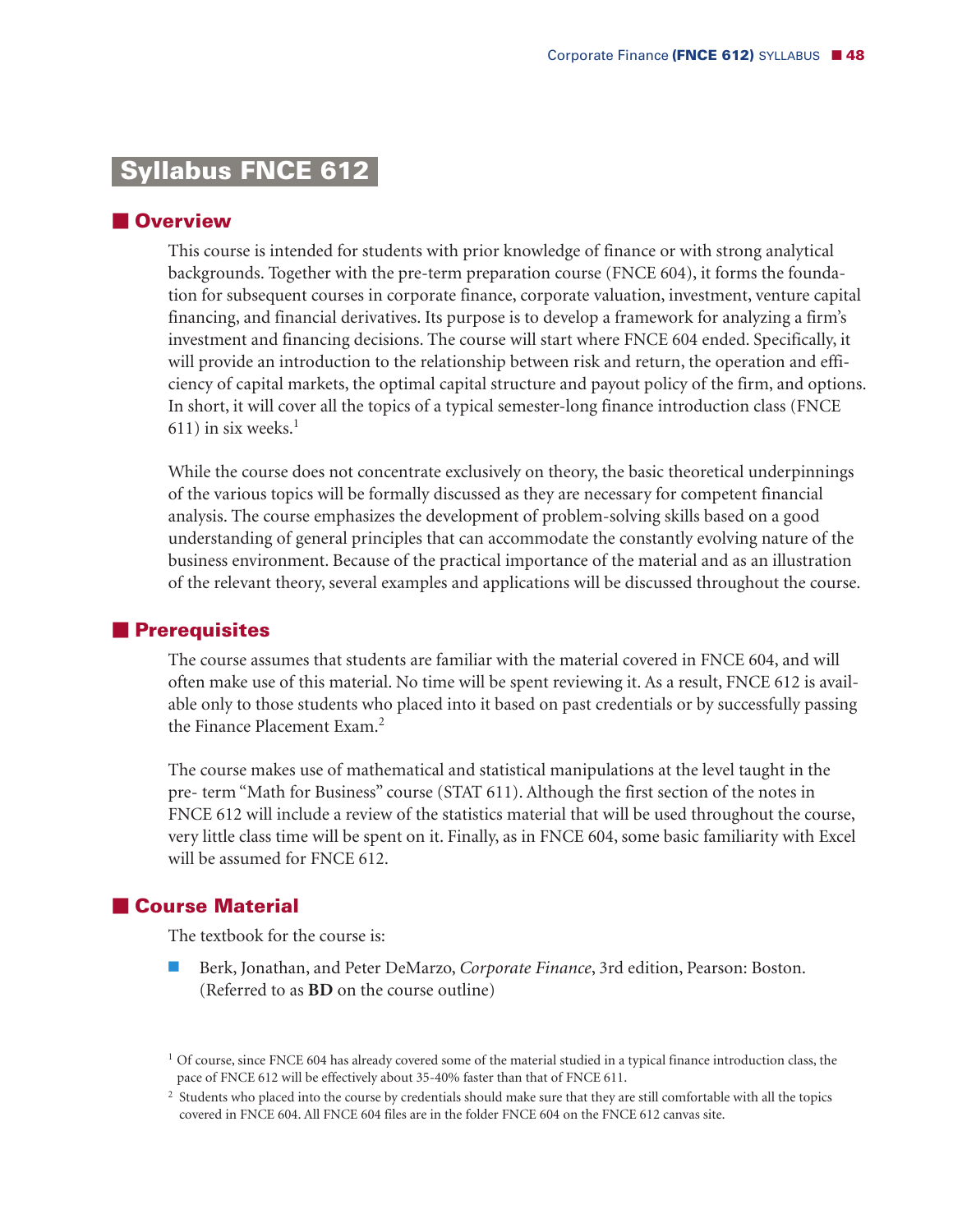The textbook should be purchased with the option to access the web platform offered by Pearson, called MyFinanceLab. <sup>3</sup> This web platform will be used for homework assignments and course grading. Note that, if you prefer a soft copy of this textbook, Pearson also makes it available in digital format at www.pearsonhighered.com/berk\_demarzo/.

To show you how the concepts developed in class can be applied to the real world, we will cover a number of case studies throughout the course. These case studies will be available through Study.Net (www.study.net), which is itself accessible through Canvas.

The rest of the course material will be made available only electronically. In particular, the notes for every lecture will be available on Canvas at least one day in advance of each class. It is your responsibility to bring a printed or electronic copy with you in class. Additional materials will also be made available on Canvas. They will include additional problem sets (and their solutions), practice exams (and their solutions), spreadsheets, and other useful handouts.

Appendix C of this document contains a list of relevant reference books for interested students.

## **E** Grading

The course grade will be based on two exams, and three case studies. Students will also have the option to work on periodic individual homework assignments that will be factored into their grade.<sup>4</sup>

#### **EXAMS**

The final and midterm exams will account for 60% and 40%, respectively, of the exams grade, denoted by **E**. However, the exam grade will be your final exam grade, denoted by **F**, if your performance in it exceeds that on your midterm exam, denoted by **M**. Thus your exams grade **E** is given by

#### $E = Max{F,0.6 \times F + 0.4 \times M}$

The midterm exam will test the material already covered up to that point. The final exam is comprehensive; that is, it will test the material for the entire course. The material covered in FNCE 604 will not be directly examined again in FNCE 612. Of course, we will still need to use many of the tools developed in that course (e.g., annuity formulas, NPV rule, free cash flows, etc.). The exact material covered in each of the two exams will be announced in class.

In case the median of the final exam is below that of the midterm exam, the medians of the midterm and final exams will be standardized so that they are equal. For example, if the midterm and final have medians of 85 and 75 respectively, 5 points will be subtracted from all midterm scores and 5 points will be added to all final scores so that both exams have a median of 80. This is to ensure that a sufficient number of students end up with a better score in the final than the midterm and therefore benefit from this weighting system, even if the final turns out to be difficult. 5

<sup>&</sup>lt;sup>3</sup> It is also possible to subscribe to MyFinanceLab separately, if the book does not come with access to it.

<sup>4</sup> More information about the cases and individual homework assignments is provided below.

<sup>&</sup>lt;sup>5</sup> The grades on the case reports and homework assignments will not be adjusted.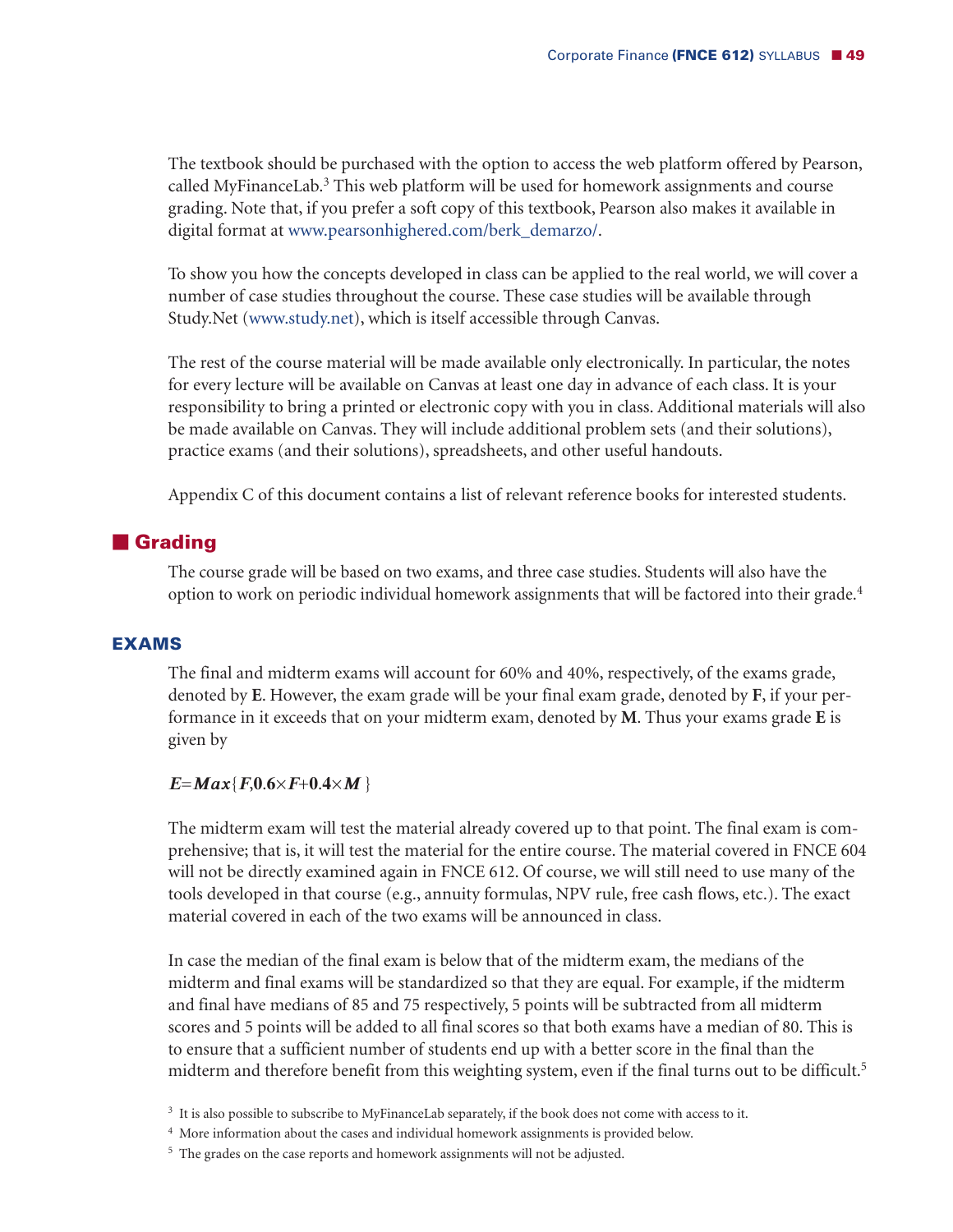## **ASSIGNMENTS**

There are two types of assignments in the course: Three **mandatory case studies** to be done in teams, and five **optional individual homework assignments**. Each case study will be graded on a 0-5 scale, so total case studies grade, denoted by **C**, will be between 0 and 15. Each of the optional individual homework assignments will be graded on a 0-3 scale, so total individual homework assignments grade will be between 0 and 15 points. Thus, your overall assignments grade, denoted by **A**, will be between 0 and 30 points.

## **COURSE FINAL GRADE**

Your course final grade, denoted by FG, will be calculated according to the following formula

 $FG=A+(1-A)\times E$ .

Note, however, that I will subtract 3 points from your **FG** for each case study that is not submitted.

Under this grading scheme you don't lose points from getting less than perfect grades on individual homework assignments, submitted case studies, and the midterm exam. Regardless of your scores on these, scoring 100 on the final exam guarantees a course grade of 100, provided that you submit all three case studies. In case you get less than 100 points on the final exam, any point that you earn on the individual assignments will increase your course grade and points you earn on your midterm exam may increase or not affect your course grade.

Your letter grade for the course will be based on your ranking in the course (curve), and on performances/scores that I consider reasonable for this course.

#### **MAKE-UP EXAMS**

There will be **absolutely no make-up exam** for the midterm exam. If a student cannot take or even chooses not to take the midterm exam, the final exam will count for the entirety of the exam weight in his/her final grade. There is no need to notify the instructor in that event. That said, it is strongly recommended that you prepare for and take the midterm exam if you can.

Students who, for some reason, cannot attend the final exam will either be allowed to take the same exam early (upon signing an honor agreement that they will not disclose its content), or a different exam later, depending on the circumstances. To be clear, this will only be considered for extraordinary circumstances, as judged by the instructor.

If extraordinary circumstances prevent a student from attending the final exam, it is his/her responsibility to notify the instructor before the exam or, if impossible, as quickly as possible after the exam. Please note that, as per Wharton policy, traveling, interviews and job-related absences are not considered to be **extraordinary circumstances**. In the case of illness, a signed doctor's note must be provided.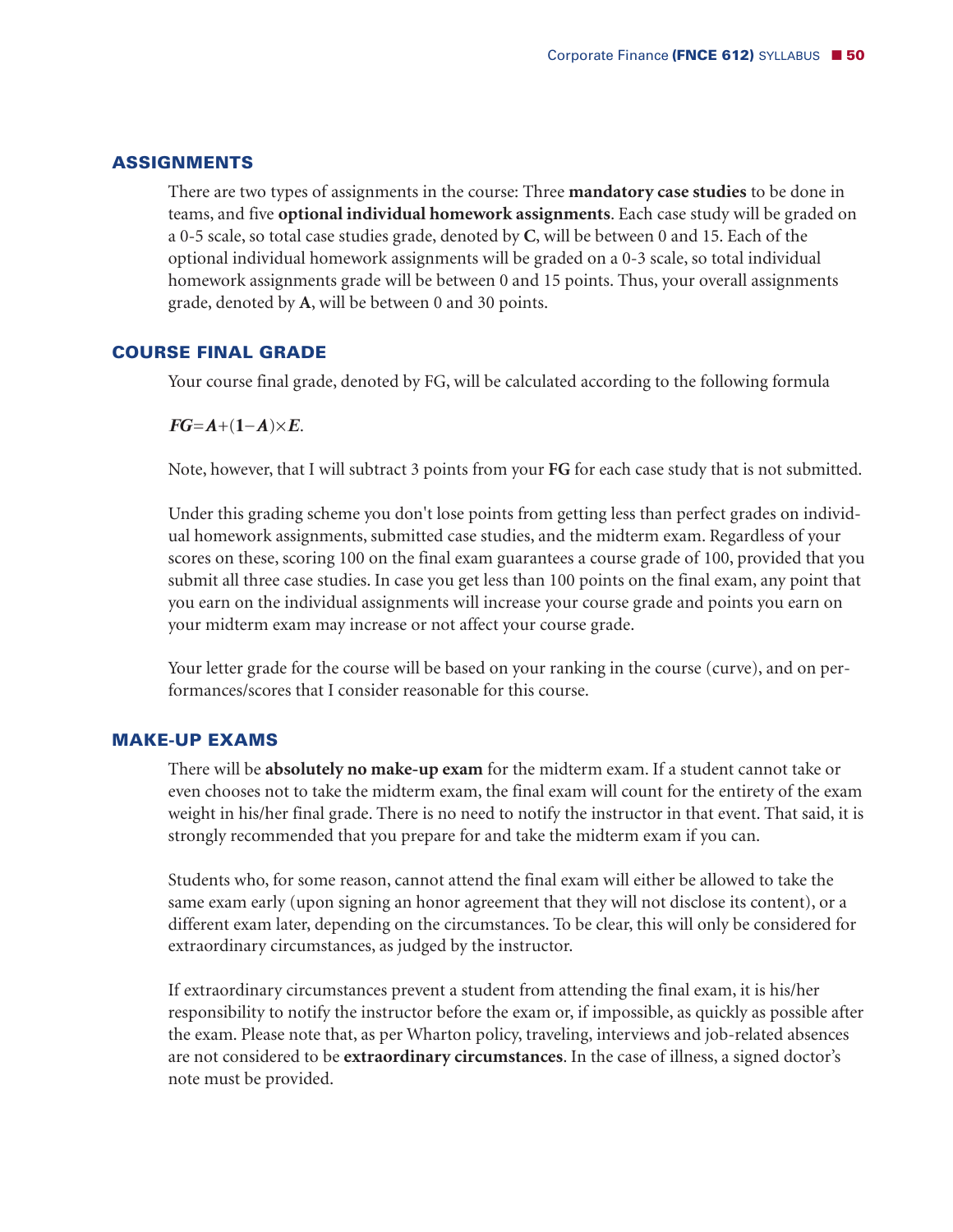## **REGRADING POLICY**

Regrade requests for the midterm and final exams must be made within one week after the graded exams are distributed back to students. All such requests must be made in writing. Hard copies of the exams and the request will then be forwarded to the TA who graded the question(s) to be regraded. **The TA's decision is final and may not be appealed.** In making your requests, keep in mind that the whole exam is potentially subject to regrading.

## - **Case Studies**

Preparation for the case studies is done in groups of four to five students, all from the same section of the course. Students were randomly assigned to teams by the instructor. Your team and team leader is published on Canvas.

A total of three case studies will be discussed in class. The exact dates of the various case discussions will be announced as the course progresses. For each of the case studies, teams are expected to prepare a case write-up consisting of a **maximum of 2-page double-spaced text** plus a maximum of 4 pages of exhibits to support the recommendation. Case studies will be submitted in a pdf file, accompanied by easy to read Excel spreadsheet that contains their analysis by 11:55pm on the day before the class discussion. I will present the main points of the case in class, so no need for students to prepare a presentation. All students should come to class ready to discuss issues relevant to the case.

In analyzing cases, take the perspective of an external consultant to the case decision-makers, i.e., CEO, CFO, Board of Directors, etc. Write-ups should roughly conform to the following format:

- **1. Statement of the problem:** State the main problem of the case as precisely as possible.
- **2. Statement of facts and assumptions:** State the relevant facts of the case. Those facts that are not obvious from the case itself should be supported either by a calculation in the body of the write-up or in an exhibit. Clearly state any assumptions. Provide any necessary justification for your assumptions.
- **3. Analysis:** This contains your analysis of the various courses of available actions.

#### **4. Recommendation.**

Please note that I view you as my consultants on the case study. Consequently, other than clarifying questions, you can not discuss any aspect of case studies with me or the course TAs before submitting them. **I will not distribute case solutions.All action takes place in class discussions.**

Appendix A of this syllabus provides you with **questions for consideration** for each of the case studies. These questions are provided to help guide and focus your analysis and are not intended to be a complete list of the relevant issues. **Don't submit your case study analysis in a questionanswer format.**

Appendix B of this syllabus discusses the case study approach.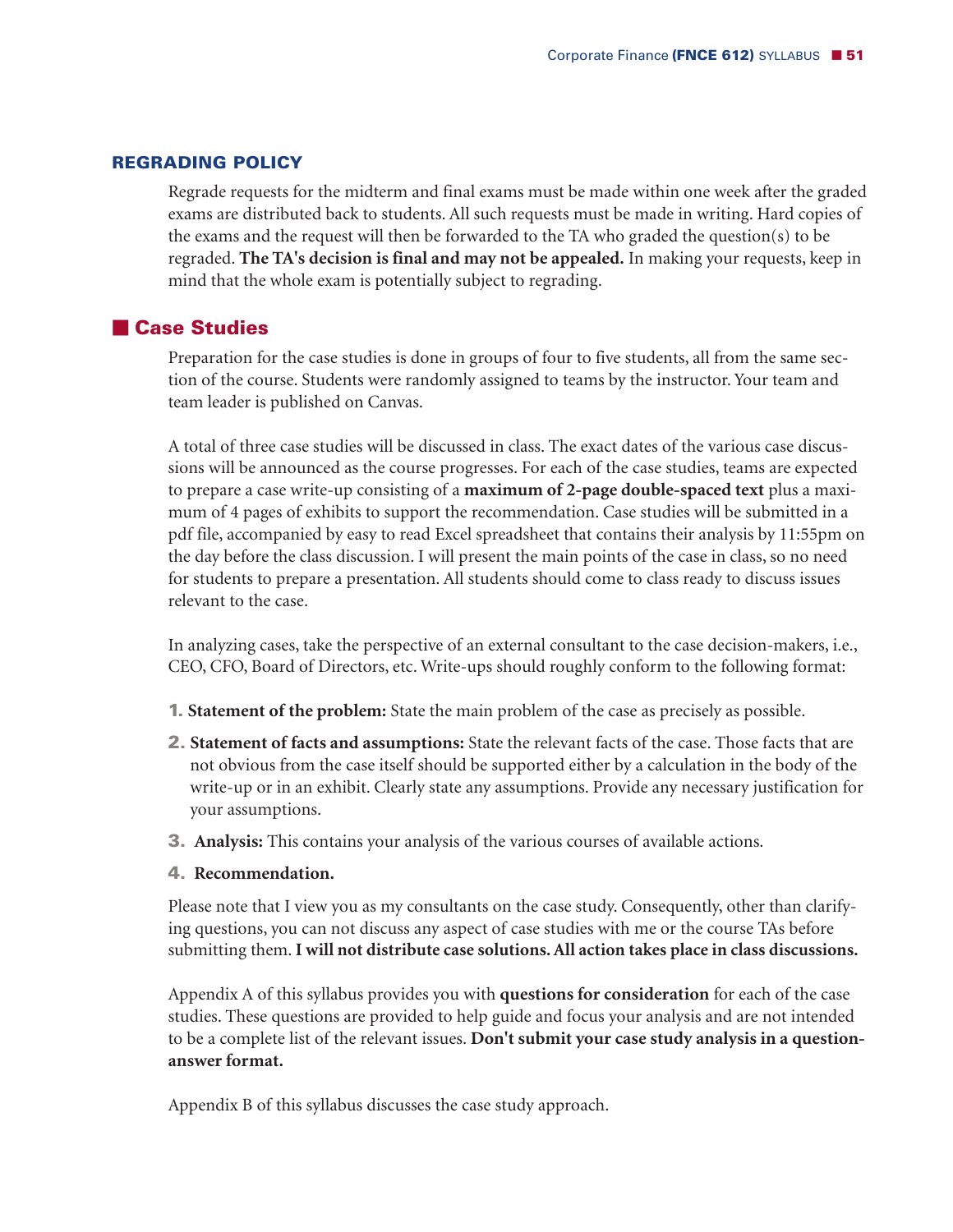## - **Individual Homework Assignments**

Individual homework assignments will be assigned periodically from MyFinanceLab, Pearson's website for the textbook by Berk and DeMarzo. The site can be accessed from the following address: www.pearsonmylabandmastering.com. I will announce the homework assignments and submission deadlines on Canvas as the course progresses.

## - **Supplementary Problem Sets**

In addition to the team case studies and individual homework assignments, supplementary problem sets (and their solutions) will be distributed via Canvas throughout the term. These problem sets are structured to reinforce the major themes in the course material and to provide students with extra practice for the two exams. Write-ups for these problem sets will not be collected or graded.

## - **Class Etiquette and Code of Conduct**

I do not grade attendance nor participation as I trust students to attend and contribute where appropriate. Particularly for an accelerated course, it is essential to (a) attend class in order to absorb the material, and (b) ask questions if anything in the lecture is unclear.

Students should attend the section of the course for which they are registered, especially on days that include a case discussion. When a conflict is unavoidable, students can attend another of my sections without notifying me. If it is impossible to make any section on a given day, you may miss class without notifying me, and are trusted to catch up on the material in your own time.

While I am flexible regarding the above, I expect classroom conduct to be on a high level. Students should arrive on time for class and remain until the class is completed. **During class it is not acceptable to use cell phones or send text messages, leave temporarily to get coffee or make a call, do other work, or use laptop computers for any reason other than to take notes.**

Although it should go without saying, I fully expect you to adhere to the school's Code of Academic Integrity (www.upenn.edu/academicintegrity/ai\_codeofacademicintegrity.html). In particular, the use of past problem set solutions or past exams (except when distributed by the instructor) is expressly forbidden. Any violation of this code, such as cheating in any form, will be treated with severity.

## - **Preparing for Classes**

The material for this course needs to be absorbed consistently. As the course progresses, students should work on the problems that I will assign from MyFinanceLab and, optionally, on the supplementary problem sets that I will make available. These problems are an integral part of the course and it is generally insufficient to just attend lectures for a full understanding of the material. The two exams will include questions that are very similar to these problems.

Since I will move at a fast pace, it is recommended that you read up on the lecture notes ahead of time. Students are also encouraged to read from the BD textbook the chapters/sections relevant to the material covered (and to be covered) in class.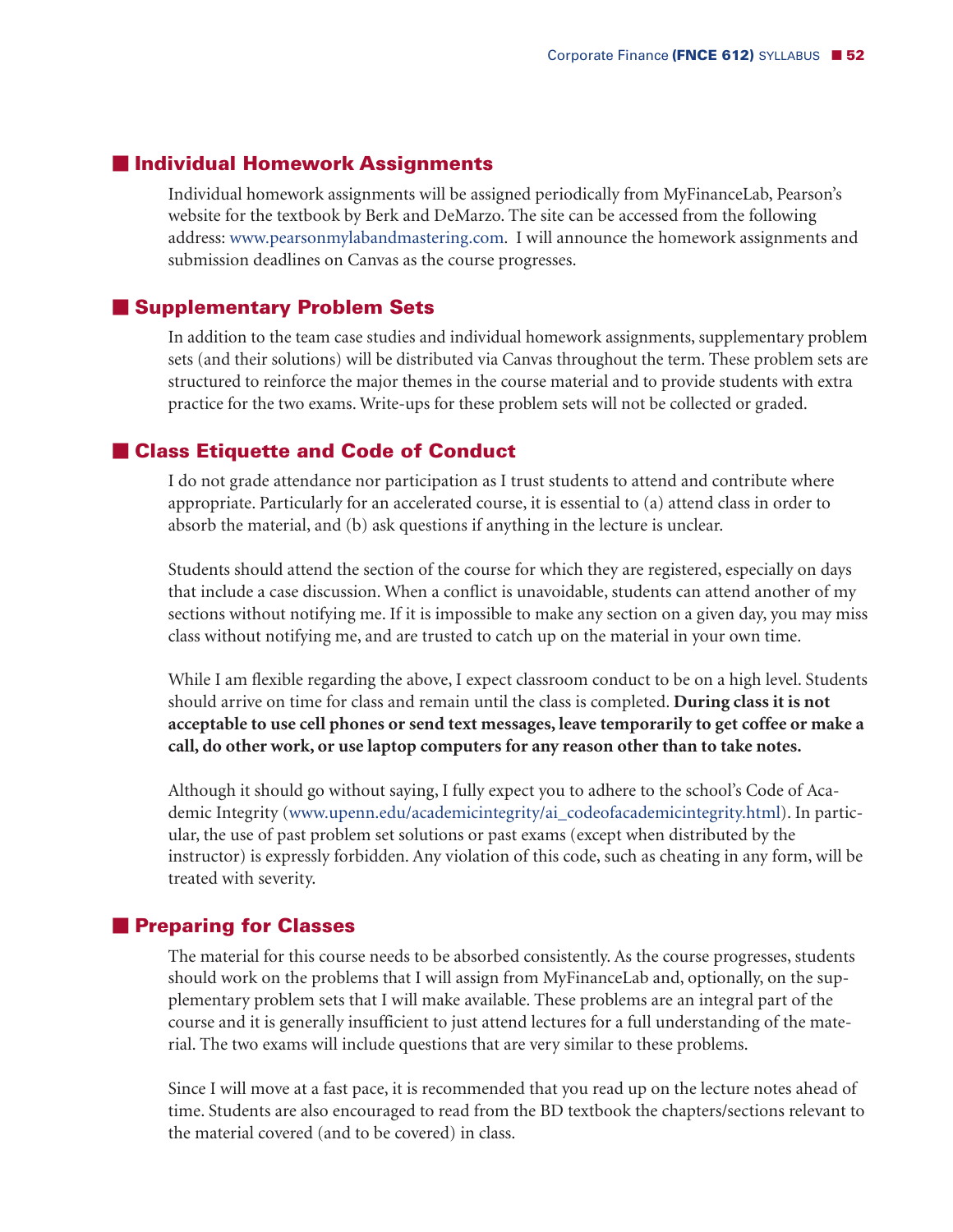## - **Canvas**

The course website on Canvas contains the material for FNCE 612 as well as the most updated information and announcements for the course. This website is the information center for the course. Please check the course website regularly.

## $\blacksquare$  **Teaching Assistants**

Several Ph.D. students and 2nd-year MBA students will be assisting me in this course. Their names, functions and schedules will be posted on Canvas and announced in class.

## - **Calculators and Computers**

You will definitely need a calculator for the course (and the two exams). Any calculator that has a yx button will do. In fact, when constructing the exams, I will make sure that the people who do not have a fancy calculator are not at a disadvantage.

Financial calculators are not necessary for this course. However, if you would like to acquire one, consider buying an HP-17BII, HP-19BII, or their subsequent models. Finally, please note that email-capable devices (like laptops, tablets, cell phones, and so on) will not be allowed for the two exams.

## - **Semester Deadlines**

Students are allowed to drop the course (and join FNCE 611) during Wharton's official drop/add period. Students who choose to join the FNCE 611 course are encouraged to promptly contact the instructor in that course to make sure that they have not missed any deadlines.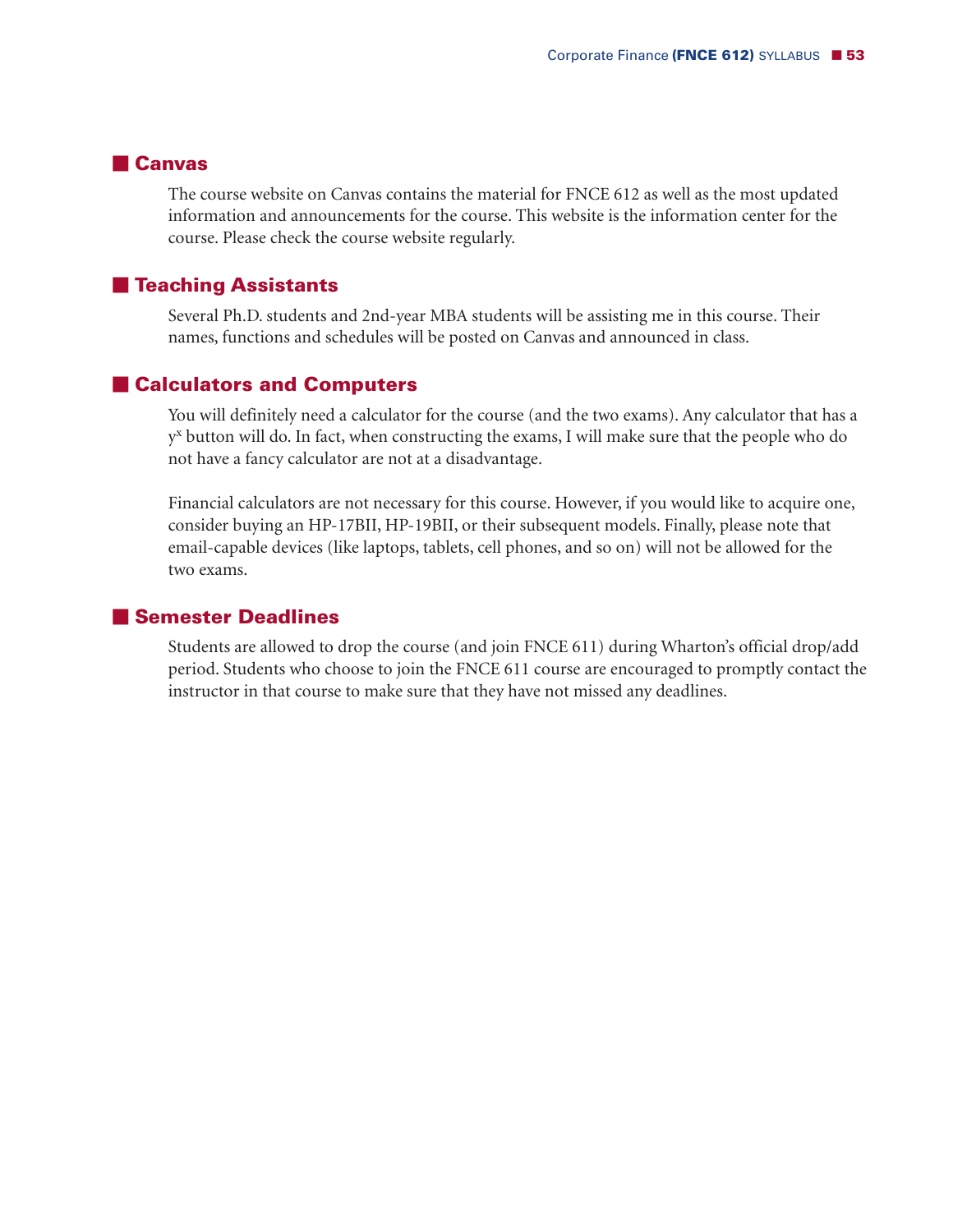## **lCourse Outline FNCE 612-**

The material for this course essentially corresponds to chapters 10-18 and 20-21 of the **BD** textbook. Below is the sequence of topics that will be covered in class, along with the relevant chapters/sections in **BD**. *Note that the first four modules of the FNCE 604/612 sequence were covered during the pre-term.*

#### **Module 5 (cont.) – Investment Evaluation and Capital Budgeting6**

| <b>Readings:</b>   | <b>BD:</b> Section 7.5.                                       |
|--------------------|---------------------------------------------------------------|
| Topics:            | Capital rationing; investment criteria and capital rationing. |
| <b>Case Study:</b> | Energy Gel – A New Product Introduction $(A)$ .               |

### **Module 6 – Risk and Return: Measurement**

| <b>Readings:</b> | <b>BD:</b> Sections 10.1-10.2 and 10.4-10-6; sections 11.1-11.3.        |
|------------------|-------------------------------------------------------------------------|
| Topics:          | Returns as random variables; mean, variance, and covariance of returns; |
|                  | using historical returns; diversification.                              |

#### **Module 7 – Risk and Return: Capital Assets Pricing Model**

| <b>Readings:</b> | <b>BD:</b> Sections 11.4-11.8; sections 12.1-12.3.                         |
|------------------|----------------------------------------------------------------------------|
| Topics:          | Portfolio risk and return; portfolio choice and Sharpe ratios; equilibrium |
|                  | and the market portfolio; dealing with superior information; the Capital   |
|                  | Asset Pricing Model (CAPM); estimating beta.                               |

#### **Module 8 – Cost of Capital**

| <b>Readings:</b>   | <b>BD:</b> Sections 11.7-11.8; Chapter 12.                             |
|--------------------|------------------------------------------------------------------------|
| Topics:            | Debt, equity, and the cost of capital; comparable firms, leverage, and |
|                    | asset betas; cost of capital for a division or project.                |
| <b>Case Study:</b> | Midland Energy Resources, Inc.: The Cost of Capital.                   |

#### **Module 9 – Market Efficiency and Asset Management**

| <b>Readings:</b> | <b>BD:</b> Chapter 13.                                                |
|------------------|-----------------------------------------------------------------------|
| Topics:          | Index investing; average abnormal return and performance evaluation;  |
|                  | market efficiency and active portfolio management; multifactor models |
|                  | and hedge funds; behavioral finance.                                  |

#### **Module 10 – Capital Structure**

| Readings:   | <b>BD:</b> Chapter 14; chapter 15; sections 16.1-16.4.                      |
|-------------|-----------------------------------------------------------------------------|
| Topics:     | Capital structure in a perfect capital market; the role of corporate taxes; |
|             | the role of personal taxes; the trade-off theory.                           |
| Case Study: | Bed Bath & Beyond: The Capital Structure Decision.                          |

<sup>6</sup> Note that Module 5 is the basis for the entire course. As such, it will be in its entirety on the course exams. Please make sure to review Module 5 and problem set 3.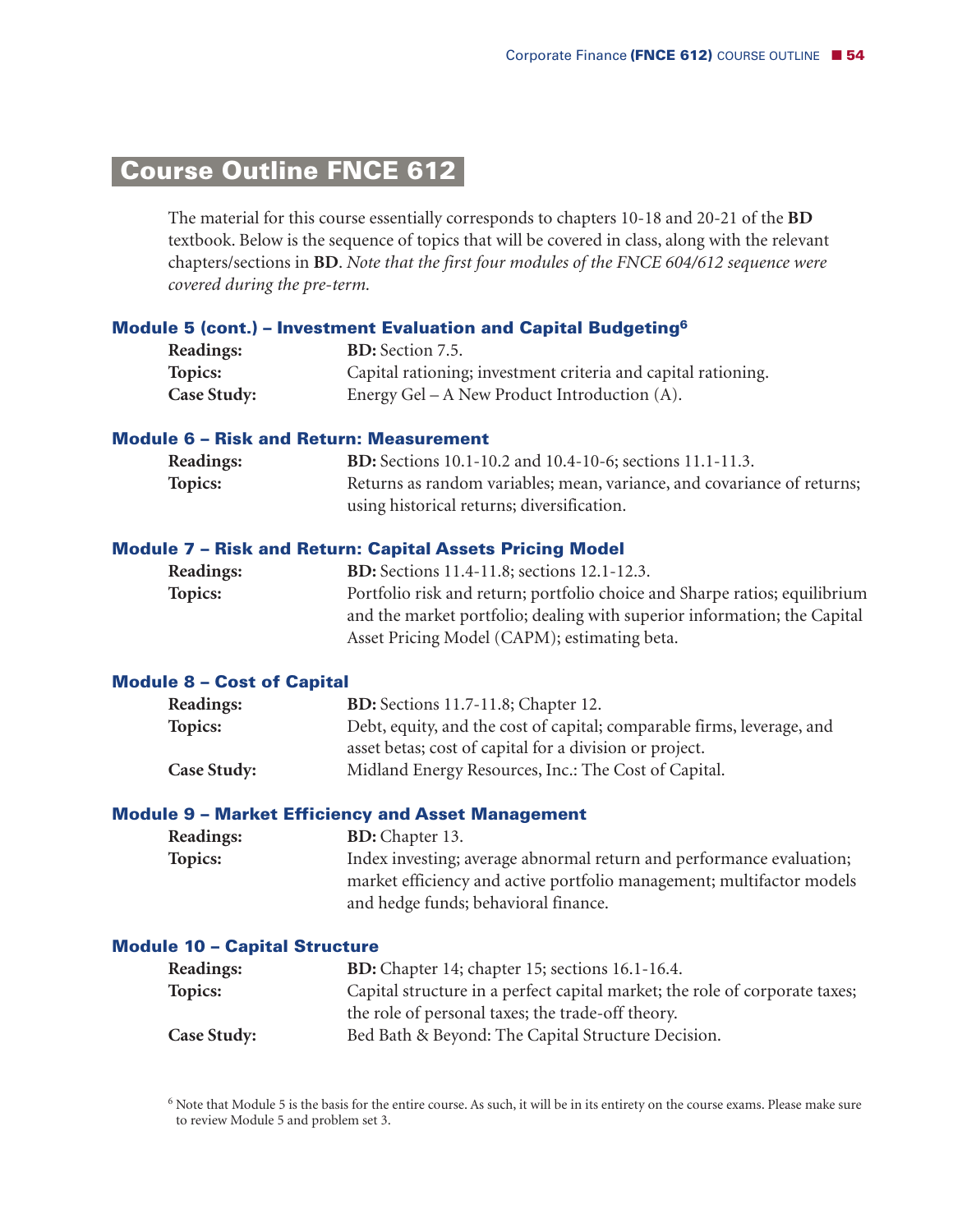| <b>Module 11 - Payout Policy</b> |                                                                                                                                          |
|----------------------------------|------------------------------------------------------------------------------------------------------------------------------------------|
| Readings:                        | <b>BD:</b> Sections 17.1 - 17.6.                                                                                                         |
| Topics:                          | Dividends and share repurchases; the role of taxes; tax clienteles;<br>the signaling role of payout policy; the effects of agency costs. |
| <b>Module 12 - Valuation</b>     |                                                                                                                                          |
| Readings:                        | <b>BD:</b> Sections 18.1-18.3 and 18.5.                                                                                                  |
| Topics:                          | Weighted average cost of capital; adjusted present value.                                                                                |
| <b>Module 13 - Options</b>       |                                                                                                                                          |
| Readings:                        | <b>BD:</b> Sections 20.1-20.4; sections 21.1-21.4.                                                                                       |
| Topics:                          | Financial options; payoffs at maturity; binomial option pricing; the<br>Black-Scholes formula.                                           |

Disclaimer: This document represents my current plans for the course at the time of writing, but is subject to change. *Any changes will be communicated promptly and clearly to the students.*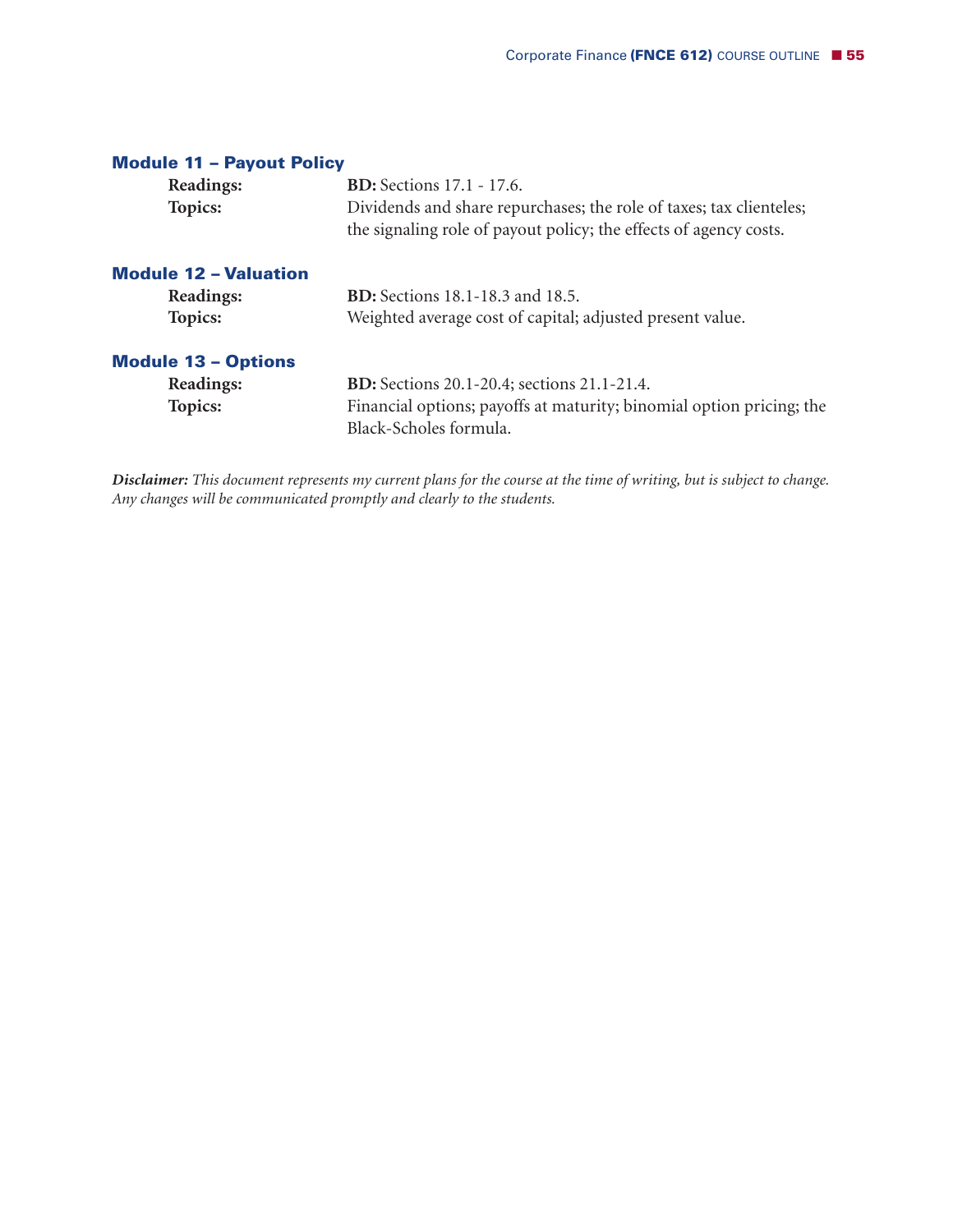## **Macroeconomics and the Global Economic Environment (FNCE 613/615)**

#### **Course Description**

The purpose of Macroeconomics is to train students to think systematically about the current state of the economy and macroeconomic policy, and to be able to evaluate the economic environment within which business and financial decisions are made. The course emphasizes the use of economic theory and data to understand the workings of financial markets and the operation and impact of government policies. Specifically, the course studies the determinants of national income, employment, investment, interest rates, the supply of money, inflation, exchange rates, and the formulation and operation of stabilization policies.

## **The Macroeconomics and the Global Economic Environment (FNCE 613/615) Waiver Process**

Waivers are not encouraged in macroeconomics since the past mastery of tools is considered only part of receiving a well-rounded macroeconomic education. Much of the course time is spent on analyzing current events, financial markets, and major policy issues. Even students who already have had substantial training in economics have found the classes rewarding since they focus on current economic problems. International students, in particular, have found the emphasis on American markets and institutions to be unique and unlike the material covered in their previous courses.

#### **WAIVING BY EXAM**

*EXAM DATE: Waiver and Placement Exam Schedule, and sample course exams with solutions can be found in the Waiver Exam Guide.*

The Finance Department recognizes that many students enter the MBA program with strong backgrounds in macroeconomics and/or corporate finance. Nonetheless, before permitting them to waive the core courses, we want to verify their mastery of these subjects on a waiver exam.

Students who score sufficiently well on the Macroeconomics waiver exam will be granted waivers for both the full-semester version (FNCE 613) and, of course, the half-semester version (FNCE 615). Students who score somewhat less well, but demonstrate substantial mastery of the subject can waive FNCE 615, but not FNCE 613.

Please note that a waiver for FNCE 615 will not be sufficient to enable a student to become a Finance major.

#### **Exam Preparation**

*Macroeconomics* (eighth edition), by Andrew B. Abel, Ben S. Bernanke, and Dean Croushore, Addison-Wesley Publishing Co., 2014.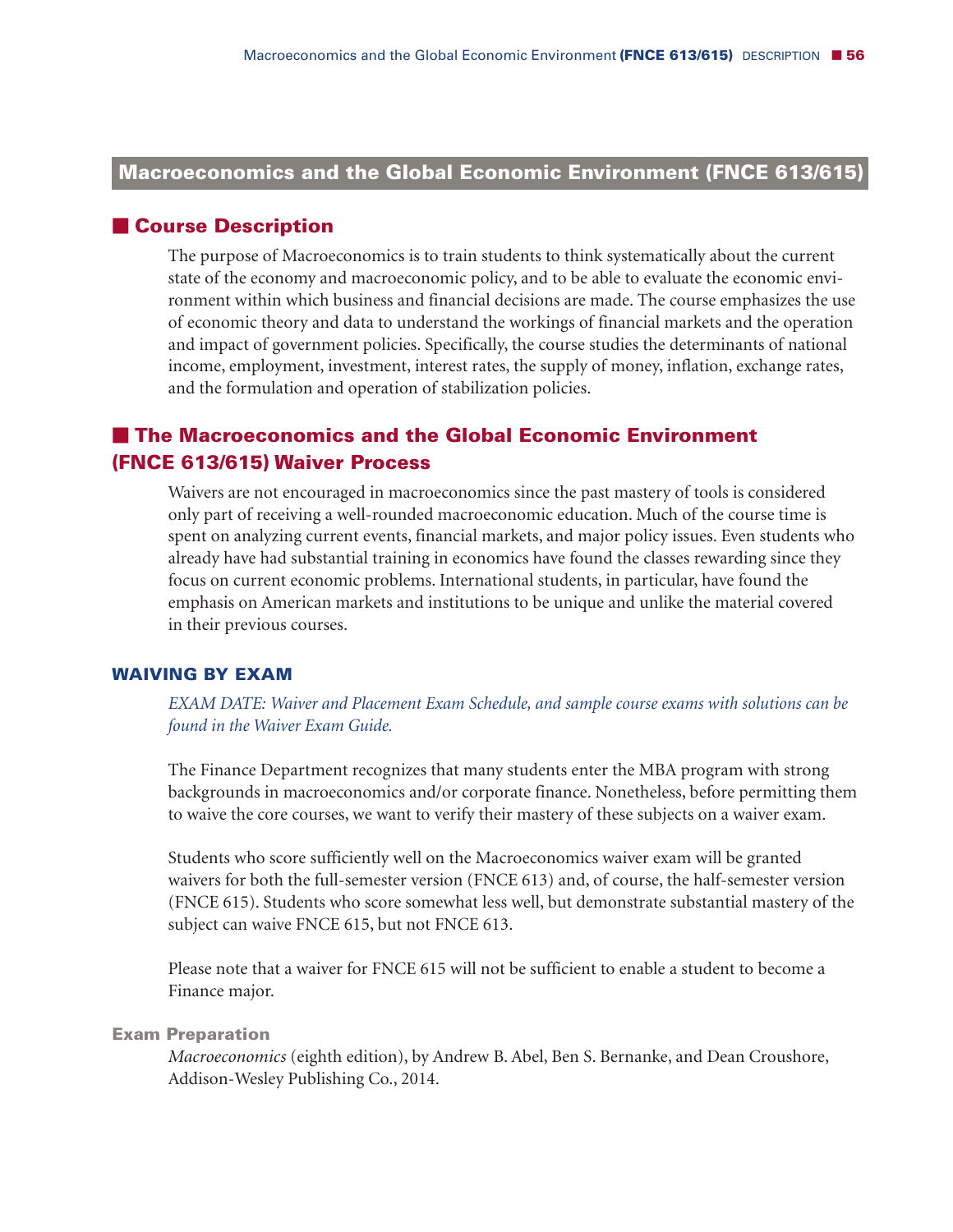**PLEASE NOTE: FNCE 613 is taught by several faculty members, thus there is variation in the course content.The following four syllabi and course outlines show the variations in the course content.**

## **Syllabus-1 FNCE 613-**

## **Overview**

Finance 613 is a course in macroeconomic analysis and policy in the context of globally integrated economies.

Its purpose is to train students to think *systematically* about the current state of the economy and macroeconomic policy, and to be able to evaluate the economic environment within which business and financial decisions are made. The course emphasizes the use of economic theory to understand the workings of financial markets and the operation and impact of government policies. Specifically, we study the determinants of the level of national income, employment, investment, interest rates, the supply of money, inflation, exchange rates, and the formulation and operation of stabilization policies. The exact structure of the class and topic coverage will be linked to the current economic issues around the world.

## **Course Materials and Information**

#### **COURSE SITE**

The Canvas site contains all lecture notes and readings, many useful links, and general course information. There is a detailed Calendar of all course activities and due dates. **Quizzes and Assignments must be submitted there.** Finally, Canvas will serve as hub for all course-related discussions. The website for this course can be found on Canvas for currently enrolled students.

#### **TEXTBOOK**

There are several good textbooks covering the core theoretical concepts in macroeconomics at an intermediate level. The best is *Macroeconomics*, 8th edition, by Abel, Bernanke and Croushore. This is an excellent text in macroeconomic theory and you are strongly encouraged to use it both to complement our class discussions and to cover additional theoretical issues in greater detail. Many end-of-chapter problems in this textbook will be useful to prepare for the Quizzes and the Final Exam. This book can also be purchased in a full package that contains access to MyEconLab. However this suite of additional resources will not be used in this class.

## **ADDITIONAL READINGS**

*The Wall Street Journal, The Financial Times*, and *The Economist* are all world-class publications that offer many insightful discussions about the global economy. I assume everyone will subscribe to one of them or at least follow an alternative news outlet of nearly identical quality. When relevant, a few timely articles or reports may be added to the list of required readings during the term.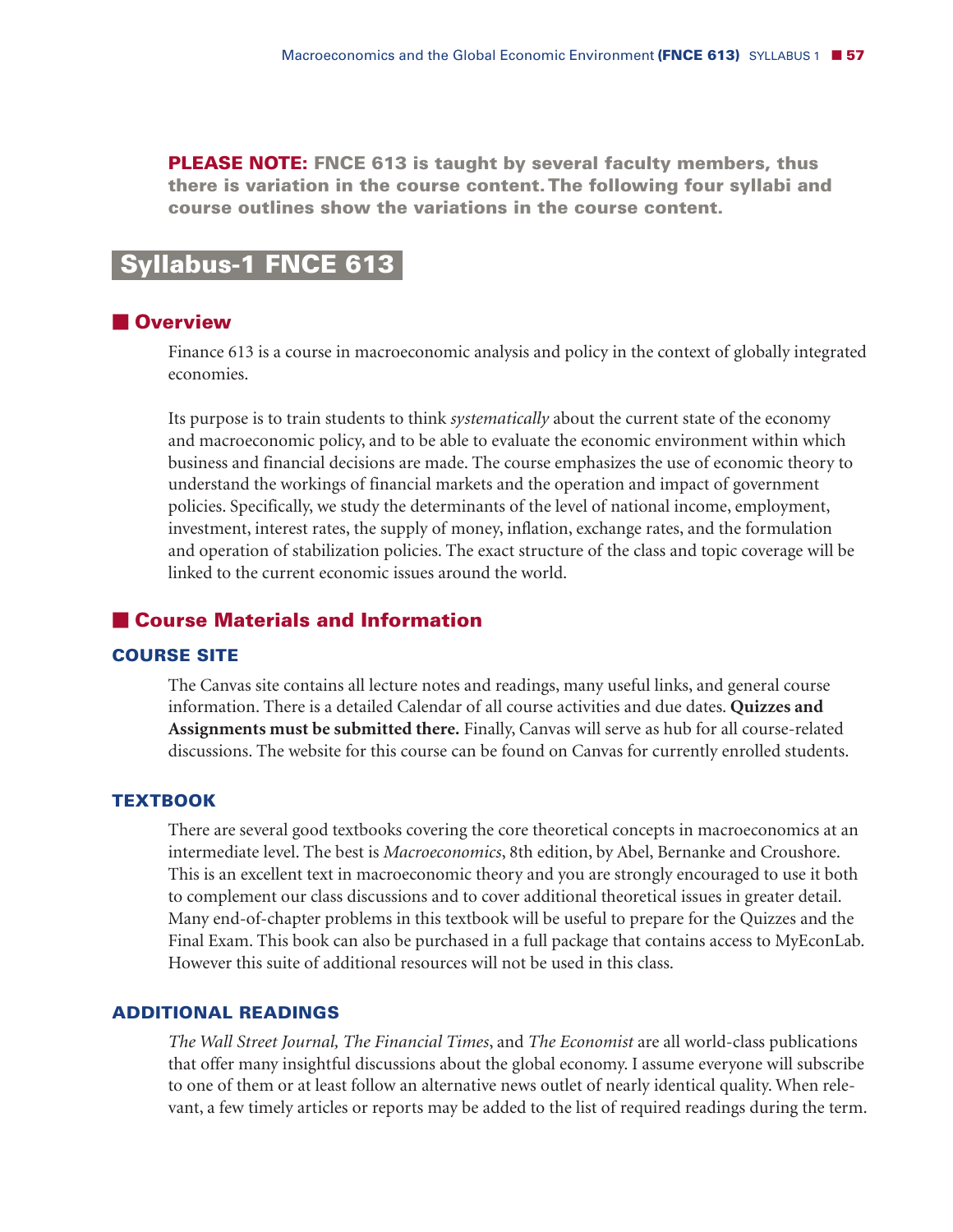## **Grades**

The final grade breakdown for this course is as follows:

| Quizzes                  | 30%    |
|--------------------------|--------|
| <b>Class Discussions</b> | 30%    |
| Final Exam               | $40\%$ |

Attendance is not required but it is difficult to participate in the Class Discussions without being present.

## **EXAM INFORMATION**

The final exam is **comprehensive**. You will be able to bring **one double-sided sheet** with notes and one calculator. Most if not all questions are multiple choice and conceptually similar to those in the quizzes.

#### **PROBLEM SETS AND QUIZZES**

There will be 12 online quizzes during the first half of the term. They can be accessed and submitted on Canvas. Due dates are also posted there. The 10 quizzes with the highest score will count for your grade. **You can work on the Quizzes with your classmates but everyone must submit individually.**

Each Quiz recommends a few problems from the textbook to help you prepare for the Quiz. Solutions to the textbook problems as a several additional ones are available on Canvas.

#### **PRESENTATIONS AND DISCUSSIONS**

There will be 10 in class discussions. Students will be assigned readings in advance and asked to prepare and submit a brief summary for possible in class presentation. You can **work on these in groups of 2 or 3 students, but anyone can be randomly selected to present.** The 6 best grades from these presentations/discussions count towards your final grade.

#### **SCHEDULING CONFLICTS**

**If you have a conflict with the date for the Final Exam you should drop the class now.** Any additional conflicts will be resolved according to the MBA Resource Guide. Specifically:

- - If you find yourself with a conflict due to your career search or recruiting activity, you should **work with the MBA Career Management Office** to find a resolution.
- - It is Wharton policy that you **should not approach instructors with requests to reschedule exams or to make special accommodations.**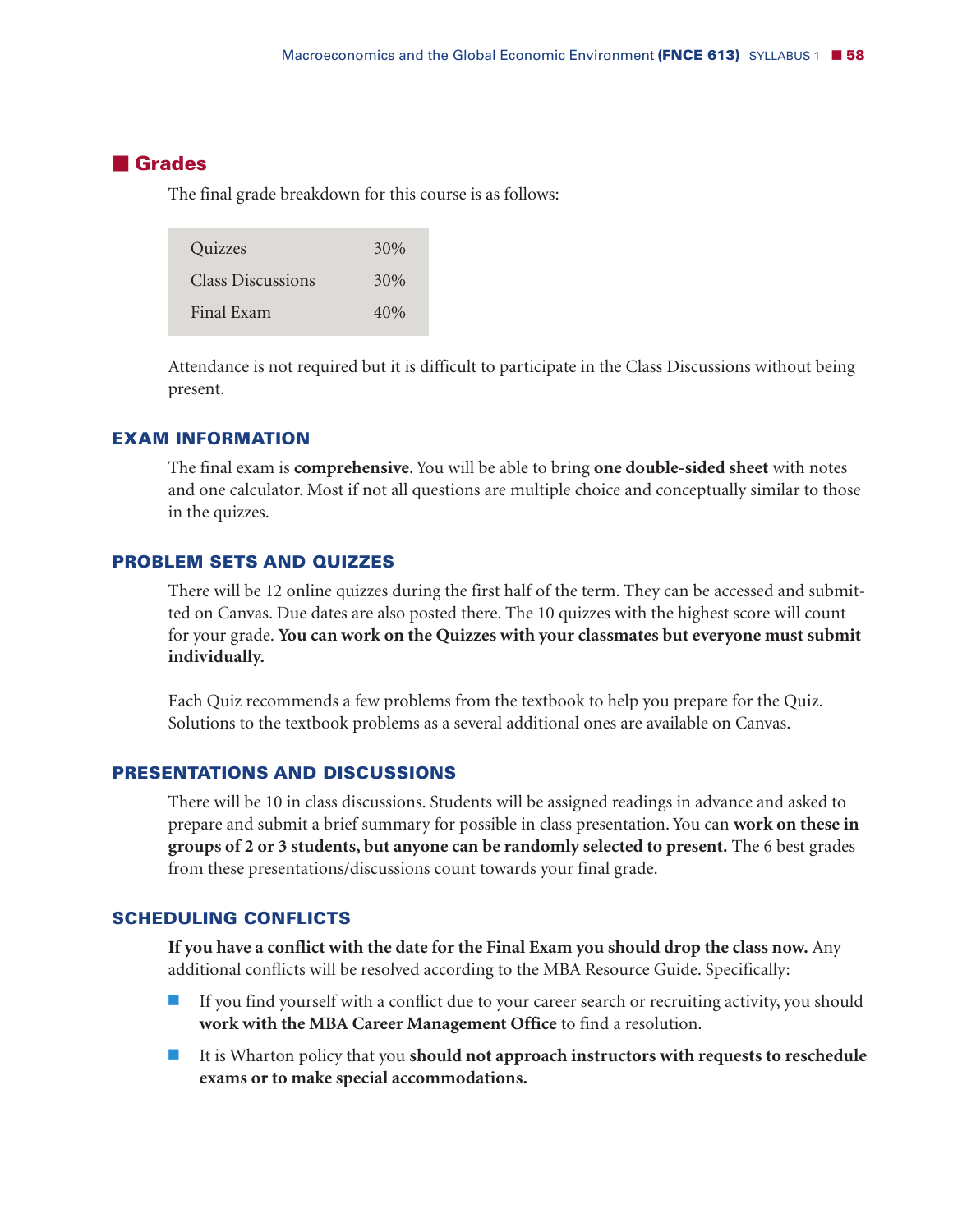## **EXAM REGRADE**

Any requests for a review of an exam must be submitted in writing within **7 days** from the date that exams are made available and must be accompanied by the *Statement of Honesty in Regrade Request* form posted on Canvas.

## **Teaching Assistants, Office Hours and Online Discussions**

The Discussion module on Canvas will be used to deal with overflow or extra material that could not be covered in depth during class and you are strongly encouraged to contribute to these discussions. This module will also be used to answer specific questions about assignments and the course in general. Discussions will be monitored regularly by me and several teaching assistants.

If you wish to meet with me outside class my regular office hours are on Tuesday 1:30-2:30 p.m. Please email at gomesj@wharton.upenn.edu to schedule an appointment at another time. My office is Steinberg Hall-Dietrich Hall 2329.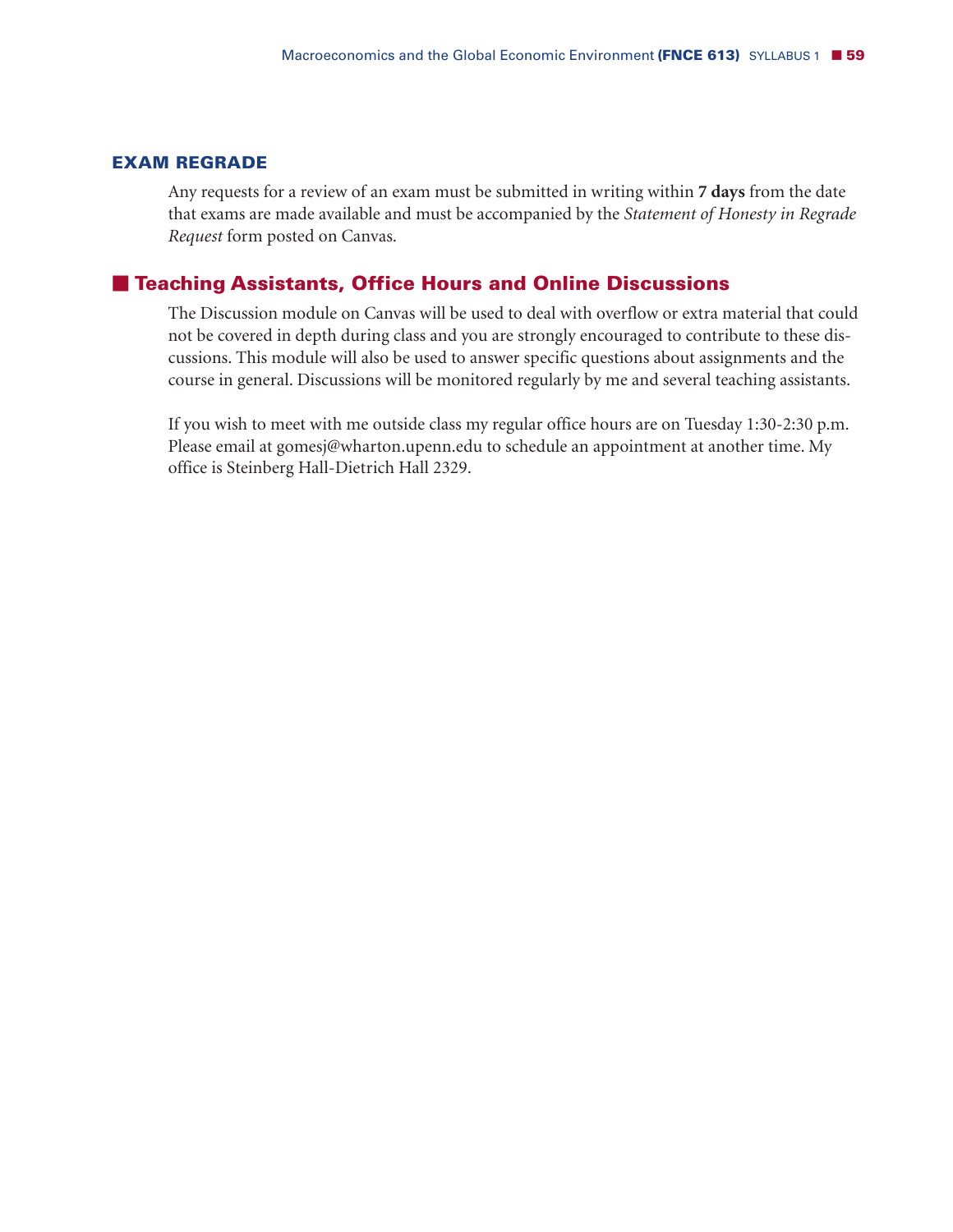## **Course Outline-1 FNCE 613-**

*This outline is tentative.*

- **Session 1. Is ChinaThe New Number 1? Measuring Economic Power**
- **Session 2. HowThe West Won: Growth And Productivity**
- **Session 3. Why Do Americans Eat So Much? Household Consumption And Savings**
- **Session 4. Why Are Interest Rates So Low? Savings And Investment**
- **Session 5. Why We Love Money So Much.The Demand for Money**
- **Session 6. Are Europeans Lazy?The Labor Market**
- **Session 7. Putting it AllTogether.The IS/LM/FE Model**
- **Session 8. HardTimes. A First Look AtThe 2008 Crisis**
- **Session 9. Banks Are PeopleToo (!) A Second Look AtThe 2008 Crisis**
- **Session 10. Is China Starving? UnderstandingTrade Deficits**
- **Session 11. Why IsThe Dollar So High?The Macroeconomics of Currency Values**

**Session 12. WhyThe Euro Might Be Doomed And Other Sad Stories. Exchange Rate Politics**

**Session 13. Macroeconomists As Kings. A Century Of Policymaking**

**Session 14. Discussion: What is the Fed Going to Do?**

**Session 15. Discussion: Why Are Stocks So Darn Expensive? Macro Data and Financial Valuations**

**Session 16. Discussion:The End Of a Fairytale.The Collapse Of Spain**

**Session 17. Discussion:The 2016 Outlook: Asia AndThe Middle East**

**Session 18. Discussion:The 2016 Outlook: Africa And Latin America**

**Session 19. Discussion: Has Brazil Blown its Chance?**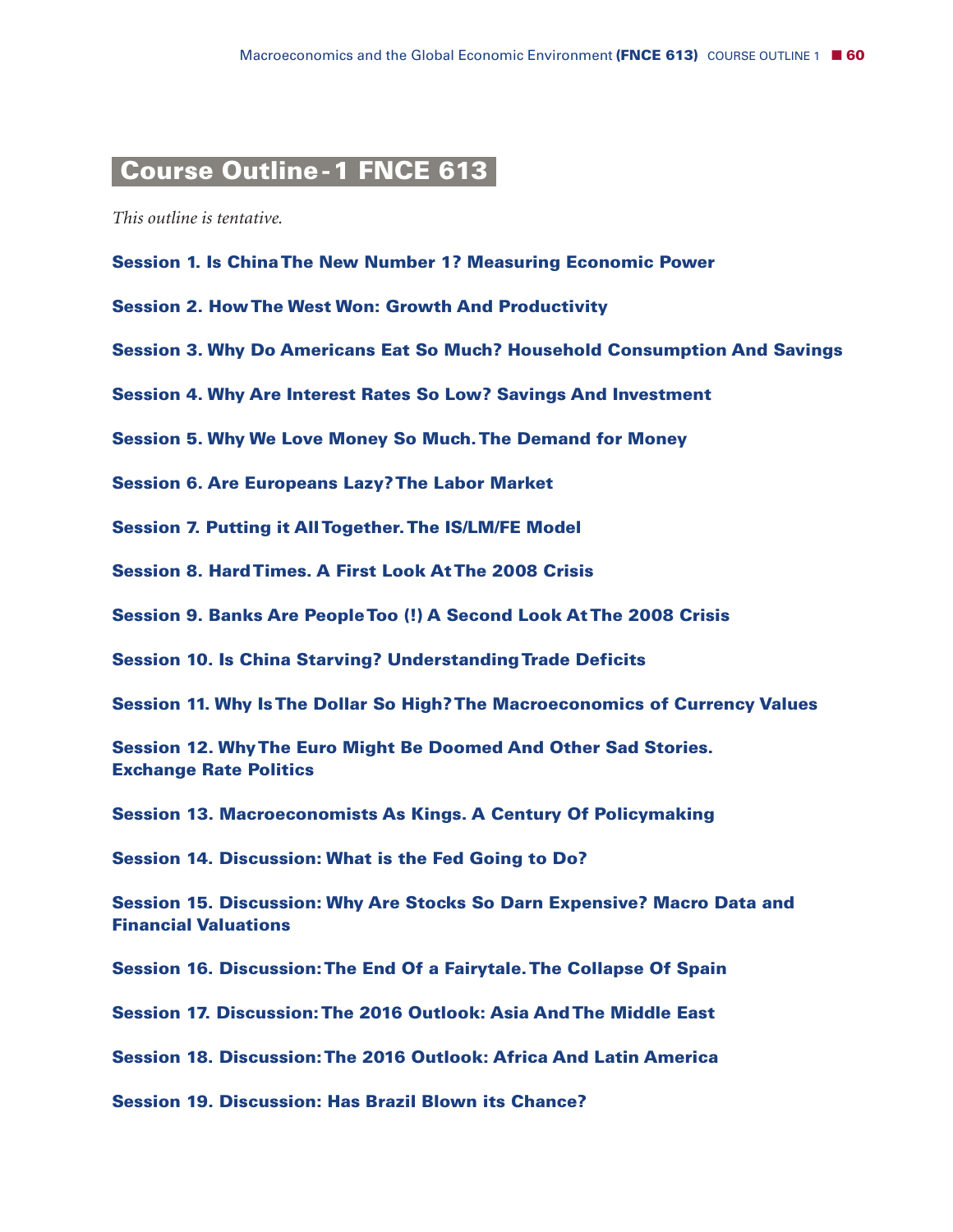- **Session 20. Discussion: Is Africa Worth theTrouble?**
- **Session 21. Discussion: Is IndiaThe Next China?**
- **Session 22. Discussion: Did the Government Lie to Us? Debts And Other Promises**
- **Session 23. Discussion: Challenges ForThe Next 50Years**
- **Session 24. Final Review and Conclusion**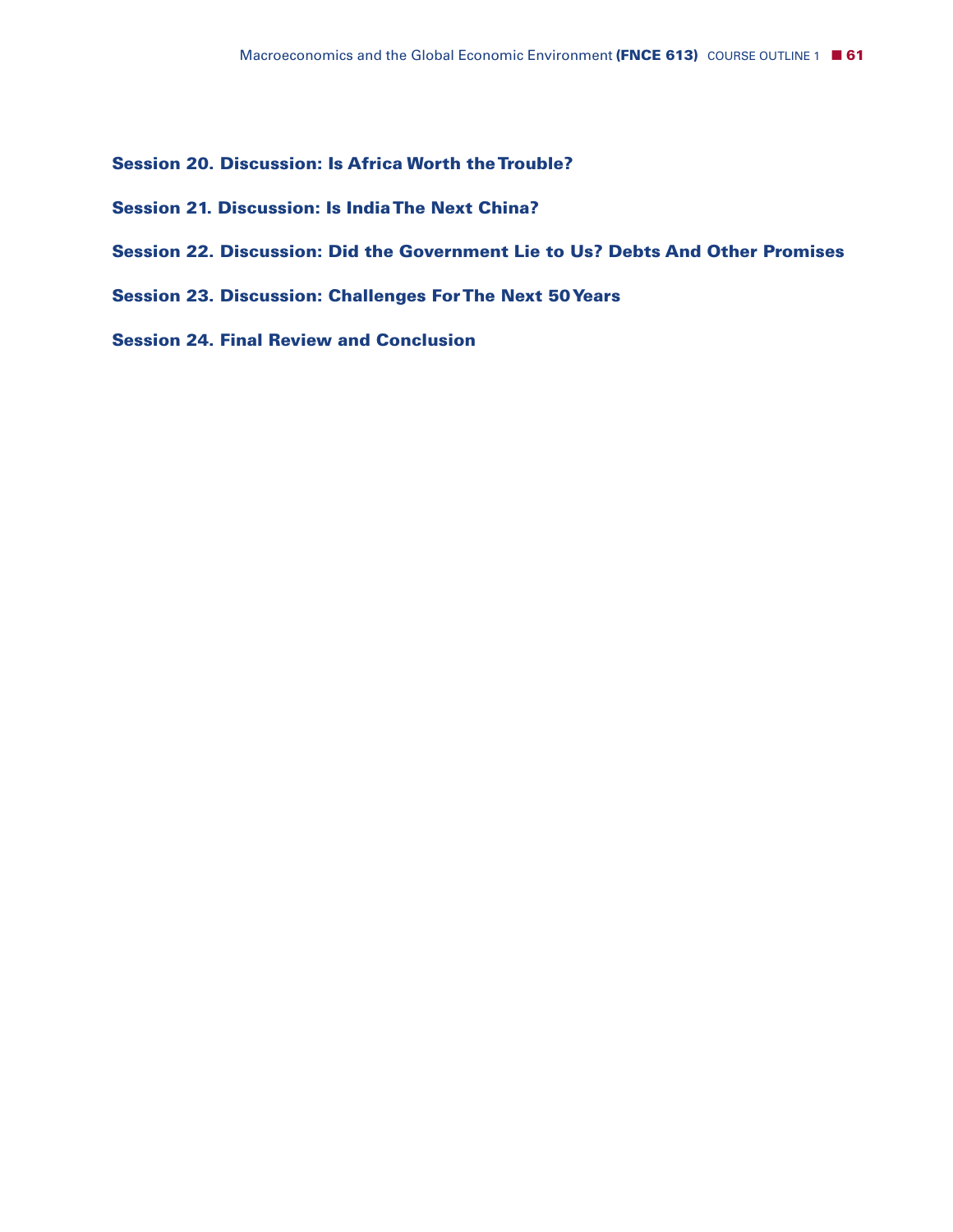## **Syllabus-2 FNCE 613-**

#### **Overview**

Finance 613 is a course in intermediate macroeconomic analysis and policy in the context of globally integrated economies.

Its purpose is to train students to think systematically about the current state of the economy and macroeconomic policy, and to be able to evaluate the economic environment within which business and financial decisions are made. The course emphasizes the use of economic theory to understand the workings of financial markets and the operation and impact of government policies. Specifically, we study the determinants of the level of national income, employment, investment, interest rates, the supply of money, inflation, exchange rates, and the formulation and operation of stabilization policies. The exact structure of the class and topic coverage will be linked to the current economic issues around the world.

#### **Course Materials**

## **WEBSITE**

The Canvas site will contain all lecture notes and other additional readings, useful links, and general course information. This is also a useful hub to start and participate in course-related discussions. The website for this course can be found on Canvas for currently enrolled students.

#### **READING MATERIALS (MANDATORY)**

There are several good textbooks covering the core theoretical concepts in macroeconomics at an intermediate level. The one I recommend is *Macroeconomics*, 8th edition, by Abel, Bernanke and Croushore. This is an excellent text in macroeconomic theory and you are encouraged to use it as supplement to our class discussions, which are generally more applied. Several of the problems in the book will also be useful preparation for the Quizzes and Final Exam.

Throughout the semester, you should keep current with economic news. A subscription to *The Financial Times, The Wall Street Journal, The Economist*, or a close substitute is recommended. Selected articles from these sources may be added to the list of required readings later during the semester. These sources are accessible through the Penn library.

## **Grades**

The final grade breakdown for this course is as follows:

| 25% |
|-----|
| 25% |
| 25% |
| 25% |
|     |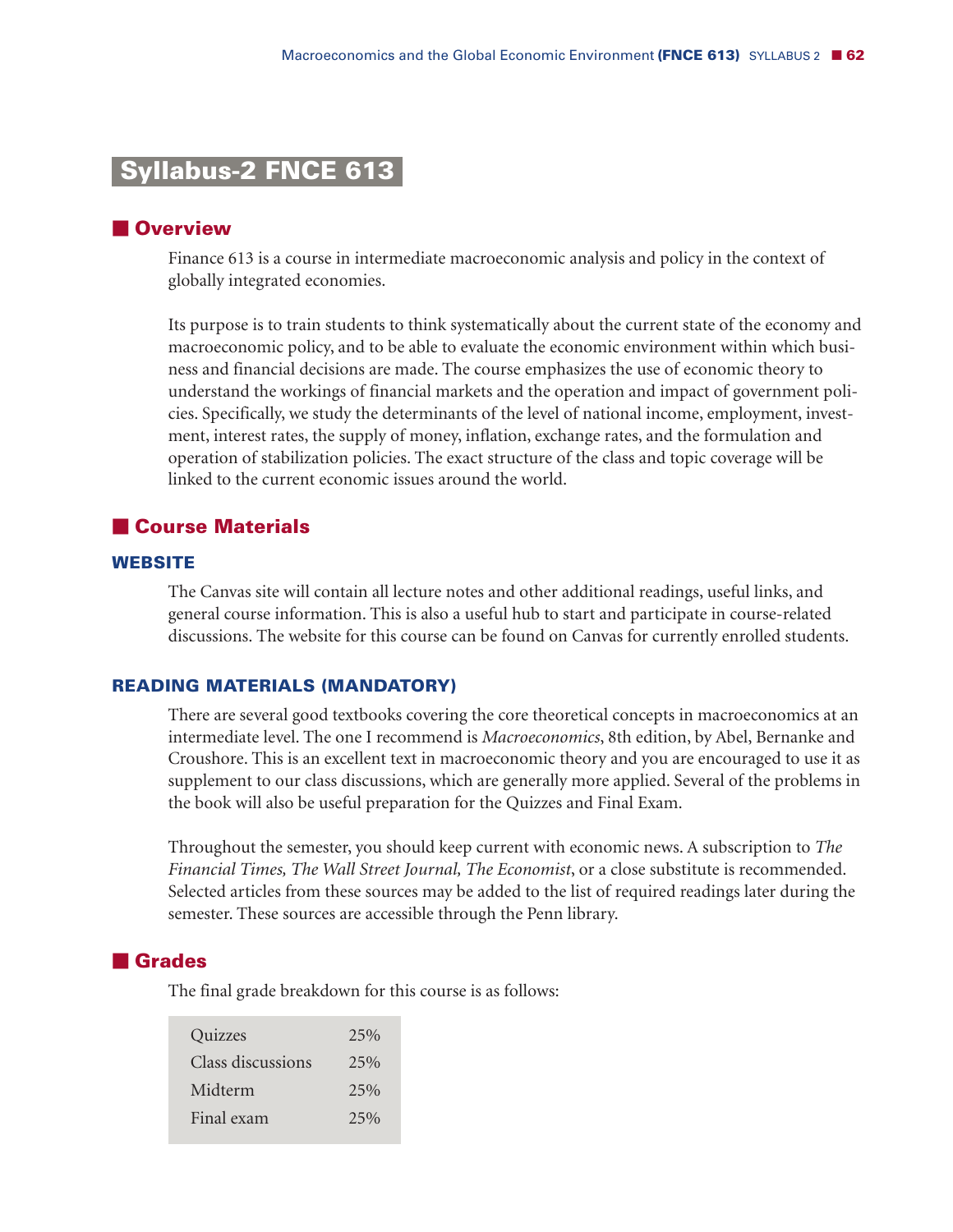#### **Exams**

All exams are closed-book but you are allowed to bring one 8.5"x11" cheat-sheet to the midterm and two sheets to the final. Cheat-sheets can only contain your own notes and in your own handwriting. In particular, they may not contain large portions of reproduced notes or any other course materials such as slides, solutions manuals, answer keys etc. You can write on both sides of each sheet. The final exam is cumulative but will focus on the material not covered by the midterm.

You will need your University ID to be admitted to an exam. You may use a calculator, but only if it cannot communicate with other devices. Please come to the exams a few minutes early. They will start on time.

## **SCHEDULING CONFLICTS**

If you have a conflict with the date of an exam you should drop the class now. Any additional conflicts will be resolved according to the MBA Resource Guide. Specifically:

- - If you find yourself with a conflict due to your career search or recruiting activity, you should **work with the MBA Career Management Office to find a resolution**.
- - **You should never approach your instructors with requests to reschedule exams or to make special accommodations.**

#### **EXAM REVIEW**

Any requests for a review of an exam must be submitted in writing within 7 days from the date that exams are made available and must be accompanied by the *Statement of Honesty in Regrade Request* form posted on Canvas.

#### **Office Hours**

Office hours with the professor and the TAs will be announced during lecture and posted on Canvas. We prefer to meet at these times, but if you cannot make it to any of the office hours you may make an appointment by email.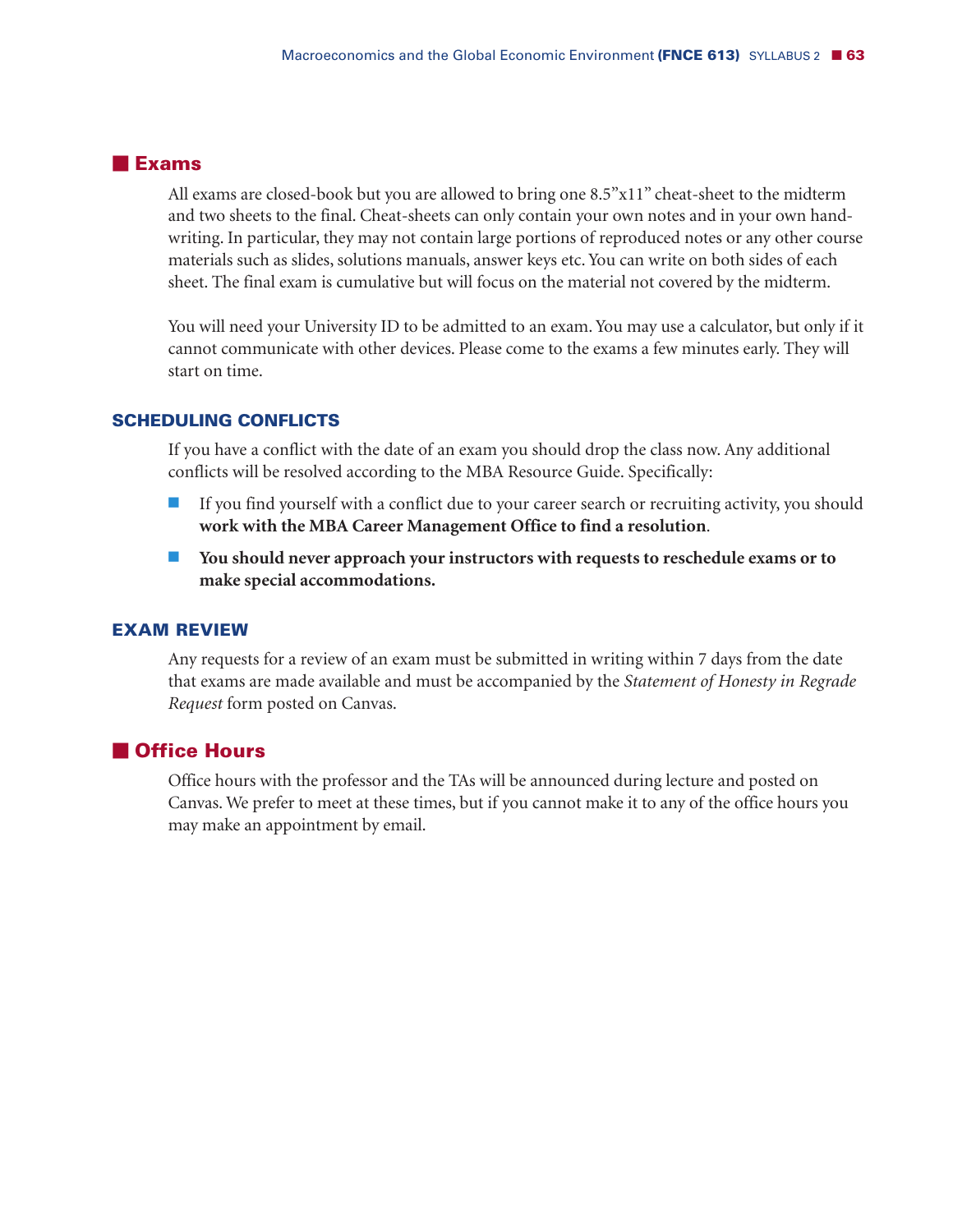# **Course Outline-2 FNCE 613-**

This calendar and the list of topics are subject to change. In particular, we might add some discussions.

| <b>Session 1. Background: World Economy Today</b>    |                                                               |
|------------------------------------------------------|---------------------------------------------------------------|
| Reading:                                             | Ch.1                                                          |
|                                                      | <b>Session 2. Measuring Macroeconomic Performance: Income</b> |
| Reading:                                             | Sec. 2.1-2.3                                                  |
|                                                      | <b>Session 3. Measuring Macroeconomic Performance: Prices</b> |
| Reading:                                             | Sec. 2.4                                                      |
| <b>Session 4. The Core Macroeconomic Model</b>       |                                                               |
| Reading:                                             | Sec. 3.1; FRB/US Model                                        |
| <b>Session 5. Household Consumption and Savings</b>  |                                                               |
| Reading:                                             | Sec. 4.1, 4.A                                                 |
| <b>Session 6. Corporate Investment</b>               |                                                               |
| Reading:                                             | Sec. 4.2, 2.5                                                 |
| <b>Session 7. Budget Deficits and Interest Rates</b> |                                                               |
| Reading:                                             | Sec. 15.1, 4.3                                                |
| <b>Session 8. International Trade and Finance</b>    |                                                               |
| Reading:                                             | Sec. 5.1                                                      |
| <b>Session 9. Sources of Trade Deficits</b>          |                                                               |
| Reading:                                             | Sec. 5.2-5.5                                                  |
| <b>Session 10. Money and Inflation</b>               |                                                               |
| Reading:                                             | Sec. 7.1-7.3, 7.5                                             |
| <b>Session 11. Money and Financial Markets</b>       |                                                               |
| Reading:                                             | Sec. 7.4                                                      |
| <b>MIDTERM EXAM</b>                                  |                                                               |
| <b>Session 12. The Labor Market</b>                  |                                                               |
| Reading:                                             | Sec. 3.1-3.4                                                  |
| <b>Session 13. Labor Frictions and Unemployment</b>  |                                                               |
| Reading:                                             | Sec. 3.5-3.6, 11.1                                            |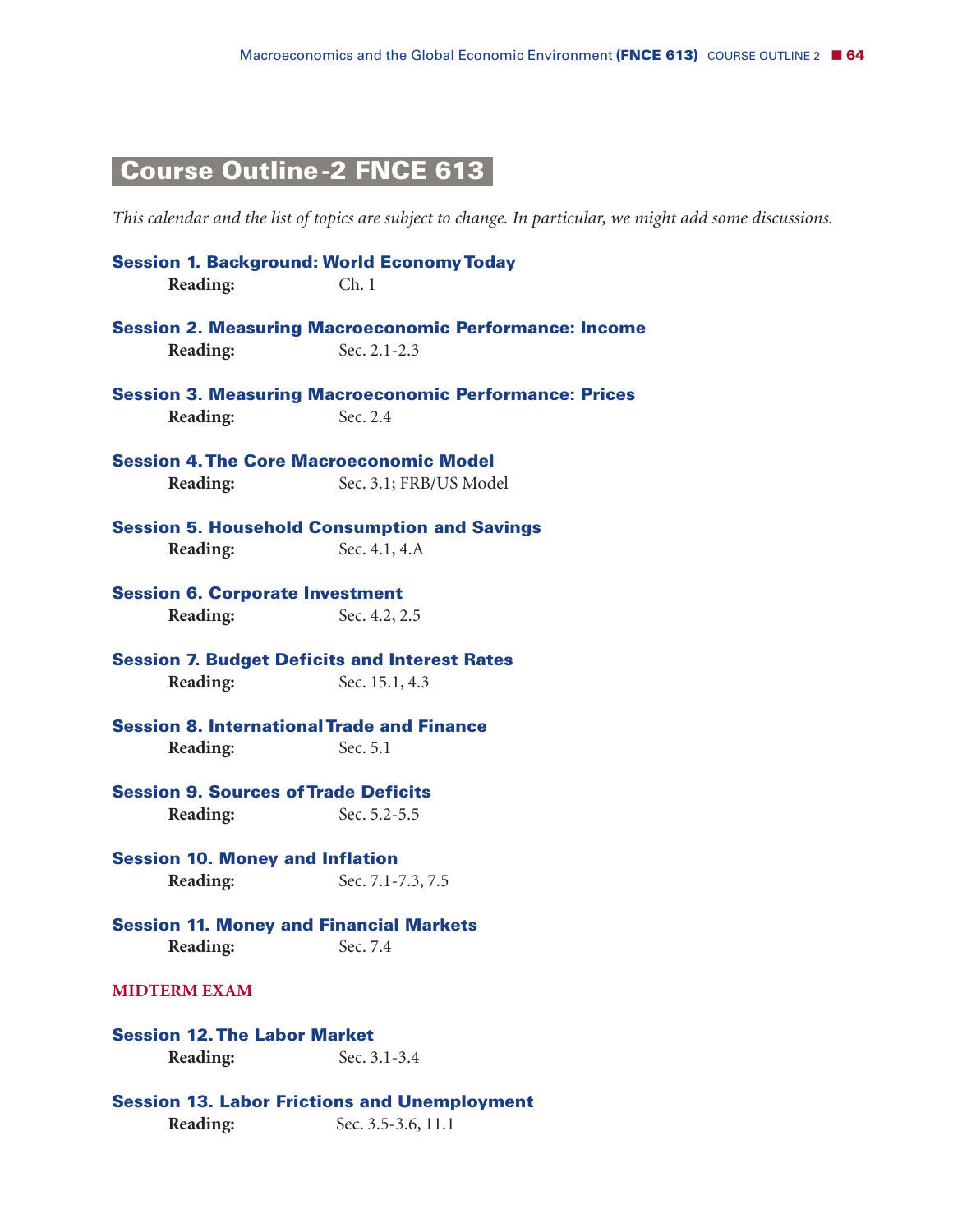|                                                       | <b>Session 14. General Macroeconomic Equilibrium</b>        |
|-------------------------------------------------------|-------------------------------------------------------------|
| Reading:                                              | Sec. 9.1-9.3                                                |
|                                                       | <b>Session 15. Understanding Business Cycles</b>            |
| Reading:                                              | Sec 8.1, 9.4-9.6                                            |
|                                                       | <b>Session 16. Monetary Policy and Institutions</b>         |
| Reading:                                              | Ch. 14                                                      |
|                                                       | <b>Session 17. Macroeconomics in an Open Economy</b>        |
| Reading:                                              | Sec. 13.1-13.4                                              |
|                                                       | <b>Session 18. Discussion: determined by current events</b> |
| <b>Session 19. Fixed Exchange Rates</b>               |                                                             |
| Reading:                                              | Sec. 13.5                                                   |
| <b>Session 20. A Brief History of Economic Cycles</b> |                                                             |
| Reading:                                              | Sec. 8.2-8.3                                                |
|                                                       | <b>Session 21. Discussion: World Economic Outlook</b>       |
| Reading:                                              | <b>IMF World Economic Outlook</b>                           |
| <b>Session 22. Long Run Growth</b>                    |                                                             |
| Reading:                                              | Ch.6                                                        |
|                                                       | <b>Session 23. Discussion: The Fiscal Outlook</b>           |
| Reading:                                              | Sec 15.3, CBO Budget Outlook, IMF Fiscal Outlook            |
| <b>FINAL EXAM</b>                                     |                                                             |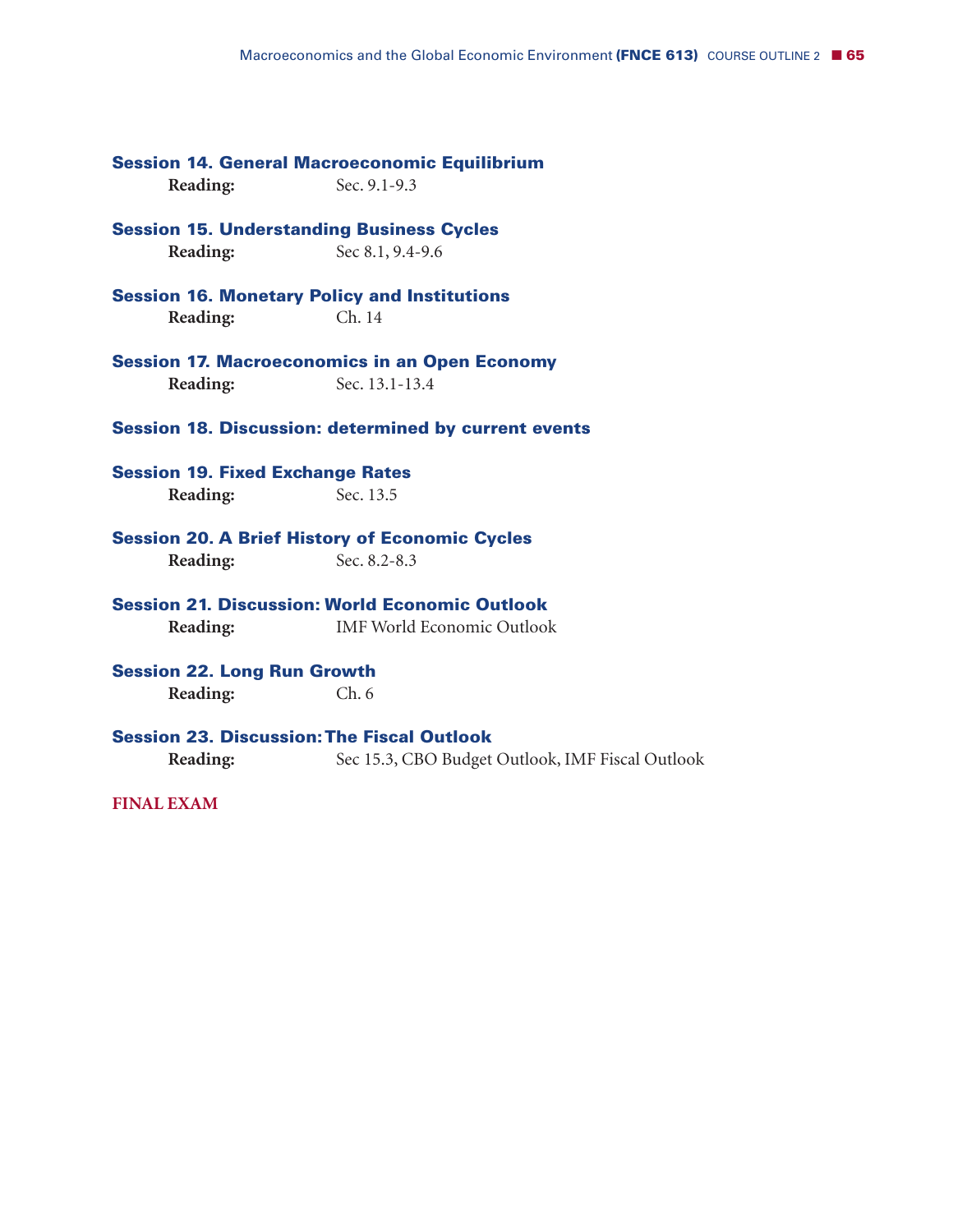## **Syllabus-3 FNCE 613-**

### **Overview**

FNCE 613 is an introductory course in global economics for managers with the primary goal of providing applied tools to optimize business in the global economy. The course is motivated by the following simple observation: both general and leading managers in all fields and firms need a solid understanding of both country-level and global trends in order to formulate successful operation-, marketing-, strategy-, and finance-related decisions. For this reason, the whole course (readings, applications, and slide deck) is designed to provide strong connections to most of the other core courses. These connections build a unified framework and provide strong foundations for many subsequent elective courses.

Each topic relates to a crucial aspect of the macro-economy that affects firms, consumers, and policy making. Business leaders are asked to (i) choose effective responses to the external environment; (ii) anticipate global economic challenges and opportunities; and (iii) shape business environment and policy making. To do so, knowledge of management and leadership on a macro scale is required. We will study not only how firms should respond to policy variables, but also how economic policies are determined. These policies are relevant because they affect millions of consumers, workers, entrepreneurs, and intermediaries. Managers that understand these policies create a strong advantage for their firms, as they better determine short and long-term international investments.

MBA graduates use what they learned in this course differently at different points in their careers. Many students immediately use what they learned about interest rates, exchange rates, fiscal policy and balance of payments. Most graduates use this knowledge as they progress in their career and become prominent business figures. Their opinions on international economic dynamics become increasingly in demand in several venues, not only on the job place.

#### **GOALS OF THE COURSE**

#### **Knowledge oriented goal**

This course provides a simple and coherent framework for analyzing macroeconomic events (e.g. recessions and booms) and macroeconomic policies (e.g. monetary and fiscal policy). Step by step, we will patiently build a workhorse economic framework used by general managers. Our model is designed to develop strong analytical thinking about the economy without requiring any special calculus skills, so that most of the focus will be on **the "big picture," not on the math.** Learning this framework will provide what I call "macroeconomic knowledge for the long-run", i.e., a tool which students can use for the rest of their life.

#### **Skills oriented goal**

Students will be trained to develop the ability to prepare short briefings on macroeconomic conditions. Specifically, discussions in class will require daily reading of articles related to current economic issues and the ability to summarize the main economic takeaway.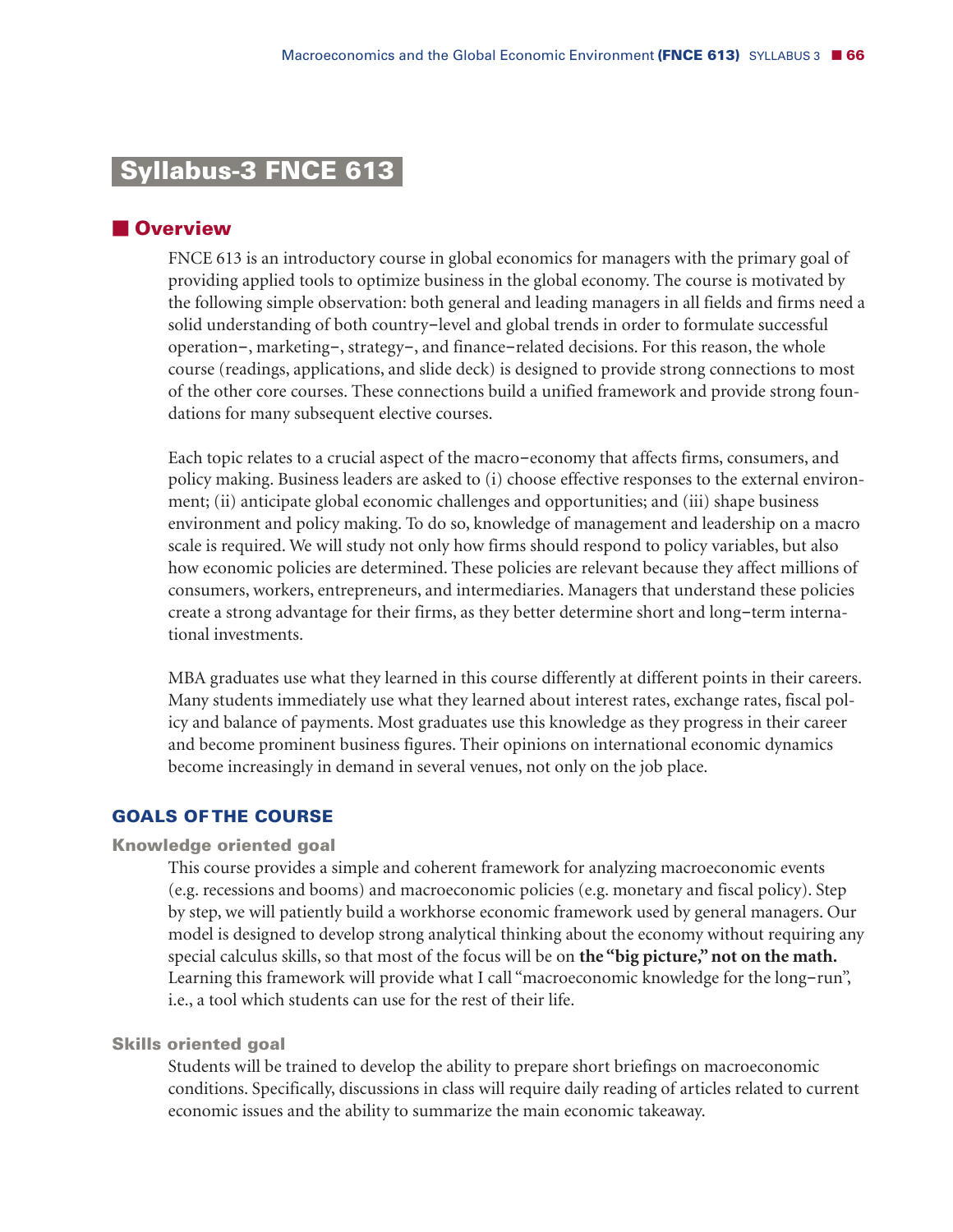## **Course Material**

#### **WEBPAGE**

The course is "self-contained" in the sense that the class-notes, the websites, and the articles assigned for reading provide the backbone for studying and understanding the topics of the course. There is no course pack for FNCE 613: all documents will be provided in electronic form on Canvas. Most of the class will be taught with slides. These slides, together other useful documents, will be posted on our course webpage throughout the term. All files essential to the course will have a name starting by "1\_". Other files important for interviews but not necessary to perform well in the course (articles from specialized newspapers, html pages from economic institutions, or extra slides) will be denoted as "2\_". Files that I may or may not discuss in class might appear on Course portal in the category "Temp\_". If I end up discussing them in class, I will change their category to "1\_", otherwise I will mark them as "2\_" or even delete them.

#### **ECONOMIC NEWS**

While no subscription to any particular newspaper or journal is required, I strongly encourage you to regularly read any of the following: *The Economist* (available for free through the University), the economic calendar of Nasdaq.com (available on the web for free), *Wall Street Journal* (available for free through the University), or equivalent publications.

#### **SUGGESTED TEXT BOOK**

Students that have not had the privilege of having being formerly exposed to Macro may find the following **optional** book useful:

(ABC) Abel, Bernanke, and Croushore. *Macroeconomics.* Addison-Wesley.

## **Lecture Structure**

My lectures will typically, **but not always**, have the following format:

- **1.** Short review of previous lecture and connection with current topic
- **2.** Current topic and clarifying questions
- **3.** Application:
	- **a.** Economic Indicators; and/or
	- **b.** Current economic events in the US and abroad; and/or
	- **c.** Case study.

The time allocation tends to be balanced, but I will always retain the option of having a 100% "theory-based" class if we fall behind with the analysis of our economic framework, or a more "application-based" lecture if a sudden and relevant current event should happen.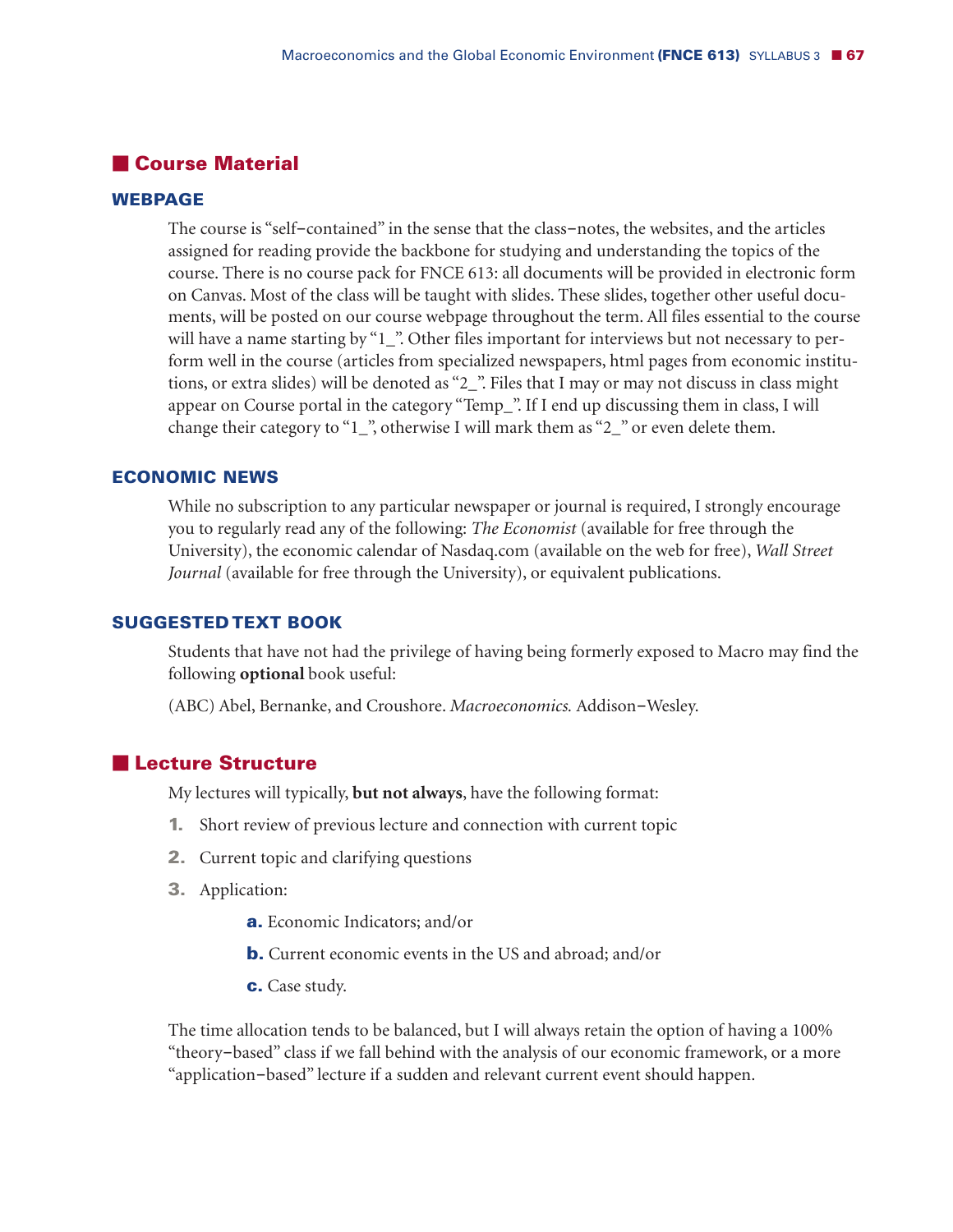#### **POLICY ABOUT QUESTIONS IN CLASS**

By default, FNCE 613 is a very challenging course since it is extremely concentrated. In less than four months we will need to cover topics that tend to have a large breath. This implies that I will need to be very selective with questions. In order to keep our course efficient and focused on the essential, I anticipate that I may often postpone interesting and legitimate questions for my office hours. If one of your questions is postponed, keep in mind that there is nothing personal about it. It is my way to optimally manage common class time.

## **Grading**

The course grade is based on the following components:

| Take-home quizzes     | 1% per quiz (# of quizzes TBA)      |
|-----------------------|-------------------------------------|
| In-class midterm      | $30\%$ or $0\%$                     |
| Final exam            | 40\% or 70\%                        |
| In-class discussion   | 15%                                 |
| Group peer evaluation | 0 to $-5\%$ (depending on severity) |
| Participation         | <b>TBA</b>                          |
|                       |                                     |

#### **TAKE HOME QUIZZES**

These quizzes are provided on Canvas and are automatically graded. They are based on what has been done in class and are similar to the practice quizzes I provide in class. Each quiz gets a weight of just 1%, a weight small enough so that you are not penalized for your mistakes during your learning process, but large enough to give you an incentive to regularly review our topics.

#### **MIDTERM AND FINAL EXAM**

The midterm refers to the first part of our course. The final exam focuses on the second part. Keep in mind that, the second part of the course builds on the topics seen in the first part. Both midterm and the final exam will be "open book." Feel free to bring with you a paper copy of whatever source you think will be useful. **Laptops and flat devices are allowed, but internet hasto be OFF at all times. Honor code applies.** All examinations will be based on what is done in class and their structure will be consistent with the practice final exam that I will give you during the course. Based on previous years, you should expect an average of 80-85 out of 100 for my final exam.

#### **INSURANCE POLICY ON EXAMINATIONS**

The final grade depends on both your group performance (discussions count overall for 15%) and your individual performance (quizzes, midterm, final exam, and participation count for the remaining 85%). The score of your individual performance will be computed as follows: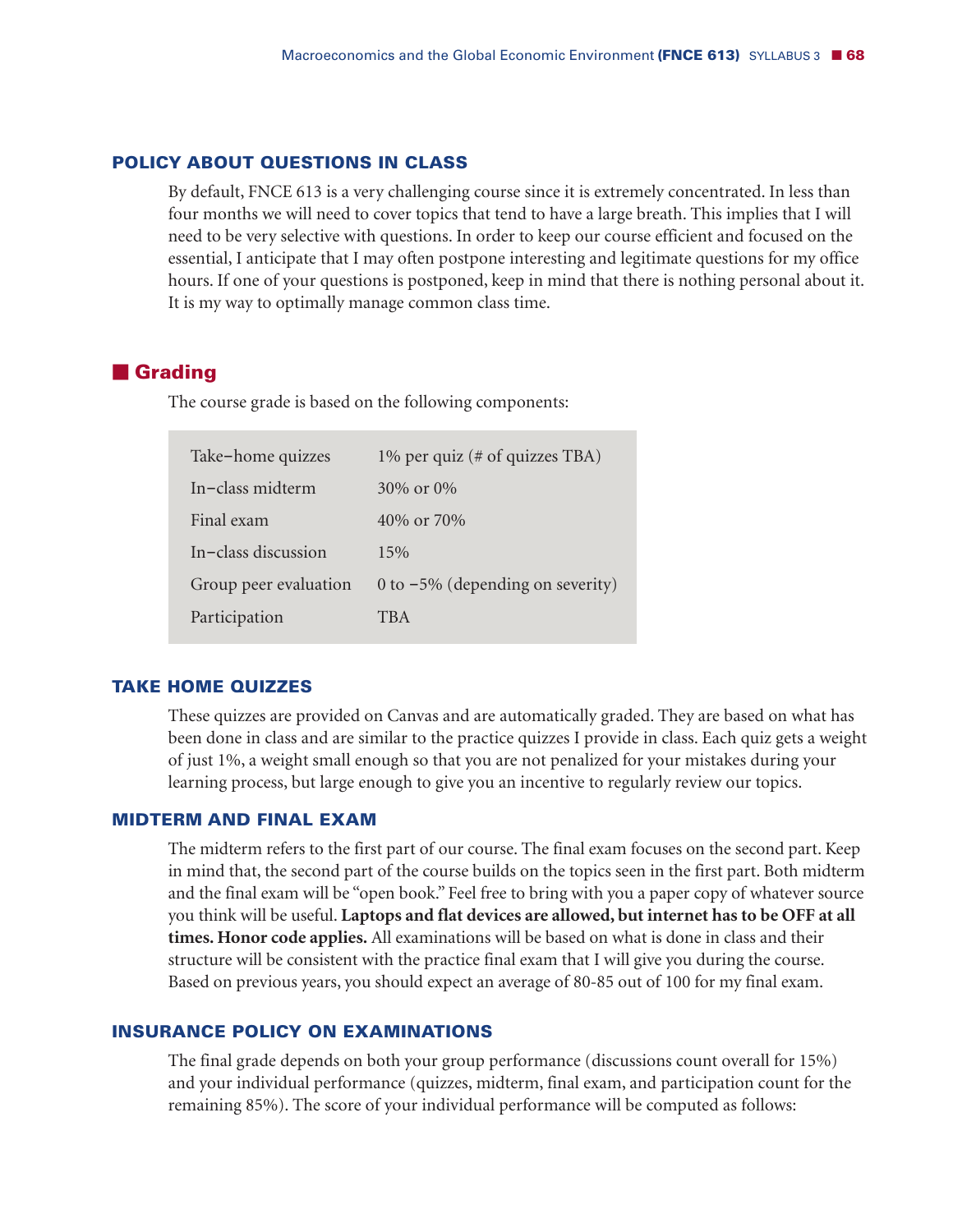- **If your relative performance on the midterm is better than your relative performance in the** final exam, I will assign 30% to the Quiz and 40% to your final;
- **If your relative performance in the final exam is better than your relative performance in the** Quiz, I will assign a weight of 70% to your final and 0% to your Quiz.

This formula provides a great deal of insurance against both scheduling conflicts (inability to come to class for the Quiz) and anomalous performance (a bad day either for the Quiz or the Final exam). As a result, **no requests to reschedule or retake the Quiz will be entertained** unless specifically mandated by university policy.

#### **GROUP WORK**

Group work is very beneficial when it comes to promoting economic discussion and analysis. The overall weight on group work is 15%. To be totally fair, students will receive anonymous peer evaluations within their study group on the day of the final exam. Poor evaluations could result in a penalization as high as 5%, depending on the gravity of the case. **Randomly,I will ask your group to introduce the readings of the day or of the previous lecture.** I have no fix policy about this: some days I may call nobody; other days I may call multiple groups. I give more credits to groups in which each member says something about the topic of the day.

#### **CLASS PARTICIPATION**

Students are expected to attend classes, to arrive on time, and to stay for the duration of the class. Your peers will make your learning experience easier, more pleasant, and, most importantly, more complete. Class participation will be encouraged, but only when it is a contribution. High-quality comments will increase your class participation score, and they will make the discussion more valuable for your classmates.

#### **REGRADING OF EXAMS**

Any requests for regrading of exams must be submitted in writing within one week from the date that exams are returned in class, and must be accompanied by the *Regrade Request* form and *Statement of Honesty in Regrade Request* form, which are available on Canvas. The one-week period for submission of exams for regrading begins on the date that the exams are returned in class, not on the date that you pick up the exam, if for some reason you are absent from class the day the exams are returned. If you miss the class during which the exams are returned, it is your responsibility to pick up your graded exam within the one-week period. Requests for regrading must be very specific.

Do not mark or make notes on your exam, and do not alter in any way the answers to the questions. Such alterations will be construed as violations of the Code of Academic Integrity and may be referred for disciplinary action. When you request a regrade, I retain the right to regrade your entire exam. Please be aware that your exam score may fall as a result of regrading, if I determine that you received too many points for the question(s) you identify, or for other questions on the exam.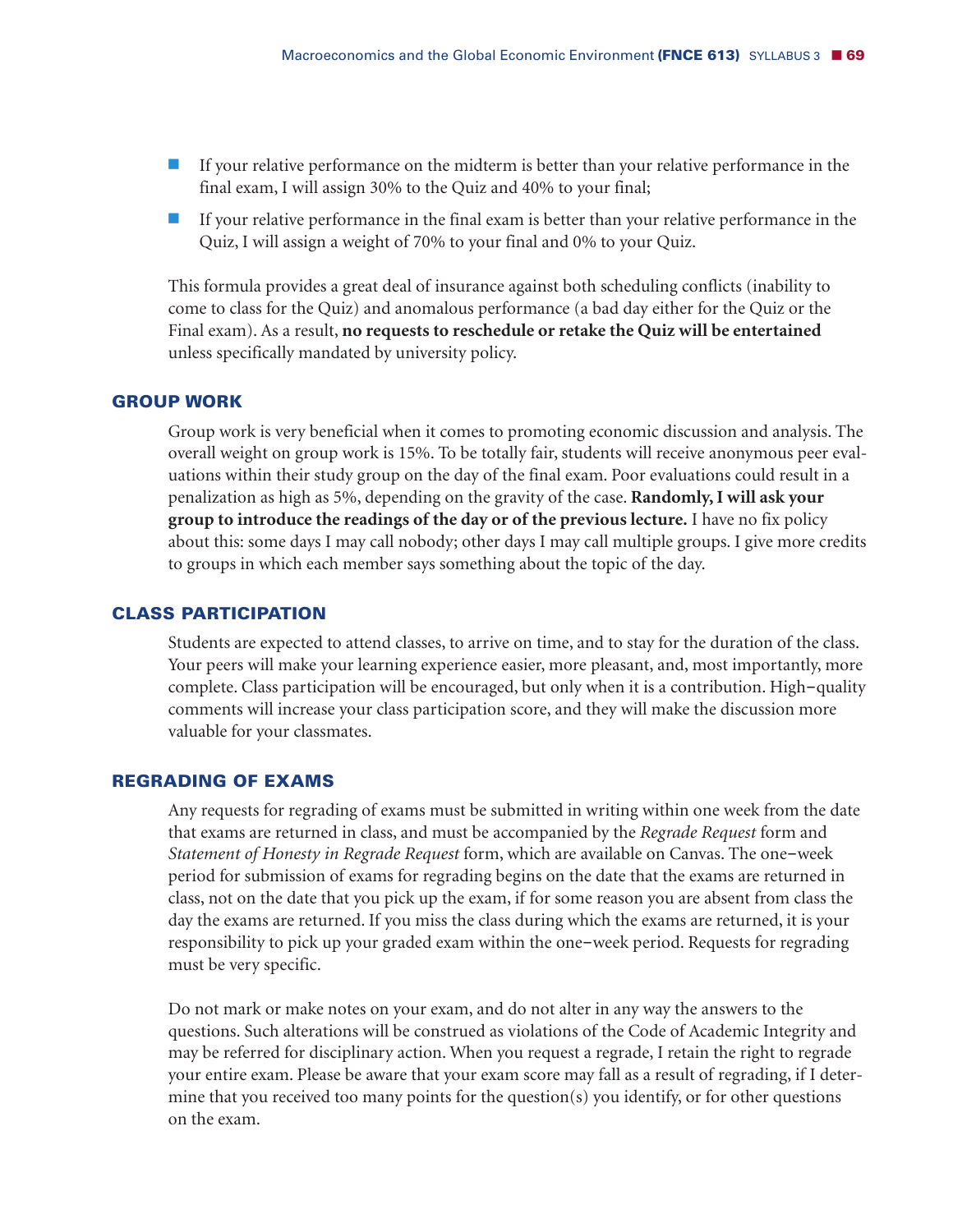## **SCHEDULE**

By default, our schedule will follow the University calendar, subject to a few exceptions and to sudden changes that sometimes happen (i.e., weather conditions, …). Changes will be announced in advanced in order to minimize disruption and to be fair with everybody. The Canvas' calendar will be updated regularly so that it will reflect our effective schedule.

#### **Re**-**Scheduling**

Students should take note of the section on Examination Policies in the Academic Policies section of the MBA Resource Guide: www.wharton.upenn.edu/mbaresource/misc/academic-policies.cfm

## **Responsibilities and Obligations**

As in every well-functioning society, our community has set forth guidelines that govern our participation in the school. These can be generally categorized in two groups. One outlines our values while the other describes our responsibilities. Below, I provide a summary of both.

## **THE HONOR CODE FOR THIS COURSE**

If you have questions about your responsibility under the honor code, please bring them to me. This document contains policies and procedures pertaining to the student honor code for my course. Your full participation and observance of the honor code is expected.

The following acts, among others, are expressly prohibited by the honor code:

- **1. Unauthorized assistance** or **unauthorized collaboration** in connection with academic work, whether or not for a grade.
- **2. Cheating** on examinations or other academic assignments, whether graded or otherwise, including but not limited to the following:
	- **a.** Using unauthorized materials and methods (notes, books, electronic information, telephonic or other forms of electronic communication, or other sources or methods);
	- **b.** Violating or subverting requirements governing administration of examinations or other electronic assignments;
	- **c.** Compromising the security of examinations or academic assignments;
	- **d.** Representing another's work as one's own; or
	- **e.** Engaging in other actions that compromise the integrity of the grading or evaluation process.

**What is permitted**

- **1.** You should work with your study group on group assignments.
- **2.** You may seek help for grammar or composition on all graded assignments, especially if you are an international student. You may not, however, seek help for any other aspect of the assignment.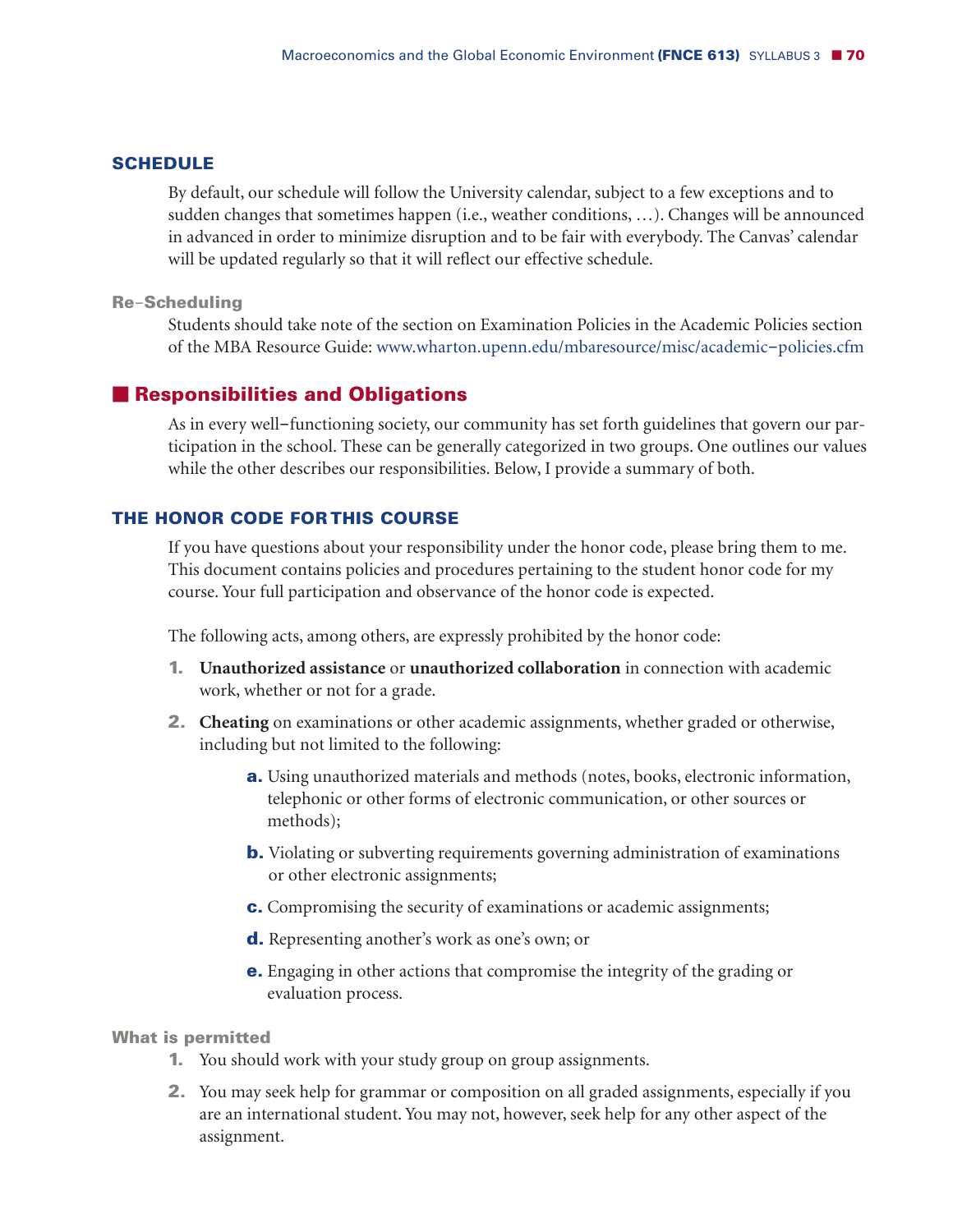- **3.** You may consult with me regarding any question you have with respect to whether a proposed action is permitted in my class. Your failure to consult with me regarding questionable or dubious behavior shall be considered should I decide that you have violated the Honor Code.
- **4.** I create my own problems, so while working on problem sets you and your group are allowed to search the web, textbooks, etc. for similar sample exercises if you find that helpful. During the final exam, however, I expect you to use only your own notes and books (electronic format is fine).

#### **What is not permitted**

- **1.** You may not consult with any other person via the internet, text messaging, email, in person, etc. during (1) the midterm; (2) the "take-home" quizzes on Canvas; and (3) the Final Exam.
- **2.** You may consult resources on the internet for help with the homework, but not if those resources are, on the other end, human beings. You cannot post questions in chat rooms or discussion boards, for example. For the in-class discussions, you may sometimes be absent, but you are expected to talk to your group and contribute to the preparation of the required short briefing.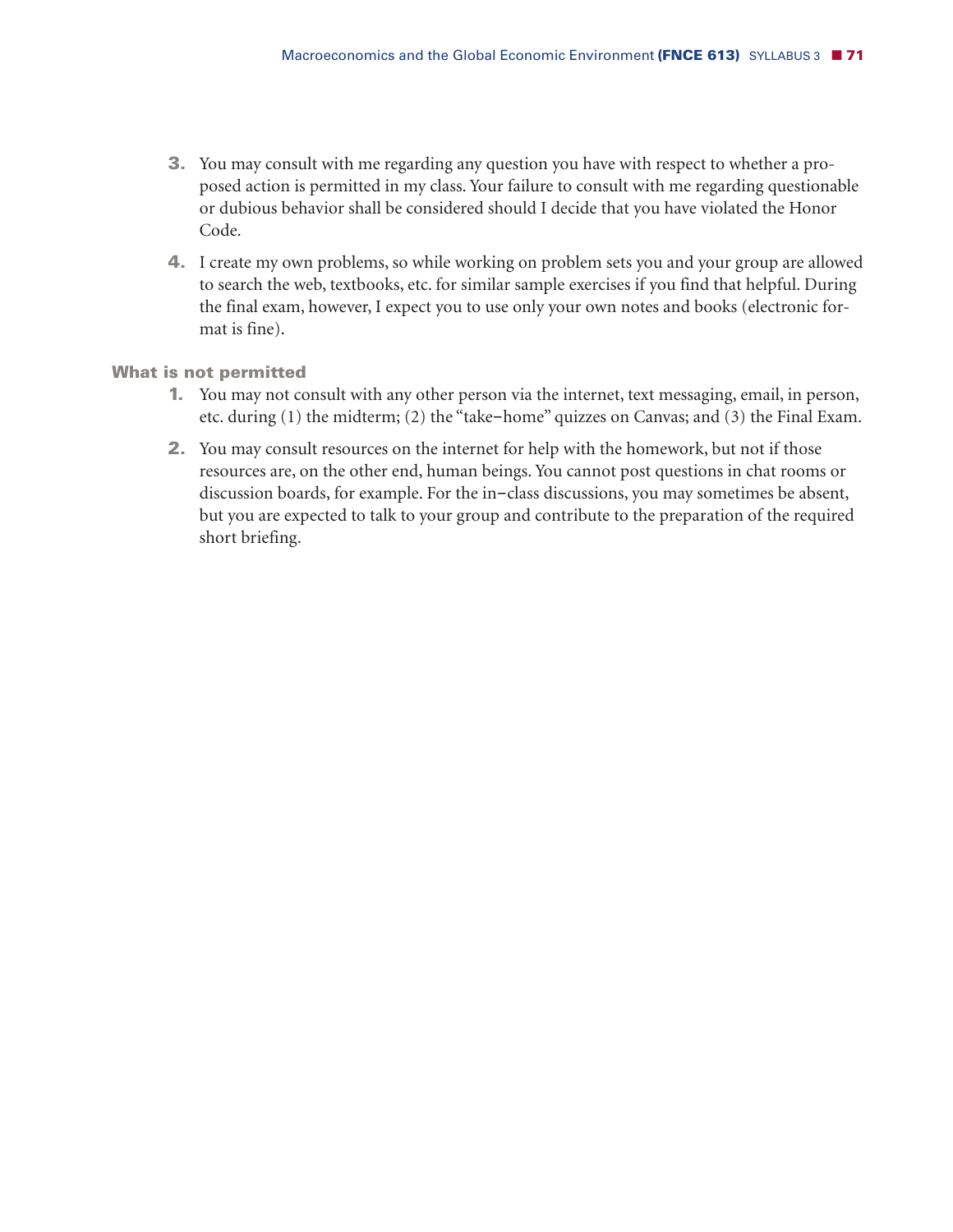## **Course Outline-3 FNCE 613-**

## **Topic 1. Economic Performance**

### **Broad measures of economic performance**

- What is Gross Domestic Product (GDP) and how it is measured?
- The main limitations of our common GDP measures
- Main components of GDP (Consumption, Investment, Government Expenditure, and Net Exports)
- GDP across sectors (services vs manufacturing)
- GDP across countries
- GDP data: implications for consumers (demand) and firms (supply) behavior
- What is inflation? Why excessive inflation is a source of concern?
- What is deflation? Why is it a source of concern?
- Global drivers of local economic performance

#### **Macroeconomic uncertainty**

- What is a recession? How frequently do we get a recession? How long lasting recessions are?
- Consumers and producers behavior during recessions
- Consumers and producers behavior during slow recoveries with excessive debt
- Recovering while deleveraging: implications for consumers and businesses
- Economic data during recoveries: news and stock market reactions
- Great Recessions: what is concerning about them?
- Recessions as times of opportunities: innovation and the macro economy

## **Topic 2. Labor market slack**

- Hiring, firing and quitting decisions over time.
- Labor dynamics and global factors: outsourcing trends and re routing
- What is unemployment? What is underemployment? How do we measure them?
- Monthly employment reports: what they mean for business decisions
- Monthly production costs reports: what they mean for future hiring
- Why do we have unemployment? Why is long term unemployment a major concern? Implications for income, products demand, and monetary policy.
- Employment: where is job creation coming from? Business innovation and productivity.
- Employment: where are skilled workers coming from? Education and the challenge of growing student loans. Minimum wage or minimum education?
- Unemployment outlook and lessons for general managers

## **Topic 3. Interest rates: implications for global demand and supply**

- What is a nominal interest rate? What is a real interest rate? Which one drives economic decisions?
- How do we measure a risk free interest rate? Pros and cons of using government bonds
- Deflation in a market with zero nominal interest rate: implications for both consumers (demand) and producers (supply)
- Business investment outlook in an economy with zero short term interest rates and substantial uncertainty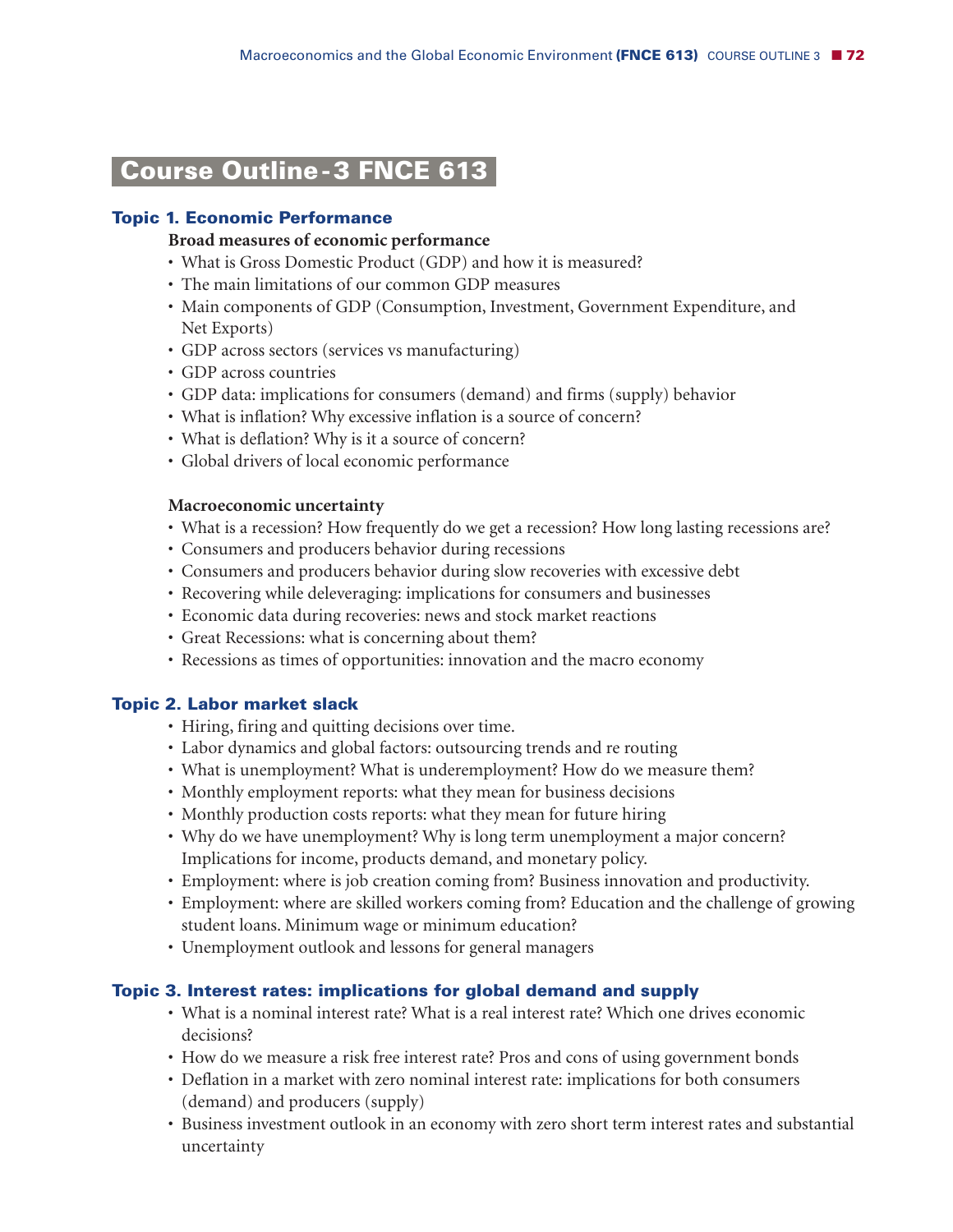- Business investment in an economy with big public deficits
- Business investment depressed in economies with policy uncertainty
- The role of interest rates across industries (labor/capital intensive) and countries (developed/emerging).

# **Topic 4. Understanding and anticipating Central Banks**

# **Conventional Monetary Policy**

- What is money and how it is measured?
- Is Bitcoin (electronic currency) money?
- How does a central bank inject money in the economy? Purchases of financial assets
- How does a central bank withdraw money from the economy? Implications for the private financial markets.
- How can money injections reduce the interest rates? How does the interest rate affect consumer and producers? Is there a difference across sectors?
- What is the mandate of the US central bank?
- What are the rules of thumb of monetary policy? When should we expect higher rates?
- How does monetary policy respond to excessive inflation?
- How does policy respond to deflation? What are the limitations of conventional monetary policy?

# **Quantitative Easing**

- What is Quantitative Easing (QE)?
- What does it mean to reduce long term rates? Why should it matter?
- What is the difference between QE1, QE2, QE3? What do these policies do? What could happen to GDP once these policies are terminated?
- Consumers and producers reactions to quantitative easing
- Consumers and producers reactions to the exit strategy from quantitative easing
- Japan: will QE ever work? US: was QE effective?
- Should the US monetary policy globally coordinated?
- How has QE affected demand for equity vs. long bonds by investors/savers? What are the implications for consumer credit and firms that sell products and financing in a package?

# **Topic 5. Global Economy and External Imbalances**

- What is the balance of payment?
- What is the current account? How is it related to net exports? How do we measure net exports?
- What is the capital and financial account? How do we measure capital flows?
- What does it mean to have a current account deficit?
- What does it mean to have a capital account deficit?
- How do we measure the net external debt of a country? What prevents excessive international leverage?
- Can external imbalances be permanent? If not, when do countries change their net exports policy?
- What does this all mean for international producers? What does it mean for international consumers?
- What are the implications of changing capital flows for firms, whether they sell domestically or have substantial export exposure?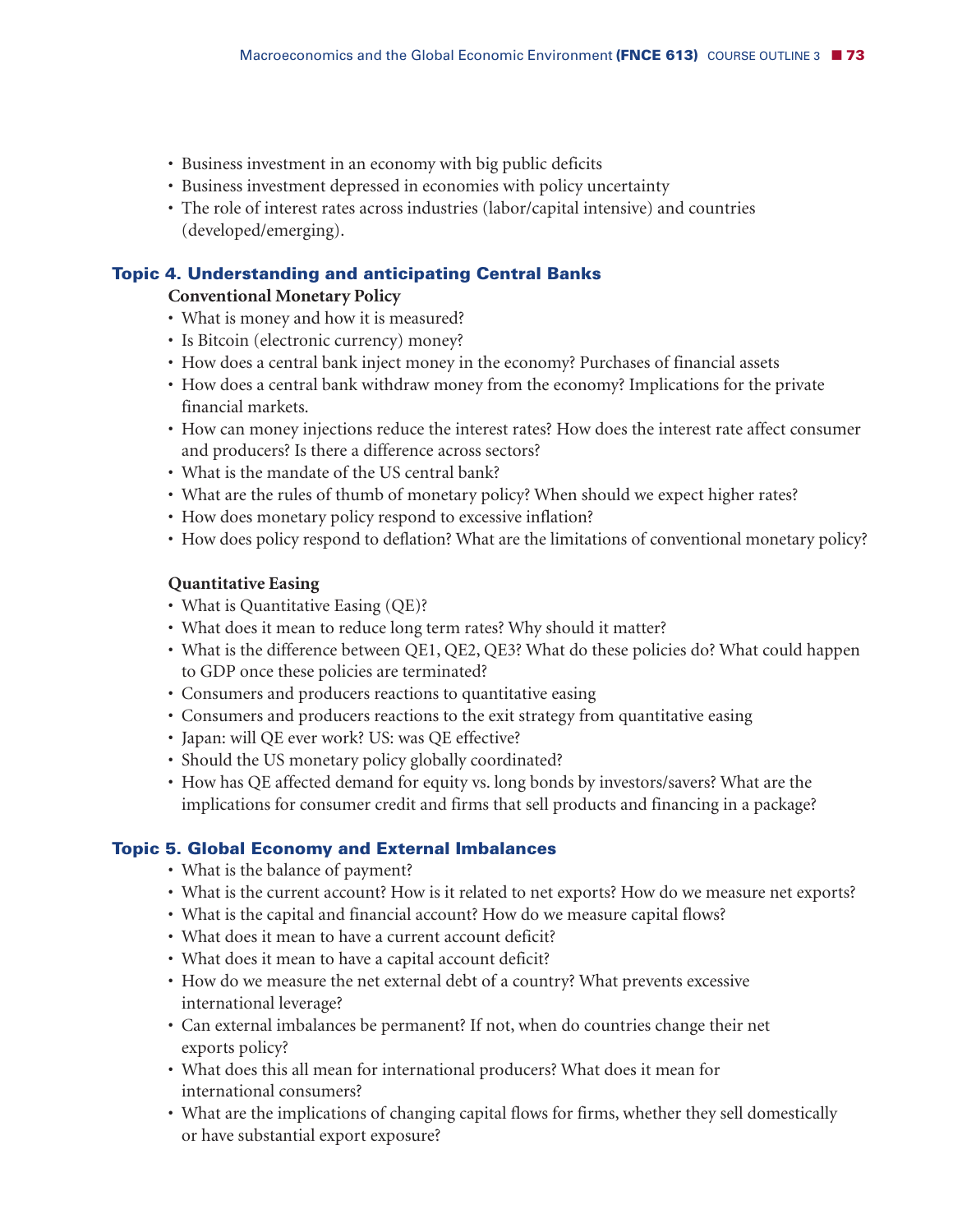## **Topic 6. Exchange Rates**

- What is a nominal exchange rate and how is it measured?
- What is a real exchange rate? How should we interpret it? Why is it relevant for business decision?
- Why should an international producer care about exchange rates?
- Why should a domestic consumer care about exchange rates? CPI and imported inflation.
- What is a fixed exchange rate regime? How do we control exchange rates?
- What are the benefits and costs of a fixed exchange rate regime?
- Is there an optimal exchange rate level?
- How does the exchange rate affect international bond investments?
- How does the exchange rate affect international trade of goods and services?
- How do currencies respond to QE? Is monetary policy uncertainty a driver of currencies?
- How do exporters think about selling in the domestic vs. overseas markets as a function of exchange rate changes and central bank decisions? What are the implications for staffing of firms (since overseas sales typically rely on local not US staff)?

### **Topic 7. Fiscal Stimulus vs Austerity: effects on economic activity**

- Why does more government expenditure expand output?
- Why does lowering taxes expand output?
- Are fiscal stimulus sustainable forever? What is the best financing strategy for public debt?
- Are fiscal stimulus able to stimulate the economy forever? Is there a long run cost?
- Austerity: reducing excessive public debt. What are the pros and cons for producers and consumers?
- Should fiscal policy coordinate with monetary policy? What are the best practices?
- Should we inflate away public debt?
- Should fiscal policy be coordinated across countries to be effective?
- Is public debt threatening long term growth? The EU perspective and the US concerns.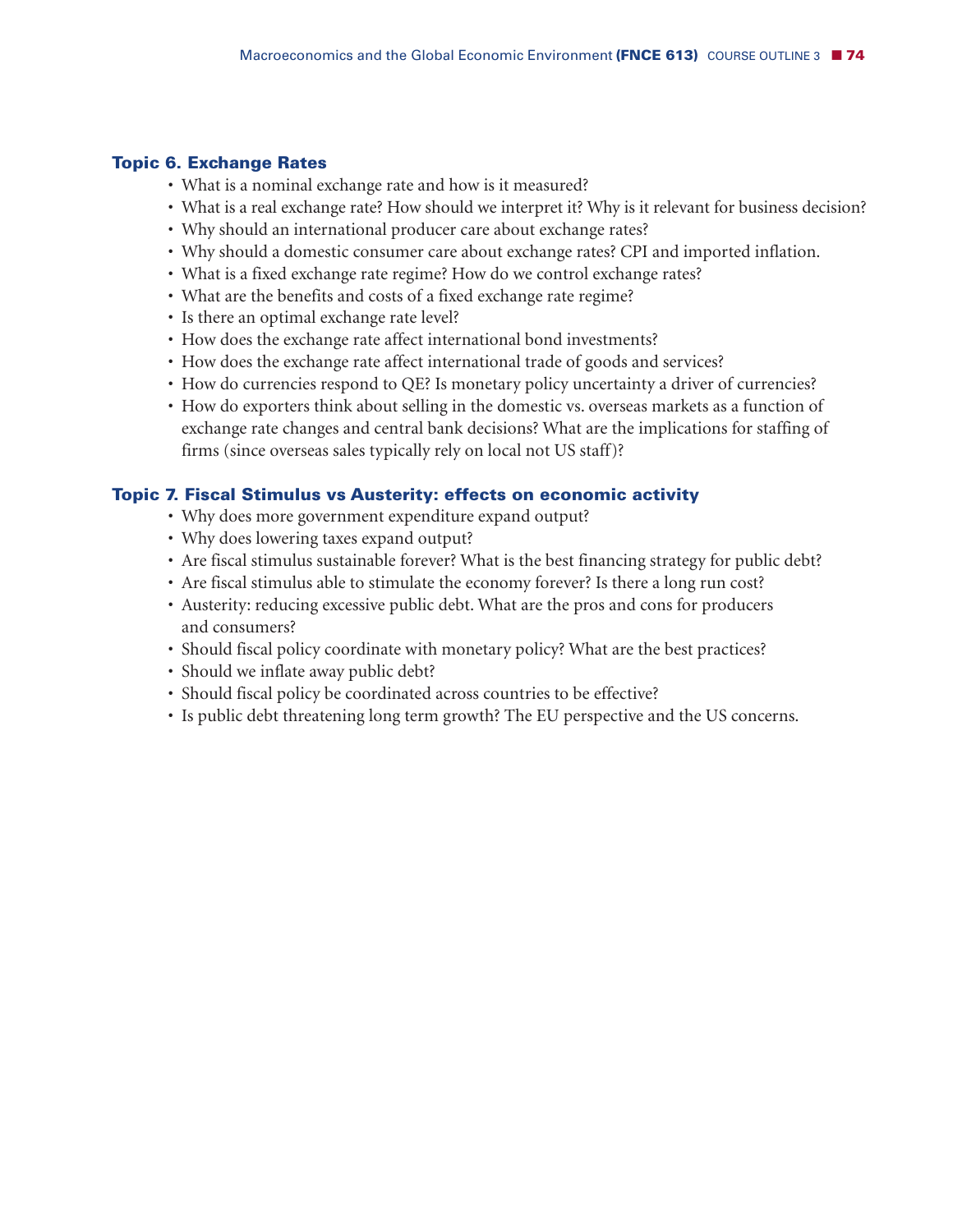# **Syllabus-4 FNCE 613-**

# **Overview**

The main objective of the course is to enable the student to think systematically about the current state of the economy and macroeconomic policy in the global economic environment. The classroom lectures and discussions will describe the workings of the relevant markets – the various assets, the goods, the labor and the foreign exchange markets. The course will primarily focus on the nature of the business cycle, its determinants and, in particular, the role of monetary and fiscal policies both domestically as well as in a global context with a special emphasis on the Global Financial Crisis that precipitated the Great Recession of 2008-09 and its aftermath leading up to the current situation. The students are encouraged to read publications such as the Wall Street Journal, The Economist and the Financial Times to stay abreast of the relevant domestic as well as global macroeconomic and monetary developments.

# **Course Material**

Students are required to purchase the following course material which is available in the bookstore as a single package:

*Macroeconomics Plus NEW MyEconLab with Pearson eText — Access Card Package, 8/E* Abel, Bernanke and Crushore. Prentice Hall/Pearson. 8/e, 2014. ISBN-10: 01334079261

### **ONLINE RESOURCES**

- **Canvas Course site**
- **E** Online Economics and Finance Dictionary: http://investopedia.com/dictionary

# **FAQS**

#### **Will Canvas be used?**

Yes, extensively. All lectures and other relevant material (including Discussion Boards) will be placed on Canvas and it will be the essential dashboard for navigating the course.

#### **May students use laptops and mobile devices in class?**

Yes, for the purposes of viewing class materials. However, any misuse (such as texting or viewing material unrelated to the course) may result in revocation of this privilege.

### **May students eat food in class?**

No solid food, only water and soft drinks.

**Do you hold attendance?** Occasionally.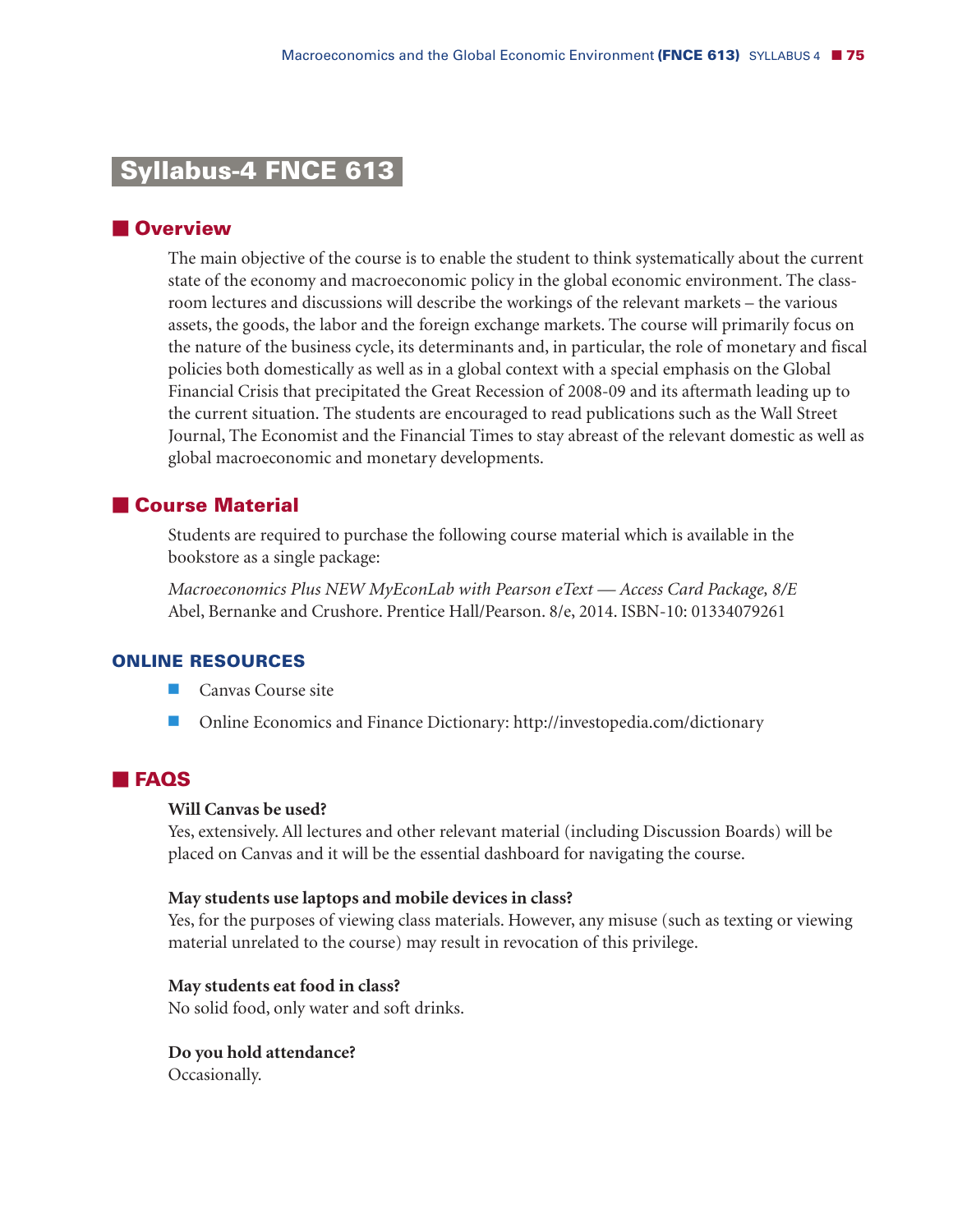#### **What about other forms of class participation?**

Highly encouraged. There will be student mini-presentations about current macroeconomic issues and web reports as well as interaction about the class material. There will also be graded in-class break-out sessions.

#### **Are there consequences for lateness or early departure?**

Leaving early and arriving late has significant negative externalities in terms of learning environment so I want to discourage this very seriously. Such behavior patterns will adversely affect your grade.

# **Do you use a seating chart?**

Yes.

**Do you expect name tents to be used?** Yes.

### **Do you hold office hours?**

Yes (as do TAs) and I welcome you to come talk with me after the class and/or during the office hours.

### **When are the exams? Are they cumulative?**

This is all detailed in the syllabus. In general, one mid-term and one (cumulative) final during the Core Course exam slots. If midterm is excused due to a University approved reason, the weight will be transferred to the final. No make-ups.

### **How can I be ready for class?**

Read before you come in and pay attention to the Canvas posts and schedule for the course.

#### **How can I do well in the exam?**

Come to class regularly, read before and after the class, interact with the TAs and the professor and take care of all the assignments in a timely fashion.

# **Grading**

The course grade will be based on the following:

| Midterm Exam                     | $20\%$ |
|----------------------------------|--------|
| Final Exam (Cumulative)          | $40\%$ |
| Web Reports/ Class presentations | 20%    |
| Problem Sets/Break-Out Sessions  | $20\%$ |

**Note:** There will be no make-up exam for the missed Midterm exam; instead, for pre-approved absences, the relative weight of the Final Exam may be proportionately increased.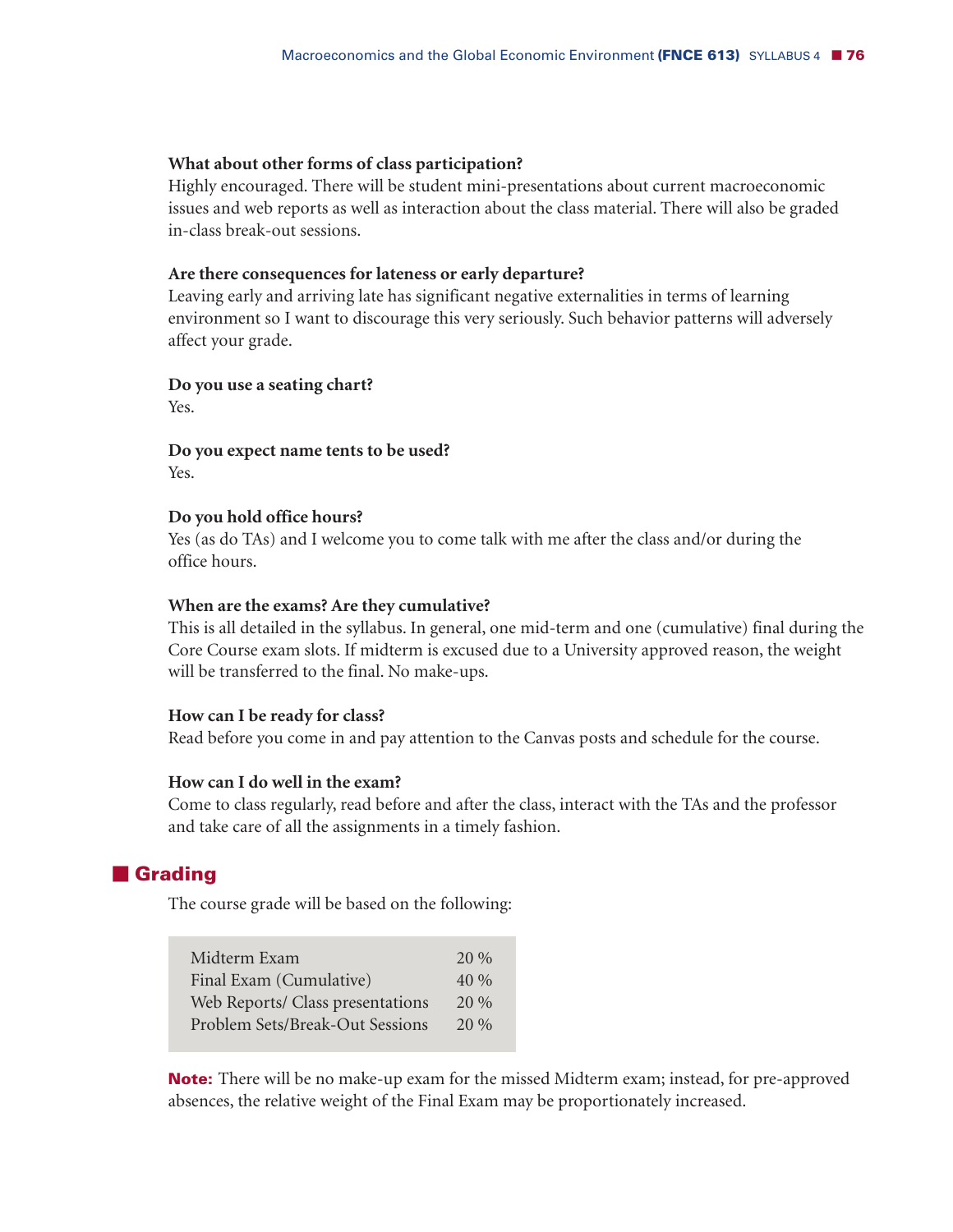# **Course Outline-4 FNCE 613-**

## **PART I: INTRODUCTION (2 LECTURES)**

## **Topic 1. Introduction to Monetary Economics**

**Readings:** Chapter 1

## **Topic 2. Measurement of National Output**

| <b>Readings:</b>      | Chapter 2                                                             |
|-----------------------|-----------------------------------------------------------------------|
| <b>HW</b> Assignment: | MyEconLab Ch. 2                                                       |
| Web Report #1:        | After surfing www.bea.gov for about half an hour, prepare a one page  |
|                       | single-spaced typed report describing three items that you found of   |
|                       | interest. Also, include a brief personal commentary on the contents   |
|                       | and/or the web site. A class discussion will also be held the day the |
|                       | report is due.                                                        |
| Topic $#1$ :          | Mysteries of the GDP Measurement (Hand Out or H. O. $# 1$ )           |
| Topic $#2$ :          | CPI-based Inflation Rate: Problem and Solutions (H.O. #2)             |
|                       |                                                                       |

# **PART II: MARKETS, MARKETS, EVERYWHERE (6 LECTURES)**

### **Topic 3. Labor Market andTrend Growth**

| <b>Readings:</b>      | Chapter 3       |
|-----------------------|-----------------|
| <b>HW</b> Assignment: | MyEconLab Ch. 3 |

# **Topic 4. Introduction to Bonds, Stock and Money Markets.**

| Readings:             | Money (Asset) Market Equilibrium Chapter 7          |  |
|-----------------------|-----------------------------------------------------|--|
|                       | Central Banking System (FED) Chapter 14 (14.1-14.2) |  |
| <b>HW</b> Assignment: | MyEconLab Ch. 7, Ch. 14a                            |  |

### **Topic 5. Goods Market Equilibrium**

| <b>Readings:</b>      | Chapter 4                      |
|-----------------------|--------------------------------|
|                       | Fisherean Model (Appendix 4.A) |
| <b>HW</b> Assignment: | MyEconLab Ch. 4                |

### **PART III: GENERAL EQUILIBRIUM MODEL OF THE ECONOMY**

### **(IS-LM-FE FRAMEWORK) (4 LECTURES)**

# **Topic 6. G. E. Framework (IS-LM-FE)**

| Readings:             | Chapter 9 (except section 9.6); Numerical Illustration (App. 9.A) |
|-----------------------|-------------------------------------------------------------------|
| <b>HW</b> Assignment: | MyEconLab Ch. 9a                                                  |

**MIDTERM EXAM:** Coverage: Reading List Items 1 – 6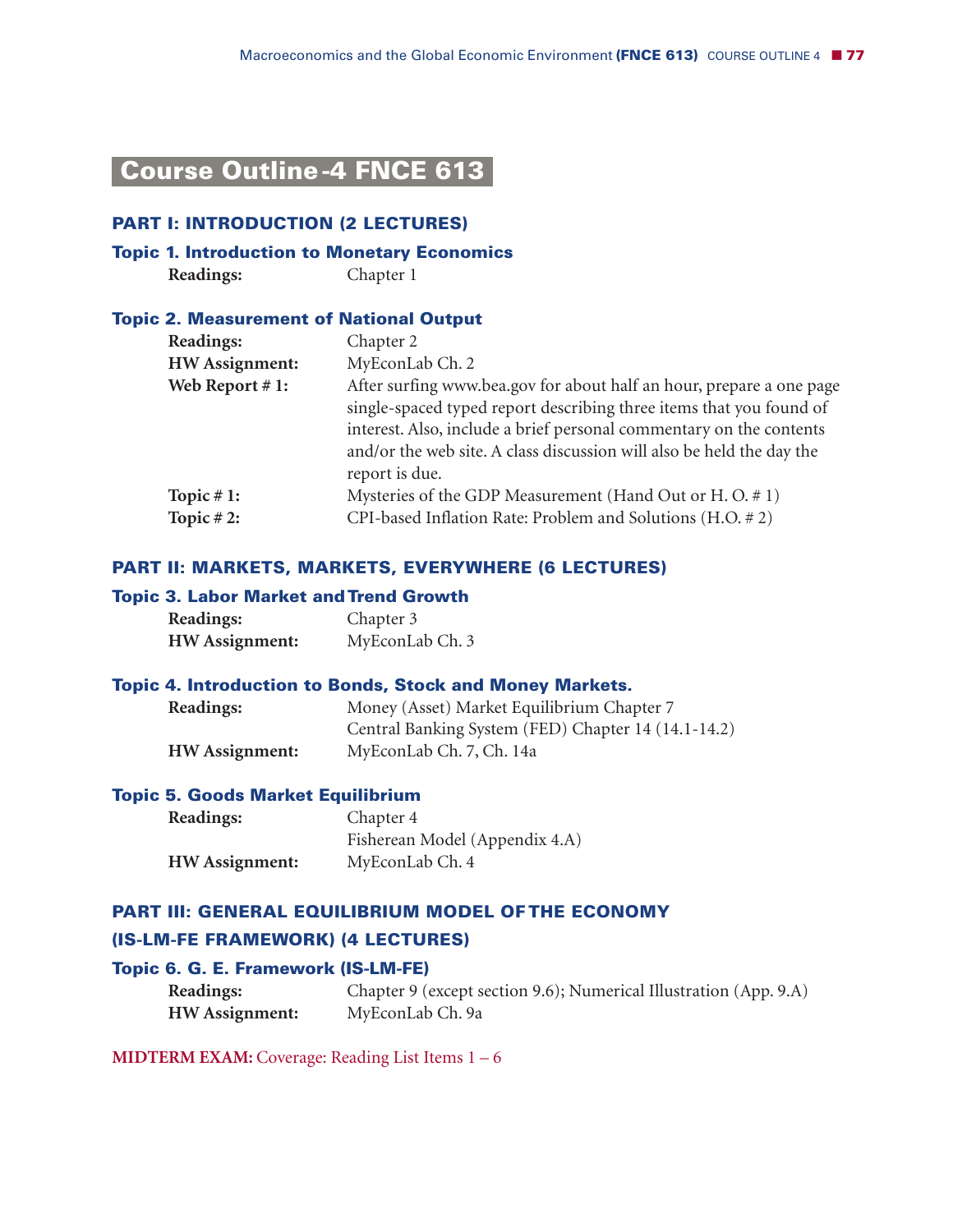# **PART IV: MODELS OF BUSINESS CYCLES AND THEIR POLICY IMPLICATIONS (6 LECTURES)**

# **Topic 7. Nature of Business Cycle**

| <b>Readings:</b>                                                             | Chapter 8 (except 8.4); (H. O. #3)                                  |  |
|------------------------------------------------------------------------------|---------------------------------------------------------------------|--|
| <b>HW</b> Assignment:                                                        | MyEconLab Ch. 8                                                     |  |
| Web Report #2:                                                               | After surfing www.nber.org/cycles.html and                          |  |
|                                                                              | www.nber.org/cycles/sept2010.html for about half an hour, prepare a |  |
|                                                                              | one page single-spaced typed report on how the NBER determines the  |  |
| turning points of the business cycles in the U.S. Also, include a brief per- |                                                                     |  |
| sonal commentary on the topic. A class discussion will also be held the      |                                                                     |  |
|                                                                              | day the report is due.                                              |  |

# **Topic 8.The Classical Model and RBC Model**

| Readings:             | Chapter 10 (except 10.3), (H. O. #4, 5) |
|-----------------------|-----------------------------------------|
| <b>HW</b> Assignment: | MyEconLab Ch. 10                        |

# **Topic 9.The Keynesian Model**

| <b>Readings:</b>      | Chapter 11, $(H. O. \# 6)$ |
|-----------------------|----------------------------|
| <b>HW</b> Assignment: | MyEconLab Ch. 11           |

|                       | <b>Topic 10. Fiscal/Monetary Policy Implications of the Classical and Keynesian Models</b>                                                 |
|-----------------------|--------------------------------------------------------------------------------------------------------------------------------------------|
| Readings:             | Chapter 9 (section 9.5); Chapter 15 (sections 15.1-15.3);                                                                                  |
|                       | Chapter 14 (sections 14.3-14.5); Chapter 10 (sections 10.4-10.5);                                                                          |
|                       | Chapter 11 (section 11.3)                                                                                                                  |
| <b>HW</b> Assignment: | MyEconLab Ch. 9b, 15, 14b, 10b, 11b                                                                                                        |
| Topic $#3$ :          | What we do or don't know about Macroeconomic Policy Making                                                                                 |
|                       | (H. O. # 7)                                                                                                                                |
| Web Report #3:        | After surfing www.federalreserve.gov for about half an hour, prepare<br>a one page single-spaced typed report about the functioning of the |
|                       | Federal Reserve, in particular, its conduct of the monetary policy in                                                                      |
|                       | response to the Global Financial Crisis of 2007-09, and its currently                                                                      |
|                       | ongoing transition towards normalization of monetary policy after the                                                                      |
|                       | end of the so called "Quantitative Easing" policy. Include a brief per-                                                                    |
|                       | sonal commentary as well. A class discussion will also be held the day                                                                     |
|                       | the report is due.                                                                                                                         |
|                       | Optional readings regarding the Monetary Policy and Credit/Financial Crisis:                                                               |
|                       | 1. U.S. Monetary Policy: An Introduction:                                                                                                  |
|                       | a. www.frbsf.org/publications/federalreserve/monetary/index.html                                                                           |
|                       | 2. U.S. Monetary Policy during the 1990s                                                                                                   |
|                       | a. www.nber.org/digest/dec01/w8471.html                                                                                                    |
|                       | 3. Anatomy of the Global Financial Crisis of 2008-2009                                                                                     |
|                       | a. "Anatomy of America's Subprime Mortgage Crisis of 2007-08:                                                                              |
|                       | Channels of Contagion", by Tayyeb Shabbir. Published in Refereed                                                                           |
|                       | Conference Proceedings of the Global Academy of Business and                                                                               |
|                       |                                                                                                                                            |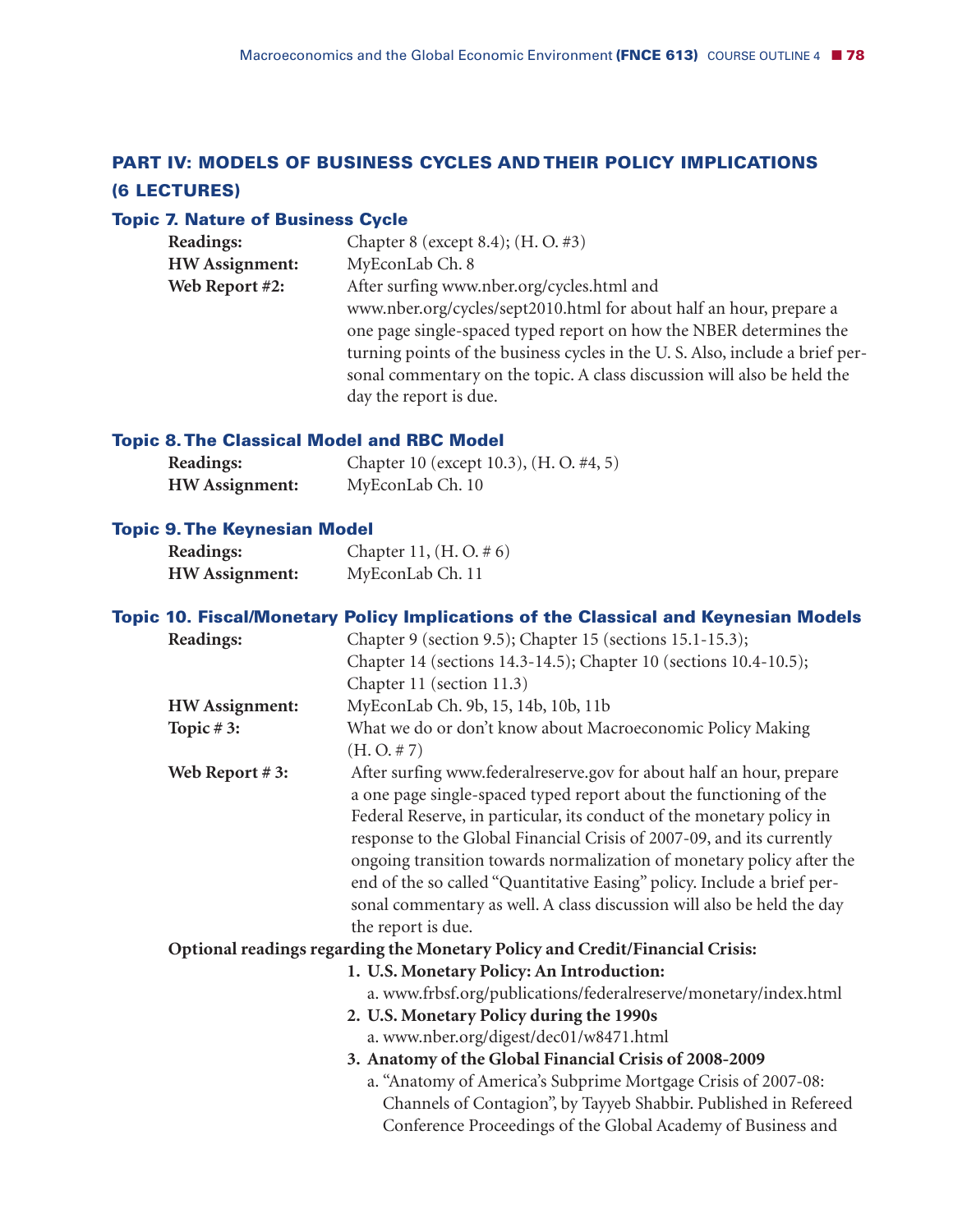Economic Research, Houston, March, 2008. Re.: H. O. # 8 (In Handouts Folder).

- b. www.soas.ac.uk/cdpr/publications/dv/50940.pdf c. www.stanford.edu/~chadj/CurrentEvents2009.pdf
- **4. FED's QE policy towards the Global Financial Crisis of 2008-2009** a. www.globaleconomiccrisis.com/blog/archives/tag/federal-reserve b. http://news.bbc.co.uk/2/hi/business/7934920.stm
- **5. Fed Maps Exit from Stimulus—Normalization and beyond**
	- a. http://online.wsj.com/article/SB100014241278873247441045 78475273101471896.html
	- b. Yellen: Normalizing Monetary Policy: Prospects and Perspectives March 2015

www.calculatedriskblog.com/2015/03/yellen-normalizingmonetary-policy.html

# **PART V: OPEN ECONOMY MACROECONOMICS (7 LECTURES)**

# **Topic 11. Open Economy Macroeconomics: MP and FP, Currency Markets and Currency/Financial Crises, Euro zone financial crisis.**

| Readings:             | Chapter 5 (5.1-5.2; (optional: 5.4)                                     |
|-----------------------|-------------------------------------------------------------------------|
|                       | Chapter 13 (13.1-13.3 and class notes; 13.4 (optional))                 |
| <b>HW</b> Assignment: | MyEconLab Ch. 5                                                         |
|                       | MyEconLab Ch. 13                                                        |
|                       | Optional reading regarding the Global Imbalances:                       |
|                       | a. "Role of the Middle Eastern Sovereign Wealth Funds in the current    |
|                       | global financial crisis", by Tayyeb Shabbir in Topics in Middle Eastern |
|                       | and North African Economies, electronic journal, Volume 11, Middle      |
|                       | East Economic Association and Loyola University Chicago, September,     |
|                       | 2009, www.luc.edu/orgs/meea/volume11/PDFS/Paper-by-Shabbir.pdf          |
|                       | b. "Uneven Growth — short and long-term factors" IMF                    |
|                       | www.imf.org/external/pubs/ft/weo/2015/01/pdf/text.pdf April, 2015.      |

**FINAL EXAM:** Cumulative Coverage. Exam will be held during the official Core Exam Period.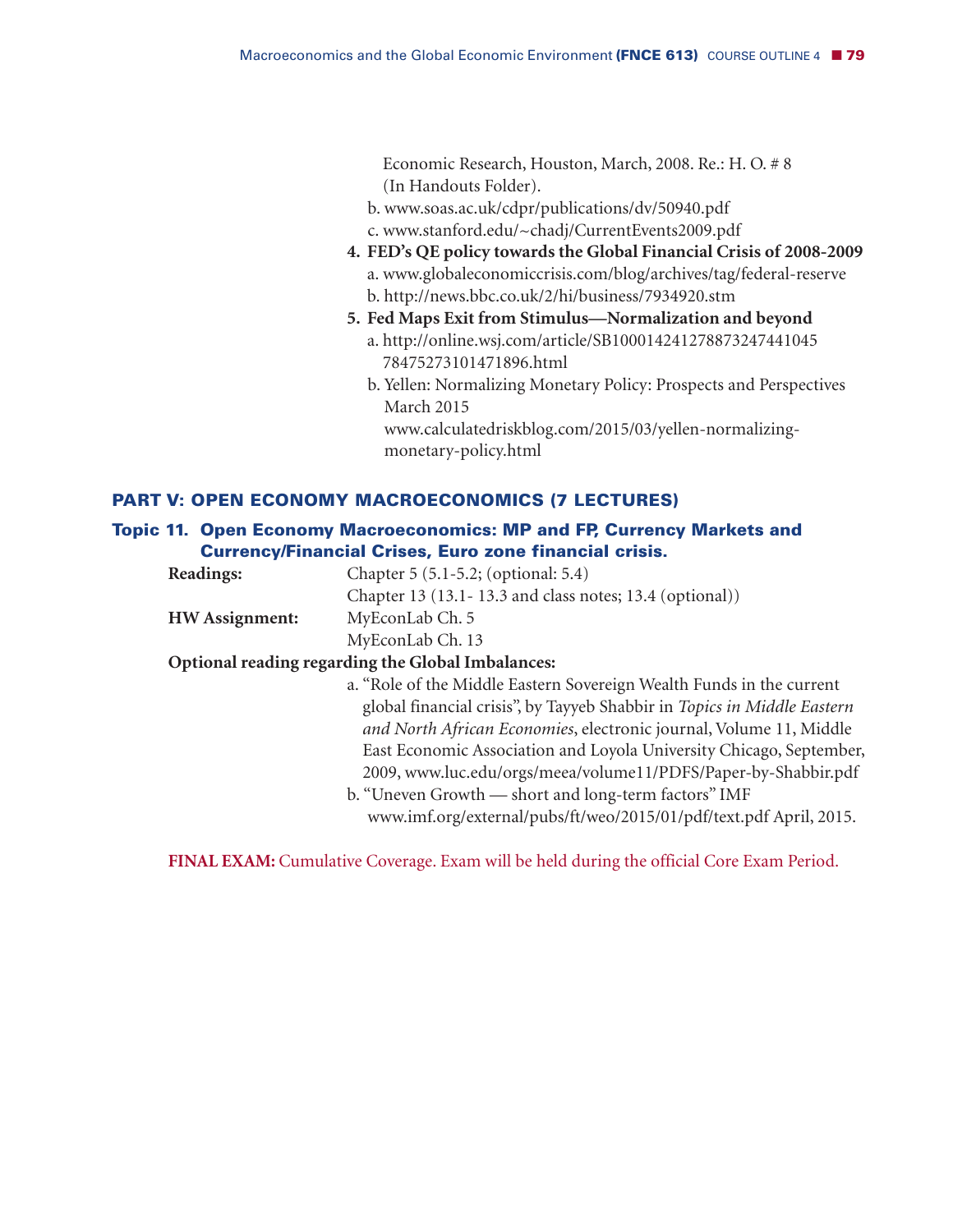# **Syllabus FNCE 615-**

### **Overview**

Macroeconomics and the Global Economic Environment is intended for non-finance majors. It is a half-semester course in macroeconomics with an emphasis on current events and policy applications. The goal of this course is to provide the foundation needed to recognize and understand broad economic and financial movements in the global economy. Key topics include national income accounting, production and economic growth, employment, consumption, investment, business cycles, monetary policy, and international trade and finance. By the end of this course, students will be able to evaluate and discuss the global economic environment in which business and financial decisions are made.

# **Course Material**

### **CANVAS**

The Canvas website contains the syllabus, lecture notes, weekly quizzes, teaching assistants' office hours and locations, regrade request forms, and other useful information. You need to have a Wharton account to access the website. You can apply for a Wharton account online if you do not have one.

### **READING MATERIAL**

The bulk of the course material comes from the lecture notes and course readings. The lecture notes are available on Canvas. Most course readings come from *The Economist* newspaper and from Federal Reserve Banks's publications. They are hyperlinked to web sources from within the syllabus.

There is no assigned textbook for this course. However, I strongly recommend you to read sections of *Macroeconomics* (eighth edition) from Andrew B. Abel, Ben S. Bernanke and Dean Croushore, Addison-Wesley, 2014 (referred to as ABC in the syllabus) and *Macroeconomics* (third edition) from Charles I. Jones, Norton, 2014 (referred to as Jones in the syllabus). These textbooks are at the Lippincott library reserve. The study guides that supplement these textbooks are useful aids to students who would benefit from additional explanations and practice with the material.

In addition to the regular course material, you are expected to follow current economic events. While no subscription to any particular journal is required, it is recommended that you regularly read *The Wall Street Journal* and *The Financial Times*.

## **Grading**

The course grade will be based on the following:

| Final examination   | 70 %   |
|---------------------|--------|
| Six weekly quizzes  | $10\%$ |
| Class participation | $20\%$ |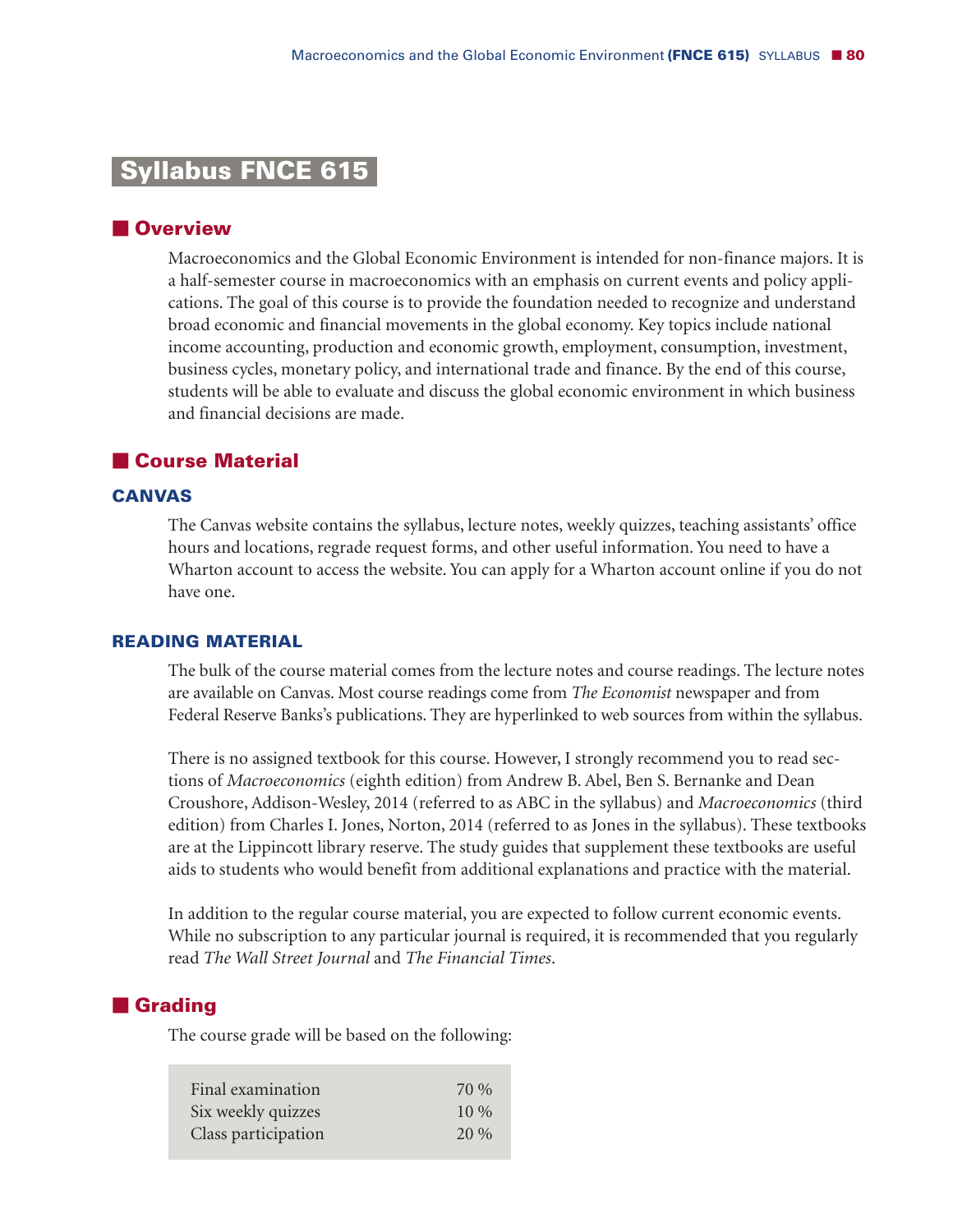Class participation includes attendance, but primarily depends on coming to class prepared to discuss the assigned material.

### **EXAMINATIONS**

The final examination is comprehensive and closed book. Calculators are permitted. **The final examination can be rescheduled only if required by university policy and only during the official make-up period.**

# **SCHEDULING CONFLICTS**

Scheduling conflicts should be resolved according to the *MBA Resource Guide*. If you find yourself with a conflict due to your career search or recruiting activity, you should work with the MBA Career Management Office to find a resolution. You should never approach your instructor with requests to reschedule exams or to make special accommodations.

### **REGRADE REQUESTS**

Regrade requests must be submitted using the *regrade request* form and the *statement of honesty* posted on Canvas and must be accompanied by your exam. Requests must be submitted within one week from the date the examination is returned (whether or not you actually pick up the exam on that date). Regrade requests must be very specific. For any request, the entire exam will be automatically regraded; meaning, the grade may stay the same, go up or go down after regrading. Any alteration of the exam is therefore strictly forbidden and will be considered as a violation to the Code of Academic Integrity.

#### **QUIZZES**

There will be six quizzes on Canvas. The quizzes are designed to reinforce key concepts from the classes and to help you prepare for the final examination. Your final quiz grade will be the average of your best five quizzes. In other words, I will drop your lowest quiz grade. Due dates are indicated in the table below and under the course outline section of this syllabus. The quizzes must be submitted by 9:00 a.m. on the due date. **Quizzes will not be accepted late and no regrade requests will be entertained.** Answers to quizzes will be posted on Canvas shortly after the due date.

#### **Quiz topics**

1. National income, 2. Production, employment, and growth, 3. Consumption, Saving, and Investment, 4. The business cycle, 5. Monetary policy, 6. The global economy

## **Academic Integrity**

All relevant University policies regarding Academic Integrity must be followed. Please consult the *Code of Academic Integrity* for details.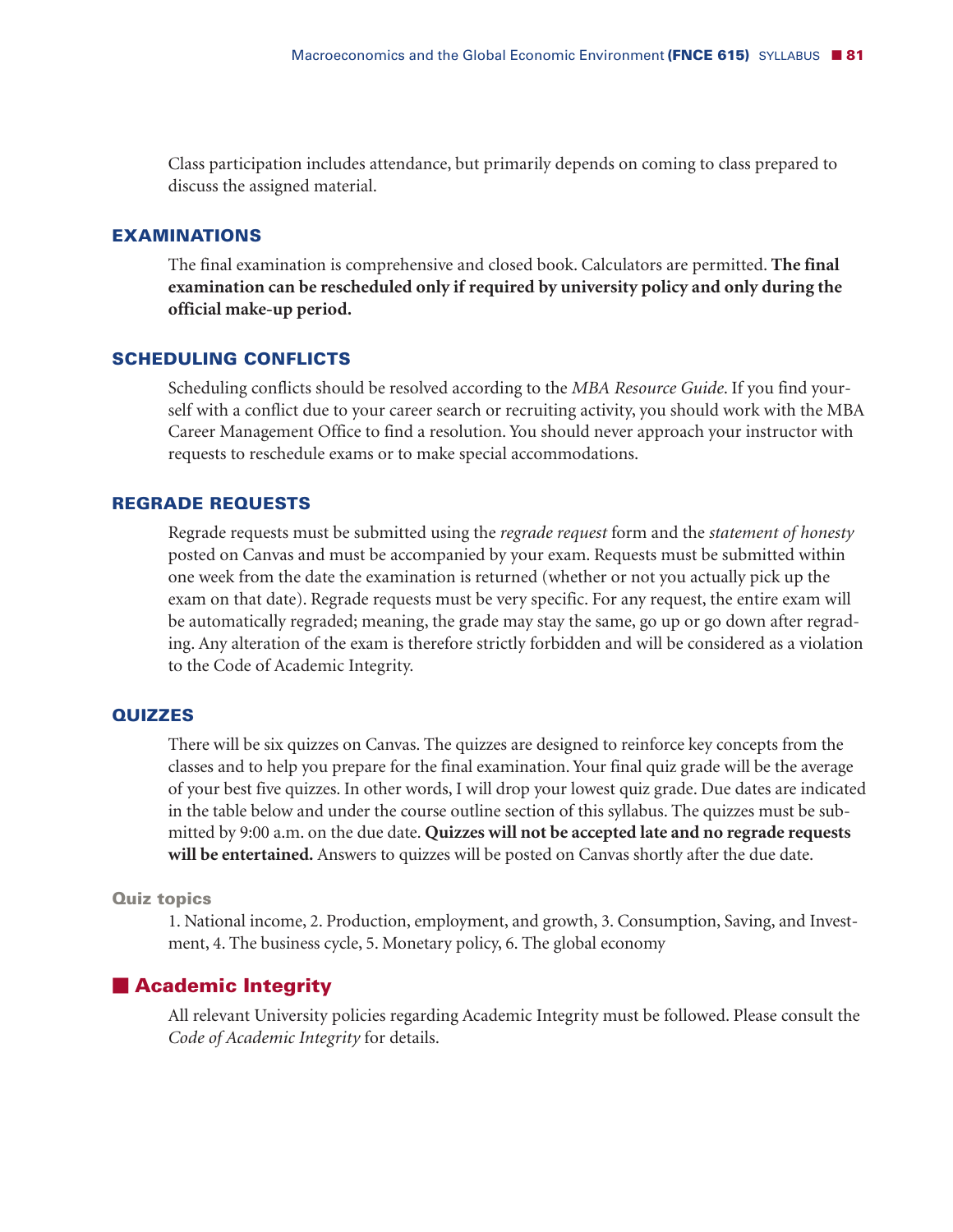# **Course Outline FNCE 615-**

### **TOPIC 1: INTRODUCTION TO MACROECONOMIC DATA**

#### **Session 1. National Income Accounting**

| origin of national income accounting, definitions and measurements of Gross |
|-----------------------------------------------------------------------------|
| Domestic Product (GDP), GDP components, production, income, and expenditure |
|                                                                             |

### **Session 2. Measuring Economic Changes overTime**

|         | Readings: ABC Ch. 2.4-2.5                                                                                                                                      |
|---------|----------------------------------------------------------------------------------------------------------------------------------------------------------------|
|         | <b>Jones</b> Ch. $2.3-2.4$                                                                                                                                     |
|         | "Low for longer," The Economist, January 2015                                                                                                                  |
| Topics: | nominal and real GDP, GDP across countries, growth rates, the rule of 70, price<br>indexes and inflation, nominal and real interest rates, the Fisher equation |

QUIZ #1 DUE

### **TOPIC 2: PRODUCTION, EMPLOYMENT, AND ECONOMIC GROWTH**

### **Session 3. Production and Economic Growth**

**Readings: ABC** Ch. 3.1 and 6.1

**Jones** Ch. 4

"Is China growth miracle over?" *Economic Letter*, Federal Reserve Bank of San Francisco, August 2015

**Topics:** production function, return to scale, Cobb-Douglas production function, capital and labor inputs, Total Factor Productivity (TFP or technology), marginal product of capital and labor, diminishing marginal products, capital and labor inputs allocation, production and shocks to labor, capital, or technology, capital and labor income share, sources of economic growth, income differences across countries, growth accounting

### **Session 4.The Labor Market**

**Readings: ABC** Ch. 3.2-3.6

### **Jones** Ch. 7

"The Effects of Minimum Wages on Employment," *Economic Letter*, Federal Reserve Bank of San Francisco, December 2015

"Reducing Poverty via Minimum Wages, Alternatives," *Economic Letter,* Federal Reserve Bank of San Francisco, December 2015

"Changes in Labor Participation and Household Income," *Economic Letter*, Federal Reserve Bank of San Francisco, February 2016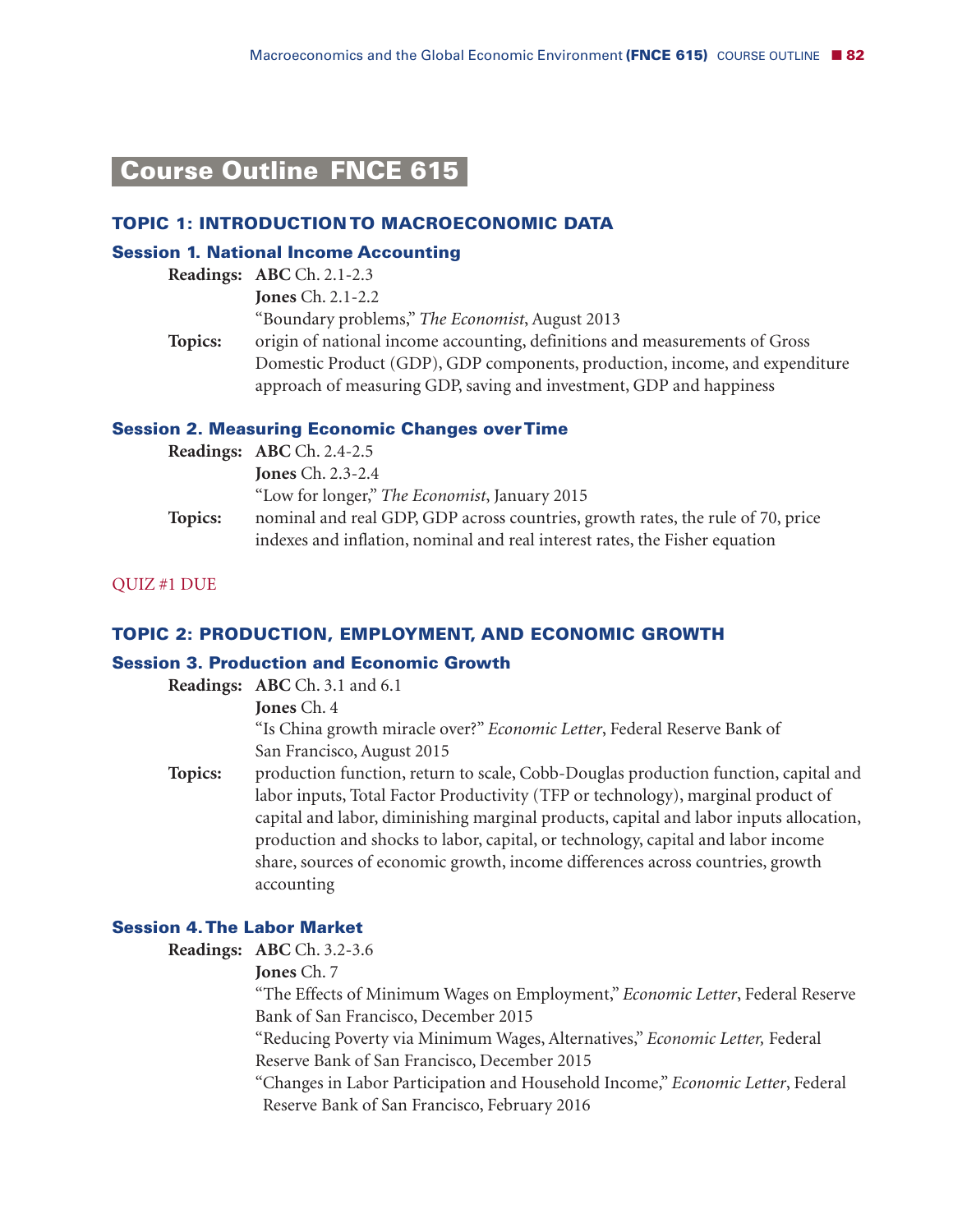**Topics:** the U.S. labor market, labor demand, labor supply, income and substitution effects, labor market equilibrium, full-employment output, wages and inequality, labor market measurements, frictional vs. structural unemployment, natural rate of unemployment, Okun's law

QUIZ #2 DUE

### **TOPIC 3: ECONOMIC MARKETS**

#### **Session 5. Consumption and Saving Decisions**

**Readings: ABC** Ch. 4.1 and appendix 4.A

**Jones** Ch. 16

"U.S. household deleveraging and future consumption growth," *Economic Letters*, Federal Reserve Bank of San Francisco, May 2009

**Topics:** consumption and saving decisions, the intertemporal budget constraint, income and wealth, income and substitution effects, permanent-income hypothesis, Ricardian equivalence, borrowing constraints, empirical evidence on consumption

### **Session 6. Investment and Goods Market Equilibrium**

|         | Readings: ABC Ch. $4.2-4.3$                                                                                                                                                                          |
|---------|------------------------------------------------------------------------------------------------------------------------------------------------------------------------------------------------------|
|         | <b>Jones Ch. 17</b>                                                                                                                                                                                  |
|         | "Why are interest rates so low?" Part 1, Part 2, Part 3 by Ben Bernanke, March-April                                                                                                                 |
|         | 2015.                                                                                                                                                                                                |
| Topics: | firms' investment decisions, the user cost of capital, desired capital stock and invest-<br>ment, components of physical investment, saving and investment equilibrium and the<br>real interest rate |
|         |                                                                                                                                                                                                      |

#### QUIZ #3 DUE

### **TOPIC 4: THE BUSINESS CYCLE**

#### **Session 7. Firms Pricing Behavior and the Phillips Curve**

**Readings: ABC** Ch. 11.2 and 12 **Jones** Ch. 12 "Sticky situations," *The Economist*, November 2006 **Topics:** the business cycle, firms pricing behavior, unemployment and inflation, the Phillips curve, the role of inflation expectations

### **Session 8. Aggregate Demand and Aggregate Supply**

**Readings: ABC** Ch. 9.5-9.6

**Jones** Ch. 13

"The high cost of falling prices," *The Economist*, February 2015

"Will the Economic Recovery Die of Old Age?" *Economic Letter*, Federal Reserve Bank of San Francisco, July 2012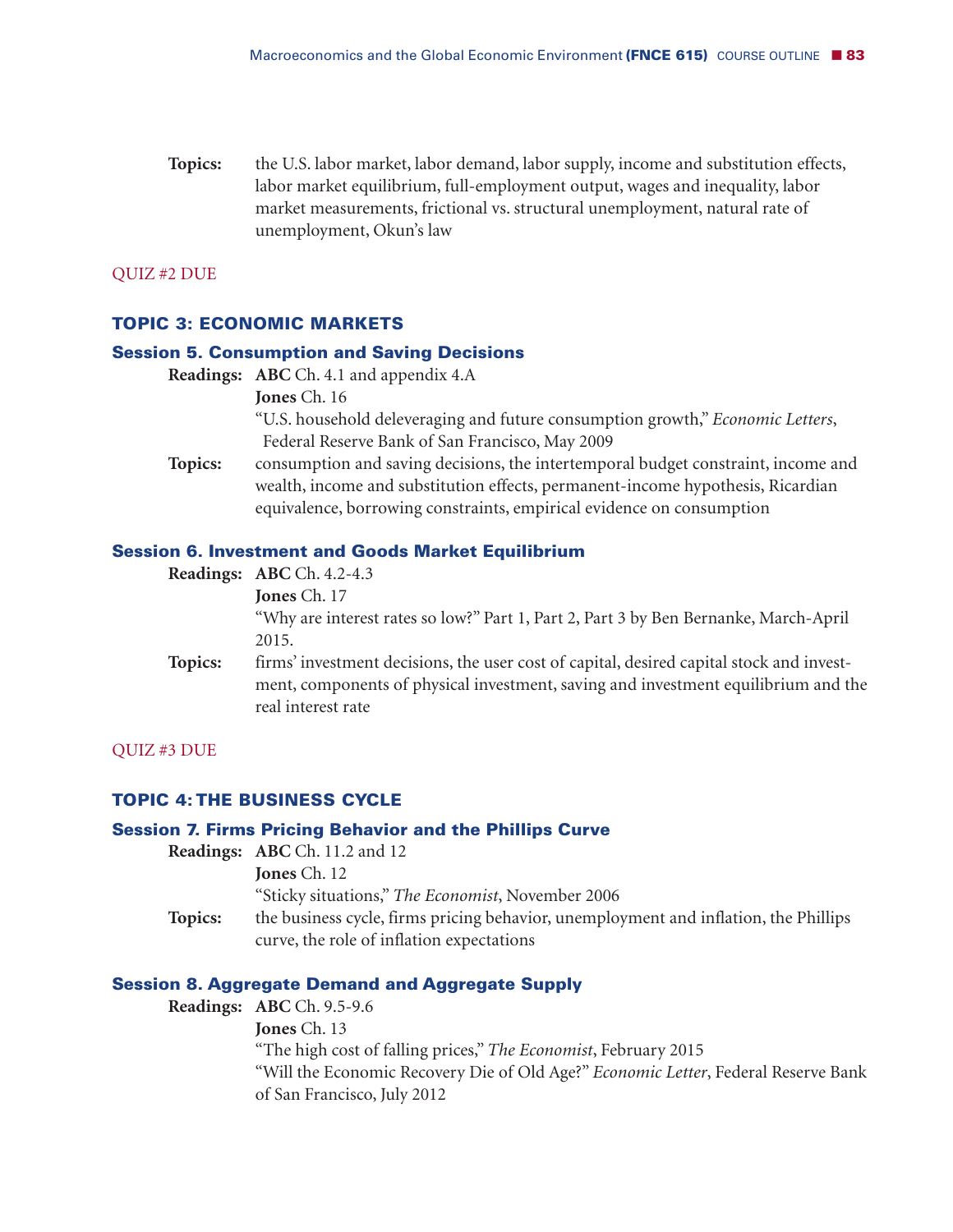**Topics:** aggregate demand curve, aggregate supply curve, the AS/AD framework, the liquidity trap, the dangers of deflation, expectations and economic activity

#### QUIZ #4 DUE

## **TOPIC 5: MONETARY POLICY**

### **Session 9.The Federal Reserve System and U.S. Monetary Policy**

| <b>Readings: ABC</b> Ch. 14.1-14.3 |  |  |  |  |      |
|------------------------------------|--|--|--|--|------|
|                                    |  |  |  |  | י ני |

- "Tools of Monetary Policy," Ch. 15 by Frederic Mishkin on Study.Net "Age shall not weary her," *The Economist*, December 2013 "Monetary policy, money, and inflation," *Economic Letter,* Federal Reserve Bank of San Francisco, July 2012 **Topics:** the Federal Reserve System, central banking around the world, the Federal Open
	- Market Committee, money supply creation, conventional monetary policy, open market operations, the federal fund market

# **Session 10. Monetary Policy Rules and Unconventional Monetary Policies**

|         | <b>Readings: ABC</b> Ch. 14.4-14.5                                                               |
|---------|--------------------------------------------------------------------------------------------------|
|         | "Will unconventional policy be the new normal?" <i>Economic Letter</i> , Federal Reserve         |
|         | Bank of San Francisco, October 2013                                                              |
|         | "After the First Rate Hike," <i>Economic Letter</i> , Federal Reserve Bank of San Francisco,     |
|         | January 2016                                                                                     |
| Topics: | monetary policy rules, the Taylor rule, the limits of conventional monetary policy,              |
|         | the Great Recession, unconventional monetary policy, macroprudential policies and<br>regulations |
|         |                                                                                                  |

#### QUIZ #5 DUE

### **TOPIC 6: THE GLOBAL ECONOMY**

### **Session 11. InternationalTrade**

- **Readings: Jones** Ch. 19
	- "Global Fallout from China's Industrial Slowdown," *Economic Letter*, Federal Reserve Bank of San Francisco, November 2015
- **Topics:** facts about international trade, reasons for trade, risk sharing, absolute and comparative advantage, costs and benefits of international trade

# **Session 12. International Finance**

|         | <b>Readings: ABC</b> Ch. 13                                                     |
|---------|---------------------------------------------------------------------------------|
|         | <b>Jones</b> Ch. 20                                                             |
| Topics: | the nominal and real exchange rates, the law of one price, the foreign exchange |
|         | market, interest rates and exchange rates movements, the real exchange rate and |
|         | net exports                                                                     |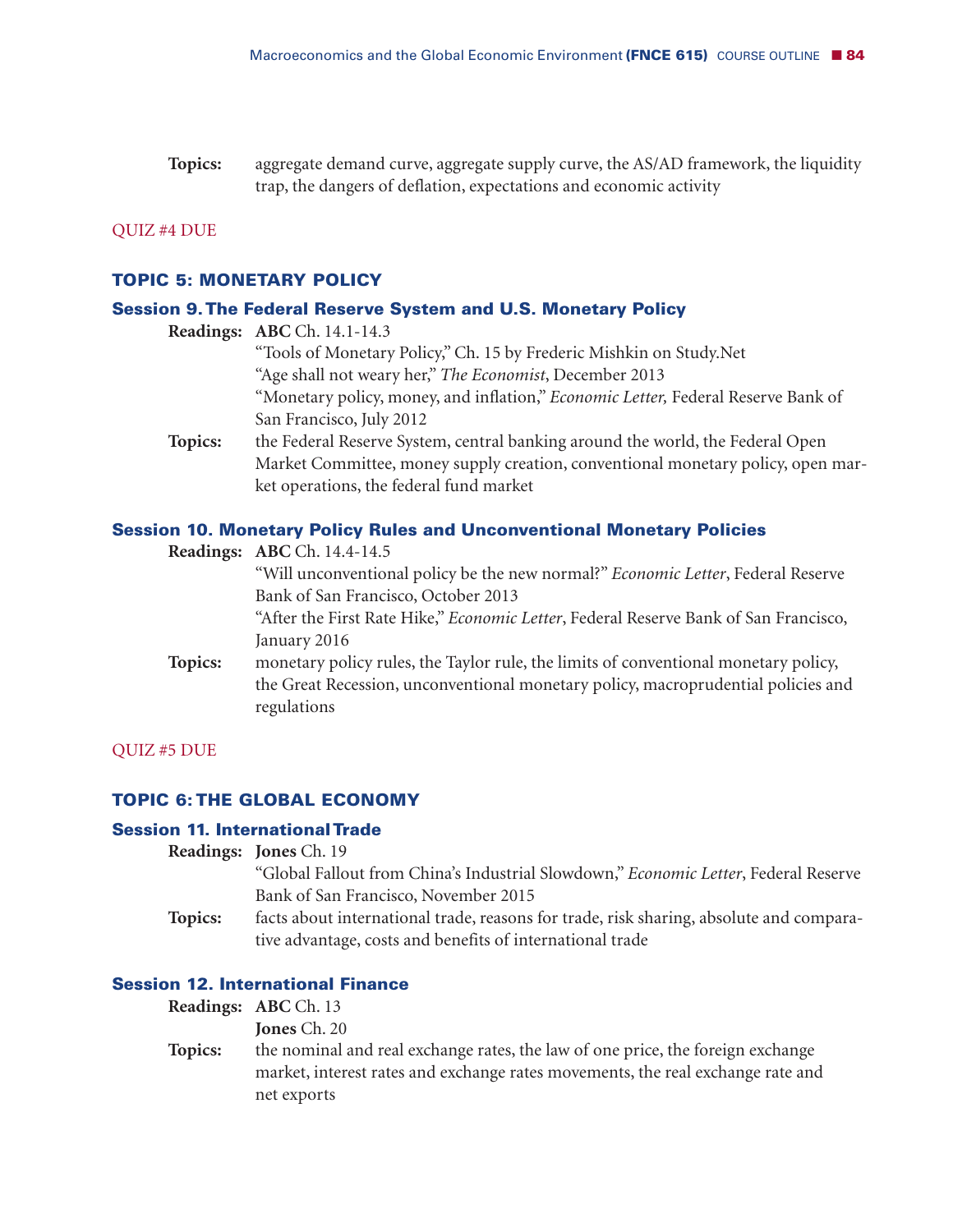# QUIZ #6 DUE

### **Session 13. What should JanetYellen do?**

**Readings:** "Monetary policy when the spyglass is smudged," *Economic Letter*, Federal Reserve Bank of San Francisco, November 2014 "Mixed signals: Labor markets and monetary policy," *Economic Letter*, Federal Reserve Bank of San Francisco, December 2014 **Case study:** "What should Janet Yellen do?" by Anthony Landry on Canvas

# **Review Session**

### **FINAL EXAMINATION**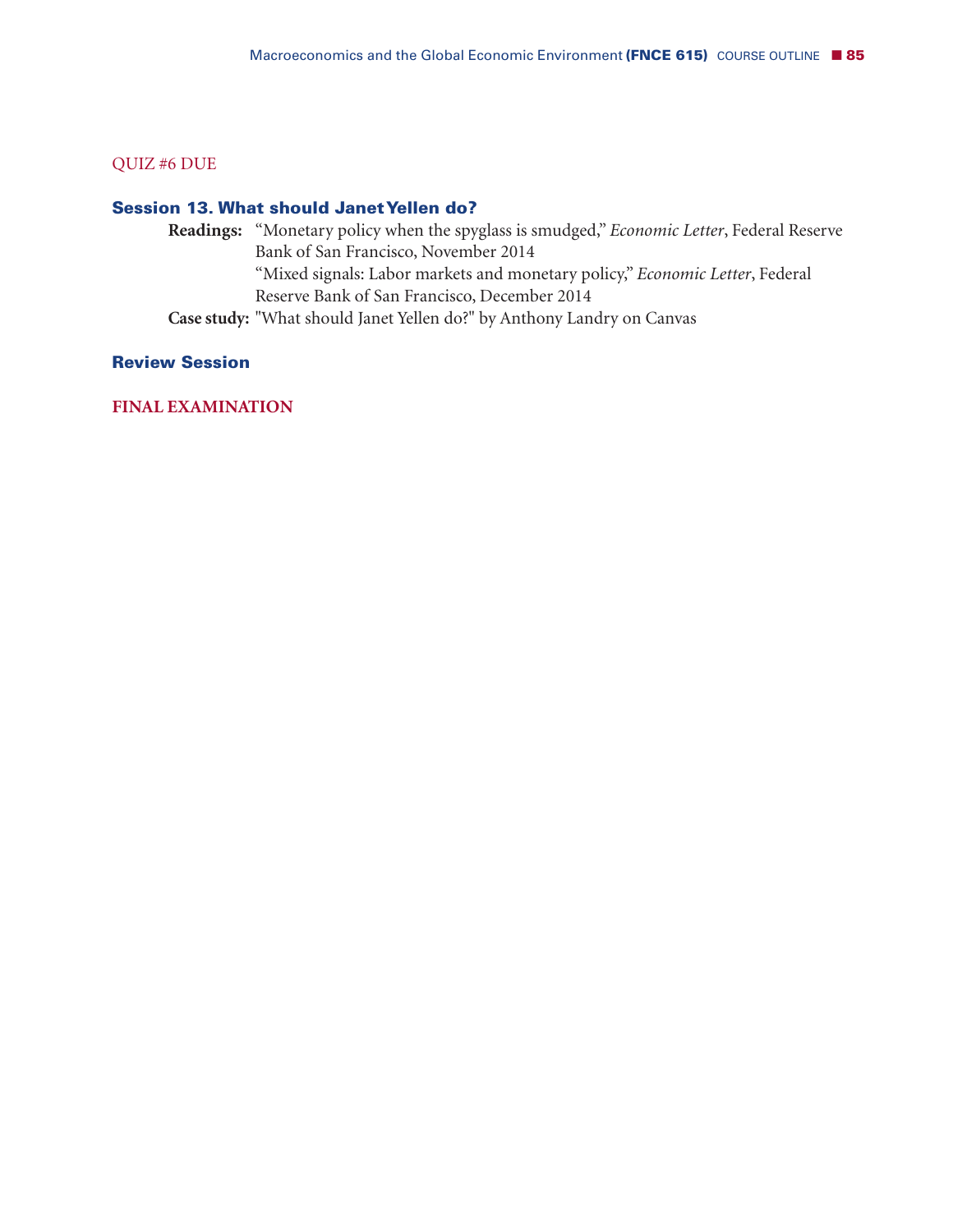# **Economics of Managerial Decision Making (MGEC 611)**

# **Course Description**

**Microeconomics for Managers Foundations (.5 cu)** establishes the micro-economic foundations for understanding business decision-making. Students with an economics background should still enjoy the application-oriented approach to basic economic concepts. The course covers demand, supply, market equilibrium under full information and policy interventions (4 lectures), perfectly competitive markets and pricing with market power (3 lectures), an introduction to game theory (3 lectures), a lecture on auctions (1 lecture), and additional topics of current interest. Students are expected to have mastered these materials before enrolling in the second quarter course: Microeconomics for Managers: Advanced Applications.

# **Waiver by Exam**

Incoming students who have an extensive background in economics may waive out of the first quarter of Microeconomics for Managers by passing a waiver exam. The second quarter covers advanced topics and is required for all students.

To be exempted from enrolling in MGEC 611: Microeconomics for Managers: Foundations, students have to pass a 90-minute waiver exam.

It should be noted that MGEC is a cohorted class, and offers the opportunity to work together with your learning team on problem sets and group projects, and so students report enjoying participating in both quarters, even if some of the material is review.

The MGEC 611 waiver exam tests mastery of the following topics:

- **1.** Reservation Prices and Demand Curves
- **2.** Market Equilibrium and Elasticity
- **3.** Government Interventions
- **4.** Cost-Minimizing Production
- **5.** Producing in Perfect Competition
- **6.** Optimal Monopoly Production and Pricing
- **7.** Vertical Relations: Double Marginalization and Solutions
- **8.** Game Theory: Simultaneous games
- **9.** Game Theory: Sequential Games
- **10.** Advanced Game Theory: Repeated/Infinite Games
- **11.** Auctions and Bidding Strategies

Please note, you should not expect to pass the waiver exam if you have a passing familiarity with these topics, or even some deeper expertise in a subset of the topics. The MGEC course teaches these topics at a very advanced level, with specialized applications to business settings, and the waiver exam is designed to mirror this content. Many students who have undergraduate economics degrees still find they need to take the course, as they may not have covered all topics in depth, or may need to review some areas.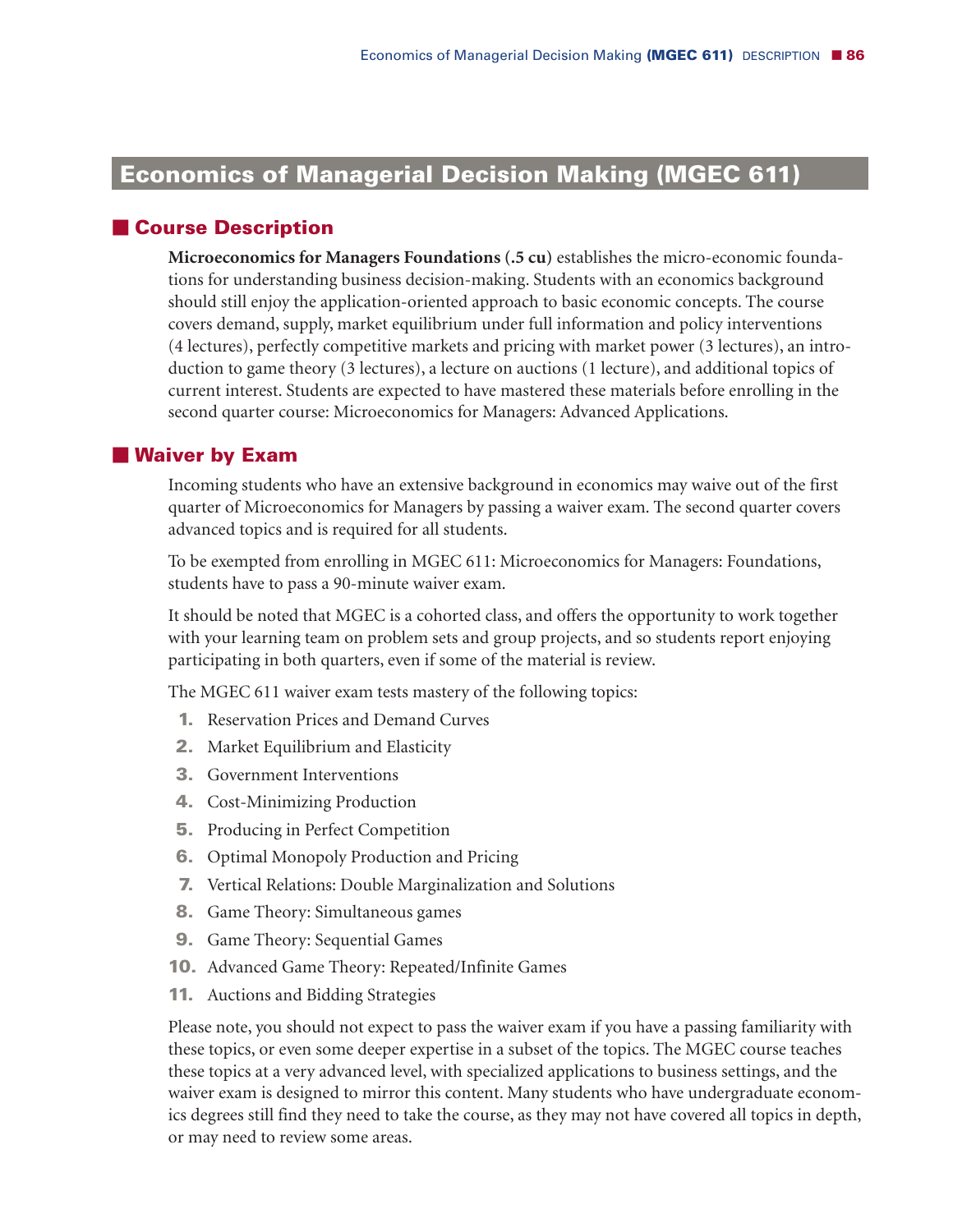# **Syllabus MGEC 611-**

# **Readings**

The principal readings for the course will take the form of short popular press articles, posted on Canvas. Each class session will have one to three articles assigned for reading in advance of class. For students who wish to supplement the lectures, the primary textbook is *Microeconomics*, Doug Bernheim and Michael Whinston, 2nd Edition, McGraw-Hill [**BW** below]. It is not mandatory, but may be useful for students with no or little background in economics, or those who have not seen similar material in many years. The text is available at the bookstore.

Before each class, we expect all students to have read the assigned newspaper articles for that class to facilitate a classroom discussion on the lecture's lesson. PDF versions of the assigned articles are available under "Files\Reading" on Canvas.

# **Teaching Assistants**

TAs are responsible for holding office hours, teaching TA sessions, and performing grading. For the most part, we request that you not email TAs, and rather ask questions on the central Canvas site—this allows all students to benefit from your question, and prevents the TAs from having to answer the same thing several times, since they have so many students to assist.

TA office hours are a time to receive one-on-one help from TAs. This is essentially free "tutoring" time, when the TA can go through any concepts you might be struggling with. We do ask, however, that students not ask directly about the problem sets in office hours. Instead, please come prepared to ask for help with similar questions, or the general concept being covered by a certain problem. If you have clarifying questions on problem sets, please ask them on Canvas.

### **TA Sessions**

Lecture time is scarce, and will thus be targeted at conveying the core concepts, motivating the intuition behind the concepts and their usefulness, providing an outline of how to solve problems, and class discussion. If you have not taken economics before, do not have a quantitative background, or find yourself struggling to understand the slides, you can go to TA sessions (also called "recitations") for more details on how to solve problems and step-by-step description of the math involved. This combination of lecture plus TA recitation sessions allows us to target lecture to the "median student," with recitation to supplement for students who find the pace too fast. While going to recitation is not mandatory, it will be extremely helpful if you struggle to understand the lecture materials. The TA will go through the problems solved in lecture more slowly, in greater detail, as well as doing supplementary problems when time allows. There will also be fewer students in each TA session, which will allow you to ask questions and receive more customized assistance.

You do not need to register for TA recitation sessions, but should plan to choose the one that fits your schedule and attend it regularly.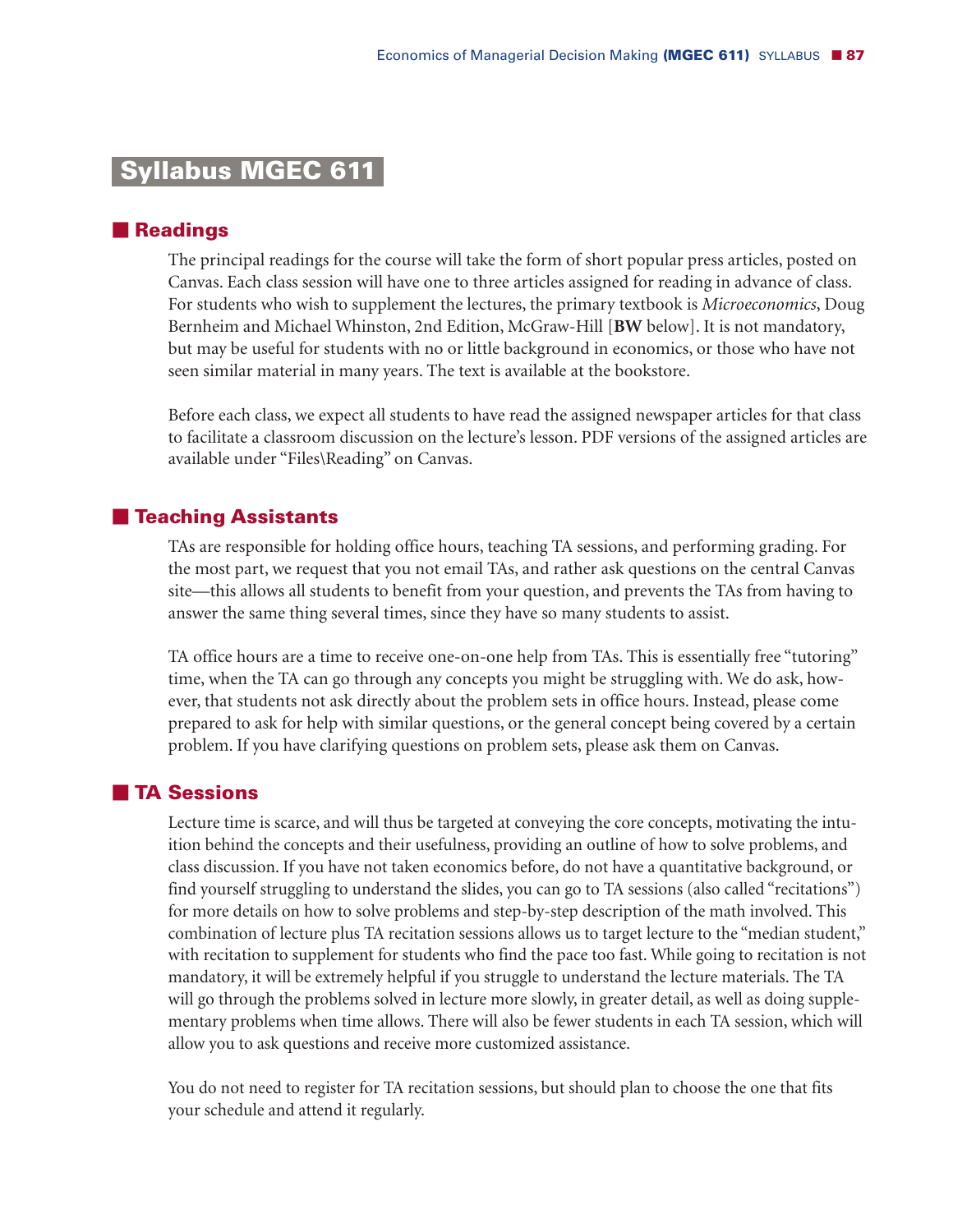## **Mathematical Requirements**

In this class, you are required to be able to do algebra and calculus. If you struggle with these, you may consider investing in a graphing calculator (TI-89) that can take derivatives for you. To be successful in this class, you should:

- **1.** Be able to graph an equation, especially a linear equation.
- **2.** Be able to solve a system of two linear equations and two unknowns.
- **3.** Be able to compute the derivative of a simple equation.
- **4.** Know how to find the maximum or minimum of a function using derivatives.

If you struggle with any of the above, we suggest reviewing the Math for Business course, available on Canvas, in addition to attending the first recitation session.

# **Grading Policies**

We encourage students to work together with their learning teams to solve the problem sets. However, each student must write up and submit an individually generated problem set. If you need to collaborate with someone outside your learning team, please write their name on your problem set, e.g., "Additionally consulted: Susan C. Wharton."Working together with your learning team is a great way to build a community that will be with you throughout your Wharton experience, and to learn from one another's strengths.

Problem sets should be submitted to the section-labeled hanging folders just inside **1041 Steinberg Hall-Dietrich Hall** (i.e. the smaller door to the left of the main entrance to the 1400 suite). Please submit your problem set to the correct folder associated with your section. The door will be closed at 4 pm on the day of the deadline. Please be mindful that this is a working office. **Submissions will not be accepted once the door is closed, and submissions will not be accepted through any other method, including email.**

The exam is closed book, but a one page "crib sheet" of formulas is allowed along with a standalone (not a phone or a computer) calculator (details to be discussed in class).

Each problem set is graded on a twenty-point scale across all problems in the problem set. Full points will be given for correct answers showing the derivations; Points will be subtracted for mathematical and logical errors. Zero points will be given for no answers OR correct answers without supporting derivation.

If you wish to dispute a grade on an assignment or an exam, you must do so by set deadlines. For problem sets, this deadline will be the Friday after the problem sets are handed back. For exams, the deadline will be announced, but will be no more than 1 week after the exams are available for pickup. In order to file a dispute, you must ante up 5% of the value of the assignment. If we conclude that your dispute is valid, you will receive the 5% back, but if not, we will keep it. We also reserve the right to re-grade all parts of a disputed assignment, not only the specific parts you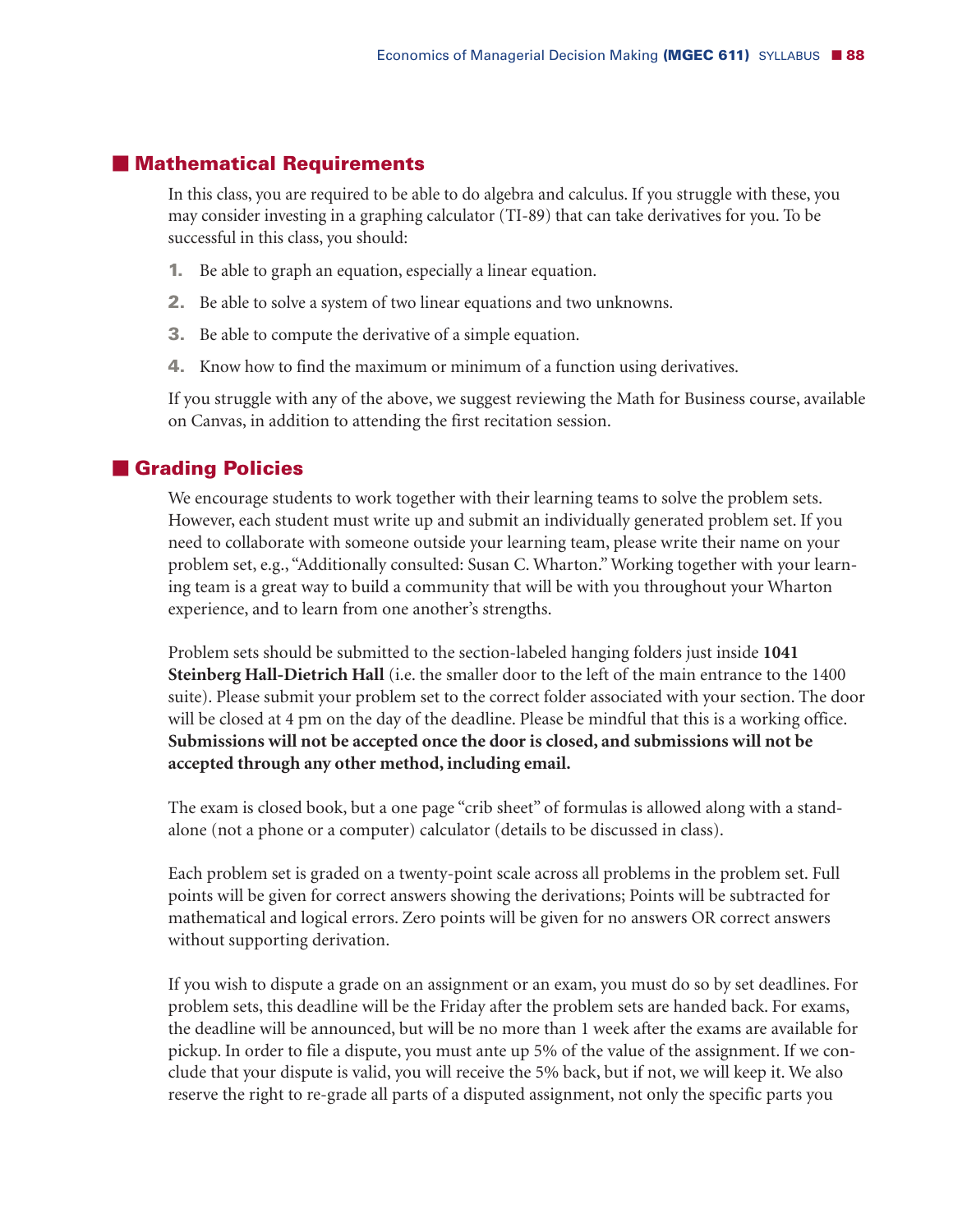wish to dispute. Finally, your dispute must be put into writing, attached to the original graded problem set or exam, and submitted to the same place that the homework assignments are submitted, by 4 pm on the dispute deadline. Again, **disputes will not be accepted beyond the deadline,which will be no more than 1 week after graded materials are available for review, and disputes will not be accepted through any other method.**

#### **Any evidence of cheating is sent immediately to the Dean.**

Your score for the course will be calculated according to the following table. Course grades will be "curved" by individual instructors.

| <b>Assessment</b>            | % of Grade |
|------------------------------|------------|
| Problem Set 1                | 13%        |
| Problem Set 2                | 13%        |
| Problem Set 3                | 13%        |
| MGEC 611 Exam                | 50%        |
| Attendance and Participation | $11\%$     |

# **Classroom Policies**

- **1.** Each student must sit in his or her assigned seat with name-card displayed.
- **2.** You are expected to have read the assigned articles before class. We suggest that you briefly discuss them with your learning teams as well.
- **3.** We will cold-call people. If this is an issue for you, please discuss it with your instructor.
- **4.** If you would like to take notes electronically, tablets but not laptops or smartphones can be used in the classroom.
- **5.** Wharton "concert rules" apply: be seated when class is scheduled to start and don't leave the room unless absolutely necessary.

# **Attendance Policies**

We will rely on the attendance app developed by the MBA Program Office (MBAPO) in conjunction with the seating chart to record attendance. Arriving FIVE or more minutes late for class is treated as an absence and absences will be excused only for the specific reasons listed on the MBAPO website. Please review the MBAPO's core course attendance policy here: https://spike.wharton.upenn.edu/mbaprogram/Policies/MBA%20Program%20Attendance %20Policy.cfm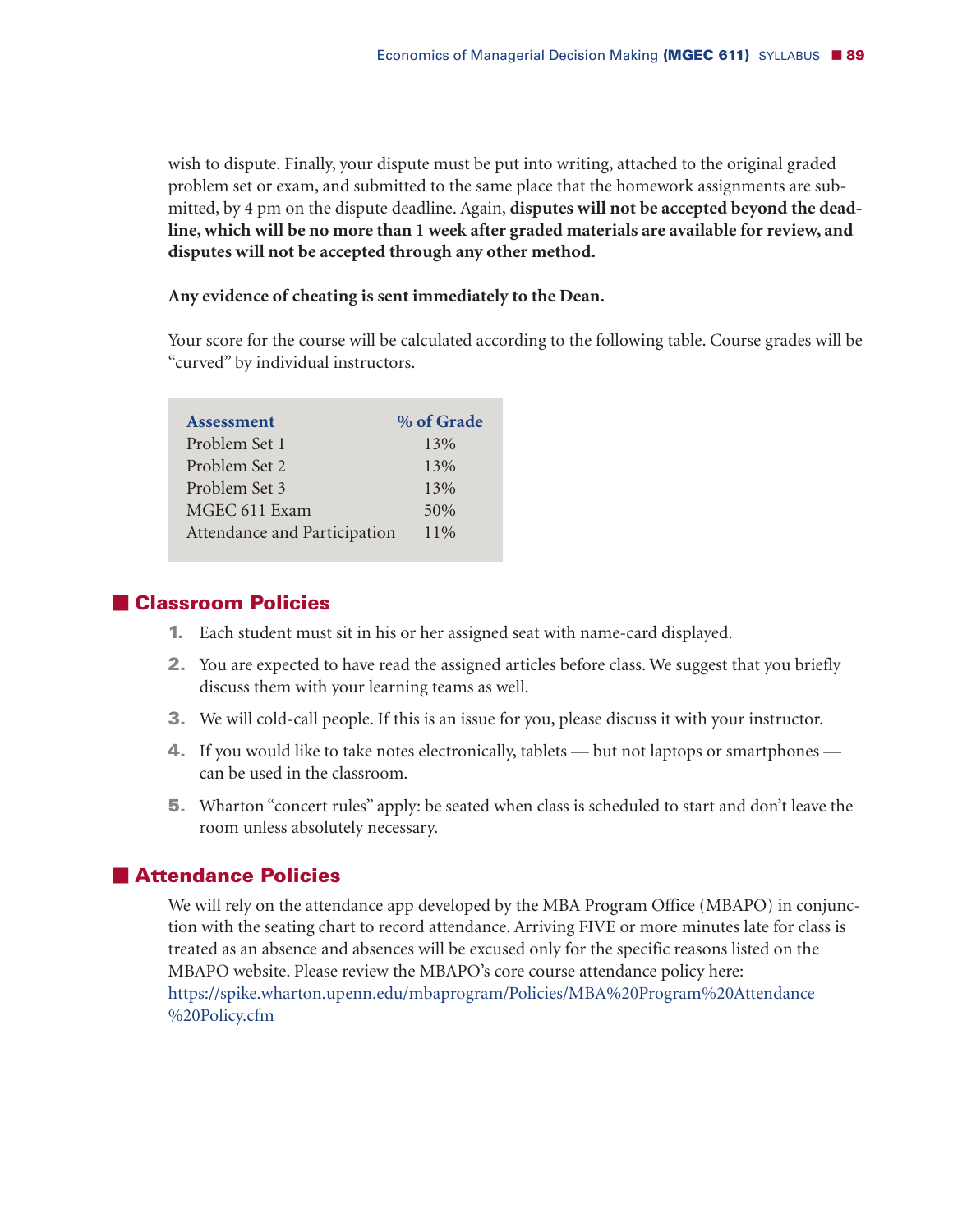# **How to be Successful in this Class**

This is a quantitative class, and the exams will test your ability to solve problems with the tools we learn, rather than your memorization of facts. Because of this, the best way to study is to go through the problems we do in class and redo the problem sets carefully on your own. Repetition, in particular of actually answering quantitative problems yourself, is very helpful.

We recommend going through the lecture notes between classes with a pen and paper, doing the example problems out long-form. Additionally, working through the problem sets is not merely busy-work for a grade — they are truly the best preparation for the exam!

If you are struggling, please go to office hours and TA sessions early in the term—do not wait until you are behind!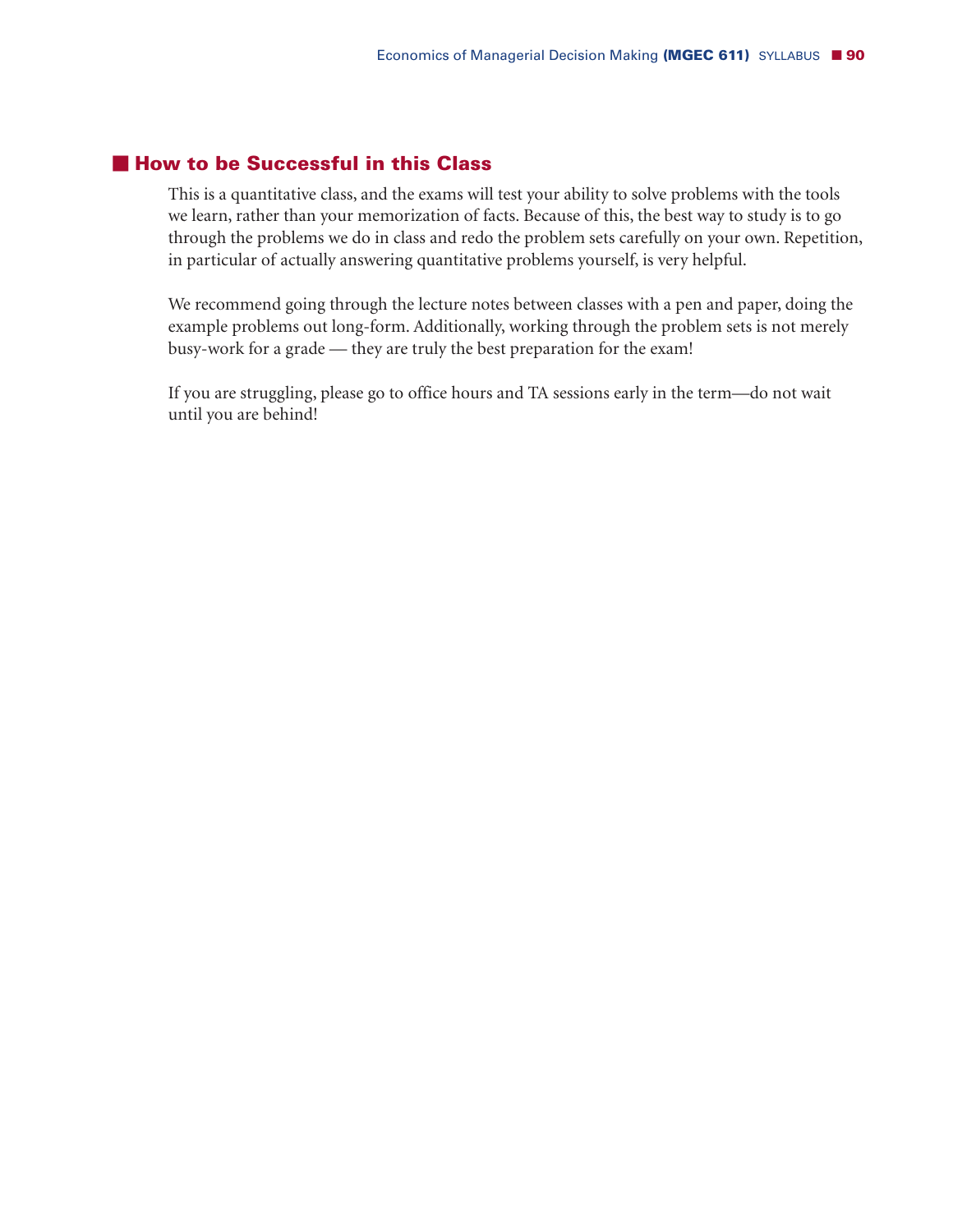# **Course Outline MGEC 611-**

### **KEY**

**BW** *Microeconomics*, Doug Bernheim and Michael Whinston, 2nd Edition, McGraw-Hill.

# **UNIT 1:THE CONTEXT IN WHICH FIRMS OPERATE**

### **Session 1: Course Introduction and Market Demand**

- 1. Overview of the Course
- 2. Reservation Prices and Demand
- 3. Aggregating Demand Curves

**Article:** "Frustrations of Air Travel Push Passengers to Amtrak," Ron Nixon, *The New York Times*, 08/15/2012 www.nytimes.com/2012/08/16/business/hassles-of-air-travel-push-passengers-toamtrak.html

**Textbook: BW** Chapters 2.1, 14.2 section on "Market Demand," 14.5

#### **Session 2: Equilibrium and Elasticity**

- 1. Supply and Market Equilibrium
- 2. Welfare: Consumer and Producer Surplus
- 3. Understanding Consumer Demand: Price elasticity, income elasticity, and cross-price elasticity

**Article:** "A Deeper Look at Uber's Dynamic Pricing Model," Bill Gurley, *Above the Crowd*, 3/11/2014 http://abovethecrowd.com/2014/03/11/a-deeper-look-at-ubers-dynamic-pricing-model/

**Article:** "Dynamic Pricing in a Post-Uber World," Erika Morphy, *Forbes*, 8/31/2014. www.forbes.com/sites/erikamorphy/2014/08/31/dynamic-pricing-in-a-post-uber-world/

**Textbook: BW** Chapters 2.3, 2.4

#### **Session 3: Government Interventions:Taxes and other Regulation**

- 1. How interventions affect a market equilibrium
- 2. Incidence of interventions
- 3. Externalities, and why governments intervene.

**Article:** "PA House passes cigarette tax for Philly schools," Kevin McCorry, *WHYY*, 7/2/2014. www.newsworks.org/index.php/homepage-feature/item/69972-cigarette-tax-for-philly-schoolsclears-major-hurdle-in-pa-house

**Article:** "A Price Tag on Carbon as a Climate Rescue Plan," Justin Gillis, *The New York Times*, 5/30/2014. www.nytimes.com/2014/05/30/science/a-price-tag-on-carbon-as-a-climate-rescueplan.html

**Textbook: BW** Chapter 15.1, 15.2, 20.1, 20.3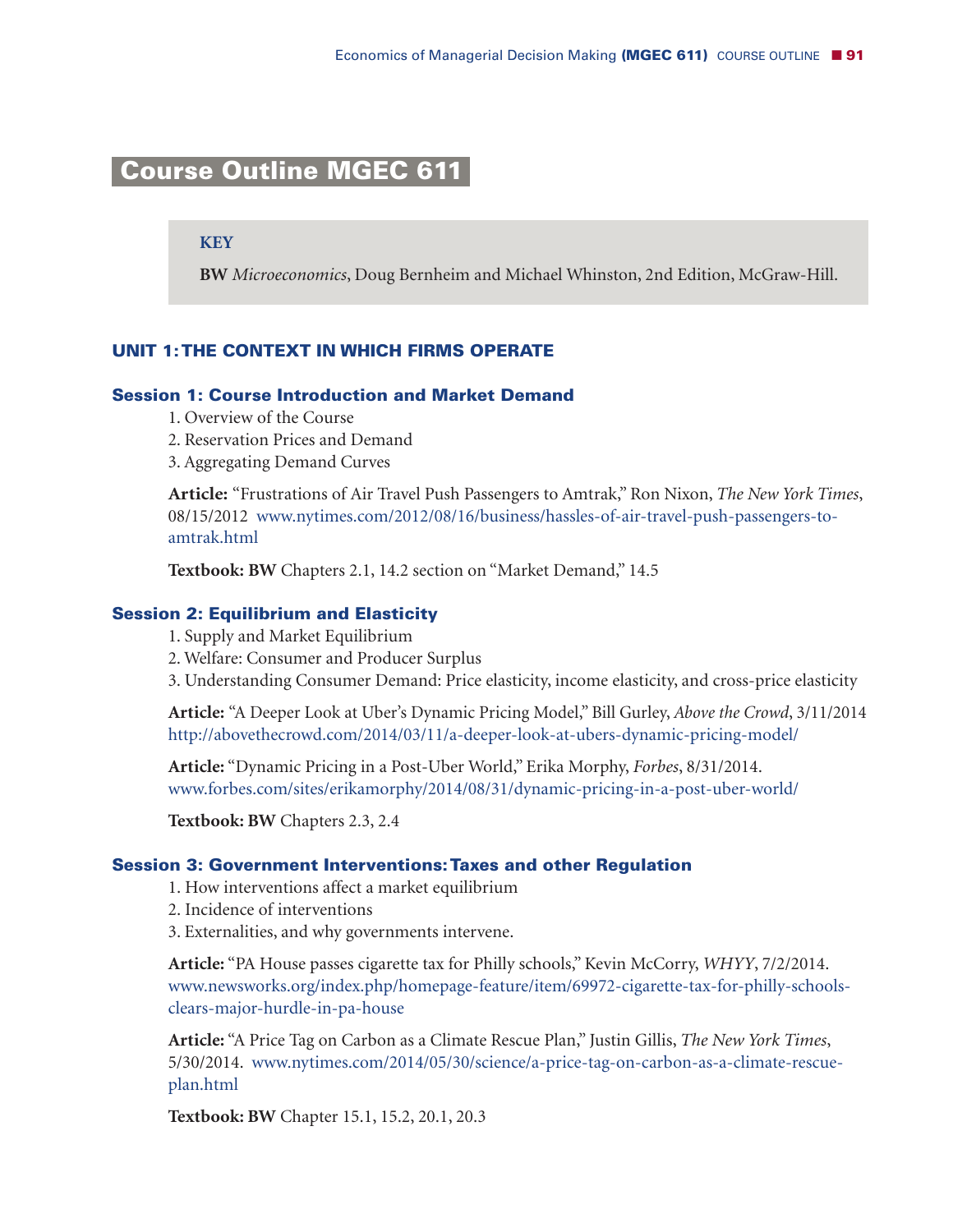# **UNIT 2: PRODUCTION DECISIONS AND PRICING**

### **Session 4: Production and Supply Curves**

- 1. Types of costs firms face
- 2. Production functions
- 3. Solving for the optimal ratio of inputs
- 4. Solving for a variable cost function

**Article:** "Game over for 520 Zynga workers," Brett Molina and Jon Swartz, *USA Today*, 06/04/2013. www.usatoday.com/story/tech/gaming/2013/06/03/zynga-layoffs-mark-pincus/ 2385291/

**Article:** "There's some serious cost-cutting going on at ESPN — and it should make everyone nervous," Myles Udland, *Business Insider*, 7/10/2015. www.businessinsider.com/cost-cutting-is-coming-to-espn-2015-7

**Textbook: BW** Chapters 2.2, 7.2, 7.3 (through p. 223), 8.1-8.

# **Session 5: Producing in Perfectly Competitive Industries**

1. What do we mean by a "perfectly competitive" market?

- 2. Profit maximization by perfectly competitive firms
- 3. Market outcomes in perfectly competitive markets
- 4. Short Run vs. Long Run decision-making

**Article:** "Asian Group Tries to Stem Rubber's Swoon," Huileng Tan, *The Wall Street Journal*, 2/10/2014. http://online.wsj.com/news/articles/SB10001424052702304558804579374410575515906

**Article:** "Gourmet Cupcakes Are An Awful Business," Max Nisen, *Business Insider*, 4/18/2013. www.businessinsider.com/gourmet-cupcakes-business-strategy-2013-4

**Textbook: BW** Chapter 9 (in particular 9.3), 14.3, 14.4

### **PROBLEM SET 1 DUE**

#### **Session 6: Producing with Market Power: Monopoly**

- 1. What is market power?
- 2. Marginal Revenue and choosing how much to produce ("setting price")
- 3. Sources of Market Power: patents, licenses, etc.
- 4. The Inverse-Elasticity Pricing Rule

**Article:** "Officials Question the Rising Costs of Generic Drugs," Elisabeth Rosenthal, *The New York Times*, 10/7/2014. www.nytimes.com/2014/10/08/business/officials-question-the-risingcosts-of-generic-drugs.html?partner=rss&emc=rss&\_r=1

**Article:** "What #SharkWeek Can Teach You About Scarcity in Your Pricing Strategy," Grace Losso, *Price Intelligently*, 8/13/2012. www.priceintelligently.com/blog/bid/153373/What-SharkWeekcan-Teach-You-About-Scarcity-in-Your-Pricing-Strategy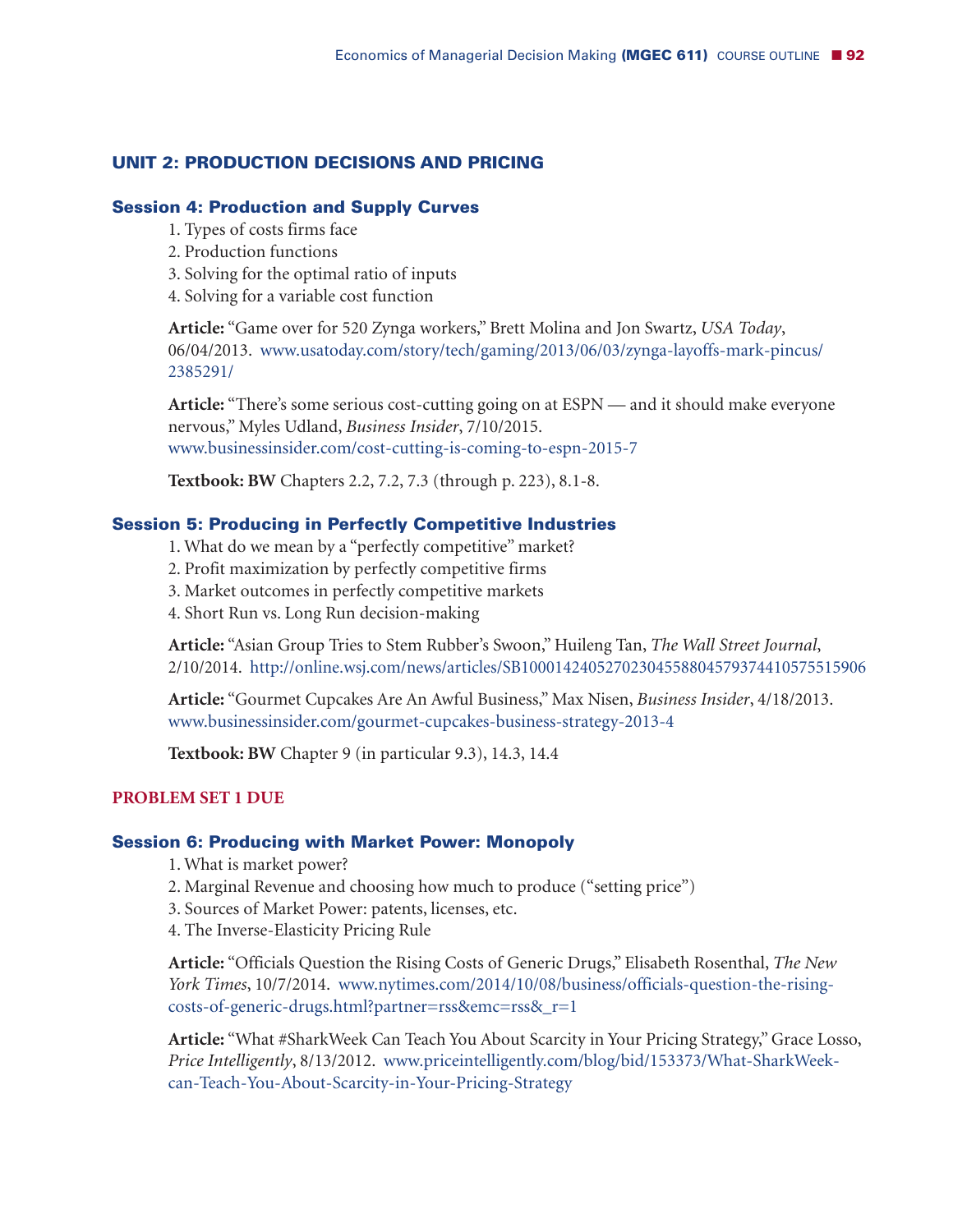**Article:** "Competition Is for Losers," Peter Thiel, *The Wall Street Journal*, 9/12/2014. www.wsj.com/articles/peter-thiel-competition-is-for-losers-1410535536

**Textbook: BW** Chapter 17.1-17.3

## **Session 7: Pricing in Vertical Markets**

- 1. How market structure at different levels affects the final goods market
- 2. Double markups and how to avoid them
- 3. Implications of forms of downstream/retail competition
- 4. Optimal contracts to overcome vertical market distortions

**Article:** "New Made-to-Order Mattress Startup Will Make You a Personalized Bed at Half the Price," Sage Lazzaro, *Observer.com*, 08/04/2015. http://observer.com/2015/08/new-made-to-order-mattress-startup-will-make-you-apersonalized-bed-at-half-the-price/#ixzz3hynXQMOF

**Article:** Letter to FCC re: Comcast/Time Warner and Net Neutrality, Al Franken, 02/27/2014. www.franken.senate.gov/files/letter/140227FCCLetterComcastTWC.pdf

**Article:** "Sticker shock: Why are glasses so expensive?," Lesley Stahl, *CBS News*, Oct 7 2012. www.cbsnews.com/news/luxottica-eyewear-why-are-glasses-expensive/

**Textbook:** PR Appendix to Chapter 11, available on study.net.

### **UNIT 3: GAMETHEORY FUNDAMENTALS**

## **Session 8: Simultaneous Move Games**

- 1. Overview of MGEC 612
- 2. Game theory as a framework for thinking about strategy
- 3. The elements of a game and different types of games.
- 4. Simultaneous move games: drawing a game board, dominant strategies, dominated strategies, and Nash Equilibrium

**Textbook: BW** Chapter 12.1-12.2, 12.3 (through p. 406), 12.4 (through p. 417)

**Video:** "Golden Balls" 1: www.youtube.com/watch?v=p3Uos2fzIJ0

**Video:** "Golden Balls" 2: www.youtube.com/watch?v=S0qjK3TWZE8

### **Session 9: Sequential and Repeated Games**

- 1. Sequential games, the game tree, and backwards induction.
- 2. Credible and non-credible threats.
- 3. Changing the game structure to change the outcome.

**Textbook: BW** Chapter 12.4 (from p. 418), 12.5

**Article:** "Best Buy Holiday Pricing Will Match Rivals Even After Items Are Sold," Mae Anderson, *Associated Press*, 11/21/13. www.huffingtonpost.com/2013/11/21/best-buy-will-matchprice\_n\_4319427.html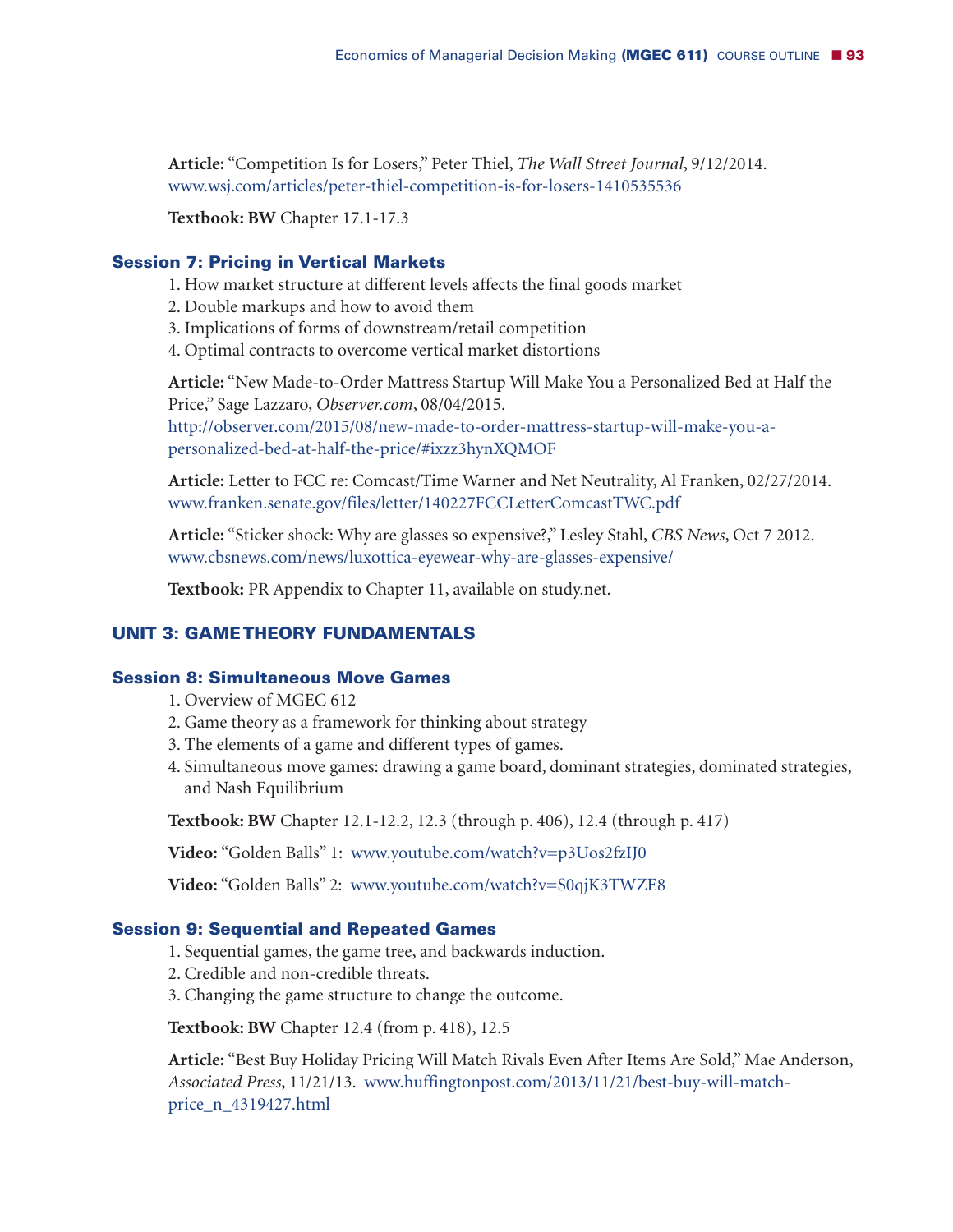**Article:** "Did Greece Score an Own Goal with Game Theory?" Dhara Ranasinghe, *CNBC*, Jul 7, 2015. www.cnbc.com/2015/07/07/did-greece-score-an-own-goal-with-game-theory.html

## **Session 10: Repeated and Infinite Game**

- 1. Finitely-Repeated simultaneous move games.
- 2. Review of time-value and discounting principles
- 3. Strategies in repeated interactions
- 4. Application: Price Wars
- 5. Mixed strategies and wars of attrition

**Textbook: BW** Chapter 19.5

**Article:** "\$1 Pizza Slice is Back After a Sidewalk Showdown Ends Two Parlors' Price War," Matt Flegenheimer, *The New York Times*, September 5 2012. www.nytimes.com/2012/09/06/nyregion/two-manhattan-pizza-parlors-end-price-war.html

**Article:** "Silicon Valley Tech Giants Struck Deals on Hiring, Say Documents," Jeff Elder, *The Wall Street Journal*, April 20 2014. http://online.wsj.com/news/articles/SB10001424052702304626304579509700352730842

# **Session 11: Bidding and Selling in Auctions**

- 1. Common issues in auction design and format
- 2. Bidding functions in different auctions
- 3. The winner's curse
- 4. Considerations when running or bidding in auctions

**Textbook:** Varian Chapter 17

**Article:** "IPO Dutch Auctions Vs. Traditional Allocation,"Ari Weinberg, Forbes, 5/10/2014. www.forbes.com/2004/05/10/cx\_aw\_0510mondaymatchup.html

**Article:** "Google shares took off, but the IPO didn't,"Ari Levy, CNBC, Aug 19 2014. www.cnbc.com/2014/08/19/es-took-off-but-the-auction-didnt.html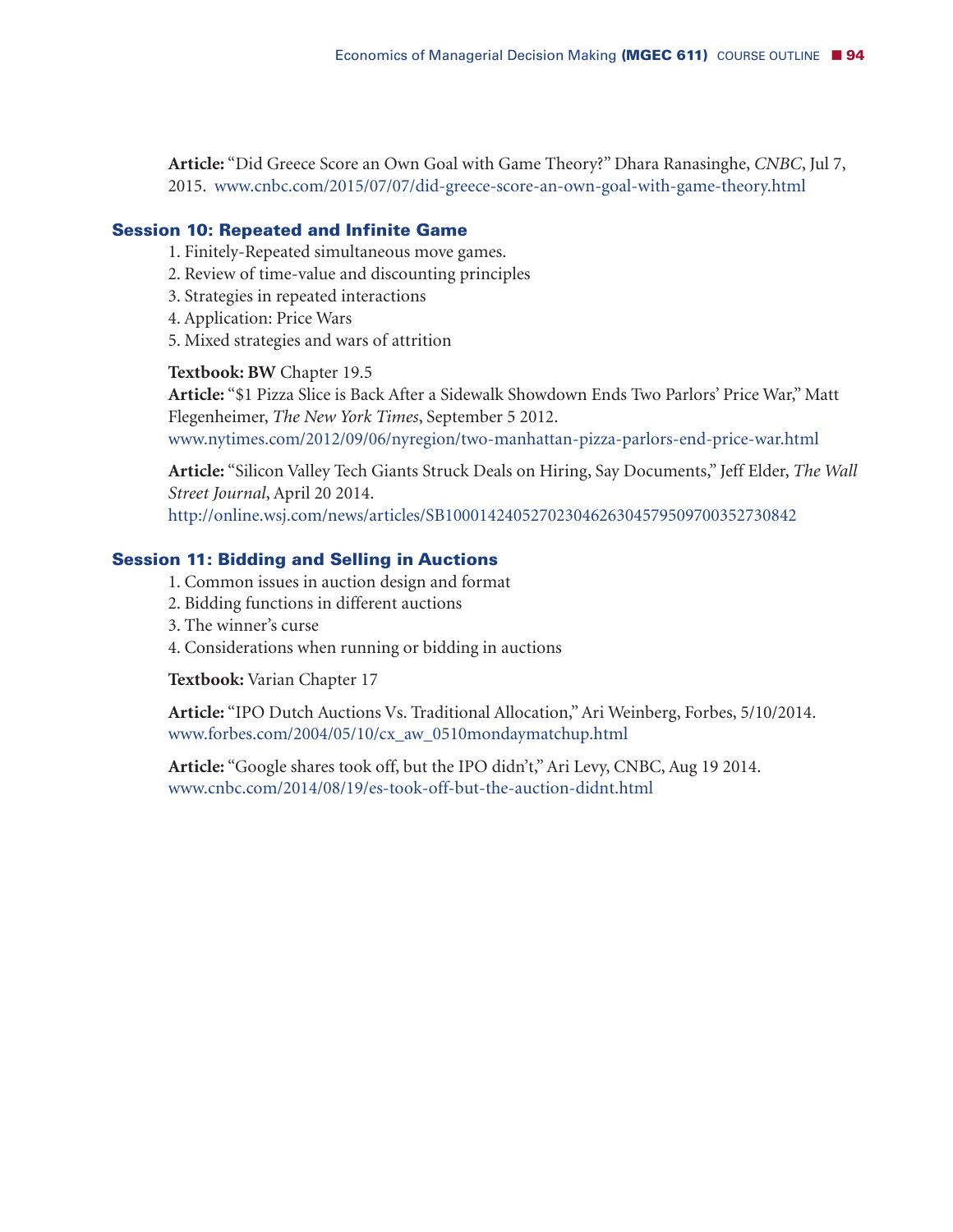# **Marketing Management: Program Design (MKTG 611)**

# **Course Description**

This course addresses the management challenge of designing and implementing the best combination of marketing actions to carry out a firm's strategy in its target markets. Specifically, the course seeks to develop your skills in applying the analytic perspectives, decision tools, and concepts of marketing to business decisions.

# **The Marketing Management: Program Design Waiver Process**

### **WAIVER BY CREDENTIAL**

### *DEADLINE: See Introduction to this Waiver Guide*

To waive or substitute by credential, a student must have completed an Introduction to Marketing or Marketing Strategy course at a four-year college. To waive MKTG 611 altogether, the course must have included decision-oriented case analyses with analytical rigor and the student must have earned a grade of A- or better. To substitute MKTG 611 by an upper-level elective marketing course of 0.5 credit units or more to be taken for a grade, the course need not have included case analysis and the student must have earned a grade of B or better.

### **Documenting Your Credentials**

A copy of the syllabus which includes the title and author of textbooks used in the class, and also the titles of the cases analyzed. The transcript from your admissions file will also be reviewed to ensure you meet the credential grading requirements.

# **WAIVING BY EXAM**

There is no waiver exam for this class.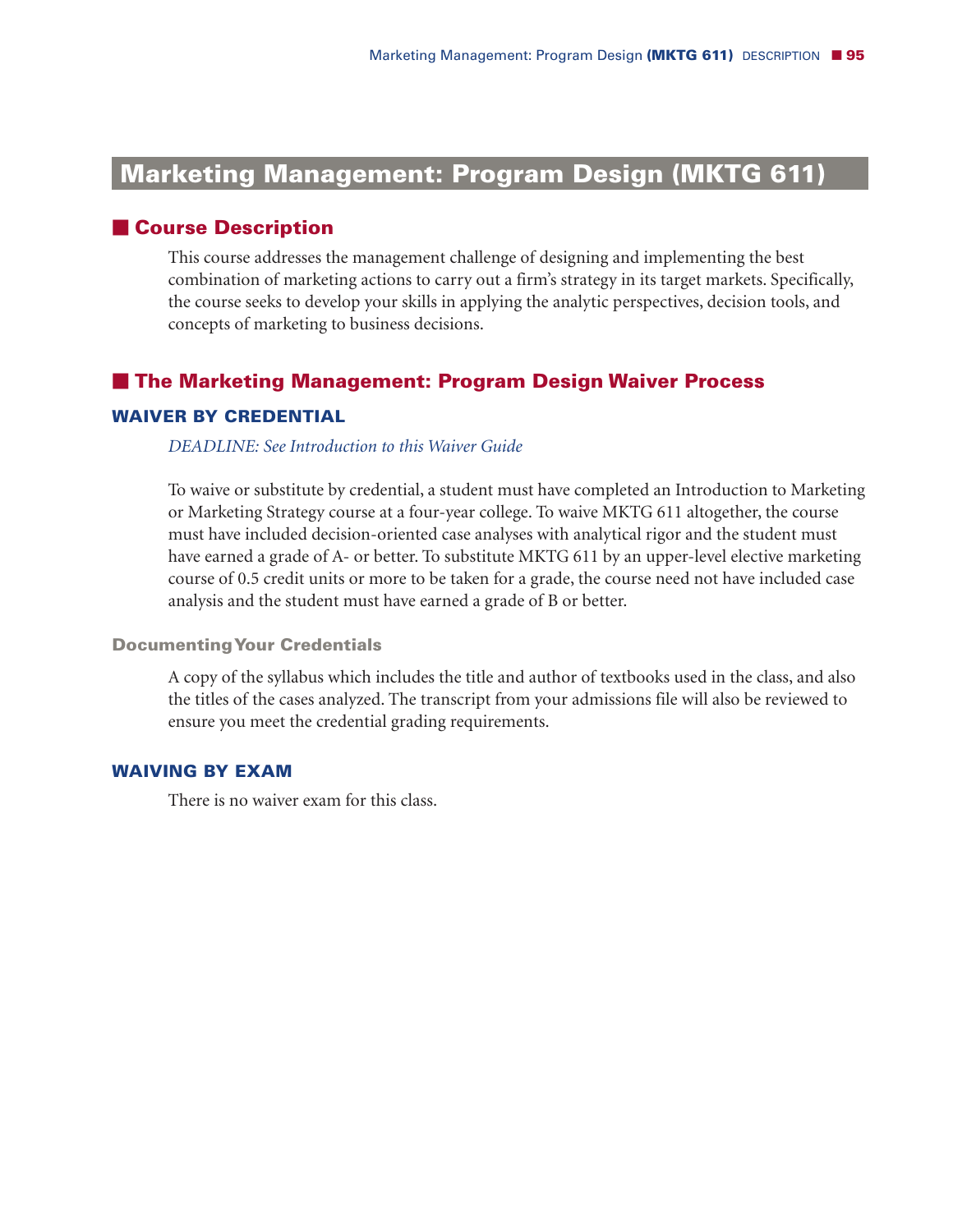# **Syllabus MKTG 611-**

# **Overview**

The first-quarter marketing course (MKTG 611) has two main objectives:

- **1.** First, to help you understand how organizations benefit by creating and delivering superior value to their customers and other stakeholders.
- **2.** Second, to help you develop analytical skills, apply decision tools, and learn frameworks that will discipline your approach to market analysis.

You will learn to make sound decisions regarding:

- **1. Segmentation, targeting, and positioning:** How to assess market potential, understand customer behavior, and focus appropriate resources on target segments and against competitors.
- **2. Branding:** How to create and position a brand. How to measure and leverage brand equity.
- **3. Pricing:** How to set prices that reflect and capitalize on underlying economic value to the customer, and thereby appropriate value for the firm.
- **4. Distribution channels:** How to conceptualize a distribution channel, and how to optimize the way in which distributors, retailers, and other intermediaries deliver products, services, and information to customers.
- **5. Marketing communications:** How to create effective content, develop integrated marketing and communications plans, and assess attribution for changes in customer behavior.

Throughout the course, you will be required and encouraged to:

- - Make and defend marketing decisions in stylized real-world problem situations with incomplete information (e.g., case studies and exercises that we will conduct in the classroom and via assignments).
- **IN Make cross-functional connections between marketing and other areas of business, including** finance, operations, and strategy.

The skills you acquire in MKTG 611 will be useful regardless of the industry or geography in which you decide to pursue your career.

# **Course Materials**

The MKTG 611 cases and copyrighted reading materials are available through Study.Net.

The MKTG 611 Canvas site houses additional readings, handouts, and other materials.

There is no required text. The following optional books were written by your instructors and are available in hard copy and electronic form. Each of them touches on various aspects of the course.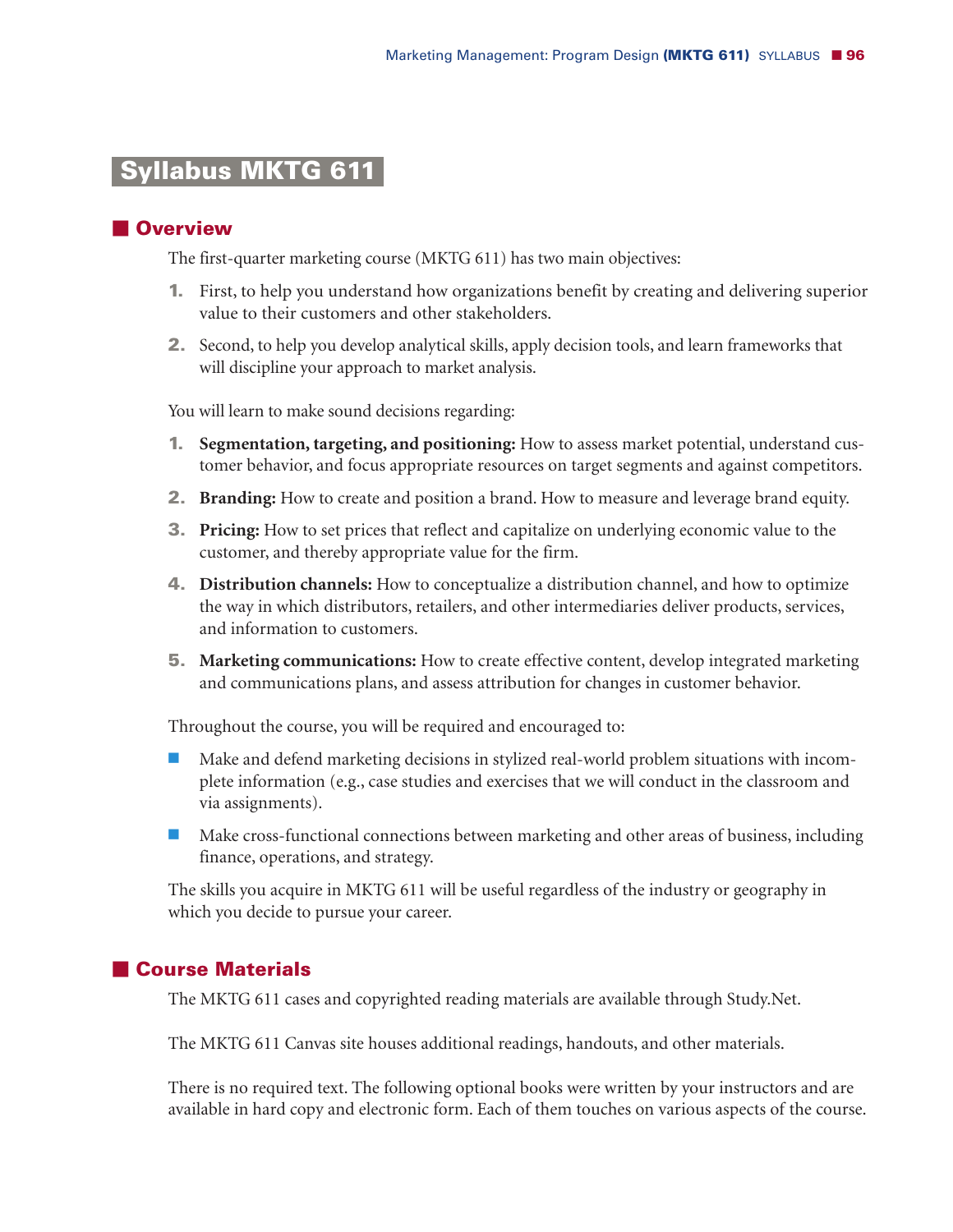- *Global Brand Power: Leveraging Branding for Long-Term Growth*: http://whr.tn/1CUN4lY
- *Location Is (Still) Everything: The Surprising Influence of the Real World on How We Shop, Search, and Sell in the Virtual One*: http://amzn.to/1VFknzl
- *Contagious: Why Things Catch On*: http://amzn.to/1HOgxfX
- *Marketing For Financial Advisors: Build Your Business By Establishing Your Brand, Knowing Your Clients and Creating a Marketing Plan*: http://amzn.to/1RYgKVN

The following books are general recommended marketing textbooks.

- - *Strategic Marketing Management*, 8th edition www.amazon.com/exec/obidos/ASIN/1936572192/marketingbooksto
- *Marketing Management*, 14th edition www.amazon.com/Marketing-Management-Edition-Philip-Kotler/dp/0132102927

### **Learning Support**

Teaching Assistants (TAs) are second-year MBA students who performed exceptionally well in MKTG 611. They will be available to review course materials and concepts. You will be introduced to your cohort's TA on the first day of class. Their background and contact information will be provided in class and included in a document on Canvas.

Canvas will be used to:

- **E** Distribute case preparation questions,
- **E** Share additional materials, and
- - As a forum for ongoing discussion (We encourage you to post at least one element of content, e.g., video, article, podcast, etc., that further enriches our understanding of a particular issue).

## **Grading**

Your MKTG 611 grade is determined as follows:

| Class participation and attendance | 2.5% |
|------------------------------------|------|
| Weekly hand-in assignments         | 2.5% |
| Final examination                  | 50%  |
| <b>Total</b>                       | 100% |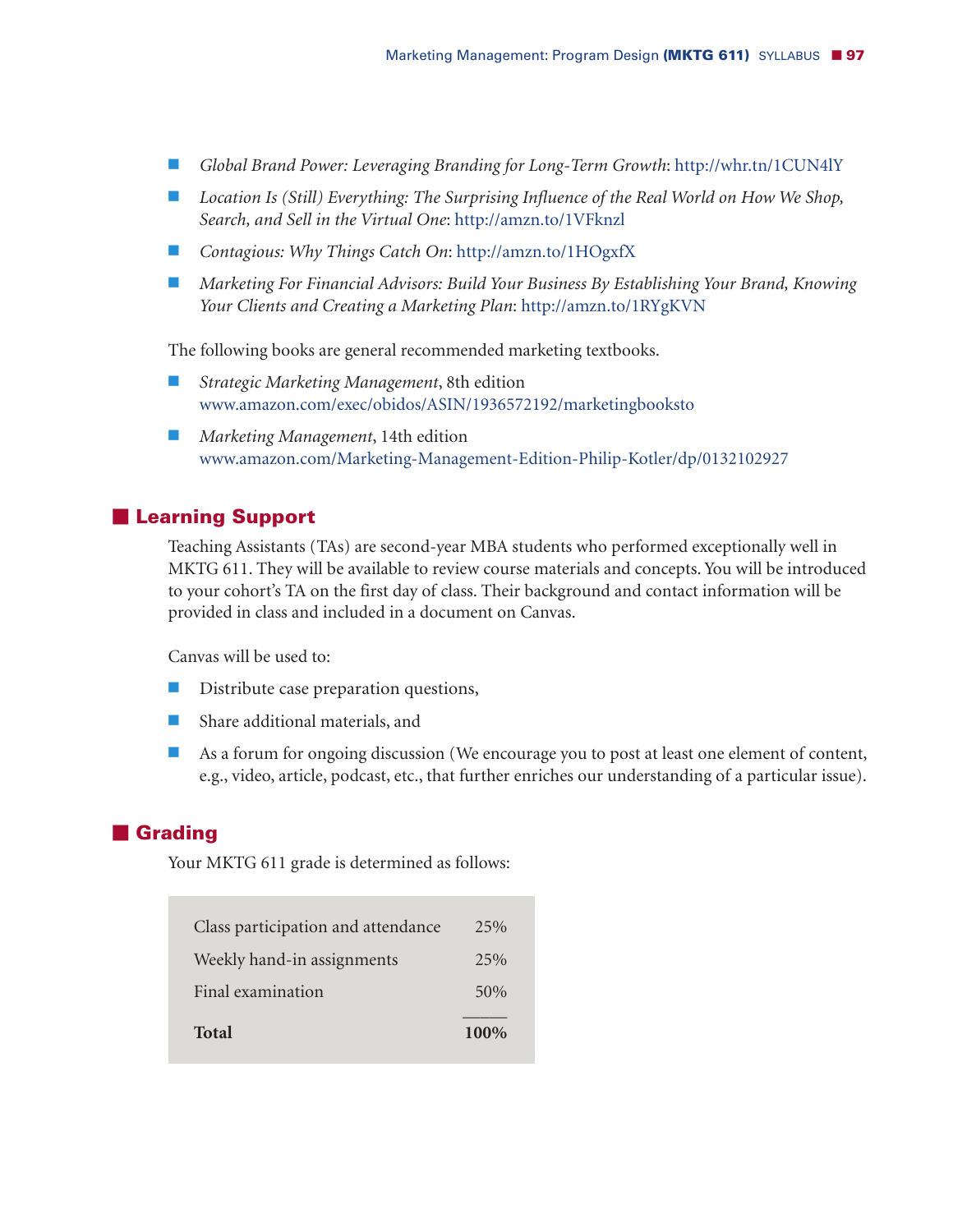### **CLASS PARTICIPATION AND ATTENDANCE (25%)**

**Attendance and participation are required.**

### **Attendance = 13 points (1 point per session; 1 bonus point for perfect attendance)**

You should check-in to each class using the Wharton Connect mobile app. Students who are more than 5 minutes late and have no reasonable explanation for the delay will receive no credit. If you are unable to attend a class session, you must send an email to your TA ahead of time (note: the MBA Office must approve all excused absences). Two or more unexcused absences will result in a grade of zero for class participation and attendance.

#### **Participation = 12 points (1 point per session)**

Constructive participation is based on analysis rather than opinion, and builds on the discussion flow at the time (a good participant is a good listener). The TA will score the quality of your participation during class (note: it is possible to make a comment but receive no credit for it), which may be modified by your professor afterwards.

### **HAND-IN ASSIGNMENTS (25%)**

See the instructions and due date information in the **Case Preparation Document (CPD).** All case assignments are due at 9:00 a.m. All of these assignments should be uploaded via Canvas and will be graded via Speed Grader on Canvas.

#### **FINAL EXAMINATION (50%)**

The exam will be a timed 2-hour in-class exam. Additional details TBA.

Exams will be graded by the TAs, under the supervision of the faculty.

Grades will be posted online. If you believe: (1) that there is an error in calculating your score, or (2) there is a significant mistake, please contact your professor by email within one week of the exam scores posting (requests after this point will not be considered). In your request for a regrade, please explain your reasons in detail (do not forget to include your section number and Penn ID number with your request).

- **E** Calculation errors will be corrected immediately.
- If you are challenging the points you receive for a given answer, we shall examine your explanation for why you believe you deserve a higher score, and if it is reasonable, we shall re-grade the entire exam, not just the part you identified; therefore, your final score might go up or down, or remain the same.

#### **Policy on using outside sources of information**

**Graded Work and Case Preparation: Do not use any outside information when preparing for case discussions.** Outside sources of information include the library, the mass media, the Internet, and, on group-based assignments, any people outside of your learning team. For noncase assignments, please feel free to use outside information that will enrich your work.

**Non-graded Work:** For course topics in general, in contrast, you are obviously welcome to use outside sources to expand your knowledge.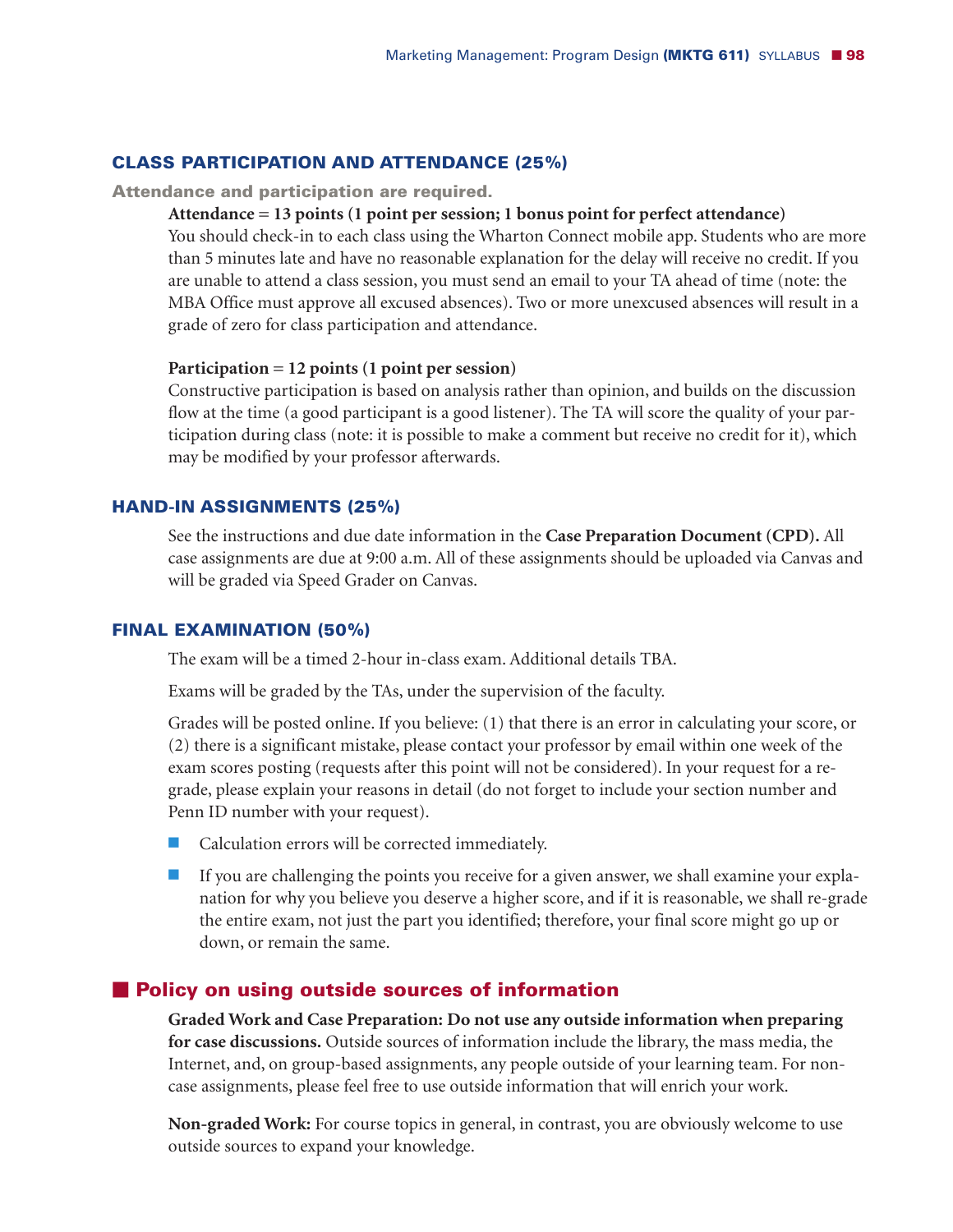# **Case Discussion Questions**

A set of questions related to each of the 5 cases that will be used in the course, have been uploaded onto Canvas. Answers to these questions are due at 9:00 a.m. on the day the case will be discussed. The answers should be short and direct. We are looking for case memos that are NO LONGER than 2 pages in length, 12 point font, 1.5 line spacing.

Although the memos should be short, come to class prepared to discuss the analyses that you used to answer these questions in detail. Many of these questions will include a quantitative analysis of the problem facing the decision-maker in the case. It is important that each student works on these questions and submits their answers based on their **independent work** before talking to others on your learning team about it. Each student is responsible, in-class, to be prepared to address these and other questions.

# **Ethics Matrix**

| <b>Case Discussions and Questions</b>                                                                 |           |
|-------------------------------------------------------------------------------------------------------|-----------|
| Working with Learning Team                                                                            | No        |
| <b>Working with Other Classmates</b>                                                                  | No        |
| Discussing with Other Classmates                                                                      | No        |
| <b>Consulting Material from Former Students</b><br>(e.g., formula sheets, solutions, old exams, etc.) | No        |
| Using Material from External Sources*<br>(e.g., reports, articles, books, online research, etc.)      | <b>No</b> |
| <b>Final Examination</b>                                                                              |           |
|                                                                                                       |           |
| Study with Learning Team                                                                              | Yes       |
| <b>Study with Other Classmates</b>                                                                    | Yes       |
| Discussing with Other Classmates                                                                      | Yes       |
| Using a Formula Sheet / Note Sheet during the exam                                                    | Yes       |
| Using Material from External Sources*<br>(e.g., reports, articles, books, online research, etc.)      | No        |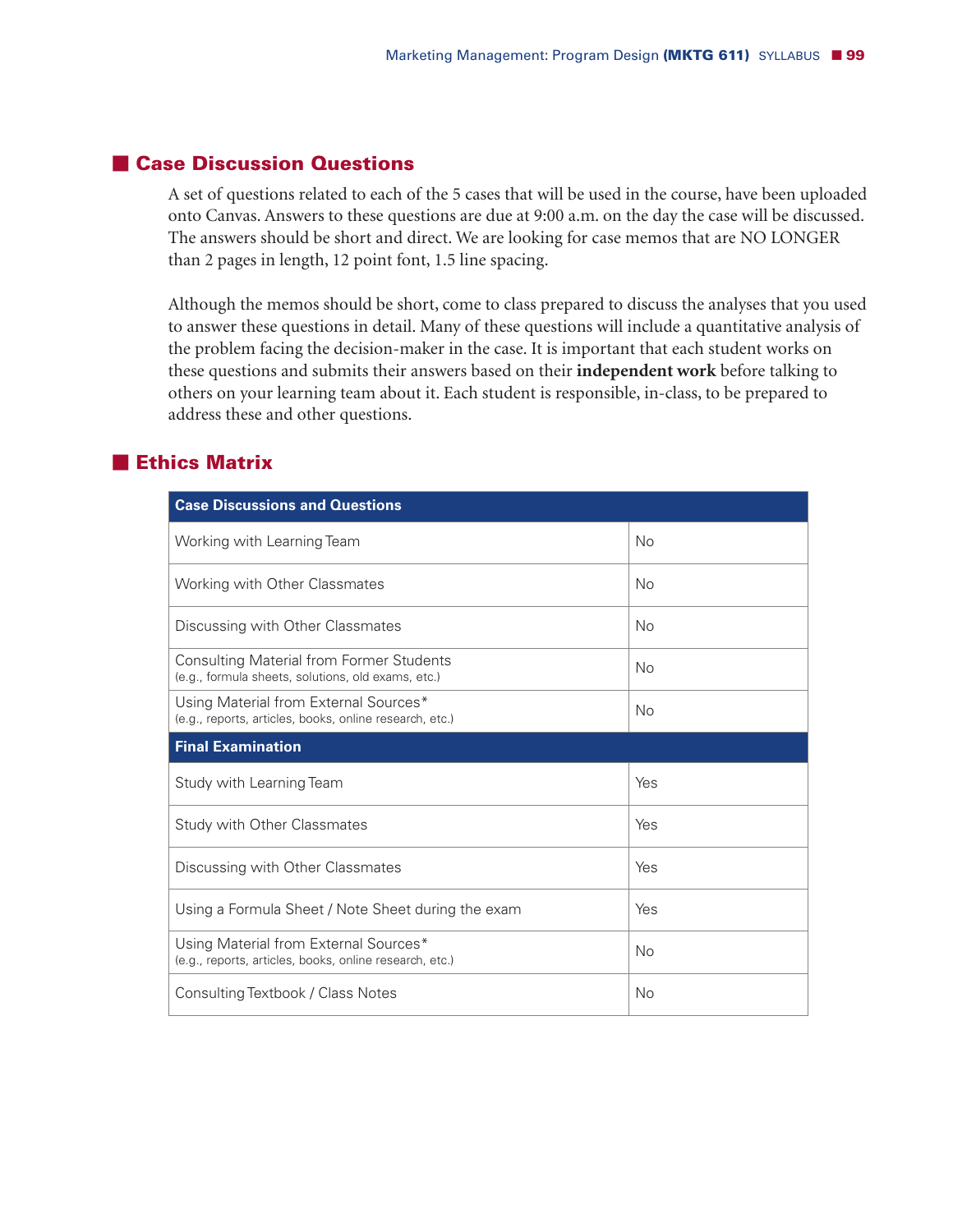# **Course Outline MKTG 611-**

**KEY MME:** "Marketing Math Essentials" posted on Canvas **CPD:** "Case Preparation Document" posted on Canvas

*The course alternates between "lectures", i.e., core content and principles, and "applications" which include case discussions and other exercises*

### **Session 1: Lecture: Introduction, Analyzing Customers and Markets (1)**

### **Session 2: Lecture: Analyzing Customers and Markets (2)**

**MME:** Notes on CLV

**Session 3: Application: Uri Minkoff, CEO, Rebecca Minkoff**

**CPD:** Background

### **Session 4: Application: Unilever Case**

**CPD:** Case questions Case Assignment #1 must be uploaded on Canvas by 9:00 a.m.

### **Session 5: Lecture: Branding**

### **Session 6: Application: Mountain Man Brewing Case**

**CPD:** Case questions Case Assignment #2 must be uploaded on Canvas by 9:00 a.m.

### **Session 7: Lecture: Pricing**

### **Session 8: Application: Dropbox Case**

**MME:** Notes on EVC **CPD:** Case questions Case Assignment #3 must be uploaded on Canvas by 9:00 a.m.

### **Session 9: Lecture: Distribution**

#### **Session 10: Application: Eataly Case**

**CPD:** Case questions Case Assignment #4 must be uploaded on Canvas by 9:00 a.m.

### **Session 11: Lecture: Marketing Communications**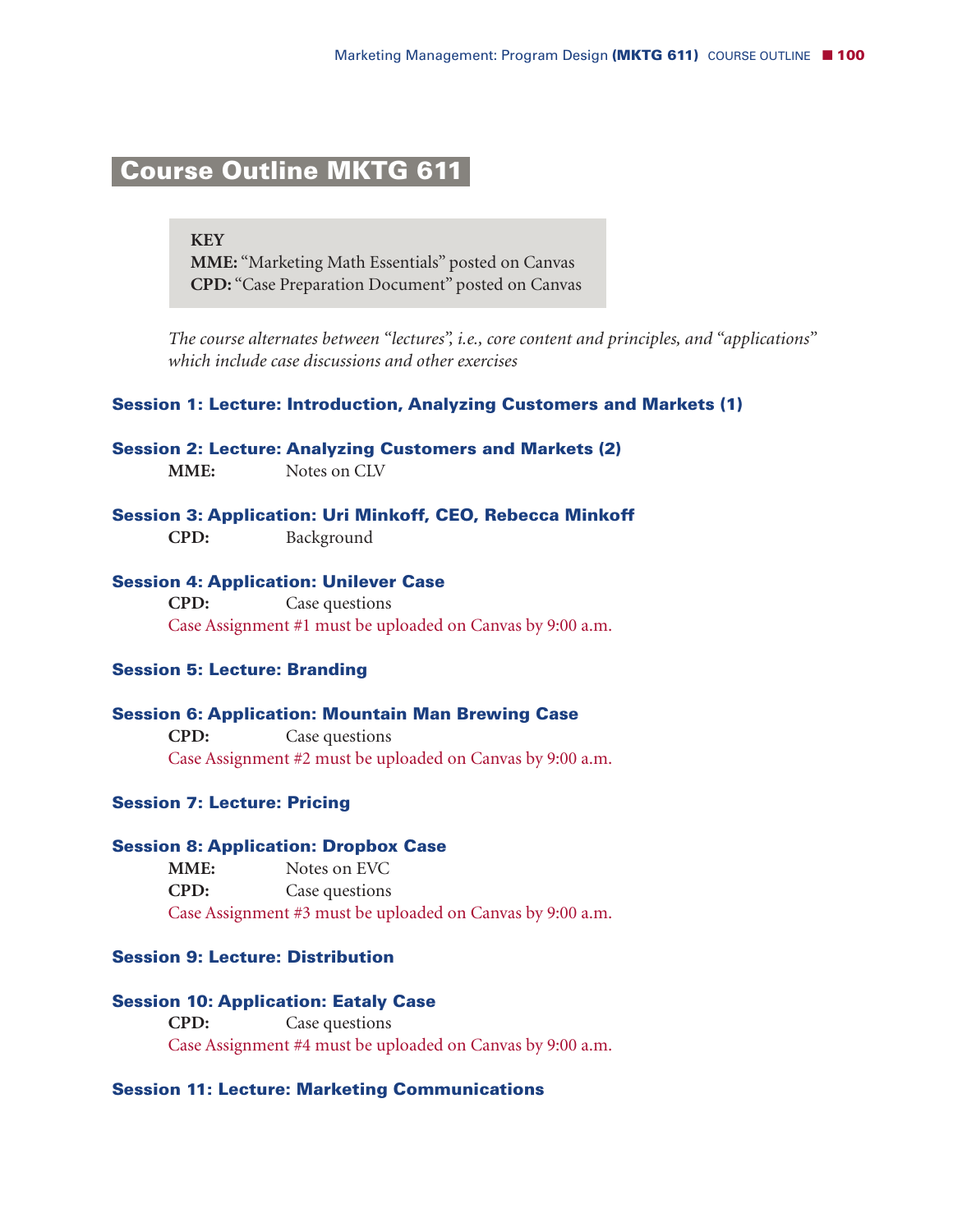# **Session 12: Application: Sephora Case**

**CPD:** Case questions Case Assignment #5 must be uploaded on Canvas by 9:00 a.m.

# **Review Sessions**

Final exam review sessions will take place once each day for four days, prior to the final. Times and locations TBA.

FINAL EXAM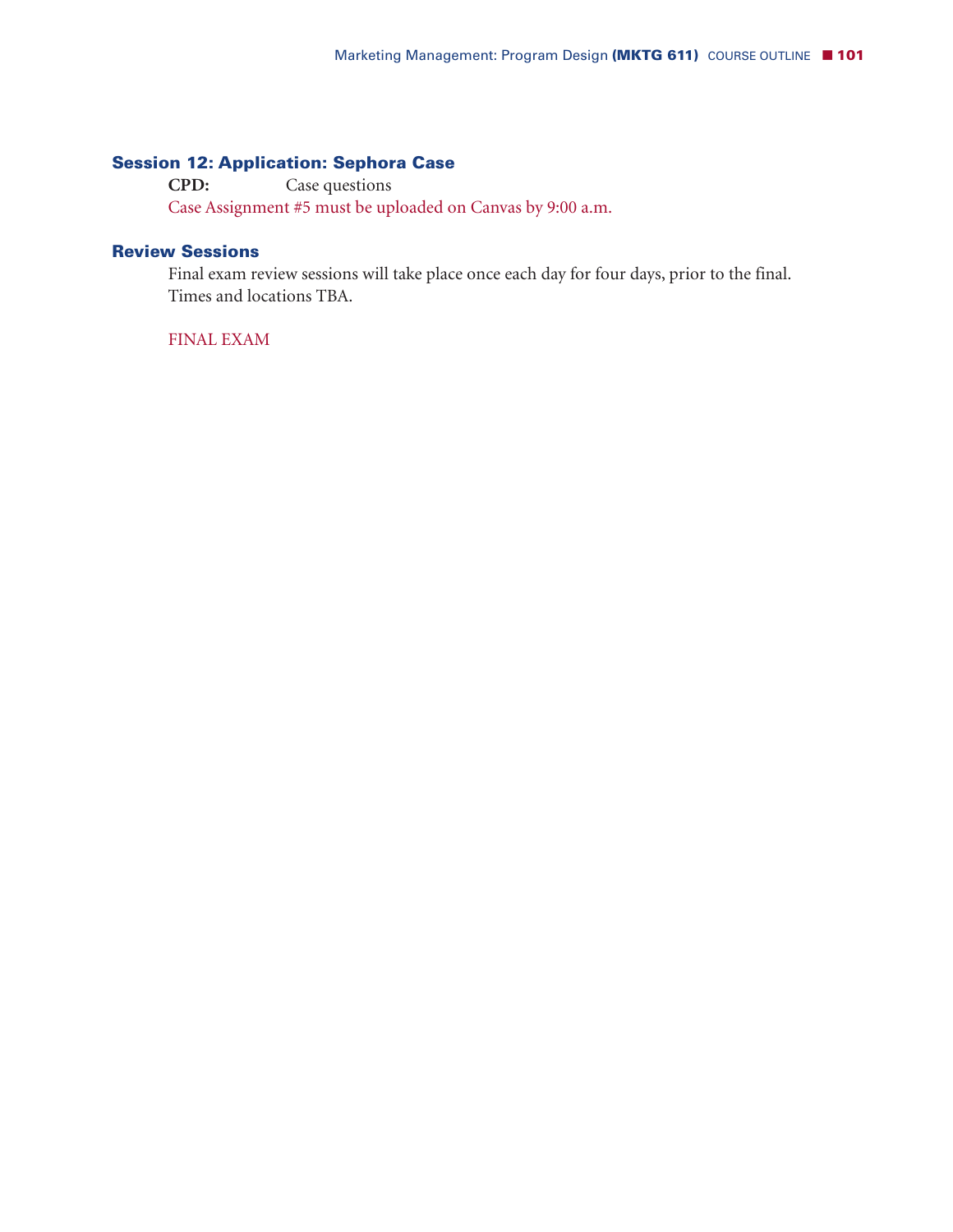# **Marketing Management: Strategy (MKTG 612)**

# **Description**



This course focuses on helping you refine your skills in developing a marketing strategy and seeing how the marketing tactics selected need to be in alignment with that strategy. We will focus specifically on issues such as the selection of which businesses and segments to compete in, how to allocate resources across businesses, segments, and elements of the marketing mix, as well as other significant strategic issues facing today's managers in a dynamic competitive environment.

All of these issues will be discussed and couched in the context of the dynamic nature of market evolution that occurs throughout the Product Life Cycle (PLC), pictured above. Students will develop strategic thinking skills and learn to apply analytical tools to help formulate effective marketing tactics in each phase of the PLC.

# **The Marketing Management: Strategy Waiver Process**

# **WAIVER BY CREDENTIAL**

*DEADLINE: See Waiver by Credential table in Introduction to this Waiver Guide*

Waiver by credential will be given only to students meeting one or both of the following criteria:

- **1.** Did you complete a full-term marketing simulation using SABRE or a close parallel (e.g., Markstrat), and receive a grade of A- or better?
- **2.** Did you complete a course at a four-year college that included a minimum of 6 weeks of exposure to cases/lectures on marketing strategy, and receive a grade of A- or better?

Permission to substitute MKTG 612 or MKTG 613 by an upper-level elective marketing course of 0.5 credit units or more which must be taken for a grade (not pass/fail), will be given only to students meeting one or both of the same criteria, except that the required grade is B or better.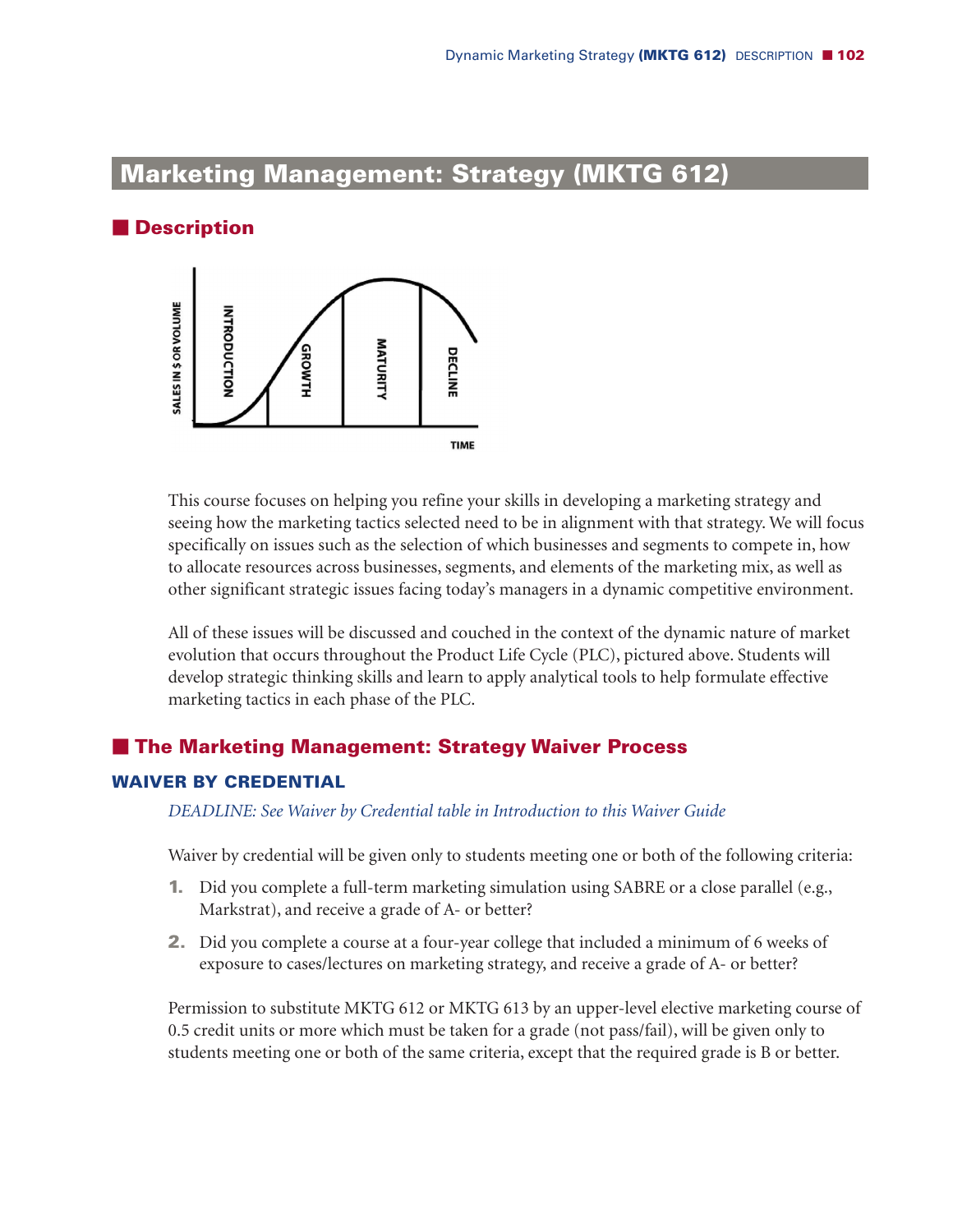### **Documenting Your Credentials**

Supporting credentials must include course syllabi of the marketing courses claimed to meet the criteria. The transcript from your admissions file will also be reviewed to ensure you meet the credential grading requirements.

# **WAIVER BY EXAM**

There is no waiver exam for this class.

# **Fulfilling the Marketing Flexible Core Requirement**

Please note that to fulfill the MKTG flexible core requirement, students are required to take either MKTG 612 or MKTG 613 (students also have the option to take both if they have the interest). A waiver by credential of MKTG 612 or MKTG 613 will fulfill this requirement; students do not have to submit credentials to waive both.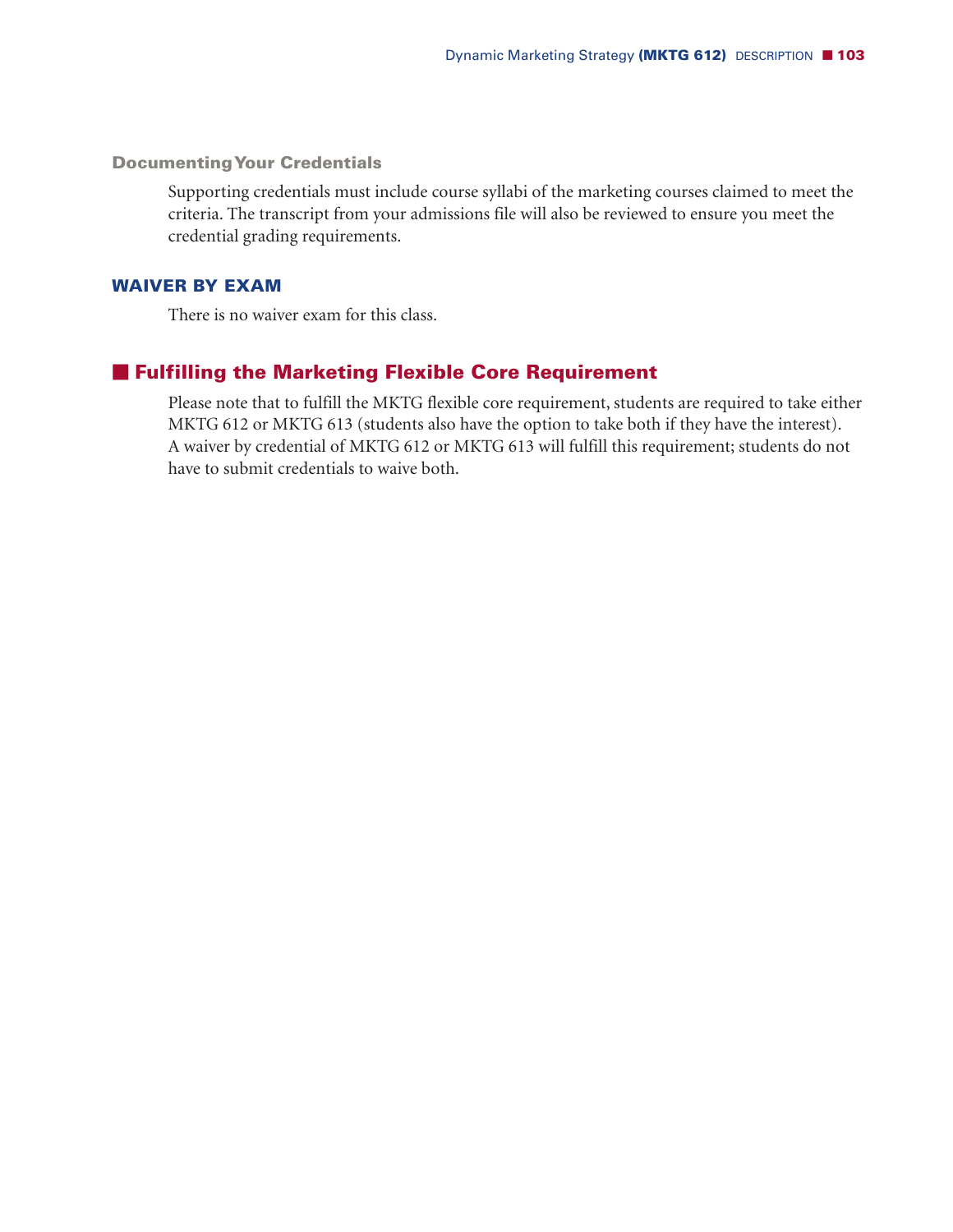# **Syllabus MKTG 612-**

# **Outline of Each Class Session**

While the exact structure of each class will vary depending on whether it is a case or lecture, in general each session will have three facets:

- **1. The real world business problem.** Most classes will begin with an example of a critical *current* issue that managers confront. This could be either a formal case, or a mini-case. For formal case discussions, we will assume that everyone has read and is prepared to discuss the case. It is not necessary to do any library work or bring in outside information about the company or the industry beyond what is described in the case. In fact, it will distract from the case discussion as we are learning how to make better strategic marketing decisions given the information available at the time of the case. We will focus on principles, theories, and basic applications of marketing strategy. Discussion and questions are strongly encouraged.
- **2. Analytical frameworks for thinking through the problem.** For the business problem being discussed, the class will explore a range of general analytic frameworks through which the problem might be approached, and evaluate their comparative strengths and weaknesses. The purpose of this is to provide a systematic basis for narrowing down the set of candidate options, and choosing a best option in light of available data.
- **3. Informing the decision through data.** Given a general analytic framework, most classes will go on to explore how greater precision can be brought to their application through the use of data — both in the form of customer insights (marketing research), and secondary data.

# **Course Materials**

Course materials will be available at www.study.net and on the course Canvas site.

# **Course Website**

Many of the course's activities will involve the use of Wharton's Canvas software, which is available to currently enrolled students.

Please bookmark this website and check it as often as necessary. This site will contain copies of class handouts, and other general information about the course.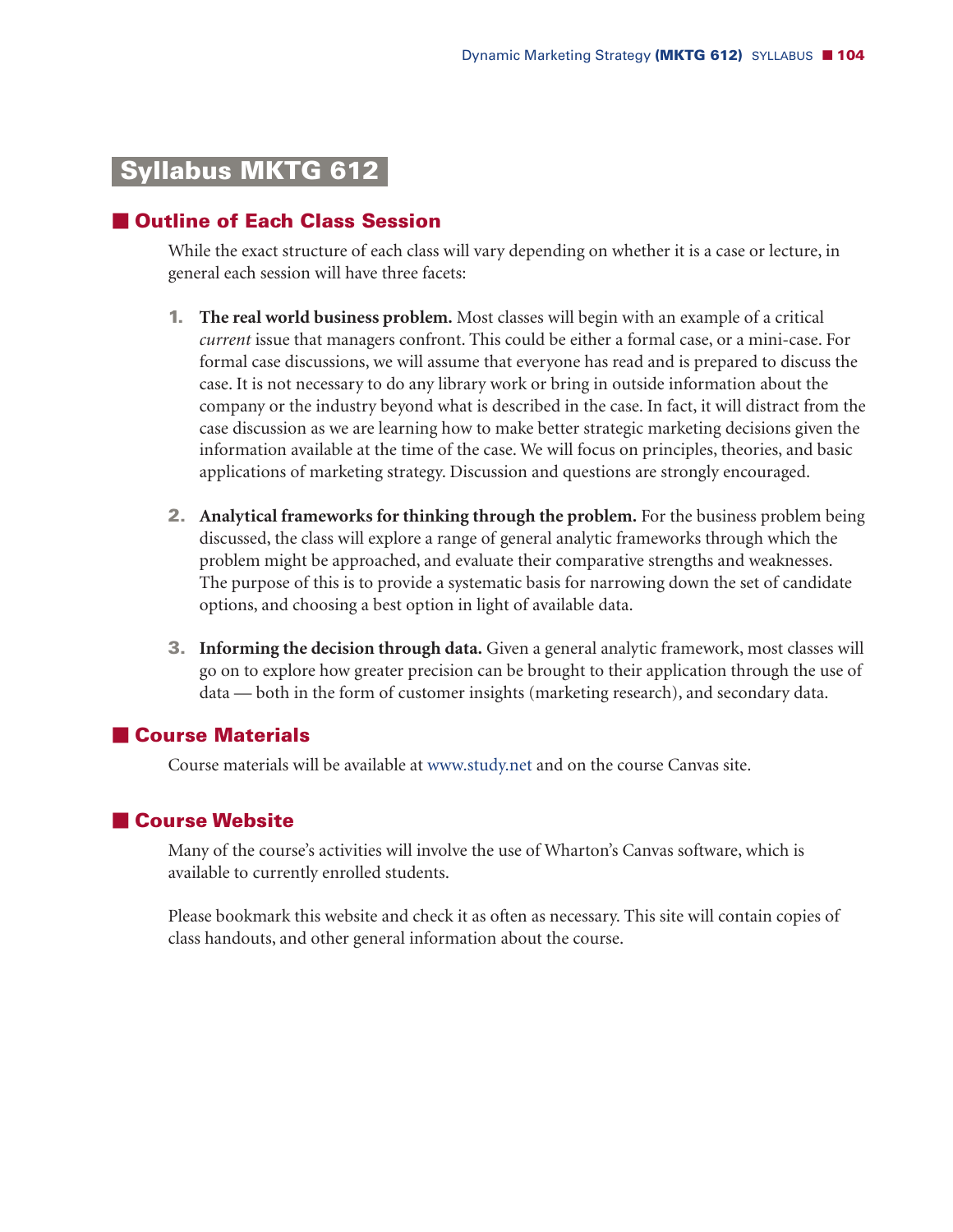# **Grading**

The weighting of the inputs for the final course grade is:

| <b>Class Participation</b>      | 25% |
|---------------------------------|-----|
| Midterm Examination (take home) | 40% |
| Final Assignment (take home)    | 35% |

Missing more than two sessions (unexcused) will result in an automatic loss of your full class participation grade (i.e. you will receive 0 of 25%).

### **CLASSROOM PARTICIPATION**

All course sessions involve active classroom discussion based on careful preparation of the readings and cases, with a focus on both theoretical questions and practical implications. You should be prepared both to share your ideas and to listen to and interpret issues presented by others. *The quality of your contribution counts for much more than the quantity.* Comments that move a discussion forward in a productive direction are particularly welcome.

In each class, your participation will be scored on a 0-4 scale, first by the TA in attendance and then adjusted by me after class. Students who are seated in class at the regular start time would initially receive a CP score of "2", and this value could then be either increased (or possibly decreased) based on the quality of your discussion/contribution. Students who arrive late would initially receive a CP score of "1". An unexcused absence from a class will be scored a "0".

Also included in your class participation grade are numbers that are due for the Medicine's Case and Canadian Children's Cereal Case, your 1-page article on "Customer Analytics in the News", and participating in the FutureView Simulation. All of these assignments are due PRIOR to the class in which they are covered, and the due dates are clearly listed on the course calendar. **No late assignments will be accepted.**

If you have documentable special circumstances such as time conflicts between multiple exams, illness, or grave personal difficulties such as a death in the family, you should petition the MBA Program Office, which will work with me in appropriate cases to find a resolution. The MBA Program Office will require documentation of your conflict as a matter of course.

If you find yourself with a conflict due to your career search or recruiting activity, you should work with the MBA Career Management Office to find a resolution. Employers cannot require a student, as a condition of his or her employment candidacy, to participate in recruiting-related activities at a time that conflicts with his or her academic schedule. An employer's inflexibility on this issue is considered a violation of Wharton's recruiting policies. A time conflict due to a job interview, a career pursuit or travel is not an appropriate reason to request accommodation on an academic commitment.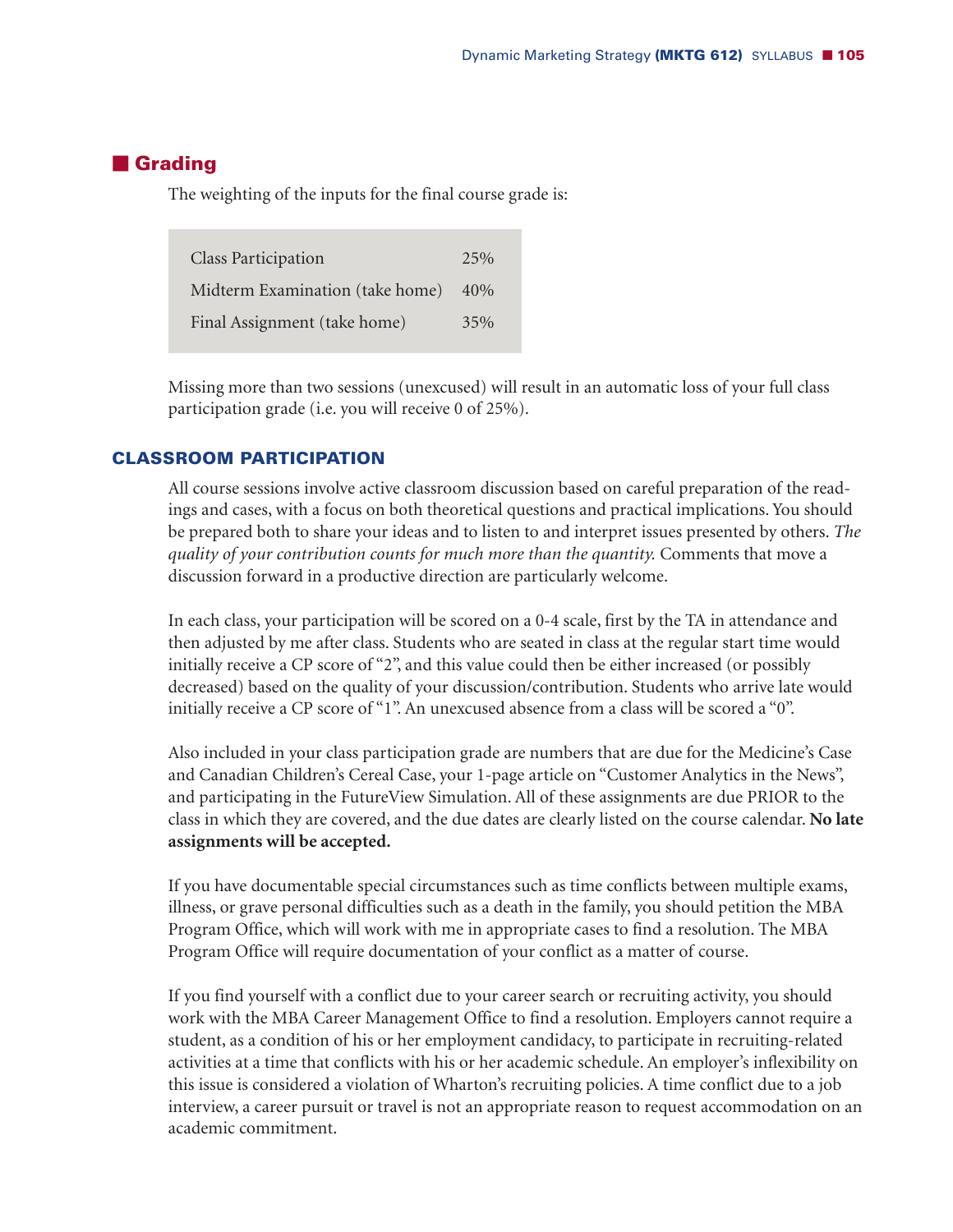# **Assignments and Examinations**

# **ASSIGNMENTS**

The links for the Medicine's company numbers, CCC case assignment, "Customer Analytics in the News", and FutureView will all be in the course Canvas site. Each of these assignments will also be discussed in the lecture that precedes their due date.

All assignments should be submitted via Canvas, and/or the weblink on Canvas that provides a form for submitting numbers.

### **MIDTERM EXAMINATION**

The midterm examination for this course will be a take-home examination. It will be made available on the course Canvas site. The exam will consist of short essay questions about marketing strategy, and will also cover the cases that we have discussed in class (up until this point). In particular, the first six lectures of material in the course are covered. From the time that you start the examination (not download, but start), you have 2 hours to complete it. You must then upload your answers to the canvas site prior to the due date. The Wharton School and University of Pennsylvania Honor Code applies. This is an individual-level examination. You are not allowed to discuss this exam with anyone, during or even after the examination period. You may use outside materials, and it is openbook and open-notes, but note that the 2 hour time limit includes any time you might use to do outside research, look at your notes, etc….

### **FINAL ASSIGNMENT**

You have one of three options for your final assignment. There is no advantage, or disadvantage, from a grading perspective by choosing any of the three. My intent is to allow flexibility so that you choose the final assignment that best fits your skill set.

**OPTION 1:** Imagine that there was an additional lecture in MKTG 612. Create a powerpoint deck, with graphics, content (text), builds/animations, etc… that would reflect that content. The powerpoint deck should be no more than 35 slides in total. Your grade will be based on the choice of topic area, the content of the slides, the coherence of the layout, and the presentation style.

**OPTION 2:** While we covered numerous cases in the course (Kindle Fire, Shell Oil, Medicines Company, Canadian Children's Cereal, and Aqualisa Quartz), one could imagine other cases that would add to the course content going forward. Your assignment is to write a mini-case that is complete with exhibits (tables and figures), questions for readers, and a "teaching note" (instructing a professor how to teach the case and the key takeaways) that would add to the content of MKTG 612. The case should be no more than 15 pages (including the figures and tables) and the teaching note should be no more than 5 pages.

**OPTION 3:** Choose from one of the topics below and write a paper on this subject.

**1.** How do you measure the financial return of social media? Provide a roadmap of how to assess the financial returns of social media efforts. Use a specific example.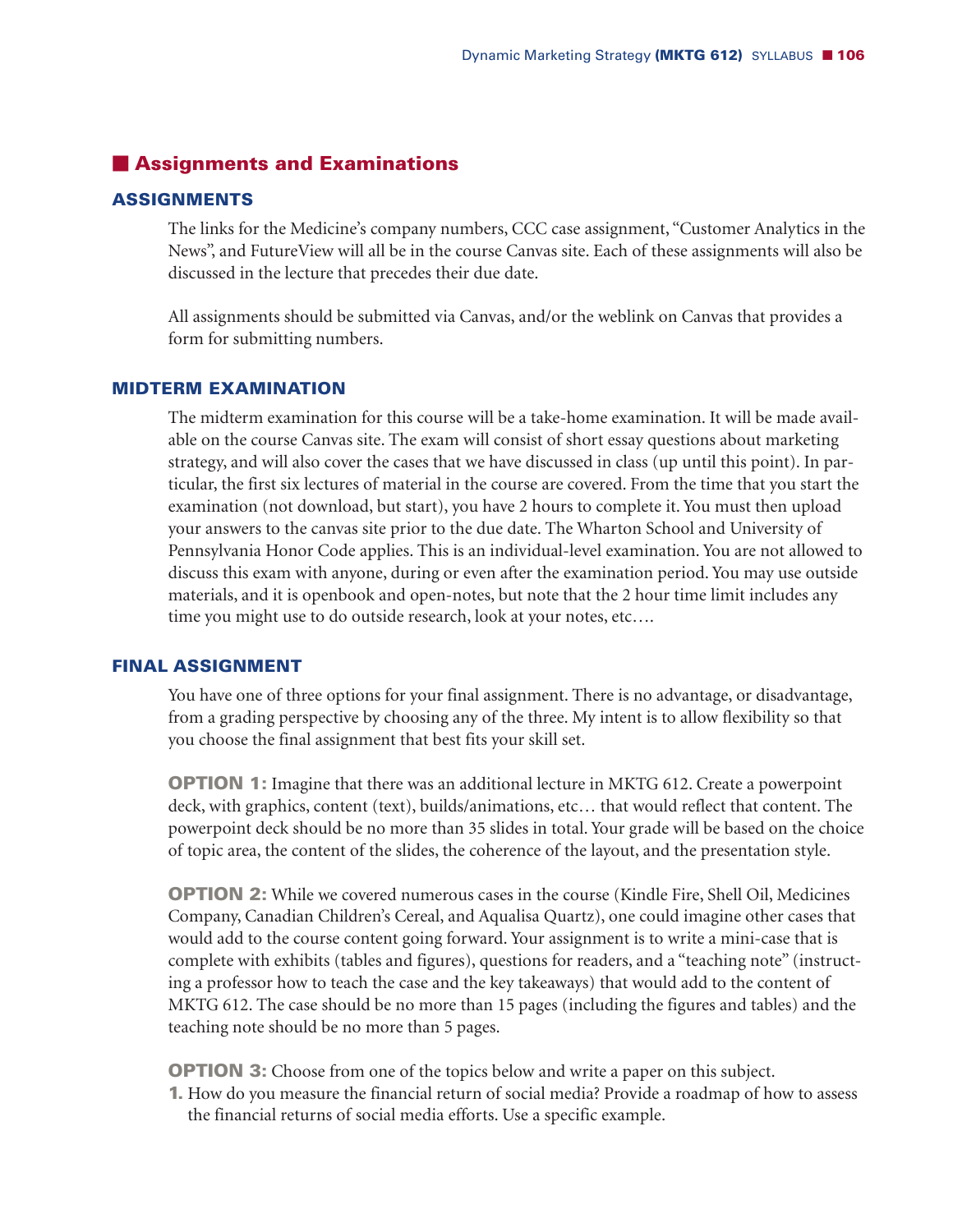- **2.** How should a firm decide between how much to spend on traditional advertising versus online advertising? Create a process for making this evaluation.
- **3.** Market sizing and product diffusion plays a very significant role in marketing strategy. If you were Apple Inc, how would you forecast the number of units sold, price elasticity, and diffusion curve for next i-device?

This report should not exceed fifteen double-spaced typewritten pages (including tables and appendices).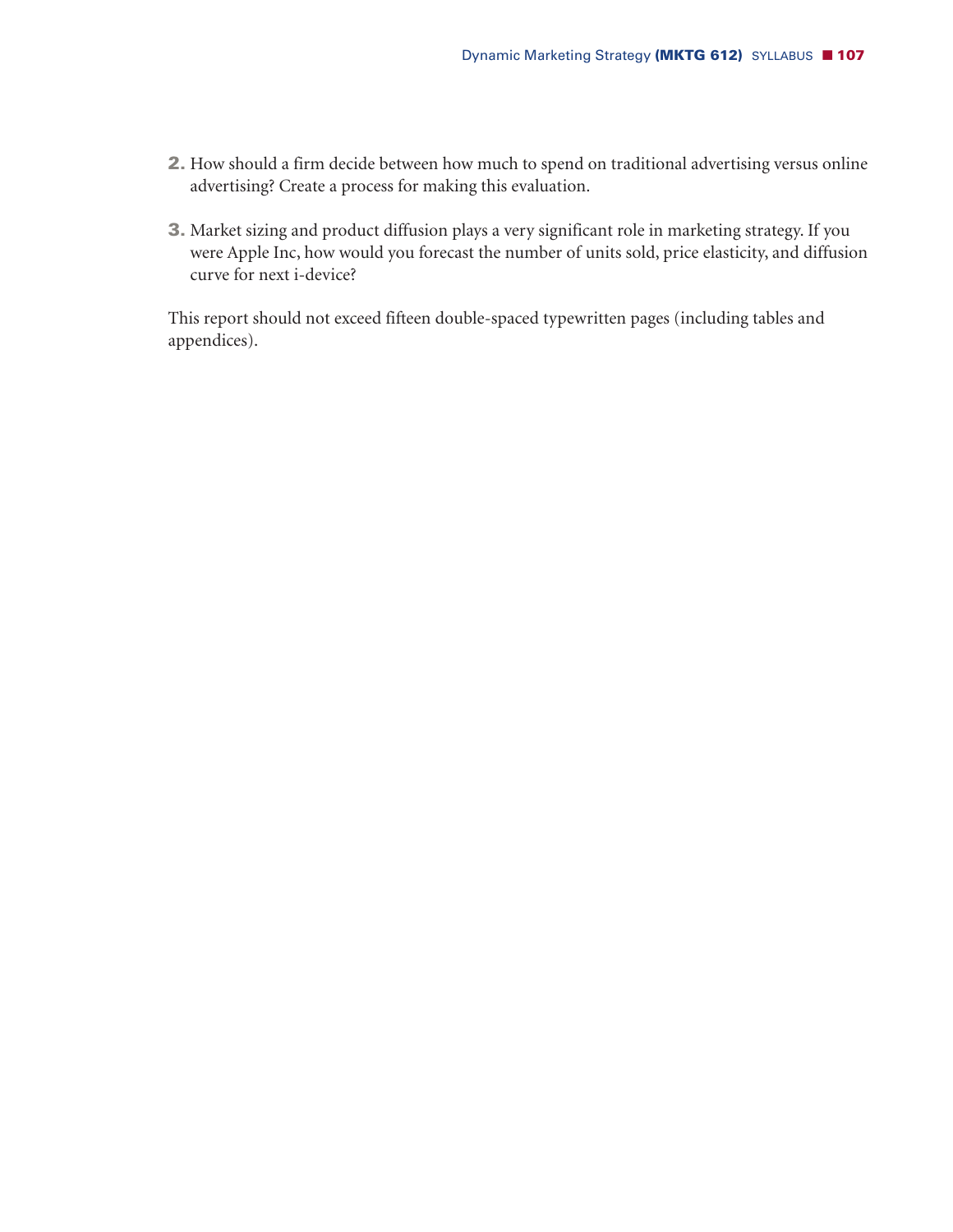# **Course Outline MKTG 612-**

**Session 1: Overview of Strategic Marketing Issues** Case: Kindle Fire

**Session 2: Market Research for New Product Design Case:** Shell Oil (mini-case + in-class)

**Session 3: Social Media and Product Diffusion** Social Media Question due previous day

**Session 4: Pricing for New Product Launch Case:** The Medicines Company (A) Medicine's Case numbers due previous day

**Session 5: Pioneering v. Follower (Entry Strategy)**

**Session 6: Competing in the Growth/Mature Phase**

**Session 7: Dealing with Competition Case:** Canadian Children's Cereal CCC case assignment due previous day

# MIDTERM EXAMINATION DUE

### **Session 8: Multi-Product Resource Allocation**

**Session 9:** Customer Analytics for CLV growth in mature markets "Customer Analytics in the News" due two days prior

### **Session 10: Marketing in the Decline Stage**

**Session 11: Marketing for Products of the Future** FutureView Simulation due two days prior

**Session 12:** Selecting the Entire Marketing Mix/Course Wrap-Up **Case:** Aqualisa Quartz

FINAL ASSIGNMENT DUE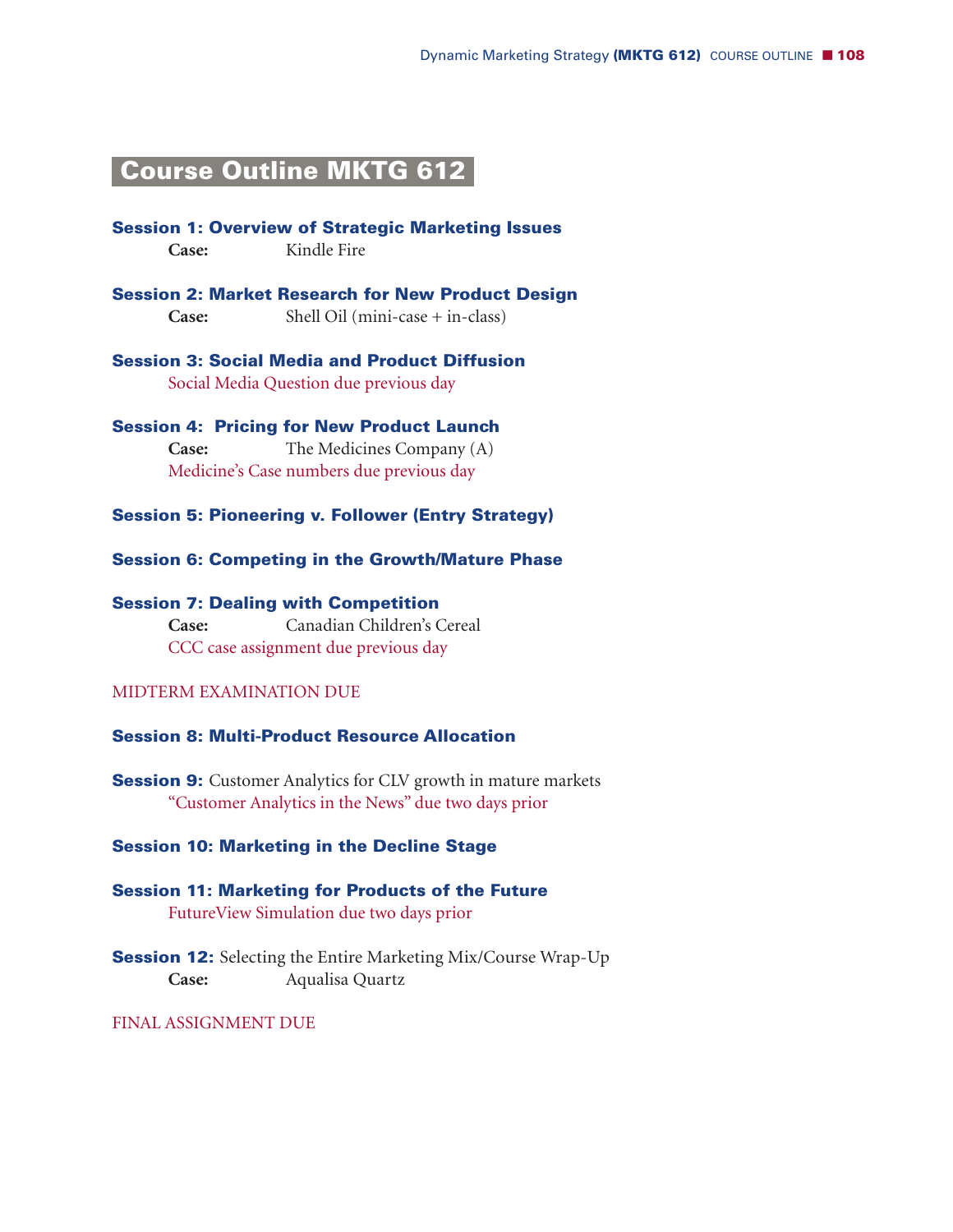# **Strategic Marketing Simulation (MKTG 613)**

## **Description**

Marketing 613 is an intensive immersion course designed to develop skills in formulating and implementing marketing strategies for brands and businesses. The central activity will be participation in a realistic integrative product management simulation named SABRE. In SABRE students will form management teams that oversee all critical aspects of modern product management: the design and marketing of new products, advertising budgeting and design, sales force sizing and allocation, and production planning. As in the real world, teams will compete for profitability, and the success that each team has in achieving this goal will be a major driver of the class assessment.

The SABRE simulation is used to convey the two foci of learning in the course: the changing nature of strategic problems and their optimal solutions as industries progress through the product life cycle, and exposure to the latest analytic tools for solving these problems. Specifically, SABRE management teams will receive training in both how to make optimal use of marketing research information to reduce uncertainty in product design and positioning, as well as decision support models to guide resource allocation.

# **The Marketing Management: Strategy Waiver Process**

#### **WAIVER BY CREDENTIAL**

#### *DEADLINE: See Waiver by Credential table in Introduction to this Waiver Guide*

Waiver by credential will be given only to students meeting one or both of the following criteria:

- **1.** Did you complete a full-term marketing simulation using SABRE or a close parallel (e.g., Markstrat), and receive a grade of A- or better?
- **2.** Did you complete a course at a four-year college that included a minimum of 6 weeks of exposure to cases/lectures on marketing strategy, and receive a grade of A- or better?

Permission to substitute MKTG 612 or MKTG 613 by an upper-level elective marketing course of 0.5 credit units or more which must be taken for a grade (not pass/fail), will be given only to students meeting one or both of the same criteria, except that the required grade is B or better.

#### **Documenting Your Credentials**

Supporting credentials must include course syllabi of the marketing courses claimed to meet the criteria. The transcript from your admissions file will also be reviewed to ensure you meet the credential grading requirements.

#### **WAIVER BY EXAM**

There is no waiver exam for this class.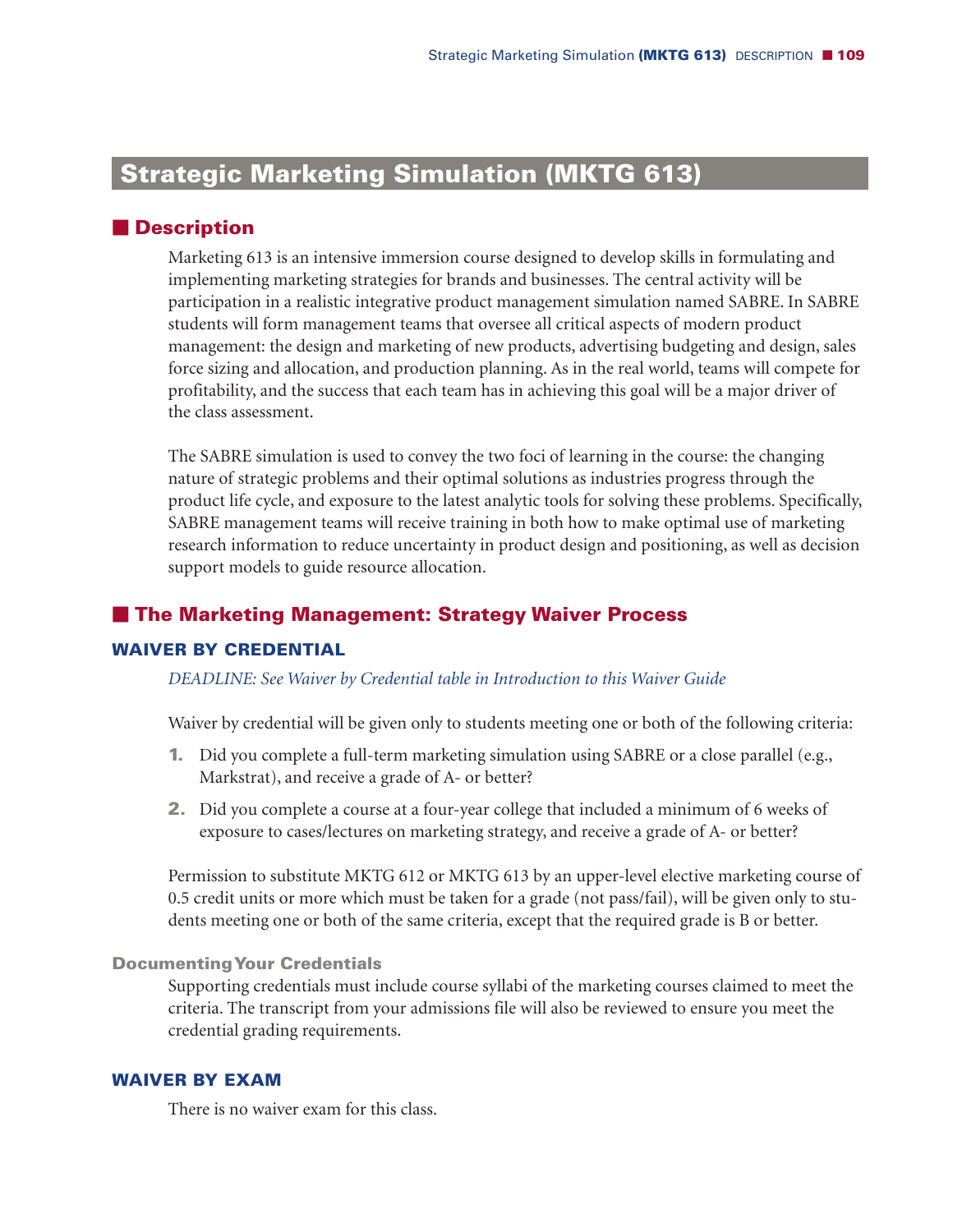# **Fulfilling the Marketing Flexible Core Requirement**

Please note that to fulfill the MKTG flexible core requirement, students are required to take either MKTG 612 or MKTG 613 (students also have the option to take both if they have the interest). A waiver by credential of MKTG 612 or MKTG 613 will fulfill this requirement; students do not have to submit credentials to waive both.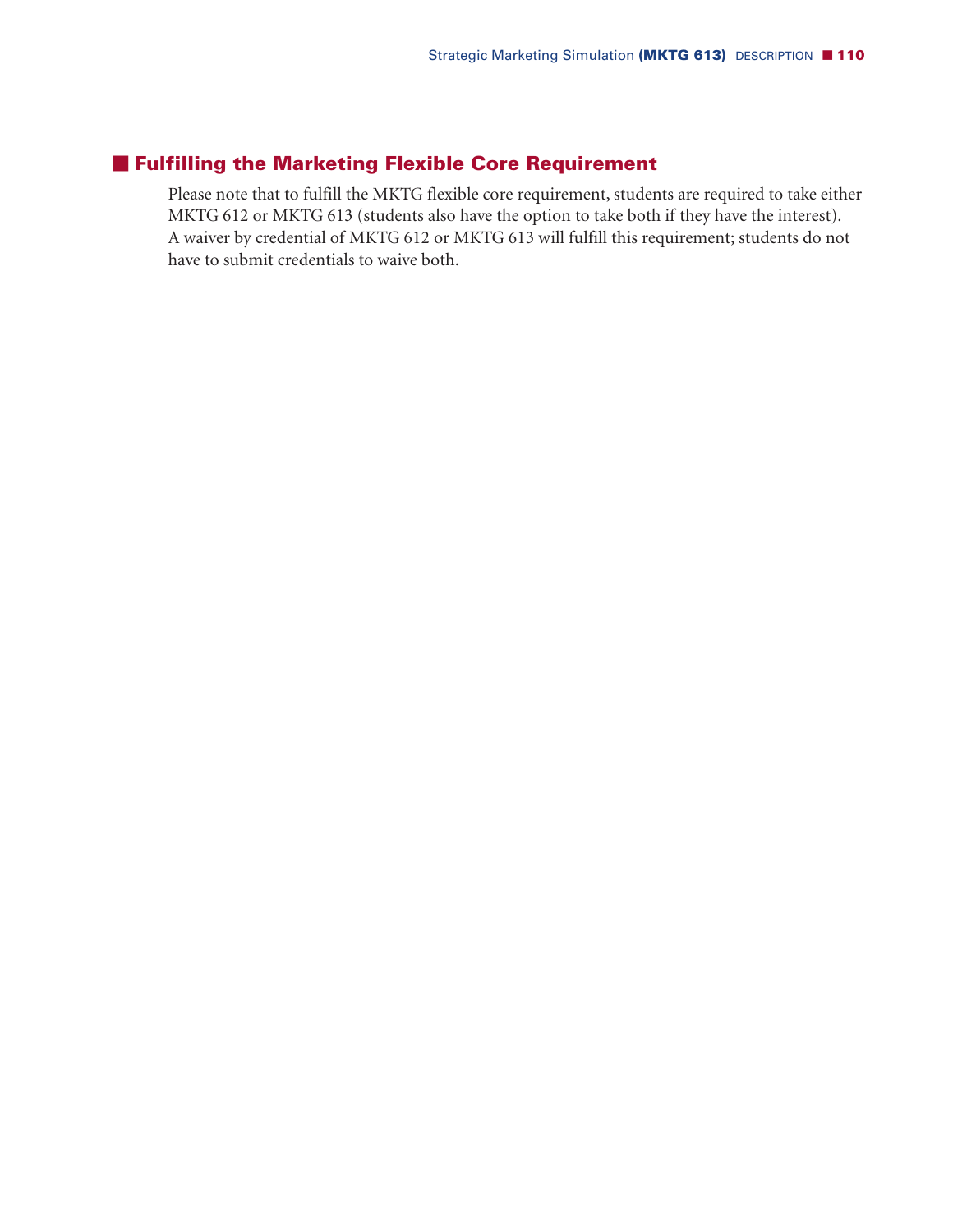# **Syllabus MKTG 613-**

## **Pedagogic Approach**

The learning objectives of the course will be achieved through a blend of large-group common lectures, small group consulting interactions with faculty, and independent team work on the SABRE simulation. While the exact structure of each day varies somewhat (see course schedule below), the general format is:

- **1. Large-group Lecture.** The goal of each the large-group lecture is to provide both common exposure to tools and frameworks that can be used to make decisions in the SABRE simulation, as well as how these tools are used in the real world. More specifically, early in the week lectures will focus more on analytic topics as how to interpret and apply marketing research information, while later in the week lectures will focus on how strategies should be modified as consumer tastes change and competition becomes more intense---two central features of business dynamics that arise both in SABRE and the real world.
- **2. Application of Lecture ideas to SABRE.** After each lecture the class will be broken up into smaller management teams who will review the results of their latest decisions and plan their next decision. Each lecture will be designed to provide a new set of formal tools or frameworks that can be used to aid decision making at that stage in the simulation, and teams will have the opportunity to immediately apply these ideas.
- **3. Team-based consulting meetings.** During the course of independent group work faculty will schedule short meetings with each team. The goal of these meetings is to give faculty an opportunity to customize the application of the day's lecture materials to each team's particular strategic situation, as well as for each team to seek faculty guidance on how they might ideally proceed in the simulation.

# **Course Materials**

All course materials will be available on Canvas (Files Folder)

# **Grading**

The weighting of the inputs for the final course grade is:

| <b>SABRE</b> Performance          |        |
|-----------------------------------|--------|
| Periods 1-3                       | $40\%$ |
| Periods 4-6                       | 40%    |
| Final SABRE Memo and Presentation | 20%    |
| Total                             | 100%   |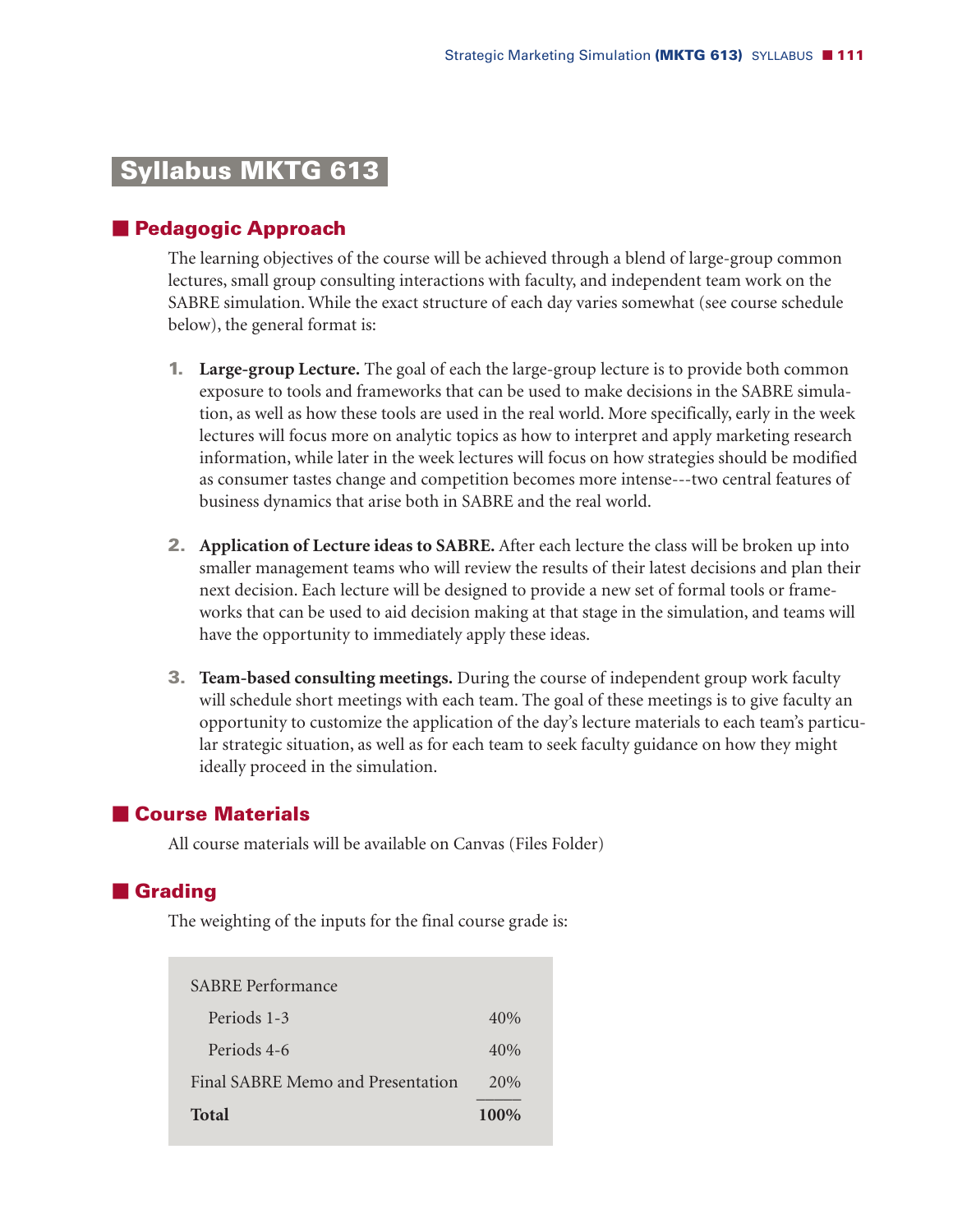# **DETAILED COURSE EVALUATION CRITERIA**

**1. Measuring SABRE Performance**

Your team's performance in the SABRE simulation will constitute a major part of your grade. The primary measure we will use is the net cash flow generated by your business ("Cumulative Net Contribution"), which you will be striving to maximize within your virtual industry. Each industry will have six independent teams with different starting positions.

In order not to discourage any team prematurely, we will measure and grade your SABRE team based on Cumulative Net Contribution at two points in time, first for the early three decisions (periods 1-3) and then again for the later three decisions (periods 4-6). This will give us the possibility to reward turnarounds and penalize "fizzle-outs." Hence, you will receive two scores which will then be averaged for your grade in this component of the course.

When your SABRE decisions have been run, you will receive an email. Then, you may download your results and data for the next round of decisions. See the course outline at the end of the syllabus for specific dates and times.

# **2. Final SABRE Memo –TEAM ASSIGNMENT**

Discuss the evolution of your strategy as the simulation progressed. This report should address three major aspects:

- **1.** Your initial your market position, including your products, competitors, and potential for growth. In doing so, consider questions such as: How did buyer-preferences vary throughout the market? What were the principal strengths and weaknesses of your firm and its starting position? What was your strategy based on this analysis?
- **2.** Your final market position, including your products, competitors, and discuss how your strategies have changed over time in response to competition, industry evolution, and other strategic dynamics. Write this memo as if the audience were the next marketing management team that will be taking over your firm in the next hypothetical period. Discuss strengths and weaknesses, "blind spots" that you missed, and things that you would do differently. Describe briefly the strategy you foresee for your firm in the next hypothetical six periods. Please provide a clear statement of your firm's future objectives, strategies and tactics looking forward, based on what you have learned throughout the 613 course. This report should use the results through round five decisions made by each team.
- **3. In addition, provide a forecast of what you predict will be your team's period-six dollar market share will be within the Regalto and Innovo markets** (actual performances will be revealed in the last class).

This report should not exceed SIX double-spaced typewritten pages (not including tables and appendices) and 10 pages in total.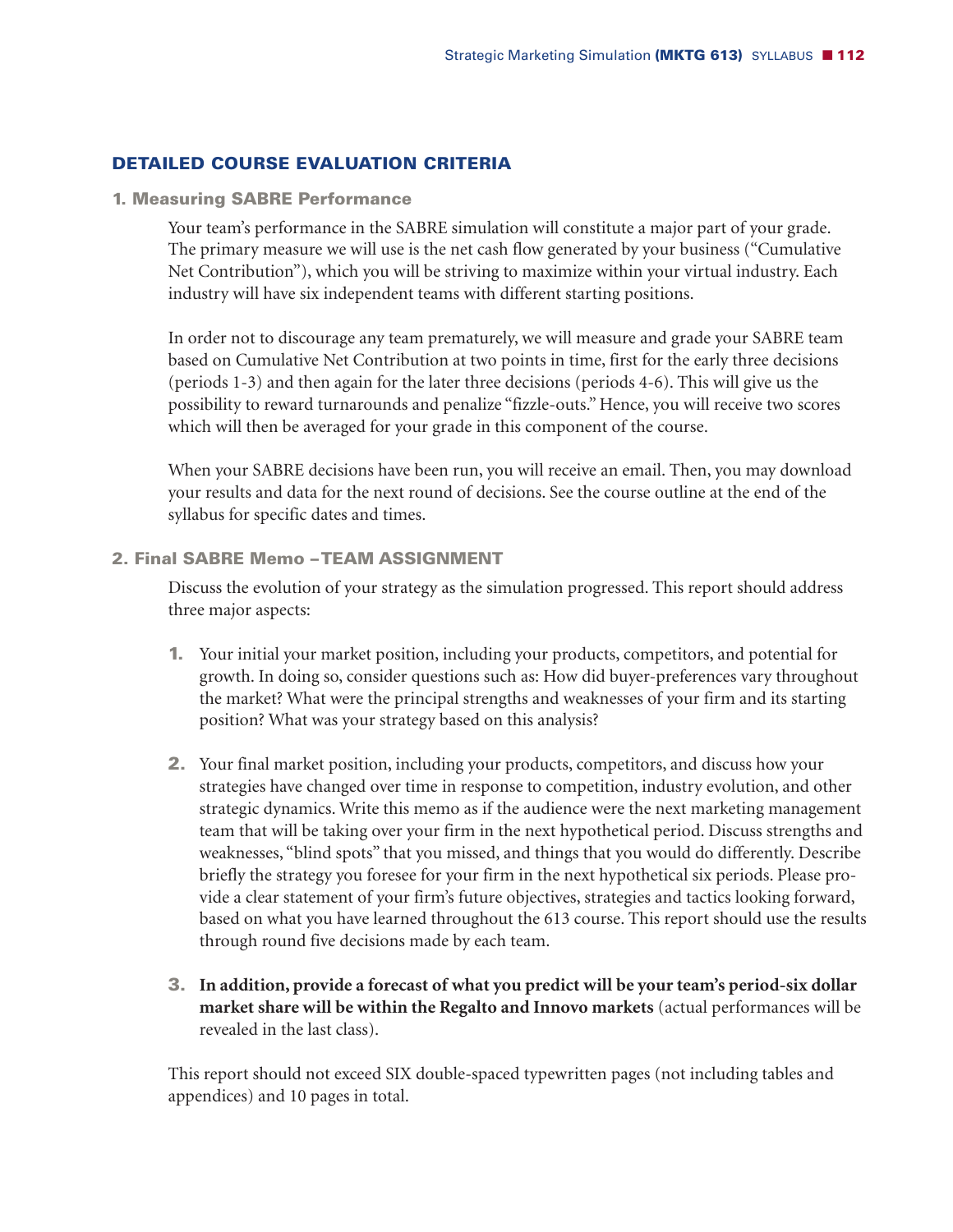# **Course Outline MKTG 613-**

**Session 1: Common Lecture: Opening Class Overview: The Mechanics of the Sabre Simulation**

**Session 2: SABRE Decisions and Faculty consulting meetings**

**Session 3: Optional Large Group Q&A session**

**Session 4: SABRE Decisions and Faculty consulting meetings**

SABRE Decision 1 Due

**Session 5: Common Lecture: Marketing Research for Strategic Decision Making**

**Session 6: Common Lecture: Optimal Resource Allocation**

**Session 7: Decisions and Faculty consulting meetings**

SABRE Decisions 2-4 Due

**Session 8: SABRE Decisions and Faculty consulting meetings**

SABRE Decision 5 Due

**Session 9: Common Lecture:Target-market selection and new-product Launch decisions, PLC Forecasting**

**Session 10: SABRE Decisions and Faculty consulting meetings**

SABRE Decision 6 Due

**Session 11: SABRE Final Report, Presentation Preparation**

**Session 12: Common Class: team presentations, summary, share results across industries**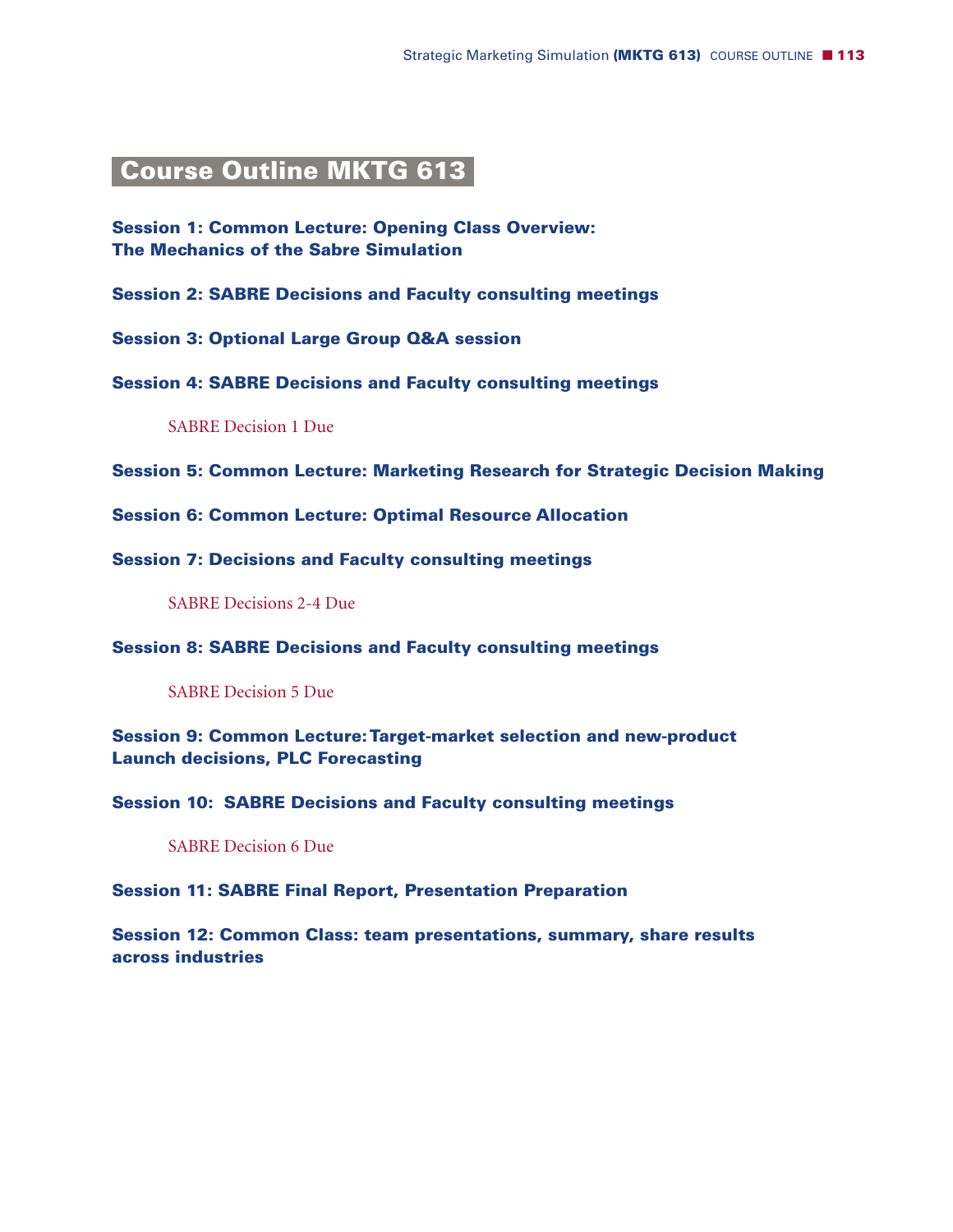# **Regression Analysis for Business (STAT 613/621)**

## - **Course Description**

These courses develop ideas for helping to make management decisions using regression analysis a fundamental statistical methods. The ideas in this course reappear in many other MBA classes, and are part of the basic "tool kit" expected of all MBAs in their careers.

Specific important topics covered include least squares estimation, residuals and outliers, tests and confidence intervals, correlation and autocorrelation, co-linearity and randomization. The presentation relies heavily on computer software for most of the needed calculations, and the resulting style focuses on construction of models, interpretation of results, and critical evaluation of assumptions.

## - **The Statistics (STAT 613/621) Waiver and Placement Process**

The Statistics Department recognizes the varying degrees to which incoming students have been exposed to statistical analysis in a classroom setting. While we encourage only those students who have recently completed substantial work in statistics to waive core course work entirely, we recognize that some students are equipped to begin their study of statistics at a more advanced level. We therefore invite those students who have studied statistics prior to matriculation at Wharton to consider the half-credit unit course, STAT 621, which covers the statistical methodology known as regression analysis and presupposes a student's knowledge of the fundamental methods of statistical analysis.

For data on the percentage of last year's entering class who waived STAT 613, see the Waiver Statistics table in the Introduction to this *Waiver Guide*. You will note that all but a few of those who waived did so by passing a waiver examination scheduled before Pre-Term.

### **WAIVING BY CREDENTIALS**

*DEADLINE: See Introduction to this Waiver Guide.*

Very few students (typically fewer than 20 each year) waive statistics by credentials. The students who are granted waivers-by-credential possess an extensive background in statistics, such as an undergraduate degree in statistics. The analogy is that of a CPA waiving accounting by credentials. Students allowed to waive STAT 613 must have:

at least four college courses in statistics. Of these four courses, at least two must cover regression analysis (if you completed a regression course as a part of the CFA requirement, it can count as one of the two regression courses). The application for waiver by credential must include syllabi that describe the courses covering regression.

AND

have received a grade of A- or better in both courses that cover regression analysis and a grade of B or better in the other two courses.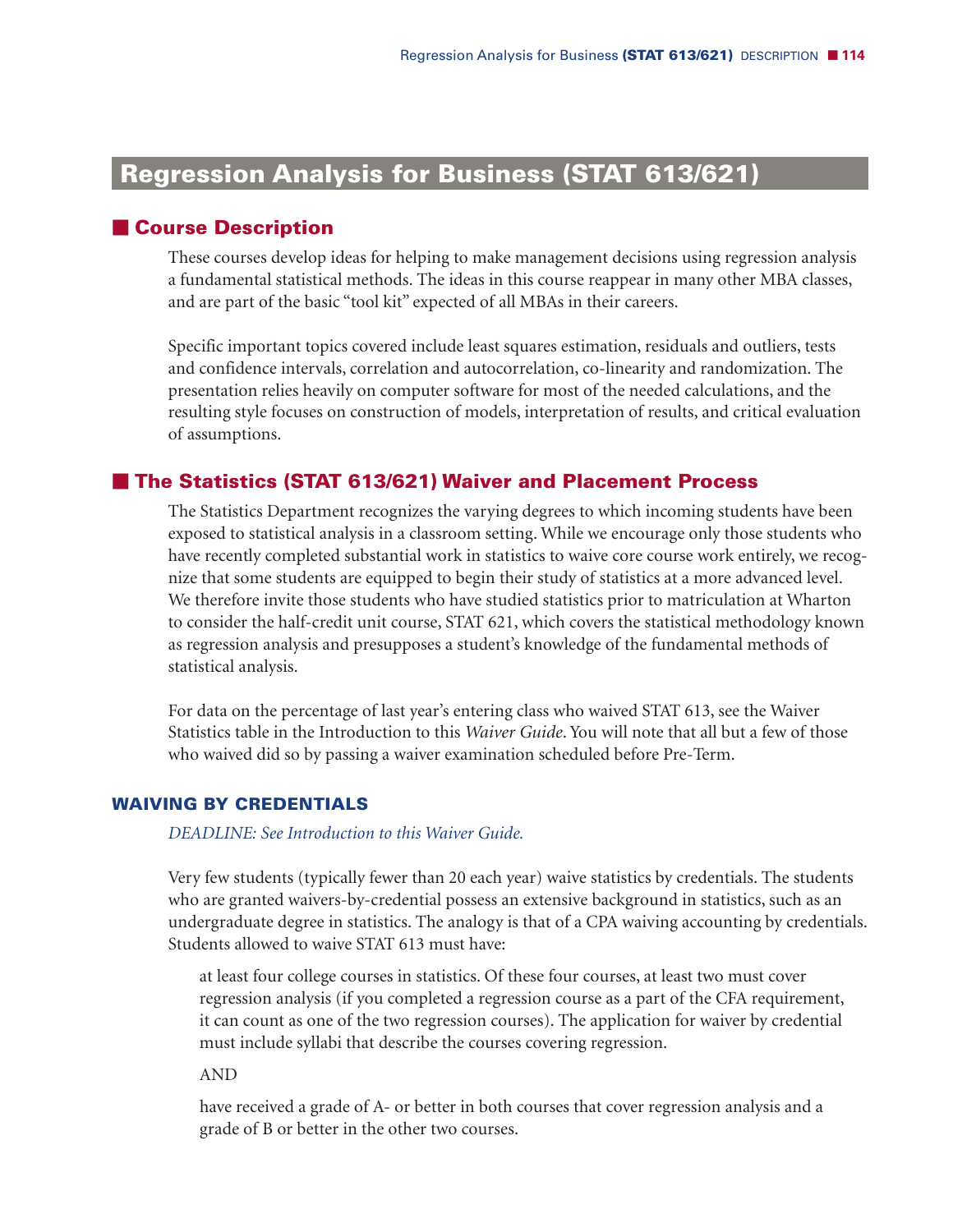#### AND

two of the four courses were taken within the last seven years.

#### **WAIVING BY EXAM**

*EXAM DATE: Waiver and Placement Exam Schedule, and a sample exam with solutions can be found in the Waiver Exam Guide.*

Most students who pass the waiver exam will have recently completed a full-year course in business statistics that heavily emphasized regression analysis. Be aware that the waiver exam, like STAT 613, focuses upon the interpretation and critique of statistical results with most of the calculation left to the computer. For example, the waiver exam includes questions regarding the violation of assumptions that underlie regression coefficients. Students who are able to pass the waiver exam tend to share the following characteristics:

- **1.** They have had a course in regression within the past two or three years;
- **2.** The focus of their course work has been the interpretation and critique of statistical methods rather than the memorization of formulas and grind-it-out calculation;
- **3.** They understand the underlying assumptions of statistical procedures like regression and know how to check the assumptions;
- **4.** They are familiar with multiple regression in particular and some features of the analysis of variance.

The waiver examination itself is open-book, with a limit of one textbook. You are also permitted to bring a calculator to the waiver exam, though it will not be very useful.

## **PLACING INTO STAT 621 BY EXAM**

*EXAM DATE: Waiver and Placement Exam Schedule, and a sample exam with solutions can be found in the Waiver Exam Guide.*

**Students who possess a mastery the concepts outlined in the prerequisites for the STAT 621 course must prove that mastery by passing a placement exam administered prior to Pre-Term in order to register for STAT 621. Students may not place into STAT 621 by credential.** The placement examination itself is open-book, with a limit of one textbook. You are also permitted to bring a calculator to the placement exam, though it will not be very useful.

#### **Placement Exam Preparation**

Students who wish to review the prerequisite material for STAT 621 and thus prepare for the placement exam are encouraged to enroll in STAT 608, a preparatory course for the placement examination, which will be held before Pre-Term. Students who intend to sit for the placement exam are encouraged though not required to participate in the preparatory course. Registration for this course will take place during Pre-Term registration.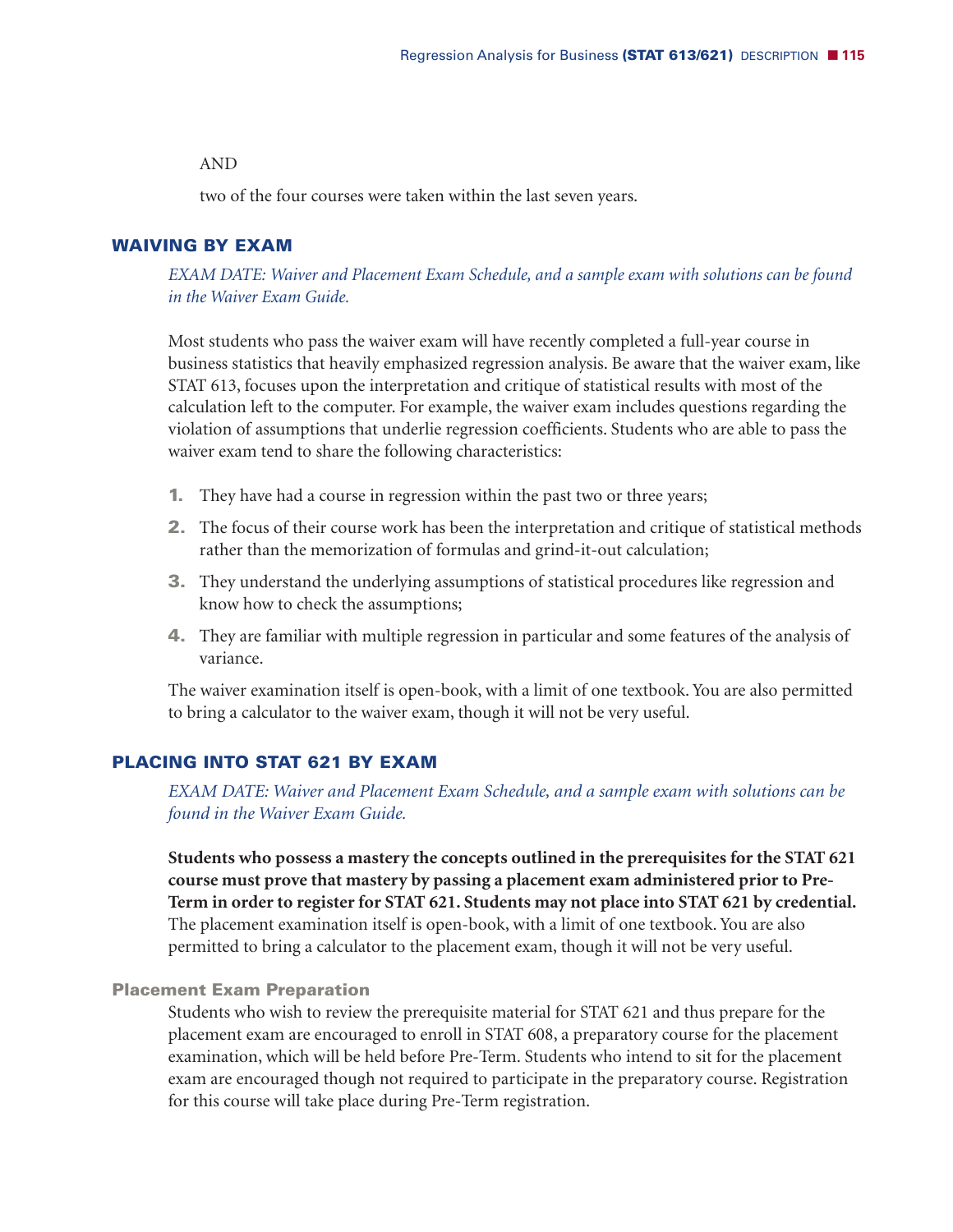# **Syllabus STAT 613-**

# **N**Overview

This course provides the fundamental methods of statistical analysis, the art and science if extracting information from data. The course will begin with a focus on the basic elements of exploratory data analysis, probability theory and statistic inference. With this as a foundation, it will proceed to explore the use of the key statistical methodology known as regression analysis for solving business problems. These methods and their application will reappear in many other MBA classes and are part of the basic "tool kit" expected of all MBAs in their careers.

# - **Source Material**

#### **REQUIRED**

- **Class Notes:** These can be downloaded directly from the STAT 613 Canvas e-room. They will be published in weekly installments.
- JMP 11 (software), SAS Institute, downloadable from http://upenn.onthehub.com.
- Stine and Foster, *Statistics for Business*, Addison Wesley.

#### **OPTIONAL (on reserve at Lippincott Library)**

- Sall, Creighton, Lehman, *JMP Start Statistics*, 5th edition, SAS Institute.
- Freedman, Pisani and Purves, *Statistics*, 4th edition, Norton.
- Keller, *Statistics for Management and Economics*, 8th edition, South-Western Cengage Learning.
- Ellenberg, *How Not To Be Wrong: The Power of Mathematical Thinking*. 2014, Penguin Press. (Not on Reserve).

The fundamental material for the class is contained in the Class Notes, which will be discussed and elaborated in the class lectures. The Stine and Foster (SF) textbook elaborates on most (but not all) of the Class Notes. Links to the relevant readings in SF appear throughout the Class Notes.

JMP is the computer package we'll use extensively for statistical calculations and graphics. In particular, an essential component of STAT 613 will be project work requiring substantial use of JMP. Although JMP is merely a tool and not the central point of the course, it is sufficiently useful that you will need it.

For those who would like further background materials, we recommend Sall, Creighton and Lehman (SHL), Freedman, Pisani and Purves (FPP) and Keller (K). SHL is an example-rich guide to statistical analysis with the statistics package JMP. FPP is a highly verbal and conceptual book an excellent introduction both for "poets" who are unfamiliar with technical readings and for "quants" who would like a better sense of the reasoning behind statistics. K is in the style of a traditional "reference manual" and explains details and provides many formulas for statistical procedures that are not covered in class.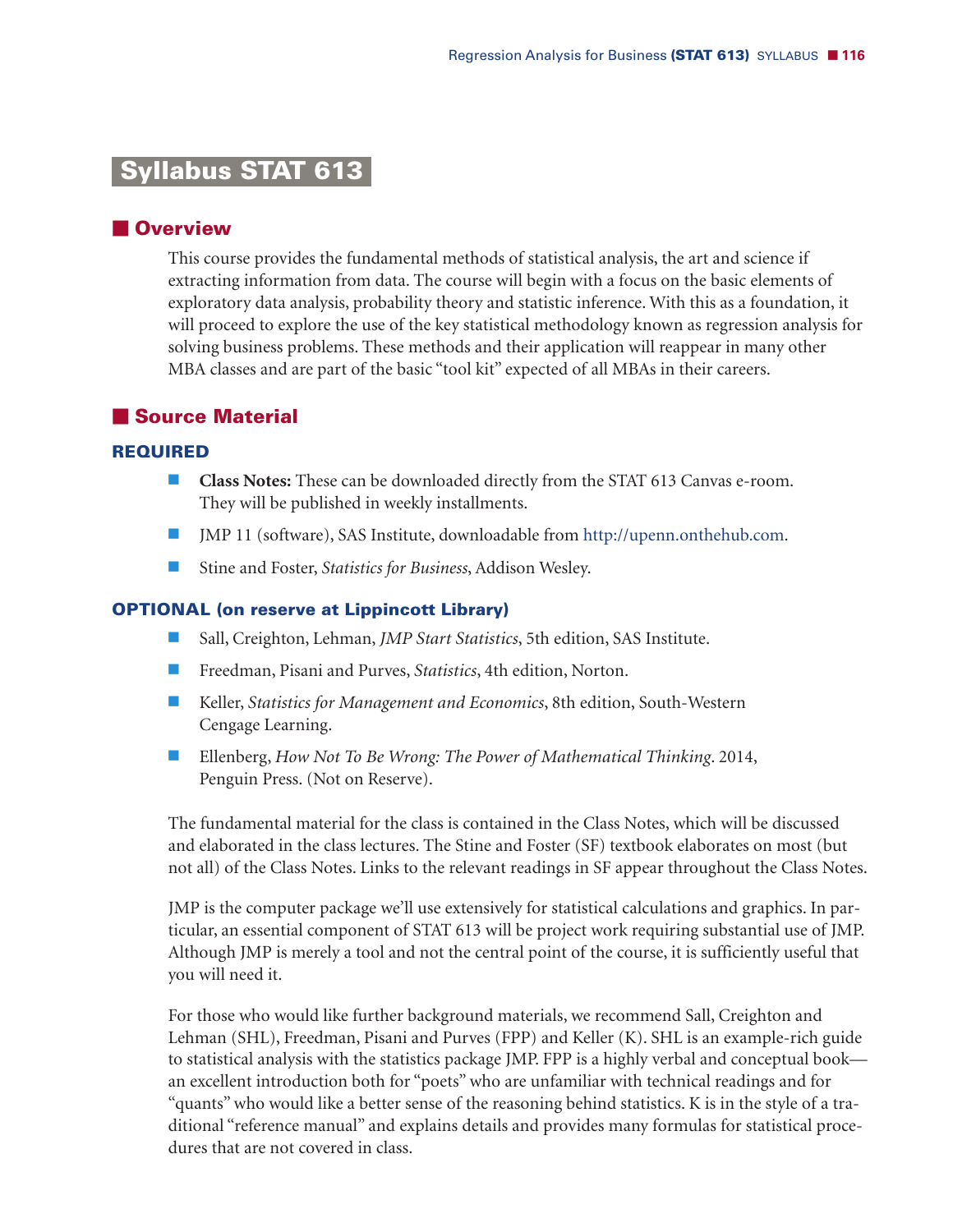## - **Class Preparation**

As soon as possible, you should obtain and install JMP. Before each class, you should review the material from the previous class and you should skim the Class Notes that will be covered. This is a course that builds upon itself and it is crucial to not fall behind. The classes focus on critical interpretation of results and analysis of assumptions. We use JMP to carry out the computations, although the software itself is not the main focus of the course.

You should also read the relevant sections of the SF textbook as annotated throughout the Notes and shown in this syllabus. We strongly recommend that you review the exercises that conclude each chapter. The exercises in each chapter of the SF textbook begin with matching, true/false, and conceptual questions. You should routinely skim these exercises in every chapter; they review notation and basic properties of the methods covered in class. In addition, the course outline identifies specific additional "you do it" exercises that require data analysis or computation that is related to examples and topics of lectures. These exercises will not be graded but are useful for review.

## **Attendance**

Attendance is an important aspect of the Wharton commitment. Wharton students are admitted in part because of the experiences they bring to the community that they can add to class discussions. Without attending, learning as a collaborative process cannot exist. Accordingly, absences are only appropriate in cases of personal emergency. In addition, late arrival is disruptive to the learning environment and promptness is expected. Please make note of the start of the term and the time of deliverables and exams as you make travel plans. In case of illness, we require a letter of confirmation from Student Health Services. If you find yourself in a conflict due to your career search or recruiting activity, you should work with the MBA Career Management Office to find a resolution. Absences due to recruiting are not excused. Employers are prohibited from requiring recruitingrelated activities (e.g., interviews, events or travel) that conflict with a student's academic commitments. An employer's inflexibility on this issue is a violation of Wharton's recruiting policies.

## - **Exercises, Quizzes and Exams**

There will be weekly exercises as indicated in the course syllabus. These exercises will not be collected, but they are essential for the learning process and you should treat them as a requirement. The textbook supplies brief answers to these questions and office hours are available for further questions.

There will be six in-class quizzes throughout the course. Quizzes will take place on Wednesdays, see the Canvas calendar.

There will be a two-hour midterm and a two-hour final exam.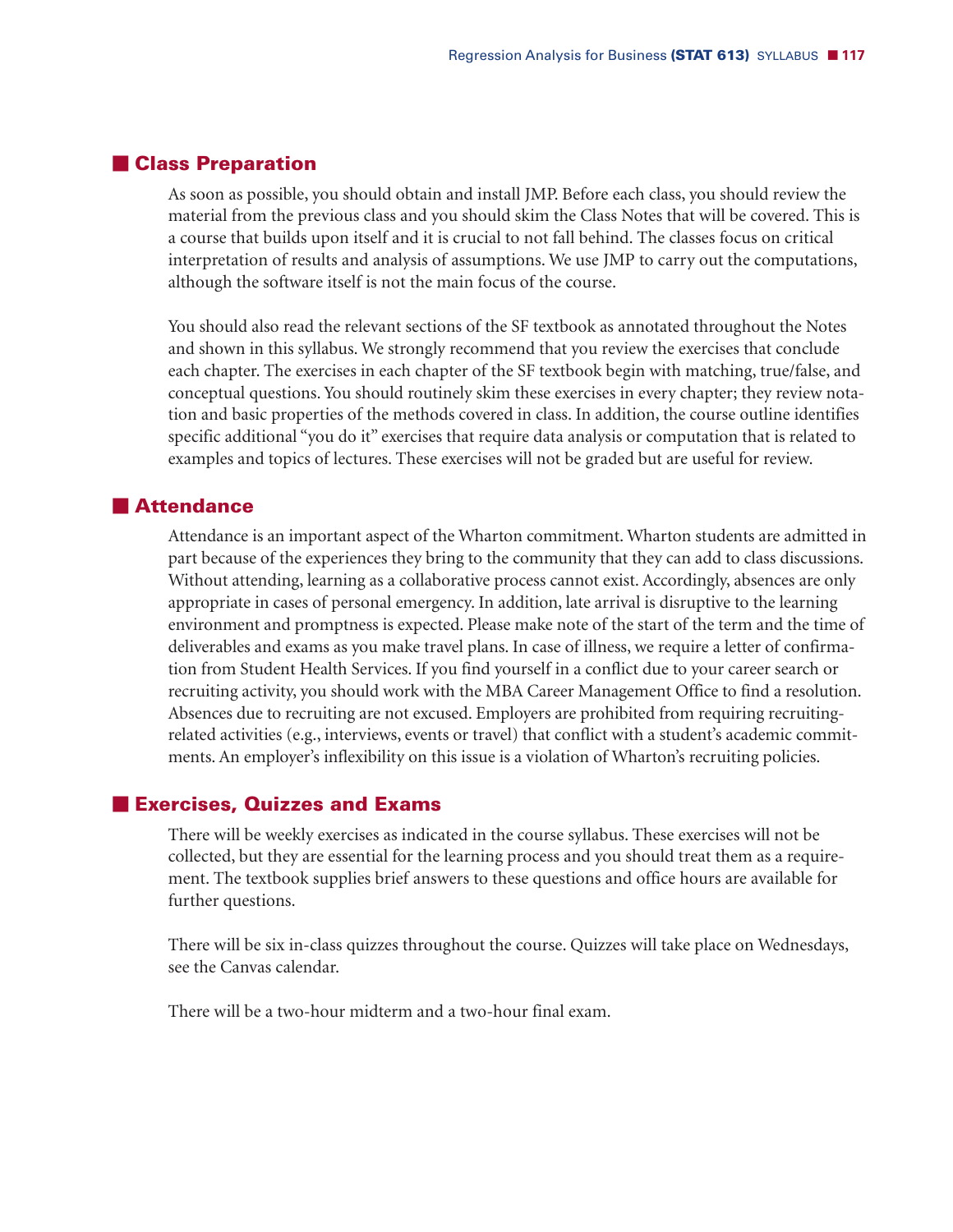# - **LearningTeam Project**

A project will be assigned to each learning team during the course. It will entail the statistical analysis of a data for a business application that your team will describe in four installments. It will be possible to complete these installments before the listed due dates, and you are encouraged to submit them early.

This project must reflect the work of only your learning team. You are strictly forbidden from discussing this project with anyone outside your learning team.

# - **Teaching Assistants (TAs)**

TAs for STAT 613 will hold office hours throughout the course. Times and locations will be posted in the STAT 613 Canvas e-room.

# - **Classroom Expectations–Concert Rules**

- Class starts and ends on time.
- Sit according to the seating chart (posted online in Canvas).
- **Late entry or reentry only under exceptional circumstances.**
- Name tents displayed.
- **Phones, laptops and other electronic devices turned off. Tablets (e.g., an iPad) can be** used to take notes in class.

# **E** Grading

Grades for the course will be based on the following components:

| Final Examination                   | 35%   |
|-------------------------------------|-------|
| Midterm Examination                 | 2.5%  |
| In-class Quizzes (6)                | 15%   |
| Project                             | 20%   |
| Concert rules, including attendance | $5\%$ |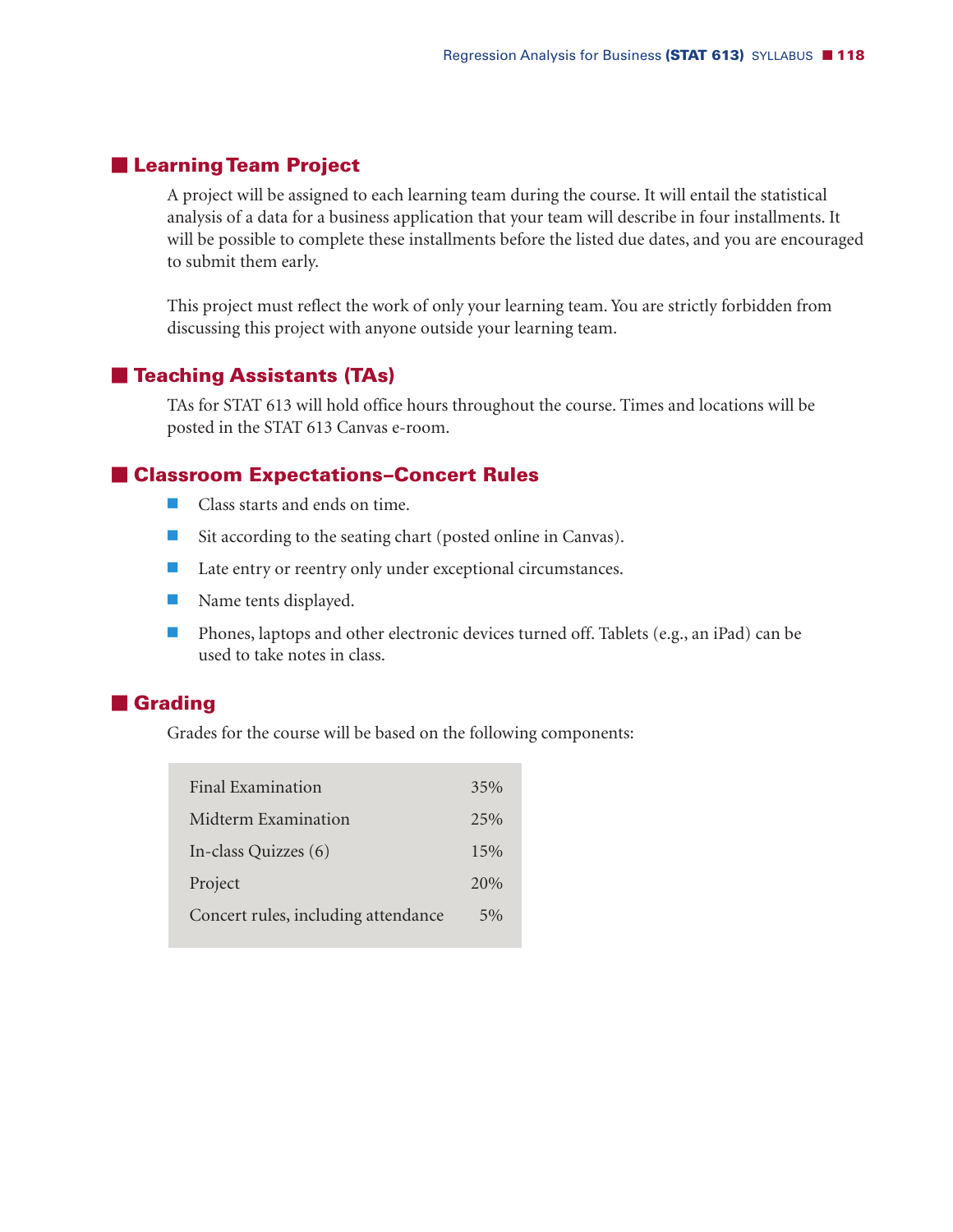# **Course Outline STAT 613-**

#### **KEY**

**SF** refers to Stine and Foster, *Statistics for Business*, Addison Wesley.

#### **Session 1: Course Overview, Variation**

| <b>Key Topics:</b> | histogram, boxplot, mean, median, interquartile range, standard deviation, |
|--------------------|----------------------------------------------------------------------------|
|                    | skewness, logarithm                                                        |
|                    | <b>Reading (SF):</b> Ch 4, SIA p.142                                       |
| <b>Exercises:</b>  | 4.55-56, 59; SIA 1-4, p. 147                                               |
|                    |                                                                            |

#### **Session 2: Probability models**

**Key Topics:** independence, random variable, distribution, expected value, SD and variance **Reading (SF):** 7, 9 **Exercises:** 7.45, 47; 9.35, 37, 43, 49; 4M (p. 217)

## **Session 3: Normal models**

| <b>Key Topics:</b> | continuous random variable, quantiles (Empirical Rule), quantile plot, |
|--------------------|------------------------------------------------------------------------|
|                    | log-normal                                                             |
| Reading $(SF): 12$ |                                                                        |
| <b>Exercises:</b>  | 12.39, 41, 43, 49; 4M (p. 286)                                         |

#### **Session 4: Association**

**Key Topics:** contingency table, mosaic plot, chi-squared, Simpson's paradox, lurking variable **Reading (SF):** 5 **Exercises:** 5.39, 43, 45, 53 **QUIZ**

#### **Session 5: Conditional probability**

**Key Topics:** dependence, Bayes rule **Reading (SF):** 8 **Exercises:** 8.39, 45, 47, 49

# **Session 6: Sampling distributions**

**Key Topics:** simple random sample, iid, Central Limit Theorem **Reading (SF):** 13, 14.1, SIA p. 296

#### **Session 7: Confidence intervals**

**Key Topics:** inference, t-distribution, confidence level, margin of error **Reading (SF):** 15 **Exercises:** 15.39, 43, 49, 51 **QUIZ**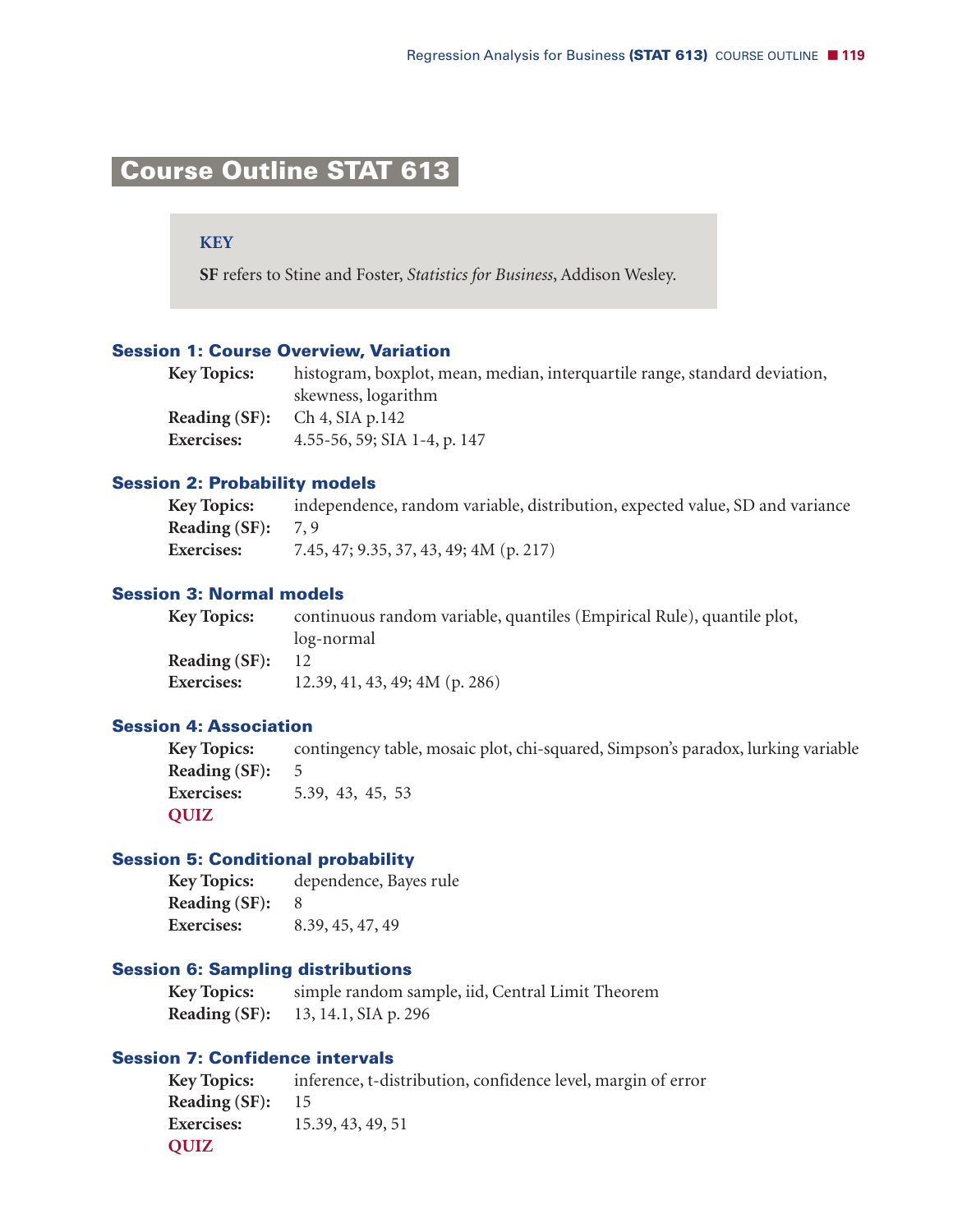Submit Project Installment 1

#### **Session 8: Hypothesis testing**

| <b>Key Topics:</b> | null and alternative hypotheses, type I and II errors, $\alpha$ -level, p-value, |
|--------------------|----------------------------------------------------------------------------------|
|                    | break-even analysis                                                              |
| Reading (SF):      | - 16                                                                             |
| <b>Exercises:</b>  | 16.39, 43, 45, 47                                                                |

#### **Session 9: Comparing two samples**

**Key Topics:** confounding, two-sample *t*-test, confidence interval for difference **Reading (SF):** 18 **Exercises:** 18.29, 31

#### **Session 10: Comparing dependent samples**

**Key Topics:** experimental design, paired sampling, covariance **Reading (SF):** 6,18

#### **Session 11: Fitting lines to data**

| Key Topics:          | slope and intercept, fitted values and residuals, r-squared |
|----------------------|-------------------------------------------------------------|
| <b>Reading (SF):</b> | - 19                                                        |
| <b>Exercises:</b>    | 19.39, 41, 43, 47                                           |
| QUIZ                 |                                                             |

## **REVIEW LECTURE**

**Key Topics:** variation, inference, testing

Submit Project Installment 2

### **MIDTERM EXAM**

#### **Session 12: Fitting curves to data**

**Key Topics:** transformations (logarithm, reciprocal), elasticity **Reading (SF):** 20 **Exercises:** 20.31, 33, 35

#### **Session 13: Simple regression model**

**Key Topics:** parameters, assumptions, basic diagnostics **Reading (SF):** 21.1-2

#### **Session 14: Inference for the Simple Regression Model**

**Key Topics:** tests, confidence intervals, prediction intervals **Reading (SF):** 21.3-4 **Exercises:** 21.39, 41, 43, 47 **QUIZ**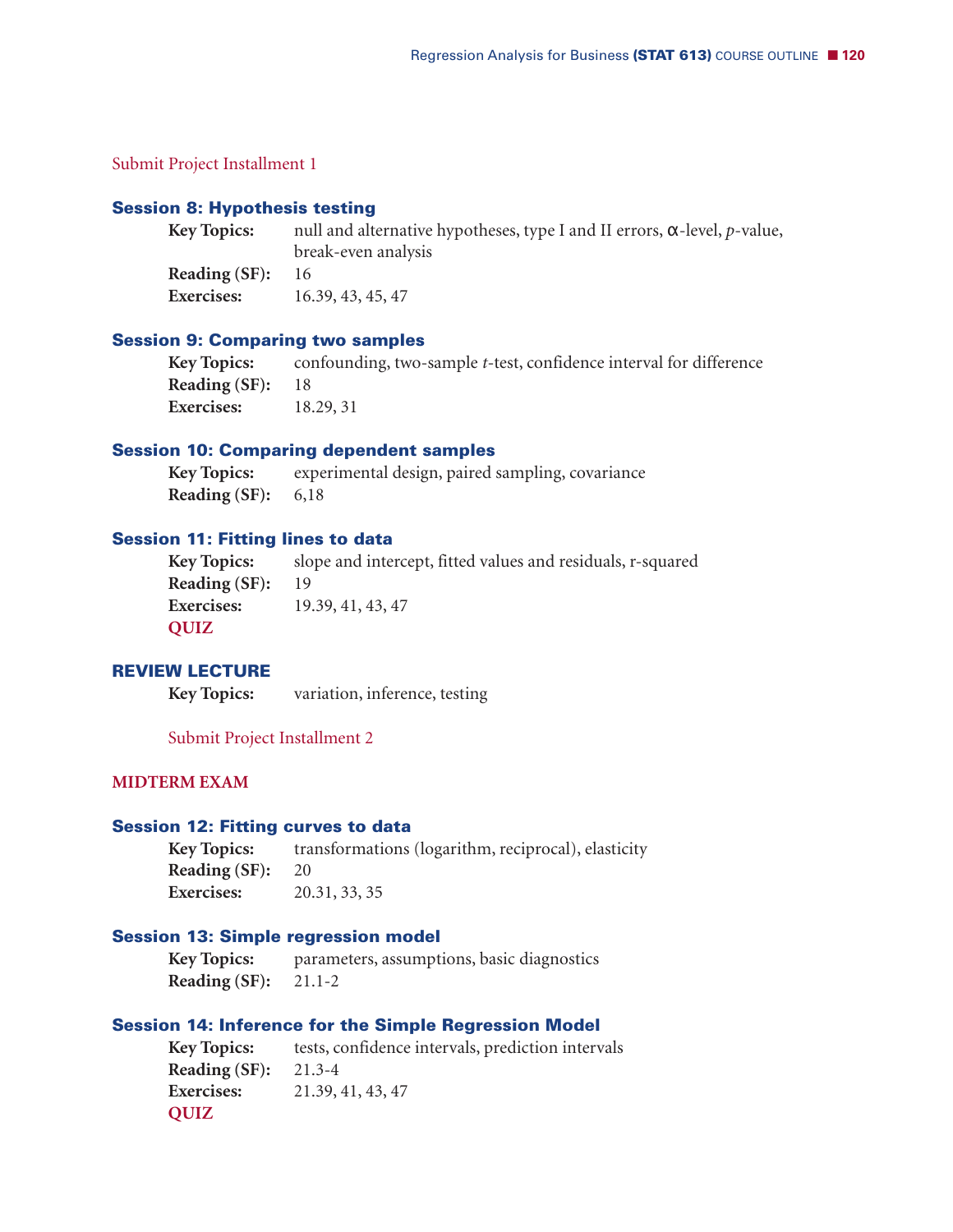#### **Session 15: Remedies for common problems**

**Key Topics:** nonlinearity, dependence, heteroscedasticity, outliers **Reading (SF):** 22 **Exercises:** 22.37, 39, 45; 4M (p. 572)

#### **Session 16: Multiple regression**

**Key Topics:** scatterplot matrix, marginal and partial slope, path diagram **Reading (SF):** 23.1-2

#### **Session 17: Multiple regression model**

**Key Topics:**  $R^2$ , *F*-statistic, model profile, diagnostic plots **Reading (SF):** 23.3-5 **Exercises:** 23.39, 41, 43, 47

### **Session 18: Collinearity in multiple regression**

**Key Topics:** variance inflation factor **Reading (SF):** 24 **Exercises:** 24.33, 35, 37, 41 **QUIZ**

Submit Project Installment 3

#### **Session 19: Using categorical variables in regression**

**Key Topics:** dummy variable, partial *F*-test, model profile **Reading (SF):** 25.1-4 **Exercises:** 25.39, 41, 43, 47

#### **Session 20: More categorical predictors**

**Reading (SF):** 25.5

#### **Session 21: Review: building a regression model**

**Key Topics:** stepwise regression, data mining **Reading (SF):** SIA p. 736 **QUIZ**

#### **Session 22: Forecasting with regression models**

**Key Topics:** lagged variable, autoregression, Durbin-Watson, seasonality **Reading (SF):** 27.2-3 **Exercises:** 27.33, 35, 39

#### **Session 23: Final Review Lecture**

Submit Project Installment 4

**FINAL EXAM**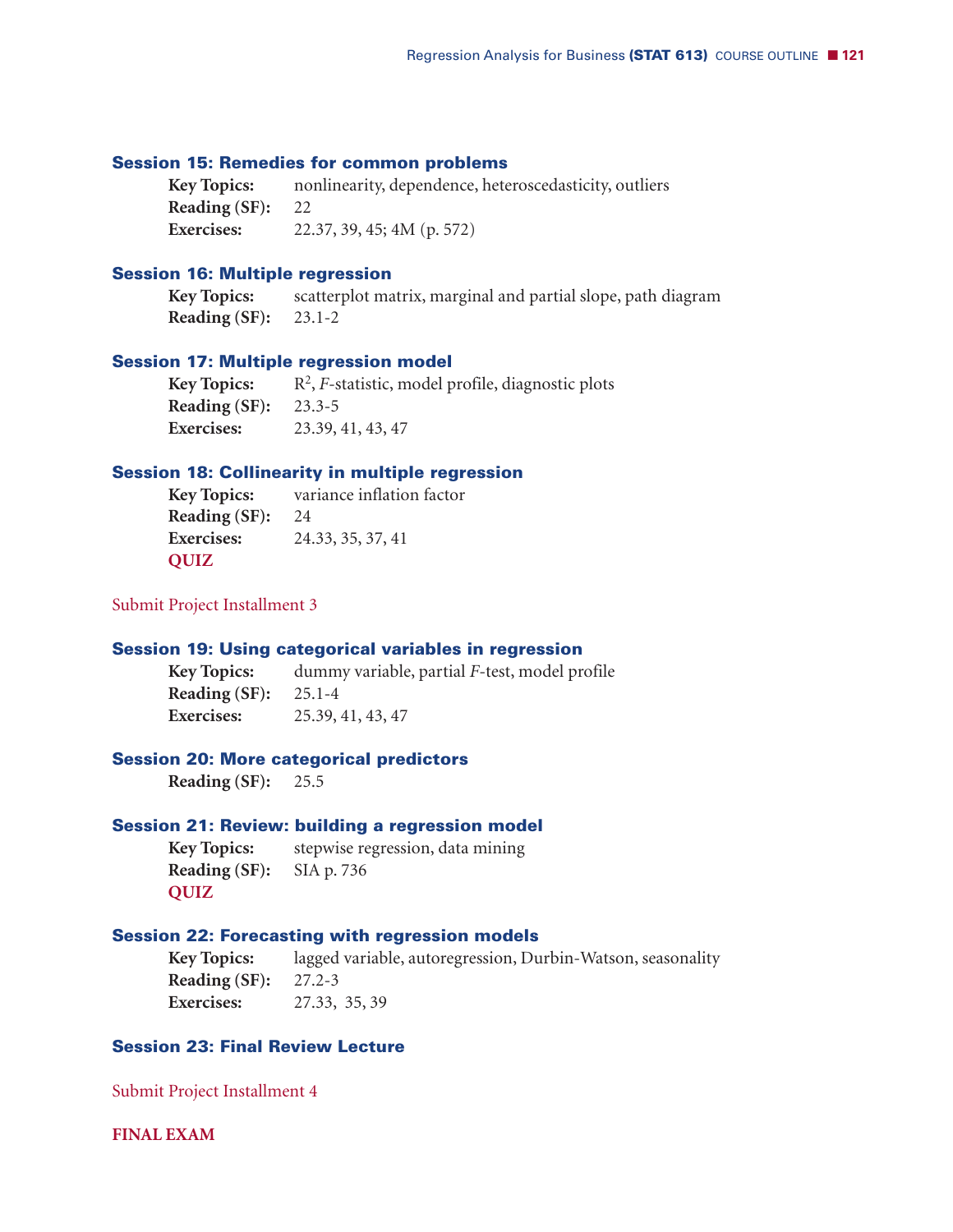# **Syllabus STAT 621-**

# **N** Overview

The course assumes that you are familiar with the material covered in the first half of STAT 613 which is basic probability and inferential statistics. With this as a foundation, the course critically explores the use of the key statistical methodology known as regression analysis for solving business problems. These methods and their application will reappear in many other MBA classes and are part of the basic "tool kit" expected of all MBAs in their careers.

# - **Source Material**

#### **REQUIRED**

- **Class Notes. These can be downloaded directly from the STAT 621 Canvas e-room.**
- JMP 11 (software), SAS Institute, downloadable from upenn.onthehub.com
- Stine and Foster, *Statistics for Business*, Addison Wesley.

## **OPTIONAL (ON RESERVE AT LIPPINCOTT LIBRARY)**

- Sall, Creighton, Lehman, *JMP Start Statistics*, 5th edition, SAS Institute.
- Freedman, Pisani and Purves, *Statistics*, 4th edition, Norton.
- Keller, *Statistics for Management and Economics*, 8th edition, South-Western Cengage Learning.

The fundamental material for the class is contained in the Class Notes, which will be discussed and elaborated in the class lectures. The Stine and Foster (SF) textbook elaborates on most (but not all) of the Class Notes. Links to the relevant readings in SF appear throughout the Class Notes. For those who would like further background materials, we recommend Sall, Creighton and Lehman (SHL), Freedman, Pisani and Purves (FPP) and Keller (K). SHL is an example-rich guide to statistical analysis with the statistics package JMP. FPP is a highly verbal and conceptual book an excellent introduction both for "poets" who are unfamiliar with technical readings and for "quants" who would like a better sense of the reasoning behind statistics. K is in the style of a traditional "reference manual" and explains details and provides many formulas for statistical procedures that are not covered in class.

JMP is the computer package we'll use extensively for statistical calculations and graphics. In particular, an essential component of STAT 621 will be project work requiring substantial use of JMP. Although JMP is merely a tool and not the central point of the course, it is sufficiently useful that you will need it.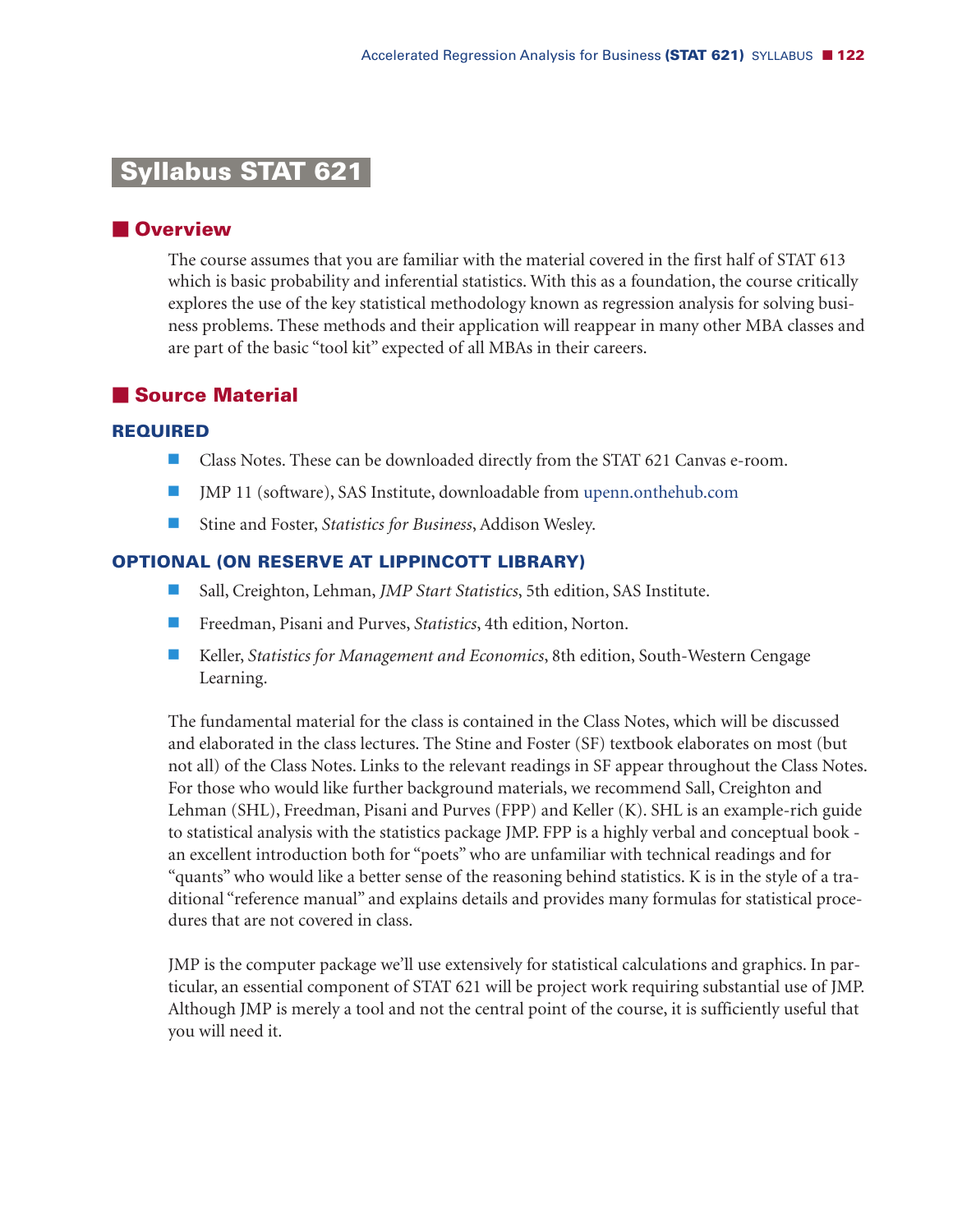## - **Class Preparation**

As soon as possible, you should obtain and install JMP. Before each class, you should review the material from the previous class and you should skim the Class Notes that will be covered. This is a course that builds upon itself and it is crucial to not fall behind. The classes focus on critical interpretation of results and analysis of assumptions. We use JMP to carry out the computations, although the software itself is not the main focus of the course.

You should also read the relevant sections of the SF textbook as annotated throughout the Notes and shown in this syllabus. We strongly recommend that you review the exercises that conclude each chapter. The exercises in each chapter of the SF textbook begin with matching, true/false, and conceptual questions. You should routinely skim these exercises in every chapter; they review notation and basic properties of the methods covered in class. In addition, the course outline identifies specific additional "you do it" exercises that require data analysis or computation that is related to examples and topics of lectures. These exercises will not be evaluated but are useful for review.

## **Attendance**

Attendance is an important aspect of the Wharton commitment. Wharton students are admitted in part because of the experiences they bring to the community that they can add to class discussions. Without attending, learning as a collaborative process cannot exist. Accordingly, absences are only appropriate in cases of personal emergency. In addition, late arrival is disruptive to the learning environment and promptness is expected. Please make note of the start of the term and the time of deliverables and exams as you make travel plans. In case of illness, we require a letter of confirmation from Student Health Services. If you find yourself in a conflict due to your career search or recruiting activity, you should work with the MBA Career Management Office to find a resolution. Absences due to recruiting are not excused. Employers are prohibited from requiring recruiting-related activities (e.g., interviews, events or travel) that conflict with a student's academic commitments. An employer's inflexibility on this issue is a violation of Wharton's recruiting policies.

## - **Exercises, Quizzes and Exam**

There will be weekly exercises as indicated in the course syllabus. These exercises will not be collected, but they are essential for the learning process and you should treat them as a requirement. The textbook supplies brief answers to these questions and office hours are available for further questions.

There will be four 10 minute in-class quizzes. Quizzes will take place on Mondays.

There will be a two-hour final exam.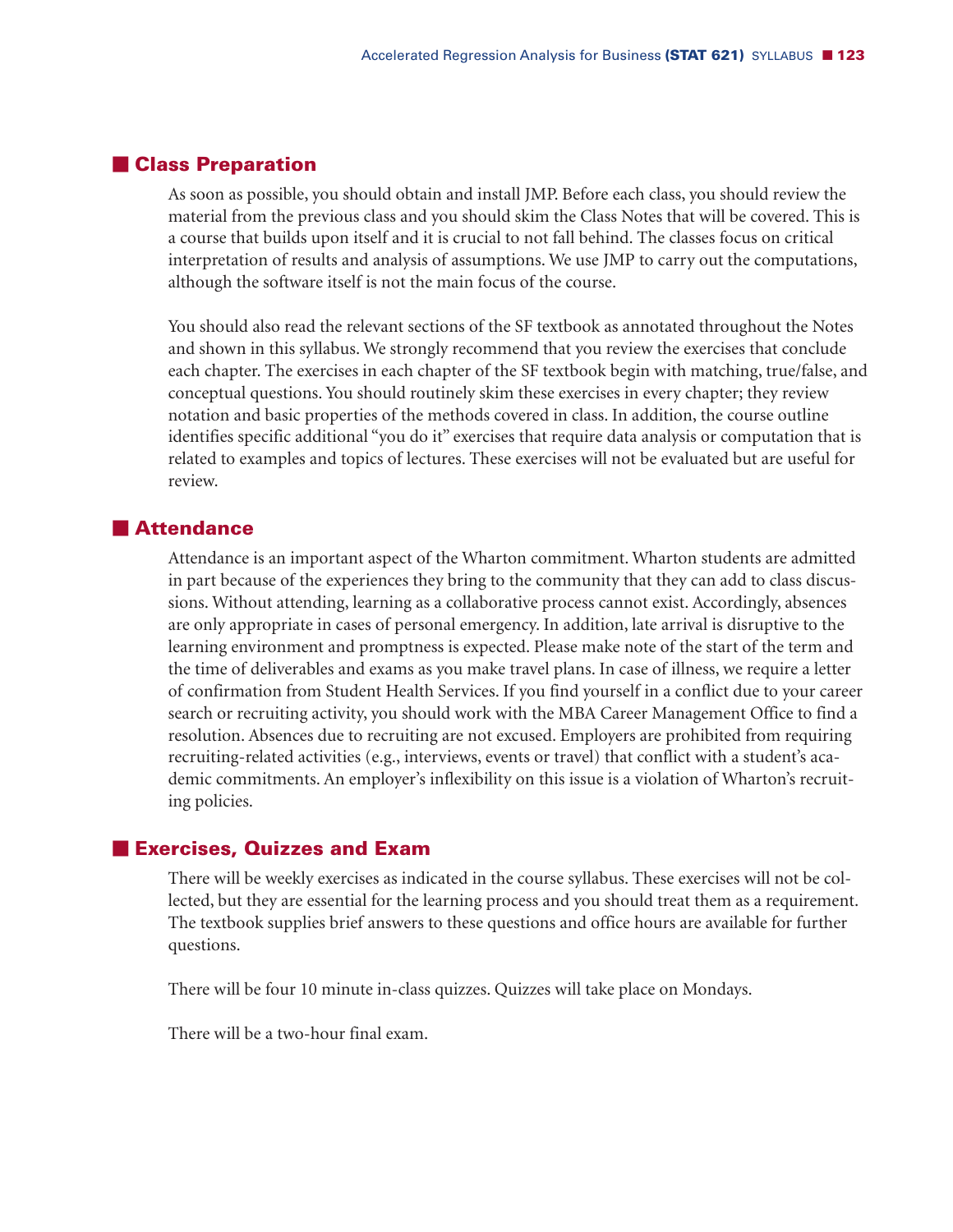## - **LearningTeam Project**

A project will be assigned to each learning team during the course. It will entail the statistical analysis of data for a business application that your team will describe in two installments.

This project must reflect the work of only your learning team. You are strictly forbidden from discussing this project with anyone outside your learning team.

## - **Teaching Assistants (TAs)**

TAs for STAT 621 will hold office hours throughout the course. Times and locations will be posted in the STAT 621 Canvas e-room.

## - **Classroom Expectations – Concert Rules**

- **Class starts and ends on time.**
- Sit according to the seating chart (posted on-line in Canvas).
- **Late entry or reentry only under exceptional circumstances.**
- Name tents displayed.
- **Phones, laptops and other electronic devices turned off. We do permit the use of tablets (e.g.,** an iPad) for taking notes in class.

## **E** Grading

Grades for the course will be based on the following components:

| Final Examination                   | 50%               |
|-------------------------------------|-------------------|
| In-class Quizzes $(4)$              | 20% (5% each)     |
| Project                             | 25% (10% and 15%) |
| Concert rules, including attendance | $5\%$             |

Attendance is mandatory. One unexcused absence is allowed during the quarter without penalty; beyond that, each unexcused absence removes a ½ percentage point from your total grade.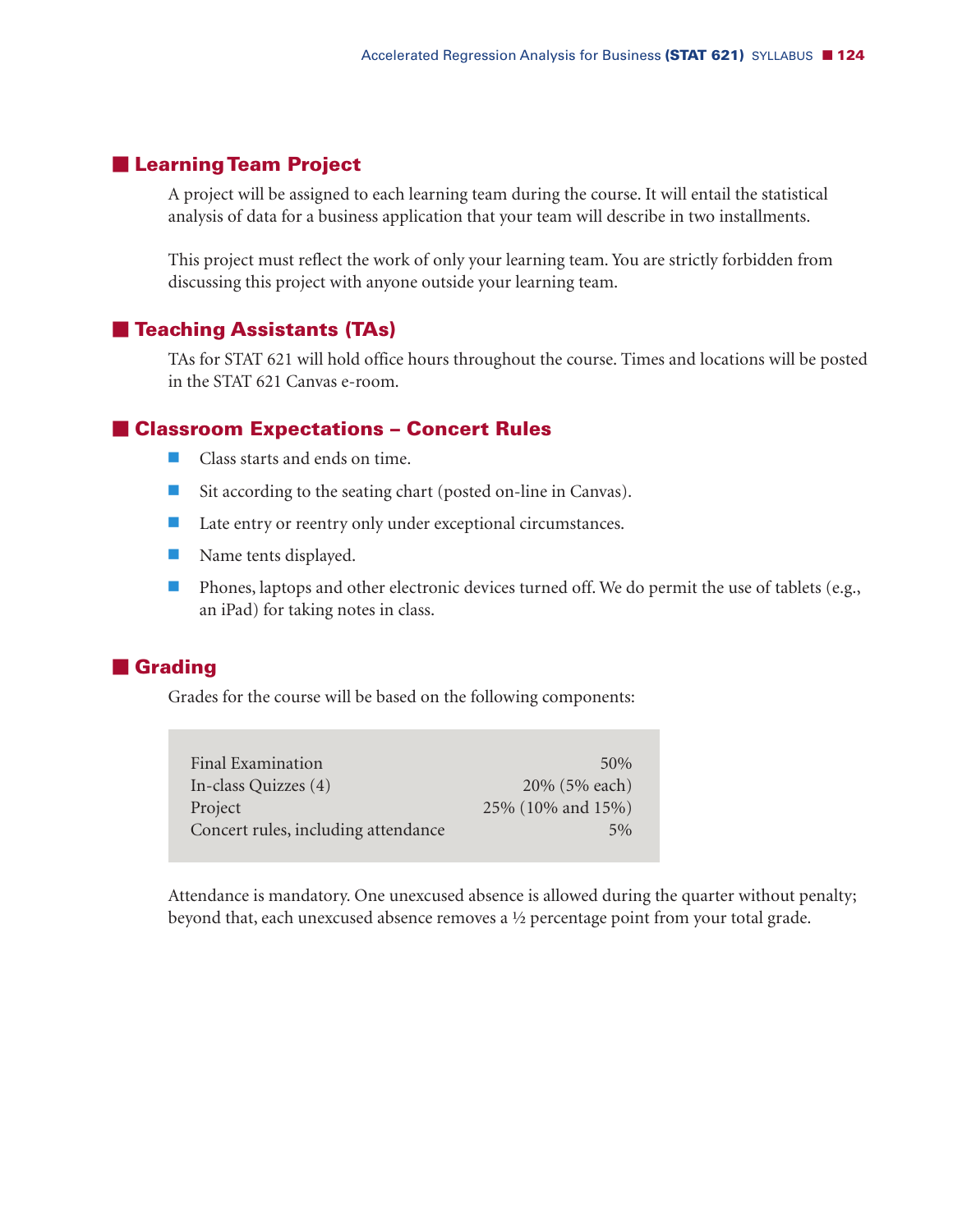# **Course Outline STAT 621-**

## **KEY**

**SF** refers to Stine and Foster, *Statistics for Business*, Addison Wesley.

## **Session 1: Course Overview**

**Key Topics:** Review of the key ideas from inferential statistics to be used regression **Reading (SF):** Chapters 1-18

#### **Session 2: Fitting lines to data**

**Key Topics:** Slope and intercept, fitted values and residuals, r-squared **Reading (SF):** 19 **Exercises:** 19.39, 41, 43, 47

#### **Session 3: Fitting curves to data**

**Key Topics:** Transformations (logarithm, reciprocal), elasticity **Reading (SF):** 20 **Exercises:** 20.31, 33, 35

#### **Session 4: Simple regression model**

**Key Topics:** Parameters, assumptions, basic diagnostics **Reading (SF):** 21.1-2

#### **Session 5: Inference for the Simple Regression Model**

**Key Topics:** Tests, confidence intervals, prediction intervals **Reading (SF):** 21.3-4 **Exercises:** 21.39, 41, 43, 47

#### **Session 6: Remedies for common problems**

**Key Topics:** Nonlinearity, dependence, heteroscedasticity, outliers **Reading (SF):** 22 **Exercises:** 22.37, 39, 45; 4M (p. 572)

#### **Session 7: Multiple regression**

**Key Topics:** Scatterplot matrix, marginal and partial slope, path diagram **Reading (SF):** 23.1-2

#### **Session 8: Multiple regression model**

**Key Topics:**  $R^2$ , *F*-statistic, model profile, diagnostic plots **Reading (SF):** 23.3-5 **Exercises:** 23.39, 41, 43, 47